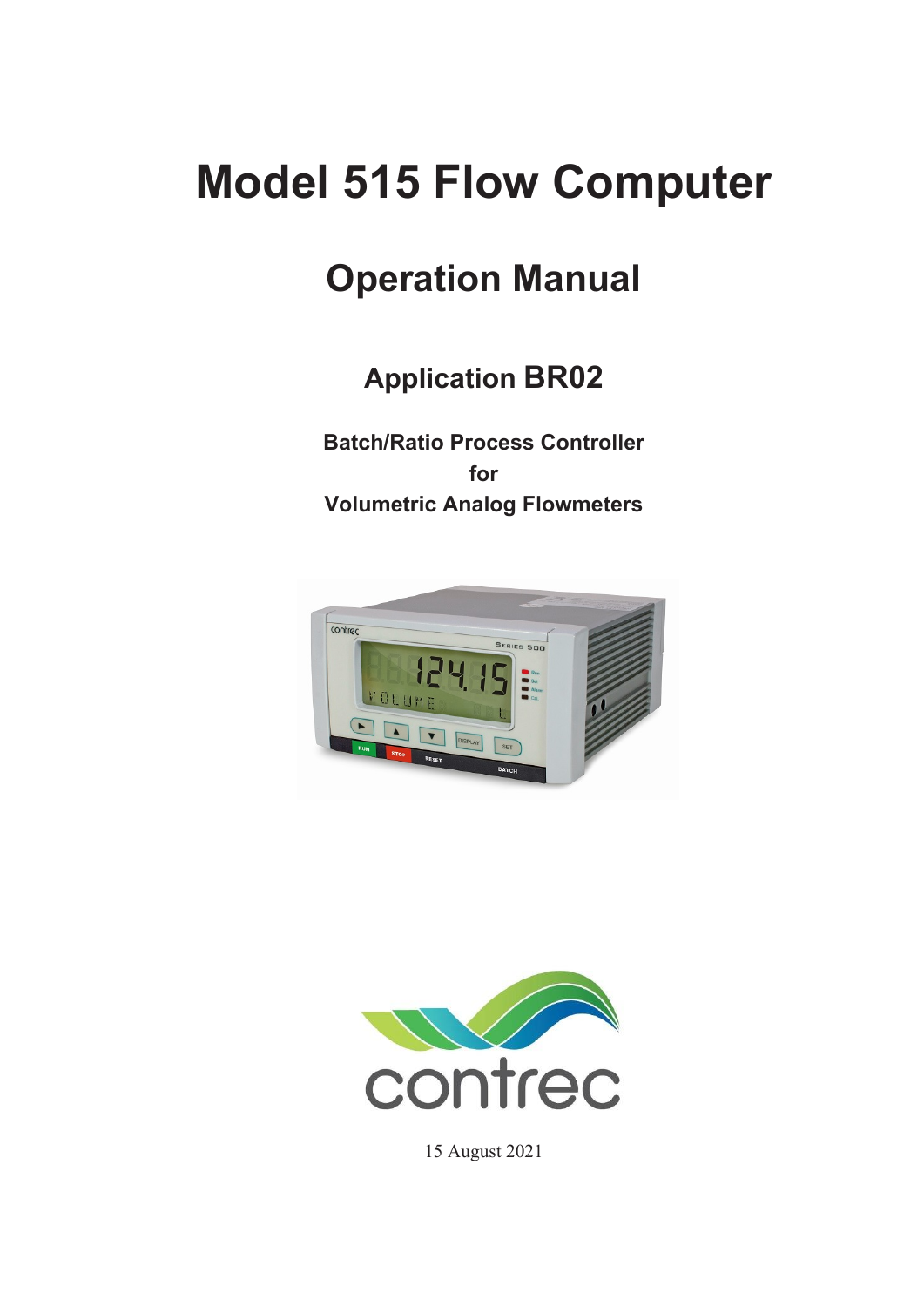#### **Model 515 Flow Computer - Operation Manual**

#### © Contrec Ltd 2021

The instructions given herein cover the general description, installation, operation and maintenance of the subject equipment. Contrec Ltd reserves the right, without prior notice, to make engineering refinements that may not be reflected in this manual.

Should any questions arise which cannot be answered specifically by this manual, they should be directed to Contrec Ltd for further detailed information and technical assistance.

Contrec Ltd will not accept any liability for either direct or consequential damages resulting from the use or misapplication of the contents of this manual.

Part of the software embedded in this product is eCos - Embedded Configurable Operating System, a trademark of Red Hat. Portions created by Red Hat are Copyright © 1998, 1999, 2000 Red Hat, Inc. (http://www.redhat.com). All rights reserved

The software in this product was in part provided by Red Hat and any express or implied warranties, including, but not limited to, the implied warranties of merchantability and fitness for a particular purpose are disclaimed. In no event shall the author be liable for any direct, indirect, incidental, special, exemplary, or consequential damages (including, but not limited to, procurement of substitute goods or services; loss of use, data, or profits; or business interruption) however caused and on any theory of liability, whether in contract, strict liability, or tort (including negligence or otherwise) arising in any way out of the use of this software, even if advised of the possibility of such damage.

#### **Contrec Ltd**

Riverside, Canal Road, Sowerby Bridge, West Yorkshire HX6 2AY UNITED KINGDOM Tel: +44 1422 829944 Email: sales@contrec.co.uk

#### **Website: www.contrec.co.uk**

**Contrec Systems Pty Ltd** 5 Norfolk Avenue Ringwood, Melbourne 3134 AUSTRALIA Tel: +61 4 413 505 114 Email: info@contrec.com.au

**Contrec - USA, LLC**

916 Belcher Drive Pelham AL 35124 USA Tel: +1 (205) 685 3000 Fax: +1 (205) 685 3001 Email: contrec@contrec-usa.com



**Publication No: 515-BR02-OM - 15 August 2021**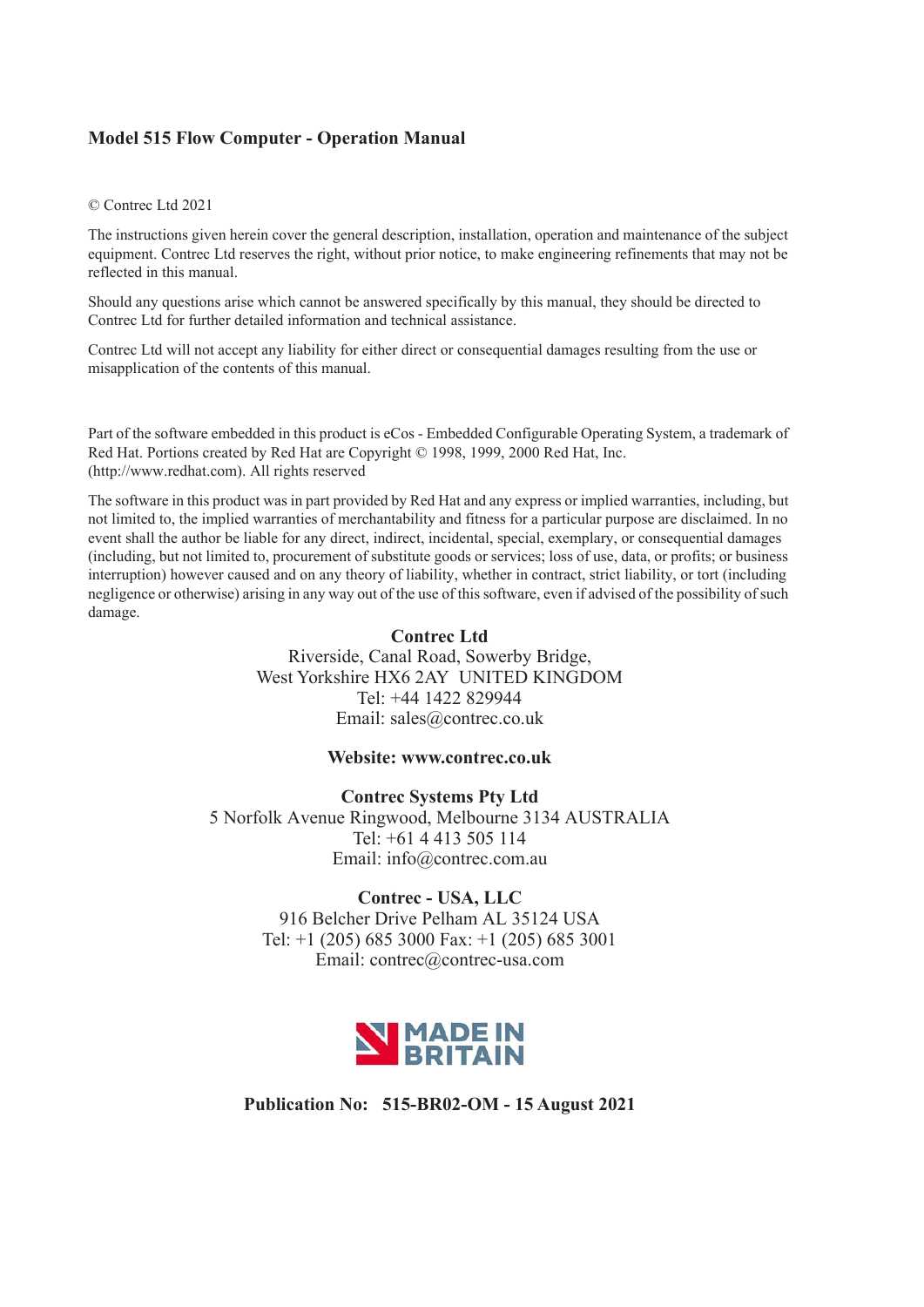

#### **The information in this safety notice is for the prevention of injury to personnel and damage to the instrument.**

#### **The manufacturer assumes no liability for injury or damage caused by misuse of the instrument or for modifications made to the instrument.**

This document must be consulted in all cases where the following "Caution" safety symbol is used :  $\bigwedge$ 

#### **Qualified Personnel**

The instrument must be installed, operated and serviced by persons who have been properly trained and authorised. Personnel must read and understand this manual prior to installation and operation of the instrument. Refer to section 3 for further information regarding permitted maintenance operations. The safety of any system incorporating the equipment is the responsibility of the assembler of the system.

#### **Static Hazard**

The 500 series flow computer uses high speed CMOS circuitry which is sensitive to static damage. The user should observe accepted safety practices for handling electronic devices, especially during servicing. Once the unit is installed, grounded and interconnected, the chances of static damage are greatly reduced.

#### **Voltage Hazard**

Before connecting power to the instrument, ensure that the supply voltage for the AC or DC input is suitable. The AC voltage rating is as stated on the instrument rating plate. Personnel should take all due care to avoid electric shock. **For safe operation it is essential to connect a mains safety earth to the A.C. power inlet.** Do not operate at altitudes above 2000m.

#### **Welding Hazard**

Do not perform electric welding in close proximity to the instrument or its interconnecting cables. If welding in these areas must be performed, disconnect all cables from the instrument. Failure to do so may result in damage to the unit.

#### **Moisture Hazard**

To avoid electrical faults and corrosion of the instrument, do not allow moisture to remain in contact with the instrument. Operate only in a clean, dry and pollutant-free environment.

#### **Operating & Storage Temperature**

Operating: If a heater is being used, **DO NOT** isolate the instrument in temperatures below  $-20^{\circ}$ C.

Storage: **DO NOT** store the equipment below -20°C.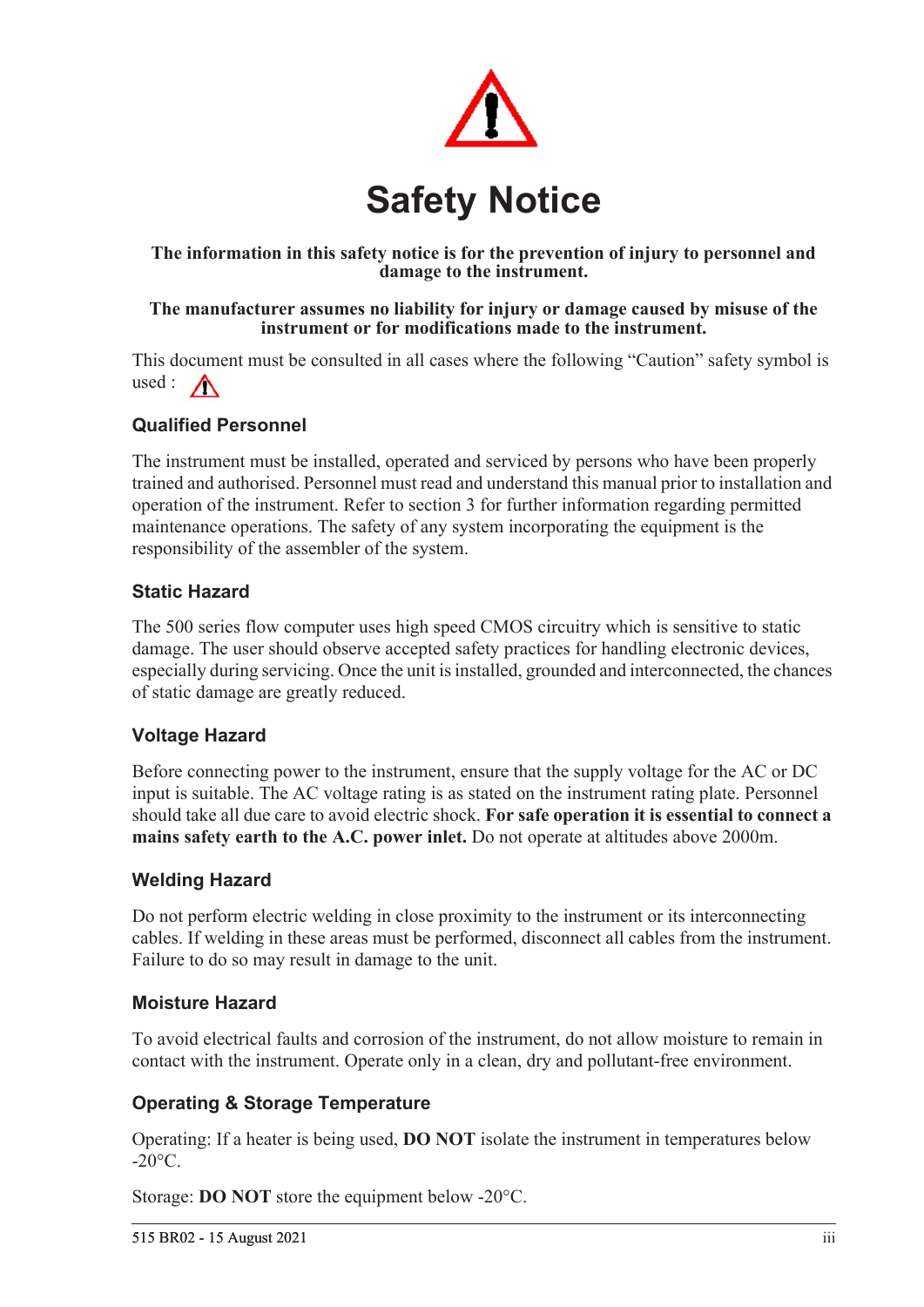#### **Disconnection Device**

When powered from a mains supply this unit requires the provision of a suitable mains isolation device, capable of interrupting both poles of the supply and meeting your local wiring regulations, to be suitably located and easily accessible near to the installed instrument. It must be marked as the disconnecting device for the equipment. It must be suitably rated with respect to the cross sectional area of the supply conductors.

#### **Instrument Disposal**

Contrec instrumentation should not be thrown into the general waste system.

If within EU member states, this instrument should be disposed of according to the guidelines set by the WEEE (Waste Electrical and Electronic Equipment) directive 2012/19/EU. If outside of the EU, this equipment should be responsibly disposed of according to local and national regulations for EEE (Electrical and Electronic Equipment).

By not discarding of this product along with other house hold waste you are preserving natural resources and reducing waste sent to landfill and incinerators.

Remove batteries and dispose of separately (see *Disposal of Batteries*) before disposal of Contrec instrumentation.

#### **Disposal of Batteries**

Batteries have an environmental impact. Safe and responsible disposal should be undertaken.

In all EU member states, as per Directive 2006/66/EC, batteries must not be thrown away with general waste. Contact your local environmental authority for information regarding disposal or recycling of used batteries, alternatively they can be returned directly to Contrec Ltd. for disposal.

Please Contact Contrec Ltd before returning batteries for disposal.

## **Explanation of IEC Symbols Used**

You should familiarise yourself with the following symbols which are used both within this manual and on the instrument itself.

 This document must be consulted in all cases where the following "Caution" safety symbol is used.

| -- |  | DC Input (DC). |  |
|----|--|----------------|--|
|----|--|----------------|--|





Protective Earth Terminal.



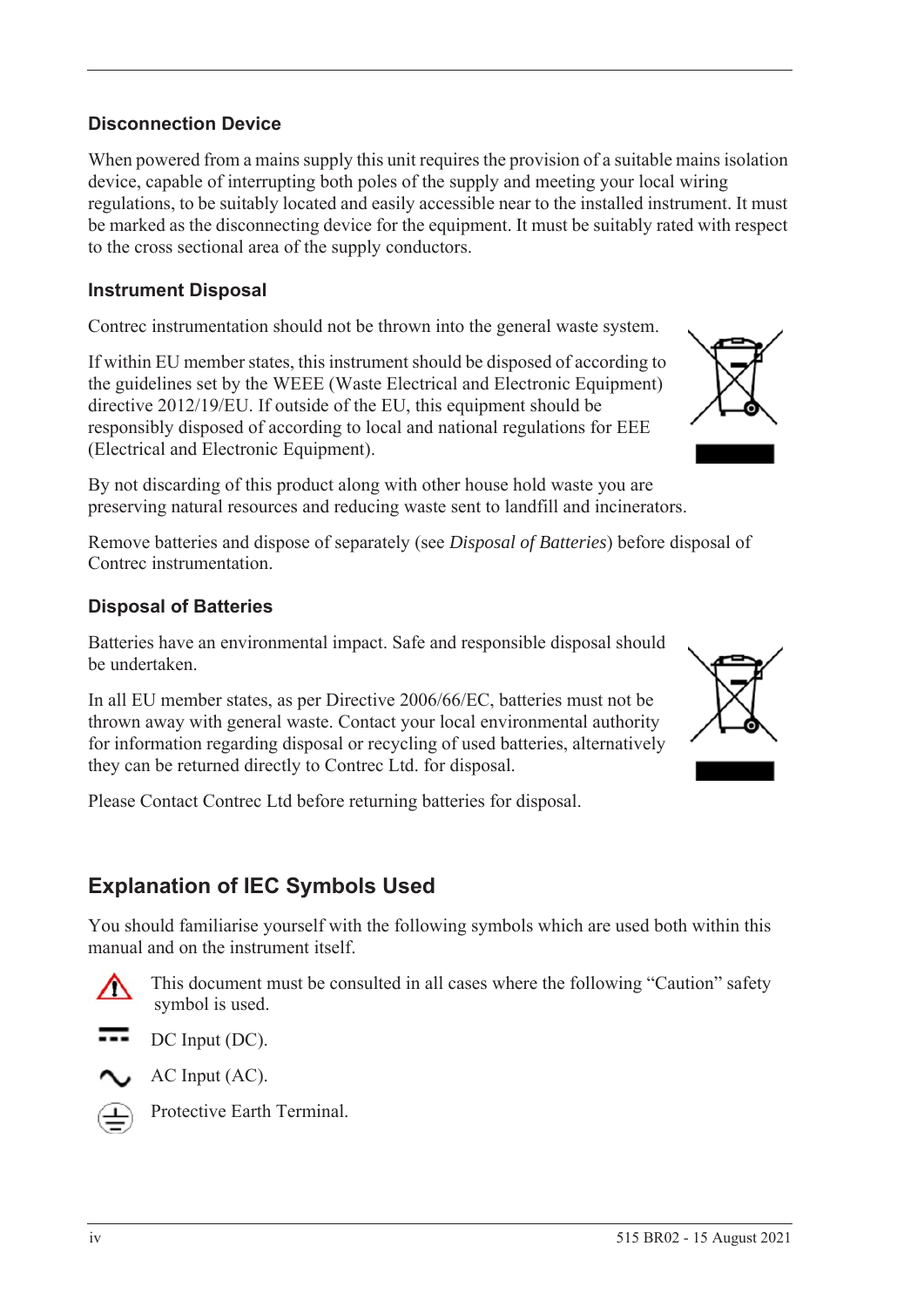# **Contents**

| 1 Introduction                                                                                                                                                                                                                            |  |
|-------------------------------------------------------------------------------------------------------------------------------------------------------------------------------------------------------------------------------------------|--|
| Features                                                                                                                                                                                                                                  |  |
|                                                                                                                                                                                                                                           |  |
|                                                                                                                                                                                                                                           |  |
| Displayed Information and the community of the community of the community of the community of the community of                                                                                                                            |  |
|                                                                                                                                                                                                                                           |  |
| Communications research and contract the contract of the contract of the contract of the 3                                                                                                                                                |  |
| Isolated Outputs and a contract the contract of the contract of the contract of the contract of 3                                                                                                                                         |  |
| Relay Outputs And All and All and All and All and All and All and All and All and All and All and All and All                                                                                                                             |  |
|                                                                                                                                                                                                                                           |  |
| Approvals received a conservation of the conservation of the conservation of 5                                                                                                                                                            |  |
| 2 Specifications                                                                                                                                                                                                                          |  |
|                                                                                                                                                                                                                                           |  |
| 3 Installation & Maintenance                                                                                                                                                                                                              |  |
| <b>Installation Instructions</b>                                                                                                                                                                                                          |  |
| Cleaning and Decontamination and the contract of the contract of the contract of the property of the contract of the contract of the contract of the contract of the contract of the contract of the contract of the contract             |  |
| Panel Mounting received a contract of the contract of the contract of the contract of the 9                                                                                                                                               |  |
| Electrical Connection and the substantial connection of the state of the state of the state of the state of the state of the state of the state of the state of the state of the state of the state of the state of the state             |  |
| Rear Panel Connections and a constant of the contract of the contract of the contract of the contract of the contract of the contract of the contract of the contract of the contract of the contract of the contract of the c            |  |
| 11<br><b>Terminal Designations</b> and the contract of the contract of the contract of the contract of the contract of the contract of the contract of the contract of the contract of the contract of the contract of the contract of th |  |
| 12<br>Terminal Wiring Insulation and a contract the contract of the contract of the contract of the contract of the contract of the contract of the contract of the contract of the contract of the contract of the contract of the       |  |
| 12                                                                                                                                                                                                                                        |  |
| Mains Power Wiring <b>Experience Communication</b> Communication Communication Communication Communication Communication<br>12                                                                                                            |  |
| 13<br>Inputs<br>a de la caractería de la caractería de la caractería de la caractería de la caractería de la caractería de la                                                                                                             |  |
| 13<br>Analog Input Connections and a contract the contract of the contract of the contract of the contract of the contract of the contract of the contract of the contract of the contract of the contract of the contract of the co      |  |
| 14<br>Logic Input Connection and a construction of the contract of the contract of the contract of the contract of the contract of the contract of the contract of the contract of the contract of the contract of the contract of t      |  |
| 15                                                                                                                                                                                                                                        |  |
| 4-20 mA Output Connection and a construction of the contract of the contract of the contract of the contract of the contract of the contract of the contract of the contract of the contract of the contract of the contract o<br>15      |  |
| Digital Output Connection and a construction of the contract of the contract of the 16                                                                                                                                                    |  |
| 17<br>Control Relays (Alarms) and a contract the contract of the contract of the contract of the contract of the contract of the contract of the contract of the contract of the contract of the contract of the contract of the con      |  |
| RC Network for Interference Suppression and a contract to the contract of the set of the set of the set of the<br>18                                                                                                                      |  |
| 19<br>Communications<br>and the contract of the contract of the contract of the contract of the contract of the contract of                                                                                                               |  |
| COM-1 RS-232 Port<br>19                                                                                                                                                                                                                   |  |
| 19<br>COM-2 RS-485 Port Option<br>.<br>The contract of the contract of the contract of the contract of the contract of the contract of the contract of                                                                                    |  |
| COM-2 Ethernet Port Option<br>20<br>.<br>In the company of the company of the company of the company of the company of the company of the company of th                                                                                   |  |
| 20<br>Mains Connection<br>de la caractería de la caractería de la caractería de la caractería de la caractería de la caractería                                                                                                           |  |
| Earthing and Shielding<br>20<br>a de la caractería de la caractería de la caractería de la caractería de la caractería de la caractería de la                                                                                             |  |
| <b>Disconnection Device</b><br>20<br>.<br>In the second contract of the second contract of the second contract of the second contract of the second contr                                                                                 |  |
| Maintenance Instructions<br>20<br>.<br>In the second complete state of the second complete state of the second complete state of the second complete                                                                                      |  |
| <b>Battery Replacement</b><br>21<br>والمتعاون والمتعاون والمتعاون والمتعاون والمتعاون والمتعاونة والمتعاونة والمتعاونة والمتعاونة والمتعاونة                                                                                              |  |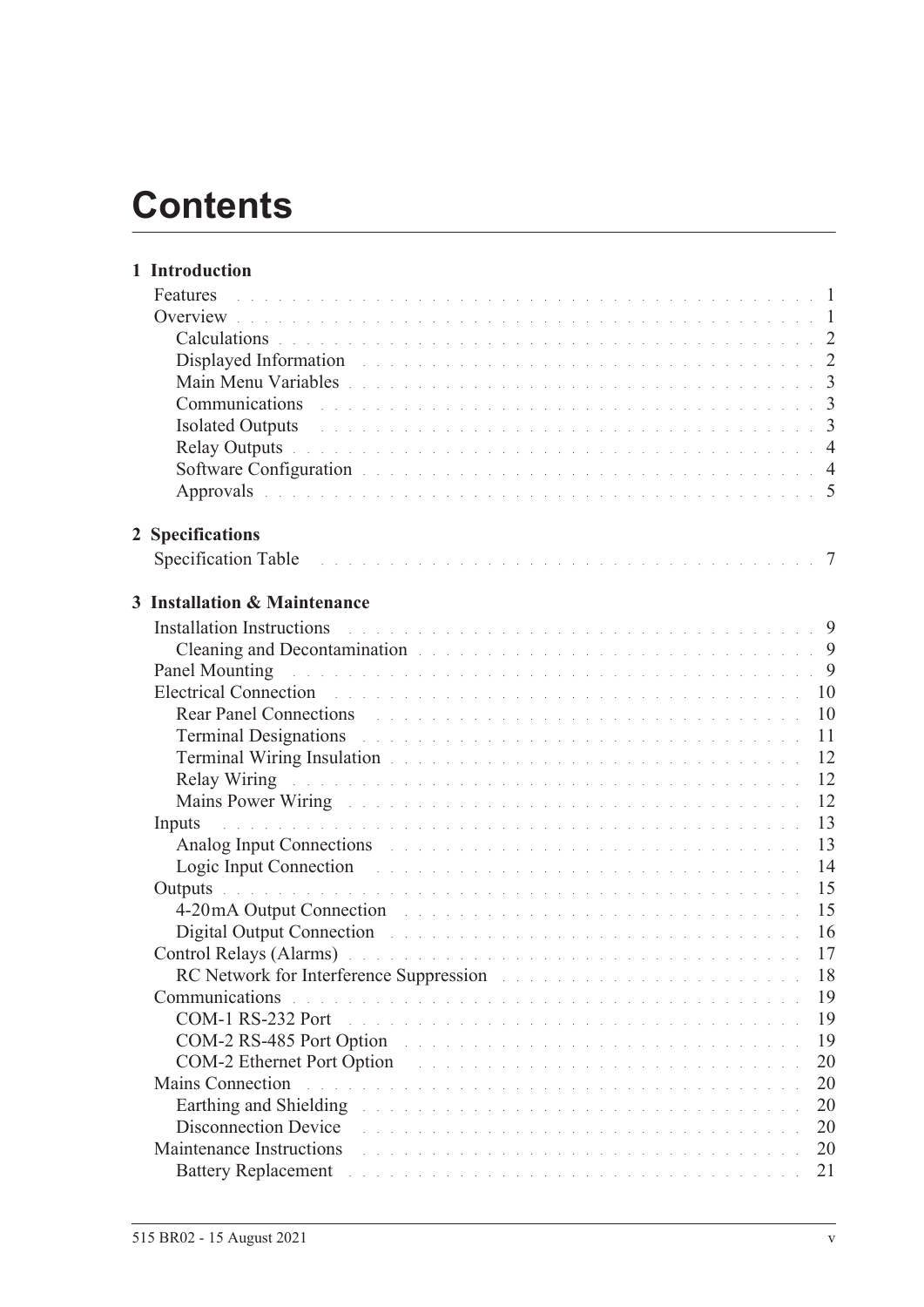| 4 Operation<br>Front Panel Operation and a contract the contract of the contract of the contract of the contract of the contract of the contract of the contract of the contract of the contract of the contract of the contract of the contr<br>Default Variable<br>in de la caractería de la caractería de la caractería de la caractería de la caractería de la caractería<br><b>Status LEDs</b><br>and the second contract of the second contract of the second contract of the second contract of the second con<br>Front Panel Keys<br>in a constitution of the constitution of the constitution of the constitution of the constitution of the constitution of the constitution of the constitution of the constitution of the constitution of the constitution of t<br>Main Menu Items<br>and the second contract of the second contract of the second contract of the second contract of the<br>Detail and Basic Menu Albert and Albert and Albert and Albert and Albert and Albert and Albert and Albert and | 23<br>24<br>24<br>24<br>25<br>26<br>26<br>27<br>27<br>28<br>29 |    |
|------------------------------------------------------------------------------------------------------------------------------------------------------------------------------------------------------------------------------------------------------------------------------------------------------------------------------------------------------------------------------------------------------------------------------------------------------------------------------------------------------------------------------------------------------------------------------------------------------------------------------------------------------------------------------------------------------------------------------------------------------------------------------------------------------------------------------------------------------------------------------------------------------------------------------------------------------------------------------------------------------------------------|----------------------------------------------------------------|----|
|                                                                                                                                                                                                                                                                                                                                                                                                                                                                                                                                                                                                                                                                                                                                                                                                                                                                                                                                                                                                                        |                                                                |    |
|                                                                                                                                                                                                                                                                                                                                                                                                                                                                                                                                                                                                                                                                                                                                                                                                                                                                                                                                                                                                                        |                                                                |    |
|                                                                                                                                                                                                                                                                                                                                                                                                                                                                                                                                                                                                                                                                                                                                                                                                                                                                                                                                                                                                                        |                                                                |    |
|                                                                                                                                                                                                                                                                                                                                                                                                                                                                                                                                                                                                                                                                                                                                                                                                                                                                                                                                                                                                                        |                                                                |    |
|                                                                                                                                                                                                                                                                                                                                                                                                                                                                                                                                                                                                                                                                                                                                                                                                                                                                                                                                                                                                                        |                                                                |    |
|                                                                                                                                                                                                                                                                                                                                                                                                                                                                                                                                                                                                                                                                                                                                                                                                                                                                                                                                                                                                                        |                                                                |    |
|                                                                                                                                                                                                                                                                                                                                                                                                                                                                                                                                                                                                                                                                                                                                                                                                                                                                                                                                                                                                                        |                                                                |    |
| <b>Setting the Batch Preset Contract Contract Contract Contract Contract Contract Contract Contract Contract Contract Contract Contract Contract Contract Contract Contract Contract Contract Contract Contract Contract Contr</b>                                                                                                                                                                                                                                                                                                                                                                                                                                                                                                                                                                                                                                                                                                                                                                                     |                                                                |    |
| <b>Setting the Flow Control Setpoints</b> and a series of the set of the set of the set of the set of the set of the set of the set of the set of the set of the set of the set of the set of the set of the set of the set of the                                                                                                                                                                                                                                                                                                                                                                                                                                                                                                                                                                                                                                                                                                                                                                                     |                                                                |    |
| Data Logs<br>.<br>In the second complete the second complete second complete the second complete second complete second complete                                                                                                                                                                                                                                                                                                                                                                                                                                                                                                                                                                                                                                                                                                                                                                                                                                                                                       |                                                                |    |
| Model Information and a contract the contract of the contract of the contract of the contract of the contract of the contract of the contract of the contract of the contract of the contract of the contract of the contract                                                                                                                                                                                                                                                                                                                                                                                                                                                                                                                                                                                                                                                                                                                                                                                          |                                                                |    |
| Flow Control Modes and a construction of the construction of the construction of the construction of the construction of the construction of the construction of the construction of the construction of the construction of t                                                                                                                                                                                                                                                                                                                                                                                                                                                                                                                                                                                                                                                                                                                                                                                         |                                                                |    |
| <b>Tuning the Control Loop Exet also be a series of the control of the Control Loop</b>                                                                                                                                                                                                                                                                                                                                                                                                                                                                                                                                                                                                                                                                                                                                                                                                                                                                                                                                |                                                                | 32 |
| Batch Operation Modes and a subsequence of the set of the set of the set of the set of the set of the set of the set of the set of the set of the set of the set of the set of the set of the set of the set of the set of the                                                                                                                                                                                                                                                                                                                                                                                                                                                                                                                                                                                                                                                                                                                                                                                         | 33                                                             |    |
| Preset Mode de la comparativa de la comparativa de la comparativa de la comparativa de la comparativa de la co                                                                                                                                                                                                                                                                                                                                                                                                                                                                                                                                                                                                                                                                                                                                                                                                                                                                                                         | 33                                                             |    |
| On-Off Mode                                                                                                                                                                                                                                                                                                                                                                                                                                                                                                                                                                                                                                                                                                                                                                                                                                                                                                                                                                                                            | 34                                                             |    |
| in the second contract of the second contract of the second contract of the second contract of the second contract of the second contract of the second contract of the second contract of the second contract of the second c                                                                                                                                                                                                                                                                                                                                                                                                                                                                                                                                                                                                                                                                                                                                                                                         | 34                                                             |    |
| Release Mode received a conservation of the conservation of the conservation of the conservation of the conservation of the conservation of the conservation of the conservation of the conservation of the conservation of th                                                                                                                                                                                                                                                                                                                                                                                                                                                                                                                                                                                                                                                                                                                                                                                         |                                                                |    |
| Batch Operation and a construction of the construction of the construction of the construction of the construction of the construction of the construction of the construction of the construction of the construction of the                                                                                                                                                                                                                                                                                                                                                                                                                                                                                                                                                                                                                                                                                                                                                                                          | 35                                                             |    |
| <b>Operation Configurations <i>CONSIDERATION CONSIDERATION CONSIDERATION CONSIDERATION</i> <b><i>CONSIDERATION</i></b></b>                                                                                                                                                                                                                                                                                                                                                                                                                                                                                                                                                                                                                                                                                                                                                                                                                                                                                             | 35                                                             |    |
| Safety and Security and the contract of the second contract of the second second second second second second second second second second second second second second second second second second second second second second s                                                                                                                                                                                                                                                                                                                                                                                                                                                                                                                                                                                                                                                                                                                                                                                         | 36                                                             |    |
| Starting a Batch <b>Starting a Batch</b> ( <i>b)</i> and <i>b</i> a contract the contract of the contract of the contract of the contract of the contract of the contract of the contract of the contract of the contract of the contract of t                                                                                                                                                                                                                                                                                                                                                                                                                                                                                                                                                                                                                                                                                                                                                                         | 36                                                             |    |
| Stopping a Batch and a contract the community of the community of the state of the community of the community of                                                                                                                                                                                                                                                                                                                                                                                                                                                                                                                                                                                                                                                                                                                                                                                                                                                                                                       | 36                                                             |    |
| <b>Resetting a Batch expansion of the contract of the contract of the contract of the contract of the contract of the contract of the contract of the contract of the contract of the contract of the contract of the contract</b>                                                                                                                                                                                                                                                                                                                                                                                                                                                                                                                                                                                                                                                                                                                                                                                     | 37                                                             |    |
|                                                                                                                                                                                                                                                                                                                                                                                                                                                                                                                                                                                                                                                                                                                                                                                                                                                                                                                                                                                                                        | 37                                                             |    |
| Logic Input Control to the control of the control of the control of the control of the control of the control of the control of the control of the control of the control of the control of the control of the control of the                                                                                                                                                                                                                                                                                                                                                                                                                                                                                                                                                                                                                                                                                                                                                                                          | 37                                                             |    |
| Batch Flow Errors                                                                                                                                                                                                                                                                                                                                                                                                                                                                                                                                                                                                                                                                                                                                                                                                                                                                                                                                                                                                      | 38                                                             |    |
| Batch Control Processes and a control of the control of the control of the control of the control of the control of the control of the control of the control of the control of the control of the control of the control of t                                                                                                                                                                                                                                                                                                                                                                                                                                                                                                                                                                                                                                                                                                                                                                                         | 38                                                             |    |
| <b>Instrument Calibration</b><br>5.                                                                                                                                                                                                                                                                                                                                                                                                                                                                                                                                                                                                                                                                                                                                                                                                                                                                                                                                                                                    |                                                                |    |
| Introduction                                                                                                                                                                                                                                                                                                                                                                                                                                                                                                                                                                                                                                                                                                                                                                                                                                                                                                                                                                                                           | 41                                                             |    |
| <b>Calibration View Mode</b><br>.<br>The contract of the contract of the contract of the contract of the contract of the contract of the contract of                                                                                                                                                                                                                                                                                                                                                                                                                                                                                                                                                                                                                                                                                                                                                                                                                                                                   | 42                                                             |    |
| <b>Calibration Set Mode</b>                                                                                                                                                                                                                                                                                                                                                                                                                                                                                                                                                                                                                                                                                                                                                                                                                                                                                                                                                                                            | 42                                                             |    |
| Changing the Instrument Settings and a contract of the contract of the contract of the contract of the contract of the contract of the contract of the contract of the contract of the contract of the contract of the contrac                                                                                                                                                                                                                                                                                                                                                                                                                                                                                                                                                                                                                                                                                                                                                                                         | 44                                                             |    |
|                                                                                                                                                                                                                                                                                                                                                                                                                                                                                                                                                                                                                                                                                                                                                                                                                                                                                                                                                                                                                        | 45                                                             |    |
| Program Backup & Reports and the contract of the contract of the contract of the contract of the contract of the contract of the contract of the contract of the contract of the contract of the contract of the contract of t                                                                                                                                                                                                                                                                                                                                                                                                                                                                                                                                                                                                                                                                                                                                                                                         |                                                                |    |
| Backup via 500 Series Program Manager and a construction of the construction of the construction of the construction of the construction of the construction of the construction of the construction of the construction of th                                                                                                                                                                                                                                                                                                                                                                                                                                                                                                                                                                                                                                                                                                                                                                                         | 45                                                             |    |
| Printing Configuration Report<br>.<br>In the company of the company of the company of the company of the company of the company of the company of th                                                                                                                                                                                                                                                                                                                                                                                                                                                                                                                                                                                                                                                                                                                                                                                                                                                                   | 45                                                             |    |
| Upload and Clone of Application Software and a substitution of the state of the state of the state of the state of the state of the state of the state of the state of the state of the state of the state of the state of the                                                                                                                                                                                                                                                                                                                                                                                                                                                                                                                                                                                                                                                                                                                                                                                         | 45                                                             |    |
| Calibration Menu Tree Albert and Albert and Albert and Albert and Albert and Albert and Albert and Albert and                                                                                                                                                                                                                                                                                                                                                                                                                                                                                                                                                                                                                                                                                                                                                                                                                                                                                                          | 46                                                             |    |
| Instrument Settings and a construction of the construction of the construction of the construction of the construction of the construction of the construction of the construction of the construction of the construction of                                                                                                                                                                                                                                                                                                                                                                                                                                                                                                                                                                                                                                                                                                                                                                                          | 48                                                             |    |
| Units of Measurement<br>.<br>In de la casa de la casa de la casa de la casa de la casa de la casa de la casa de la casa de la casa de la ca                                                                                                                                                                                                                                                                                                                                                                                                                                                                                                                                                                                                                                                                                                                                                                                                                                                                            | 48                                                             |    |
| Parameters<br><u>. The second second second second second second second second second second second second second second second</u>                                                                                                                                                                                                                                                                                                                                                                                                                                                                                                                                                                                                                                                                                                                                                                                                                                                                                    | 49                                                             |    |
| Inputs<br>in di serie di serie di serie di serie di serie di serie di serie di serie di serie di serie di serie di serie                                                                                                                                                                                                                                                                                                                                                                                                                                                                                                                                                                                                                                                                                                                                                                                                                                                                                               | 53                                                             |    |
|                                                                                                                                                                                                                                                                                                                                                                                                                                                                                                                                                                                                                                                                                                                                                                                                                                                                                                                                                                                                                        | 57                                                             |    |
| <b>Alarms</b><br>a construction and construction and construction and construction of the construction of the construction of th                                                                                                                                                                                                                                                                                                                                                                                                                                                                                                                                                                                                                                                                                                                                                                                                                                                                                       | 60                                                             |    |
| Communications<br>.<br>In the second company of the second company of the second company of the second company of the second company                                                                                                                                                                                                                                                                                                                                                                                                                                                                                                                                                                                                                                                                                                                                                                                                                                                                                   | 61                                                             |    |
| Time Settings and Data Logging and Library and the contract of the Settings and Data Logging                                                                                                                                                                                                                                                                                                                                                                                                                                                                                                                                                                                                                                                                                                                                                                                                                                                                                                                           | 63                                                             |    |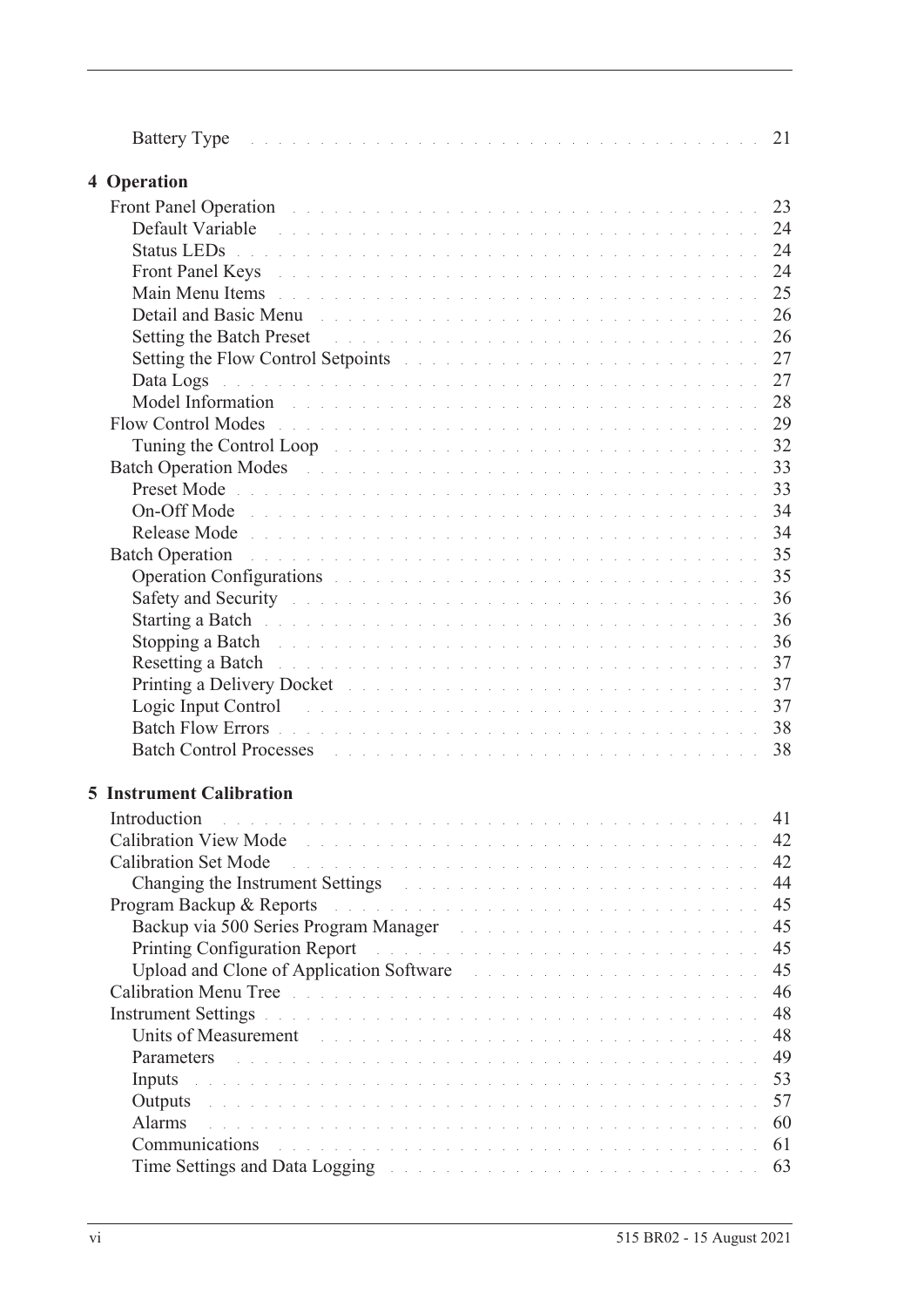| <b>General Setup Parameters <i>CONDITY CONDITERRY ALCOHOLOGY CONDITERRY ARRANGEMENT CONDITION</i></b><br>Test Menu and a construction of the contract of the construction of the construction of the construction of the construction of the construction of the construction of the construction of the construction of the constructi<br>System Messages and a contract of the contract of the contract of the contract of the contract of the contract of the contract of the contract of the contract of the contract of the contract of the contract of the contract<br>Warning Messages and a contract the contract of the contract of the contract of the contract of the contract of | 65<br>66<br>67<br>68<br>69<br>69 |
|----------------------------------------------------------------------------------------------------------------------------------------------------------------------------------------------------------------------------------------------------------------------------------------------------------------------------------------------------------------------------------------------------------------------------------------------------------------------------------------------------------------------------------------------------------------------------------------------------------------------------------------------------------------------------------------------|----------------------------------|
| <b>6</b> Communications                                                                                                                                                                                                                                                                                                                                                                                                                                                                                                                                                                                                                                                                      |                                  |
| Overview response to the contract of the contract of the contract of the contract of the contract of the contract of the contract of the contract of the contract of the contract of the contract of the contract of the contr                                                                                                                                                                                                                                                                                                                                                                                                                                                               | 71                               |
| Hardware Interconnection and the contract of the contract of the contract of the contract of the contract of the contract of the contract of the contract of the contract of the contract of the contract of the contract of t                                                                                                                                                                                                                                                                                                                                                                                                                                                               | 71                               |
| Protocols and an annual memorial contract of the contract of the contract of the contract of the contract of the contract of the contract of the contract of the contract of the contract of the contract of the contract of t                                                                                                                                                                                                                                                                                                                                                                                                                                                               | 72                               |
| Simple ASCII Protocol and the contract of the contract of the contract of the contract of the contract of the contract of the contract of the contract of the contract of the contract of the contract of the contract of the                                                                                                                                                                                                                                                                                                                                                                                                                                                                | 73                               |
| Requests Format enterity and a contract of the contract of the contract of the contract of the contract of the                                                                                                                                                                                                                                                                                                                                                                                                                                                                                                                                                                               | 73                               |
| Instrument Responses and the contract of the contract of the contract of the contract of the contract of the contract of the contract of the contract of the contract of the contract of the contract of the contract of the c                                                                                                                                                                                                                                                                                                                                                                                                                                                               | 74                               |
| Corrupted or Invalid Requests and the contract of the contract of the contract of the contract of the contract of the contract of the contract of the contract of the contract of the contract of the contract of the contract                                                                                                                                                                                                                                                                                                                                                                                                                                                               | 78                               |
| Modbus RTU Protocol<br>a provincia de la caractería de la caractería de la caractería de la caractería de la caractería de la caracterí                                                                                                                                                                                                                                                                                                                                                                                                                                                                                                                                                      | 79                               |
| List of Data Registers and a construction of the construction of the construction of                                                                                                                                                                                                                                                                                                                                                                                                                                                                                                                                                                                                         | 81                               |
| Printer Protocol<br>.<br>In the second complete service of the second complete service in the second complete service in the service of                                                                                                                                                                                                                                                                                                                                                                                                                                                                                                                                                      | 86                               |
| Types of Printouts and the contract of the contract of the contract of the contract of the contract of the contract of the contract of the contract of the contract of the contract of the contract of the contract of the con                                                                                                                                                                                                                                                                                                                                                                                                                                                               | 87                               |
| Printer Data Control and a control of the control of the control of the control of the control of the control of the control of the control of the control of the control of the control of the control of the control of the                                                                                                                                                                                                                                                                                                                                                                                                                                                                | 90                               |
| <b>Appendix A Glossary</b>                                                                                                                                                                                                                                                                                                                                                                                                                                                                                                                                                                                                                                                                   |                                  |
| Glossary and a communication of the communication of the communication of the communication of the communication of the communication of the communication of the communication of the communication of the communication of t                                                                                                                                                                                                                                                                                                                                                                                                                                                               | 91                               |
| <b>Appendix B Model Numbers</b>                                                                                                                                                                                                                                                                                                                                                                                                                                                                                                                                                                                                                                                              |                                  |
| .<br>In the second complete service of the second complete service of the service service of the service of the service<br>Product Codes                                                                                                                                                                                                                                                                                                                                                                                                                                                                                                                                                     | 93                               |
| Custom Version Codes and a contract the contract of the contract of the contract of the contract of the contract of the contract of the contract of the contract of the contract of the contract of the contract of the contra                                                                                                                                                                                                                                                                                                                                                                                                                                                               | 94                               |
|                                                                                                                                                                                                                                                                                                                                                                                                                                                                                                                                                                                                                                                                                              | 94                               |
| Appendix C Ethernet Port & Setup                                                                                                                                                                                                                                                                                                                                                                                                                                                                                                                                                                                                                                                             |                                  |
| Ethernet Port and a communication of the communication of the communication of the communication                                                                                                                                                                                                                                                                                                                                                                                                                                                                                                                                                                                             | 96                               |
| Connecting 515 Ethernet to Networks/Routers and a substitution of the state of the state of the state of the state of the state of the state of the state of the state of the state of the state of the state of the state of                                                                                                                                                                                                                                                                                                                                                                                                                                                                | 96                               |
|                                                                                                                                                                                                                                                                                                                                                                                                                                                                                                                                                                                                                                                                                              | 97                               |
|                                                                                                                                                                                                                                                                                                                                                                                                                                                                                                                                                                                                                                                                                              |                                  |
| <b>Index</b><br>n de la caractería de la caractería de la caractería de la caractería de la caractería de la caractería de la                                                                                                                                                                                                                                                                                                                                                                                                                                                                                                                                                                | 99                               |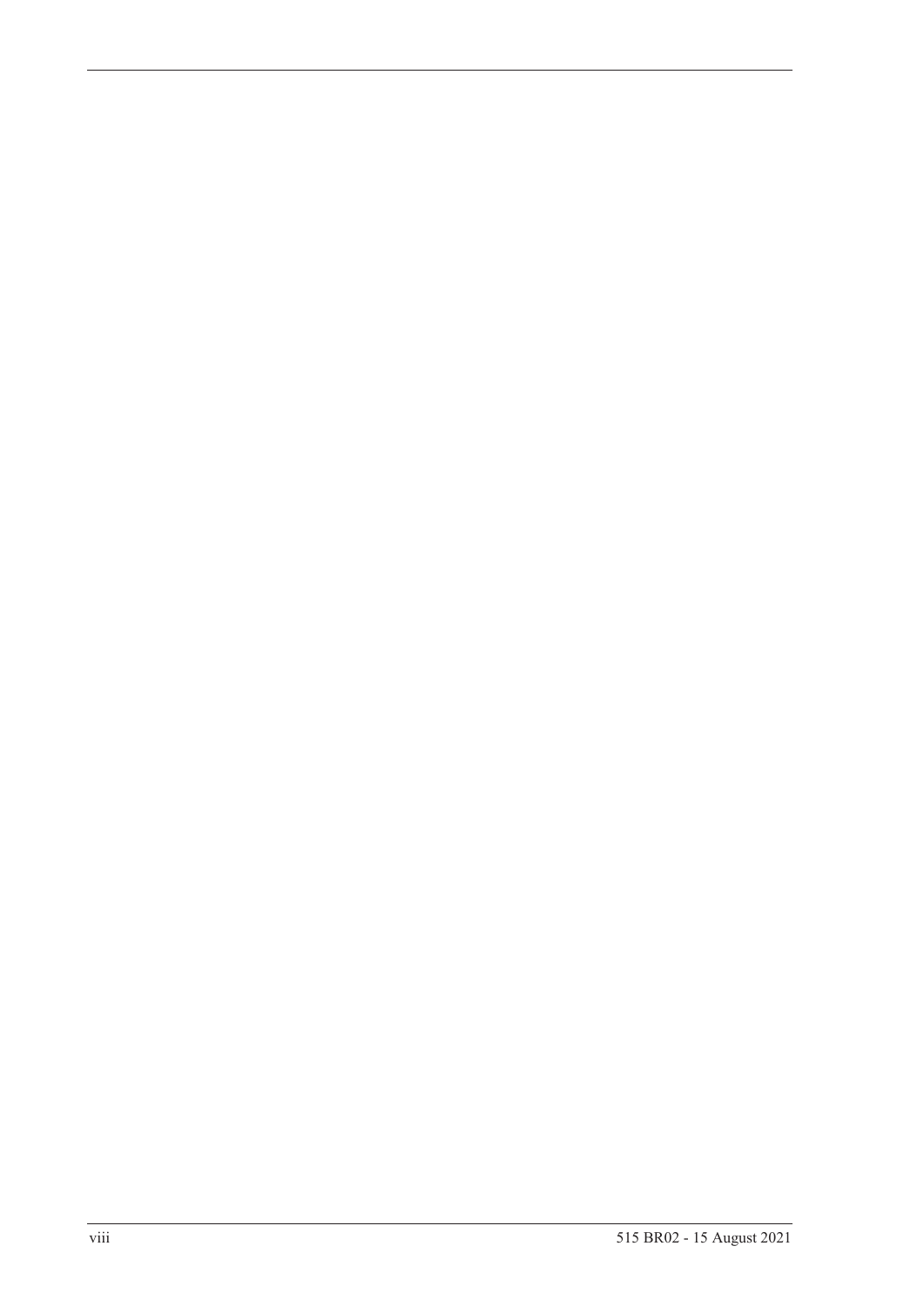# **List of Figures**

|                | Typical Application Diagram                                                                                                                                                                                                    | $\overline{4}$ |
|----------------|--------------------------------------------------------------------------------------------------------------------------------------------------------------------------------------------------------------------------------|----------------|
| 2              | 500 Series Instrument Panel Mounting Material Communication of the Series of the Series of the Series of the S                                                                                                                 |                |
| 3              | Rear Panel Connections - Original and the contract of the contract of the 10                                                                                                                                                   |                |
| $\overline{4}$ | Rear Panel Connections - New RS-485 Version                                                                                                                                                                                    | 10             |
| 5              | Rear Panel Connections - New Ethernet Version and a manufacturer of the 11                                                                                                                                                     |                |
| 6              | Externally Powered Voltage Transmitter Marshall and Alexandre and Alexandre and Alexandre and                                                                                                                                  | 13             |
| 7              | Internally Powered Voltage Transmitter March 2014 and March 2014                                                                                                                                                               | 13             |
| 8              |                                                                                                                                                                                                                                | 14             |
| 9              | Internally Powered Current Loops and a substitution of the state of the state of the state of the state of the                                                                                                                 | 14             |
| 10             | Logic Inputs Connection Diagram and a substitution of the set of the set of the set of the set of the set of the set of the set of the set of the set of the set of the set of the set of the set of the set of the set of the | 15             |
| 11             | Output 4-20mA Connection Diagram                                                                                                                                                                                               | 15             |
| 12             | Output Pulse Connection Diagram                                                                                                                                                                                                | 16             |
| 13             | Relay Connection Diagram and a connection of the connection of the connection of the connection of the connection of the connection of the connection of the connection of the connection of the connection of the connection  | 17             |
| 14             |                                                                                                                                                                                                                                | 19             |
| 15             | Batch Operation with Manual or Automatic Reset Alberta Alberta and Alberta Alberta and Alberta Alberta and Alberta Alberta Alberta and Alberta Alberta Alberta Alberta Alberta Alberta Alberta Alberta Alberta Alberta Alberta | 39             |
| 16             | Batch Operation with Automatic Restart Marshall and Australian Australian Australian                                                                                                                                           | 40             |
| 17             |                                                                                                                                                                                                                                | 46             |
| 18             | Calibration Menu Tree Sheet 2 and the contract of the contract of the contract of the Contract of the Contract of the Contract of the Contract of the Contract of the Contract of the Contract of the Contract of the Contract | 47             |
| 19             | RS-232 Cable Connections to a Computer entertainment of the state of the state of the state of the state of the state of the state of the state of the state of the state of the state of the state of the state of the state  | 71             |
| 20             | RS-485 Connections and the connection of the connection of the connection of the connection of the connection of the connection of the connection of the connection of the connection of the connection of the connection of t |                |
| 21             |                                                                                                                                                                                                                                | 97             |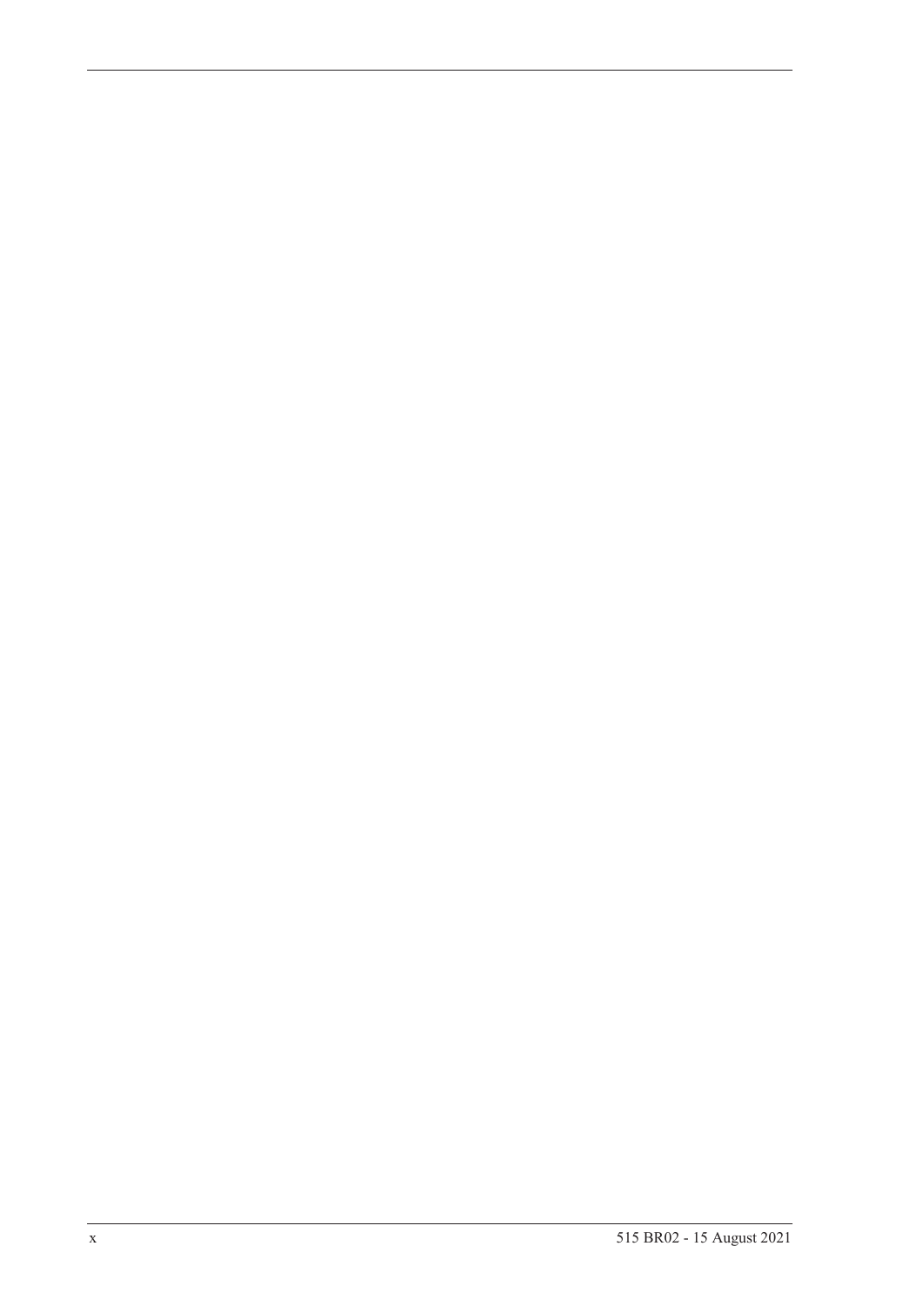# <span id="page-10-0"></span>**Chapter 1 Introduction**

## <span id="page-10-1"></span>**Features**

- **•** Tailored for volumetric analog input such as vortex flowmeters
- **•** Single or Dual stage control
- **•** Preset or manual On-Off modes
- **•** Easy access to batch and flow rate presets
- No-flow, leakage and overflow error detection
- **•** Remote RUN/STOP/RESET functions
- Allows for permissive with prompt
- **•** Uses PI Loop Control
- Allows for non-linear correction
- **•** Storage of 1000 transactions with time and date stamp
- **•** Selection of Detail or Basic main menu to suit operator and application
- **•** Selection of second language and user tags
- **•** Pulse width and scaling of pulse output
- **•** 4-20 mA retransmission
- **•** Available protocols on communication ports including Printers, Modbus RTU and TCP/IP
- **•** Front panel adjustment of 8-24 V DC output voltage
- **•** Backlit display with LCD backup

## <span id="page-10-2"></span>**Overview**

The 515 BR02 application is a batching flow controller for delivery of preset quantities at preset flowrates using a volumetric analog input. Batch control can operate in preset or on-off modes, while flow control can be set to local (manual) or PI loop mode.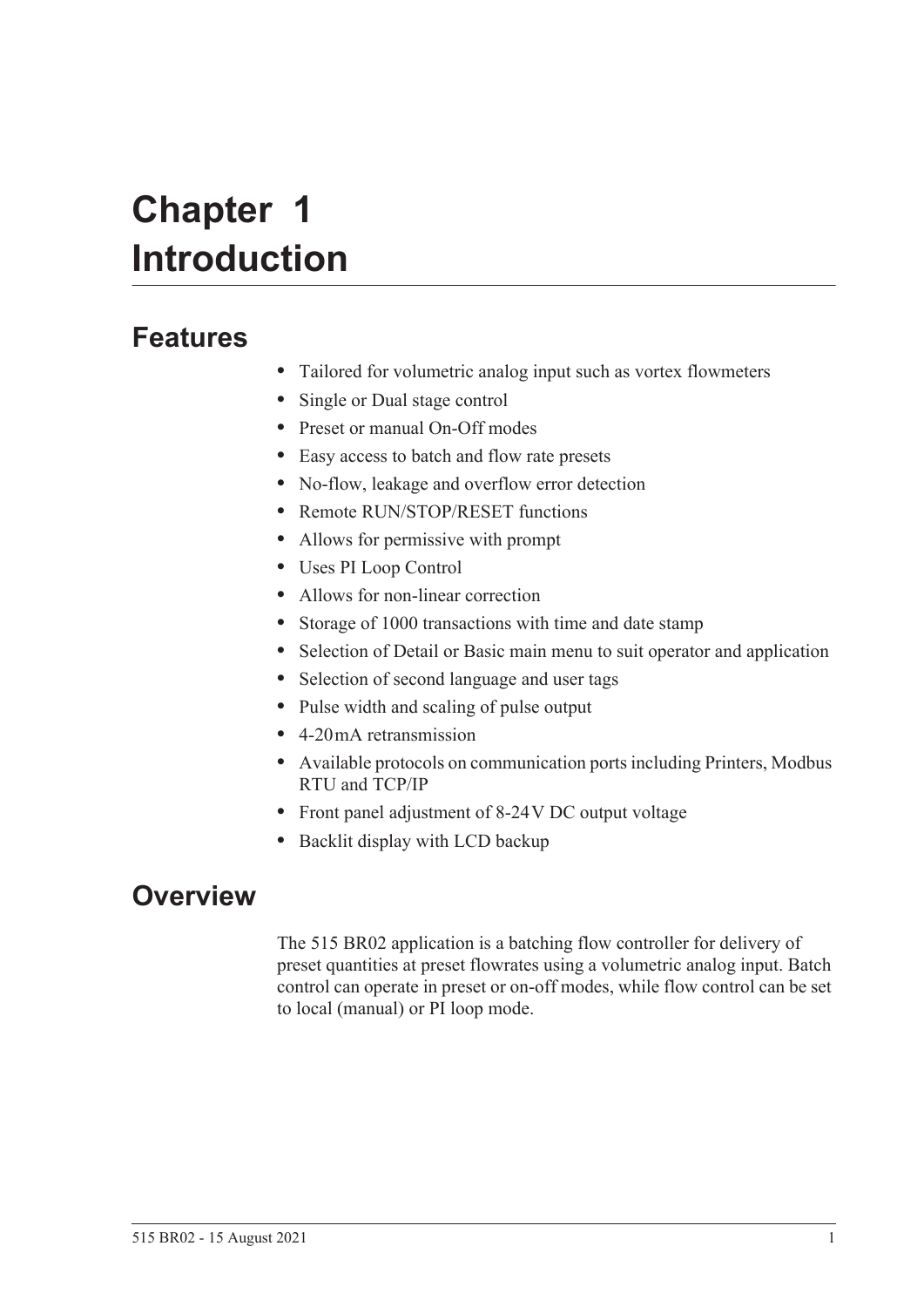This application provides the operator with clear local readout including flowrate deviation and can be controlled via communications in more automated systems. There is quick access to commonly used preset values directly from the front panel if access has been authorized.

The PI control of the process flow is via a 4-20mA proportional valve or pump controller. It has integral wind-up protection, a deadband, output hold and ramp time that can be programmed to reduce wear on valves and actuators and provide for bumpless operation.

#### <span id="page-11-0"></span>**Calculations**

There are three types of control modes in which the process flow is dependent on the main flow. These are RATIO, BLEND-1 and BLEND-2 modes where the relationship between the flows are as follows:

#### Ratio Control Mode.

The process flow is a ratio of the main flow (0 to 400% range).

$$
Ratio\% = \frac{P_{flow}}{M_{flow}} \times 100
$$

Blend Control Modes.

These modes cater for blending points before and after the main flowmeter. The process flow is a ratio of the net (combined) flow (0 to 80% range).

$$
Ratio\% = \frac{P_{flow}}{Net_{flow}} \times 100
$$

#### <span id="page-11-1"></span>**Displayed Information**

The front panel display shows the current values of the input variables and the results of the calculations.

The instrument can be supplied with a real-time clock for storage of up to 1000 transactions with time and date stamps.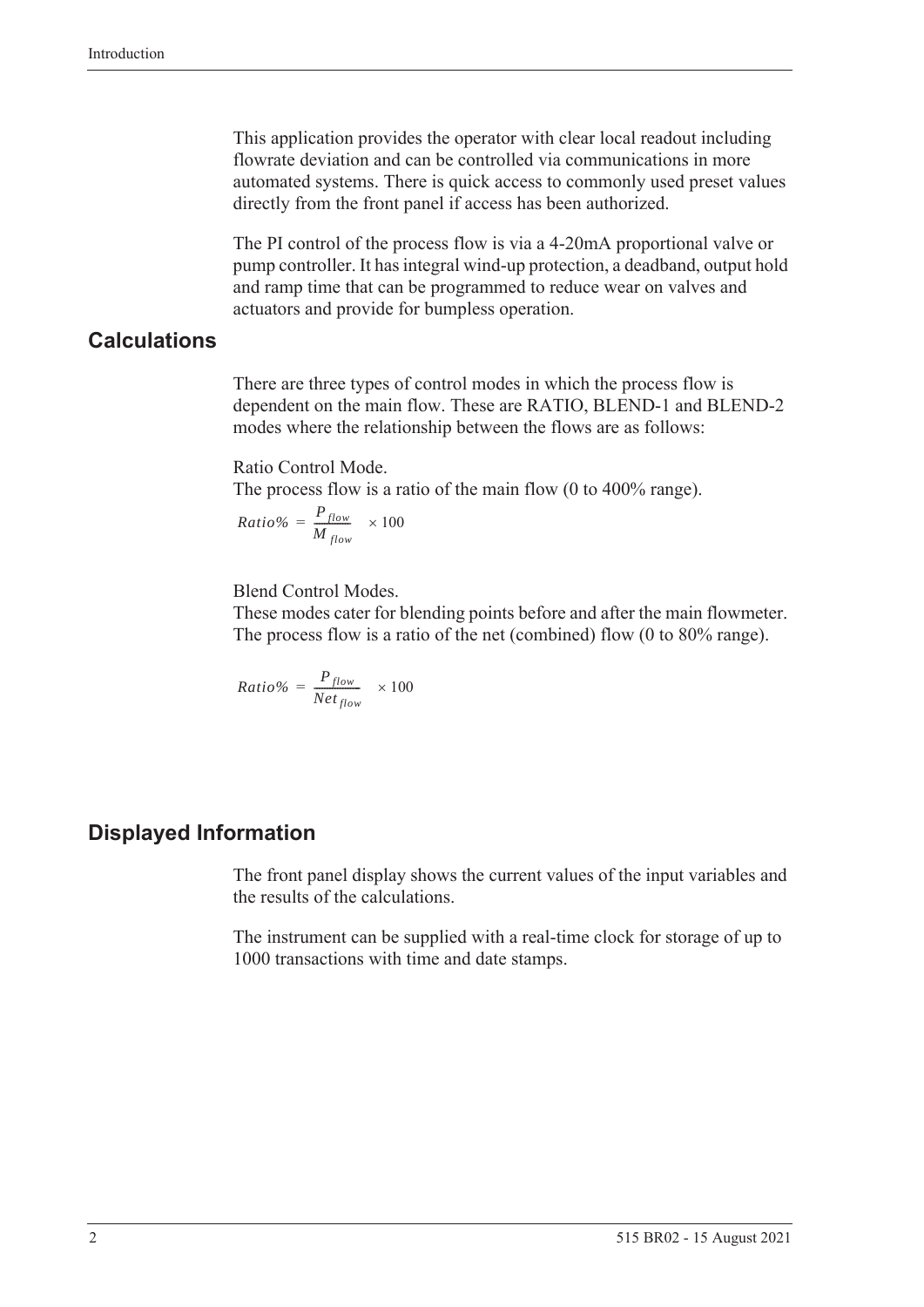### <span id="page-12-0"></span>**Main Menu Variables**

| <b>Main Menu</b><br><b>Variables</b> | <b>Default</b><br><b>Units</b> | <b>Variable</b><br><b>Type</b> |
|--------------------------------------|--------------------------------|--------------------------------|
| Net Volume                           |                                | Total                          |
| Net Flowrate                         | L/min                          | Rate                           |
| Main Line Volume                     | L                              | Total                          |
| Main Line Flowrate                   | L/min                          | Rate                           |
| Process Line Volume                  |                                | Total                          |
| <b>Process Line Flowrate</b>         | L/min                          | Rate                           |
| Process Volumetric Ratio             | %                              | Rate                           |
| Process Flowrate Ratio               | $\%$                           | Rate                           |
| <b>Process Control Output</b>        | $\%$                           | Rate                           |
| <b>Process Flowrate Deviation</b>    | $\%$                           | Rate                           |
| <b>Preset Quantity *</b>             |                                |                                |

\* These variables are logged and can be printed but are not shown in main menu.

#### **Units of Measurement**

In the 500 Series instruments there is a wide range of available units of measurement to be selected from. These can be viewed and selected either during initial Software Configuration via the 500 Series Program Manager (see below) or from within the instrument's calibration settings (if access has been granted) as per **[Units of Measurement](#page-57-2)** on page 48.

#### <span id="page-12-1"></span>**Communications**

There are two communication ports available as follows:

- **•** COM-1 RS-232 port
- **•** COM-2 RS-485 port (optional) or Ethernet (optional)

The ports are available for remote data reading, printouts and for initial application loading of the instrument.

#### <span id="page-12-2"></span>**Isolated Outputs**

The opto-isolated outputs can retransmit any main menu variable. The type of output is determined by the nature of the assigned variable. Totals are output as pulses and rates are output as 4-20 mA signals. One output is standard, a second output is available as an option.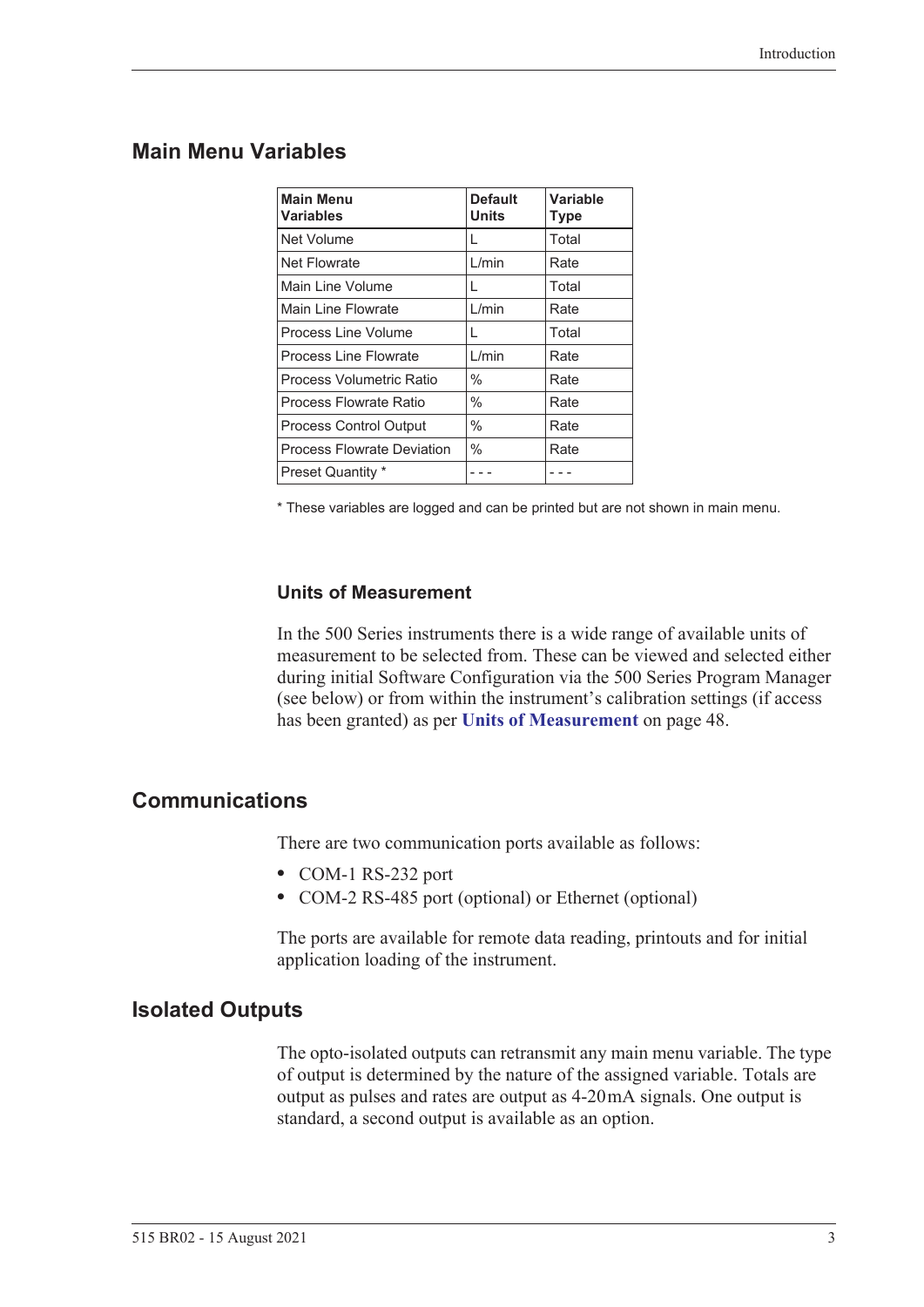## <span id="page-13-0"></span>**Relay Outputs**

The relay outputs 1 and 2 are used to control the flow of product for each delivery. These contacts are normally open and can be used to drive external relays, valves, pump circuits etc. The advanced option provides another two relays that can be used as fully programmable alarms for any rate type variable.

### <span id="page-13-1"></span>**Software Configuration**

The instrument can be programmed to suit the particular application needs and the flexible I/O can be assigned as required. Program settings can be changed either via the front panel (depending on assigned access levels) or via the 500 Series Program Manager (500-PM software).

The 500-PM software is a free comprehensive configuration tool and resource centre that can be used to further tailor an instrument to suit specific application needs including units of measurement, custom tags and text, access levels and more.

The software is a Windows based program that is freely available from the download section of the Contrec website. The program can be used to create a custom version of an existing application to be saved for backup purposes and/or to generate a PDF of configuration report for record keeping.

The instrument stores all set-up parameters, totals and logged data in nonvolatile memory with at least 30 years retention.



<span id="page-13-2"></span>*Figure 1 Typical Application Diagram*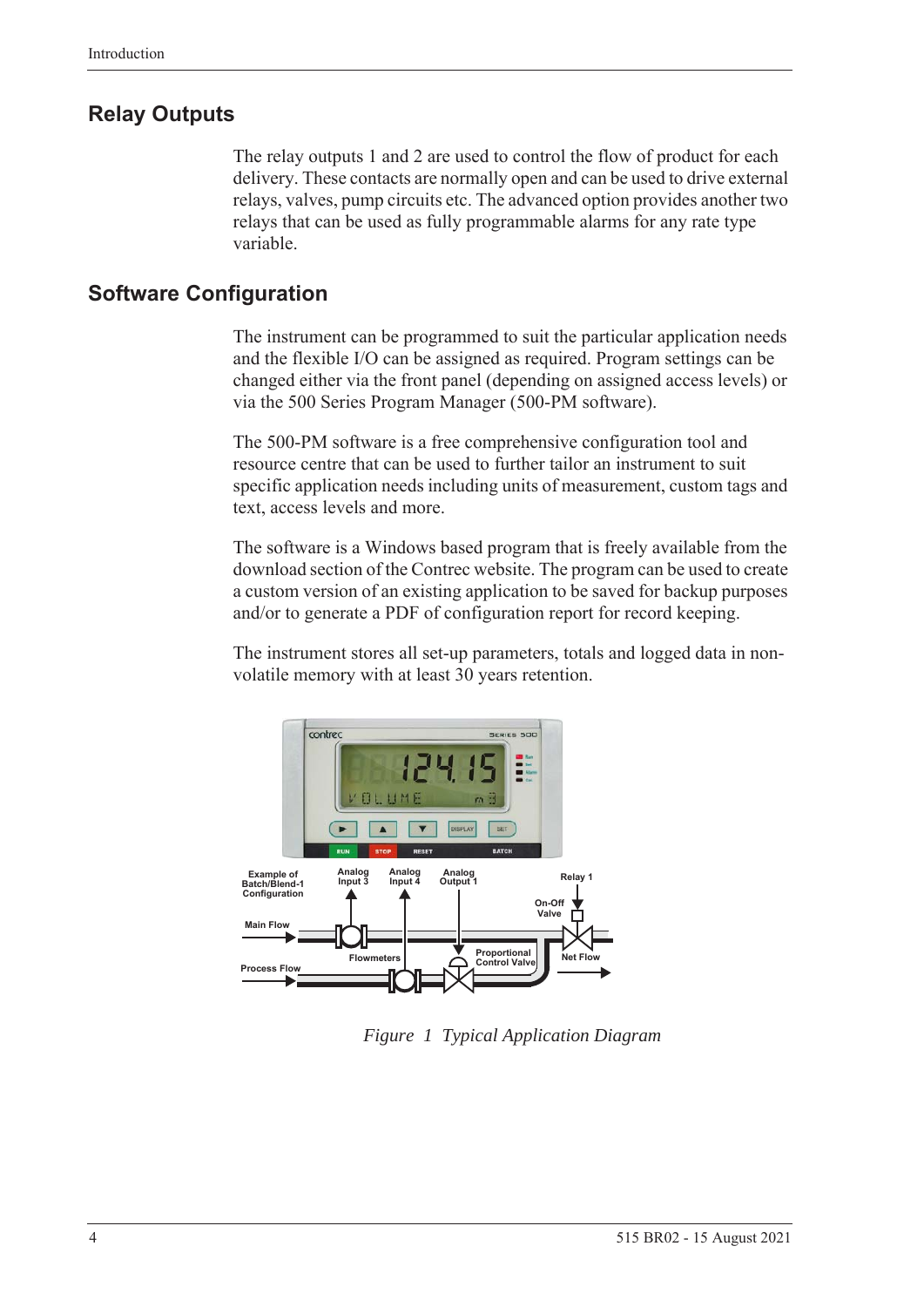### <span id="page-14-0"></span>**Approvals**

This instrument conforms to the EMC-Directive of the Council of European Communities 2014/30/EU, the LVD safety directive 2014/35/EU and the following standards:

- **•** *EN61326:2013* Electrical equipment for measurement, control and laboratory use – EMC requirements: Industrial Environment.
- *EN61010:2010* Safety requirements for electrical equipment for measurement, control, and laboratory use.

In order to comply with these standards, the wiring instructions in **[Chapter](#page-18-5)  [3 - Installation & Maintenance](#page-18-5)** must be followed.

#### **FCC Declaration**

This equipment has been tested and found to comply with the limits for a Class A digital device, pursuant to Part 15 of the FCC Rules. These limits are designed to provide reasonable protection against harmful interference when the equipment is operated in a commercial environment. This equipment generates, uses, and can radiate radio frequency energy and, if not installed and used in accordance with the instruction manual, might cause harmful interference to radio communications. Operation of this equipment in a residential area is likely to cause harmful interference, in which case the user will be required to correct the interference at his own expense.

Properly shielded and grounded cables and connectors must be used in order to meet FCC emission limits. Contrec Ltd is not responsible for any radio or television interference caused by using other than recommended cables and connectors or by unauthorized changes or modifications to this equipment. Unauthorized changes or modifications could void the user's authority to operate the equipment.

This device complies with Part 15 of the FCC Rules. Operation is subject to the following two conditions: (1) this device might not cause harmful interference, and (2) this device must accept any interference received, including interference that might cause undesired operation.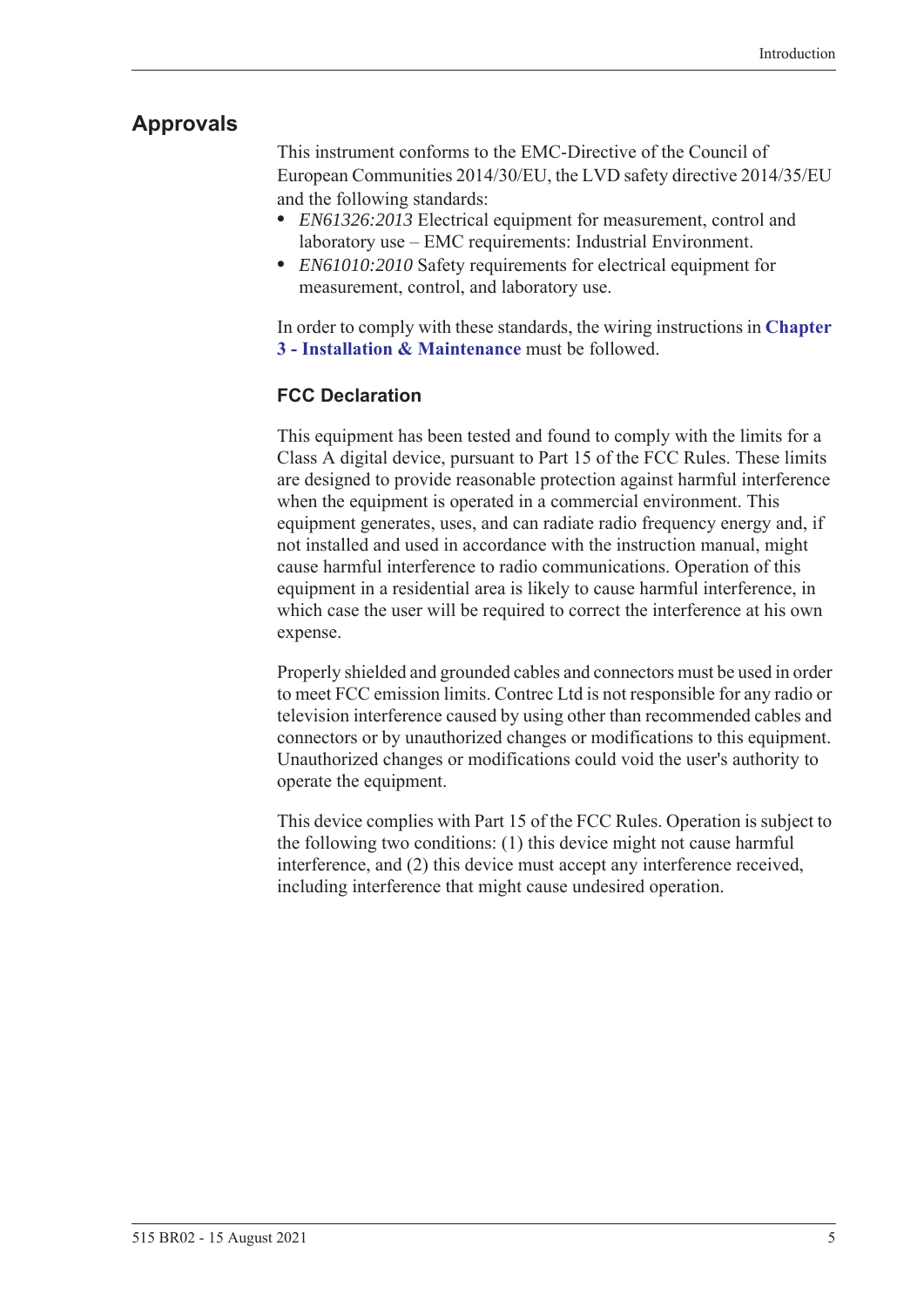Introduction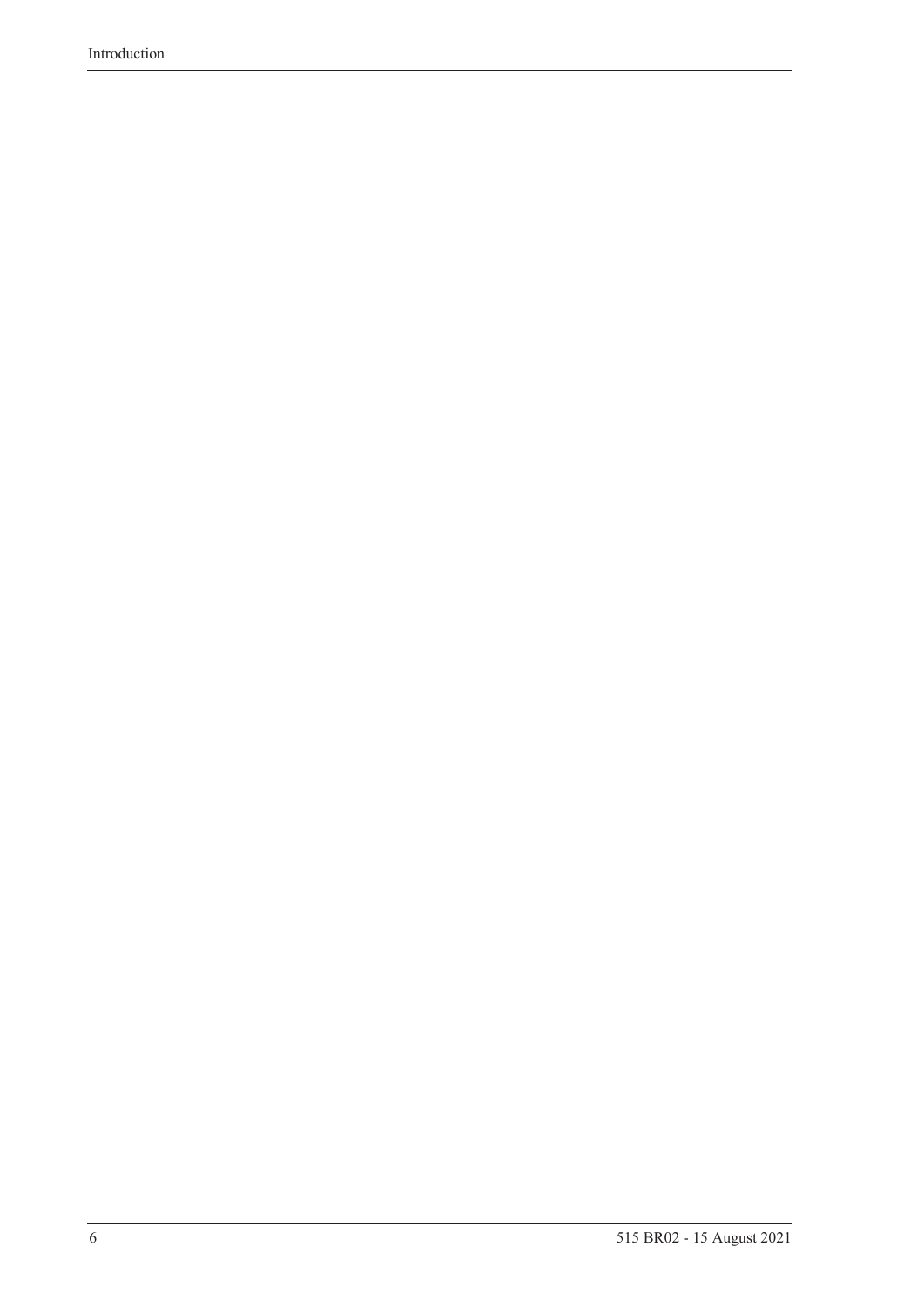# <span id="page-16-0"></span>**Chapter 2 Specifications**

# <span id="page-16-1"></span>**Specification Table**

| <b>Operating Environment</b>     |                                                                                                                              | <b>Analog Input (General)</b> |                                                                        |  |  |
|----------------------------------|------------------------------------------------------------------------------------------------------------------------------|-------------------------------|------------------------------------------------------------------------|--|--|
| <b>Temperature</b>               | +5°C to +40°C (standard - no coating)<br>-20°C to +60°C (with conformal coating)<br>-30°C to +60°C (ExD housing with heater) | <b>Overcurrent</b>            | 100mA absolute maximum rating<br>(30mA for 4-20mA inputs)              |  |  |
| <b>Humidity</b>                  | 0 to 95% non condensing (conformal                                                                                           | <b>Update Time</b>            | $< 1.0$ sec                                                            |  |  |
|                                  | coating)                                                                                                                     | Configuration                 | 4-20mA, 0-5V and 1-5V input                                            |  |  |
|                                  | 5% to 85% non condensing (no coating)                                                                                        | <b>Non-linearity</b>          | Up to 20 correction points (some inputs)                               |  |  |
| <b>Power Supply</b>              | 100-240 V AC (+/-10%) 50-60 Hz (+/-<br>10%) or 12-28 V DC                                                                    | 4-20mA Input                  |                                                                        |  |  |
| <b>Consumption</b>               | 10W (max) Overvoltage category II                                                                                            | Impedance                     | 100 Ohms (to common signal ground)<br>0.05% full scale $(20^{\circ}C)$ |  |  |
| <b>Protection</b>                | Sealed to IP65 (Nema 4X) when panel<br>mounted                                                                               | <b>Accuracy</b>               | 0.1% (full temperature range, typical)                                 |  |  |
| <b>Dimensions</b>                | 147mm (5.8") width                                                                                                           | 0-5 or 1-5 Volts Input        |                                                                        |  |  |
| (panel option)                   | 74mm (2.9") height<br>170mm (6.6") depth (behind the panel)                                                                  | Impedance                     | 10 MOhms (to common signal ground)                                     |  |  |
|                                  |                                                                                                                              | <b>Accuracy</b>               | 0.05% full scale $(20^{\circ}C)$                                       |  |  |
| <b>Display</b>                   |                                                                                                                              |                               | 0.1% (full temperature range, typical)                                 |  |  |
| <b>Type</b>                      | Backlit LCD with 7-digit numeric display<br>and 11-character alphanumeric display                                            | <b>Logic Inputs</b>           |                                                                        |  |  |
| <b>Digits</b>                    | 15.5mm (0.6") high                                                                                                           | <b>Signal Type</b>            | CMOS, TTL, open collector, reed switch                                 |  |  |
| <b>Characters</b>                | 6mm (0.24") high                                                                                                             | Overvoltage                   | 30V maximum                                                            |  |  |
| <b>LCD Backup</b>                | Last data visible for 15 min after power<br>down                                                                             | <b>Relay Output</b>           |                                                                        |  |  |
| <b>Update Rate</b>               | 0.3 second                                                                                                                   | No. of Outputs                | 2 relays plus 2 optional relays                                        |  |  |
| <b>Non-volatile Memory</b>       |                                                                                                                              | Voltage                       | 250 volts AC, 30 volts DC maximum<br>(solid state relays use AC only)  |  |  |
| <b>Retention</b>                 | > 30 years                                                                                                                   | <b>Current</b>                | 3A maximum - mechanical relays                                         |  |  |
| Data Stored                      | Setup, Totals and Logs                                                                                                       |                               | 1.5A maximum - solid state relays                                      |  |  |
|                                  |                                                                                                                              | <b>Communication Ports</b>    |                                                                        |  |  |
| <b>Approvals</b>                 |                                                                                                                              |                               |                                                                        |  |  |
| Interference<br><b>Enclosure</b> | $C \in \mathbb{C}$ compliance<br>IECEx, ATEX and CSA approved                                                                | <b>Ports</b>                  | COM-1 RS-232 port<br>COM-2 RS-485 or Ethernet port (optional)          |  |  |
|                                  | enclosures available for hazardous areas                                                                                     | <b>Baud Rate</b>              | 2400 to 19200 baud                                                     |  |  |
|                                  |                                                                                                                              | <b>Parity</b>                 | Odd, even or none                                                      |  |  |
|                                  | <b>Real Time Clock (Optional)</b>                                                                                            | <b>Stop Bits</b>              | 1 or 2                                                                 |  |  |
| <b>Battery Type</b>              | 3 volts Lithium button cell                                                                                                  | <b>Data Bits</b>              | 8                                                                      |  |  |
|                                  | - For Issue 7 option card, type CR2450N<br>manufactured by Renata only                                                       | <b>Protocols</b>              | ASCII, Modbus RTU, Modbus TCP/IP<br>(Ethernet Port), Printer           |  |  |
|                                  | - For conformal coated 'C' version, type<br>BR2032 manufactured by Panasonic only                                            |                               |                                                                        |  |  |
|                                  | - For non-conformal coated versions, type                                                                                    | <b>Transducer Supply</b>      |                                                                        |  |  |
|                                  | BR2032 and CR2032 manufactured by                                                                                            | Voltage                       | 8 to 24 volts DC, programmable                                         |  |  |
|                                  | Panasonic or Sony                                                                                                            | <b>Current</b>                | 70mA @ 24V, 120mA @ 12V maximum                                        |  |  |
| <b>Battery Life</b>              | 5 years (typical)                                                                                                            | <b>Protection</b>             | Power limited output                                                   |  |  |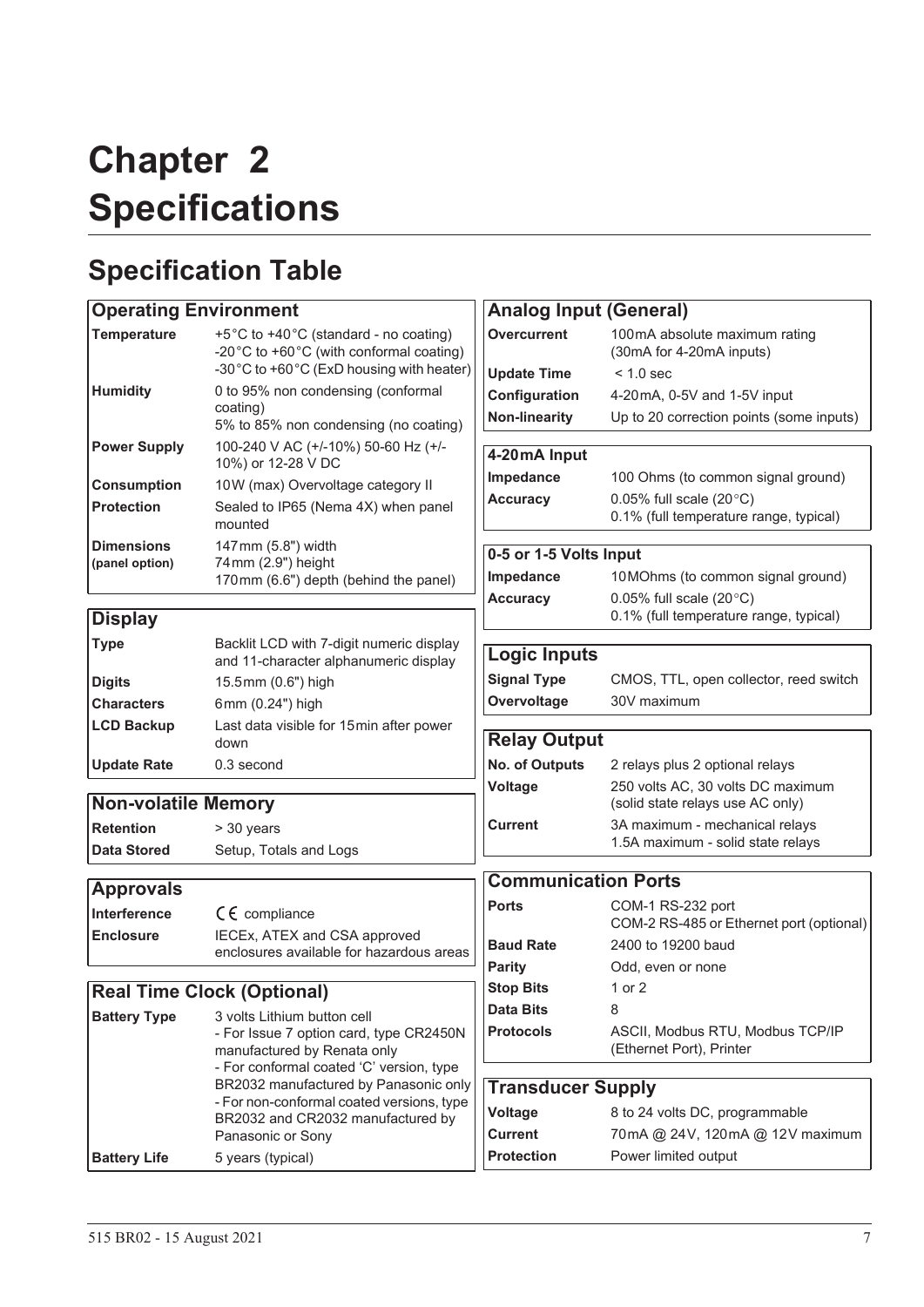| <b>Isolated Output</b>                                                                            |                                                            |  |  |  |
|---------------------------------------------------------------------------------------------------|------------------------------------------------------------|--|--|--|
| <b>No. of Outputs</b><br>2 configurable outputs                                                   |                                                            |  |  |  |
| Configuration                                                                                     | Pulse/Digital or 4-20 mA output                            |  |  |  |
|                                                                                                   |                                                            |  |  |  |
| <b>Pulse/Digital Output</b>                                                                       |                                                            |  |  |  |
| <b>Signal Type</b><br>Open collector                                                              |                                                            |  |  |  |
| <b>Switching</b><br>200mA, 30 volts DC maximum                                                    |                                                            |  |  |  |
| <b>Saturation</b><br>0.8 volts maximum                                                            |                                                            |  |  |  |
| <b>Pulse Width</b>                                                                                | Programmable: 10, 20, 50, 100, 200 or<br>500 <sub>ms</sub> |  |  |  |
|                                                                                                   |                                                            |  |  |  |
| 4-20mA Output                                                                                     |                                                            |  |  |  |
| 9 to 30 volts DC external<br>Supply                                                               |                                                            |  |  |  |
| <b>Resolution</b><br>$0.05\%$ full scale                                                          |                                                            |  |  |  |
| $0.05\%$ full scale (20 $\degree$ C)<br><b>Accuracy</b><br>0.1% (full temperature range, typical) |                                                            |  |  |  |

*Important: Specifications are subject to change without notice.*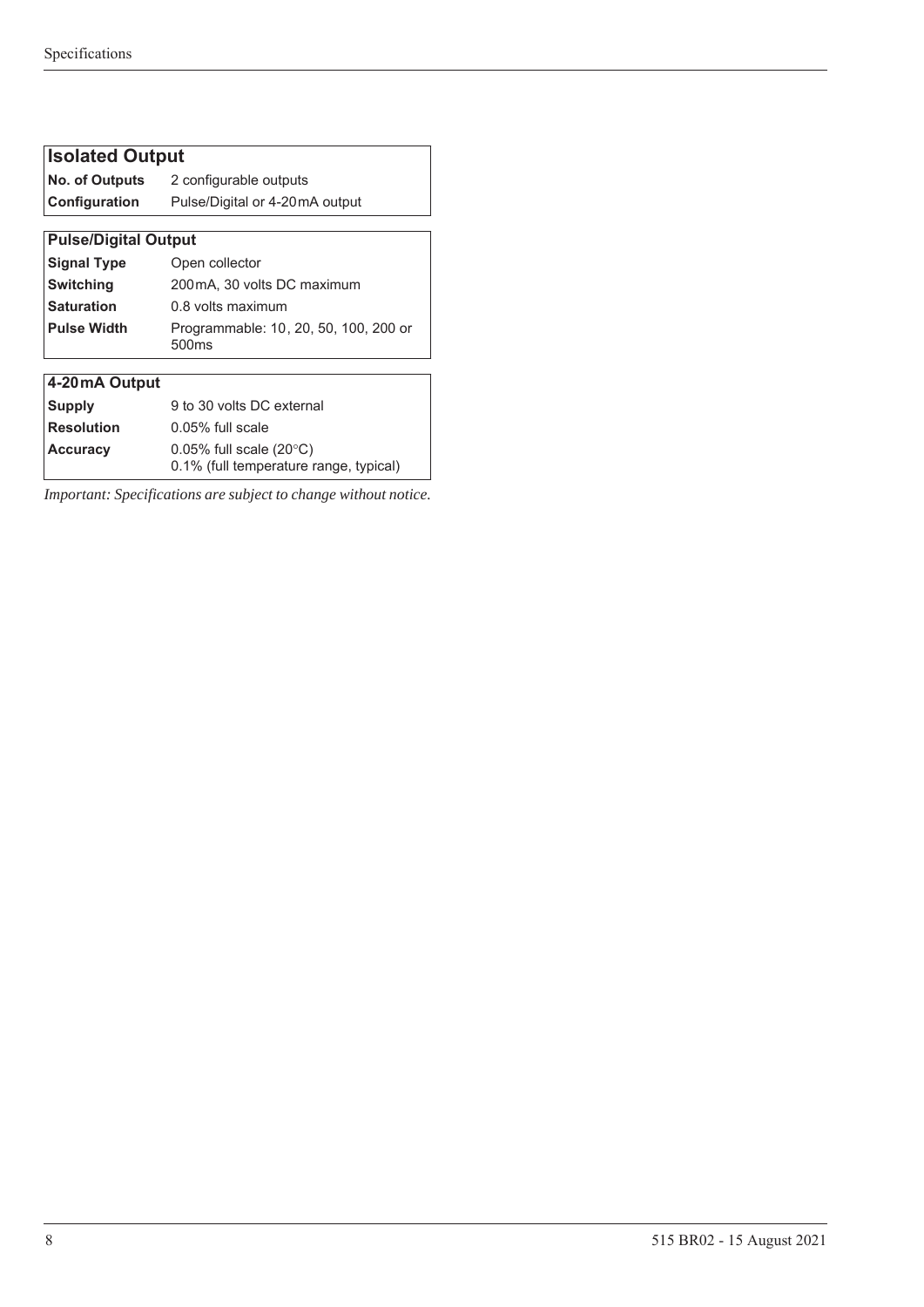# <span id="page-18-5"></span><span id="page-18-0"></span>**Chapter 3 Installation & Maintenance**

# <span id="page-18-1"></span>**Installation Instructions**



The safety of any system incorporating the equipment is the responsibility of the assembler of the system and should be installed such that there is no risk of impact damage.

This instrument is intended for fixed installation only, e.g. within a panel or cabinet, and is not intended for desktop use. It is not suitable for outdoor use unless fitted into an appropriate outdoor enclosure with a minimum type 3, IP54, rating. The instrument has a 'Pollution degree II' rating.

## <span id="page-18-2"></span>**Cleaning and Decontamination**

For general maintenance or to clean an instrument suitable for return to a service centre for repair or inspection, use only a damp cloth and mild detergent. Do not use abrasive cleaners or high pressure water jets. An instrument must be decontaminated before returning. The marking label can be cleaned with 35% Isopropanol or mild detergent.

# <span id="page-18-3"></span>**Panel Mounting**

The instrument should be located in an area with a clean, dry atmosphere that is also relatively free of shock and vibration.

The standard mounting procedure is panel mounting in a cutout that is 139 mm wide by 67 mm high. Two side clips secure the unit into the panel.



[Figure 2](#page-18-4) shows the panel mounting requirements for the 515 instrument.

<span id="page-18-4"></span>*Figure 2 500 Series Instrument Panel Mounting*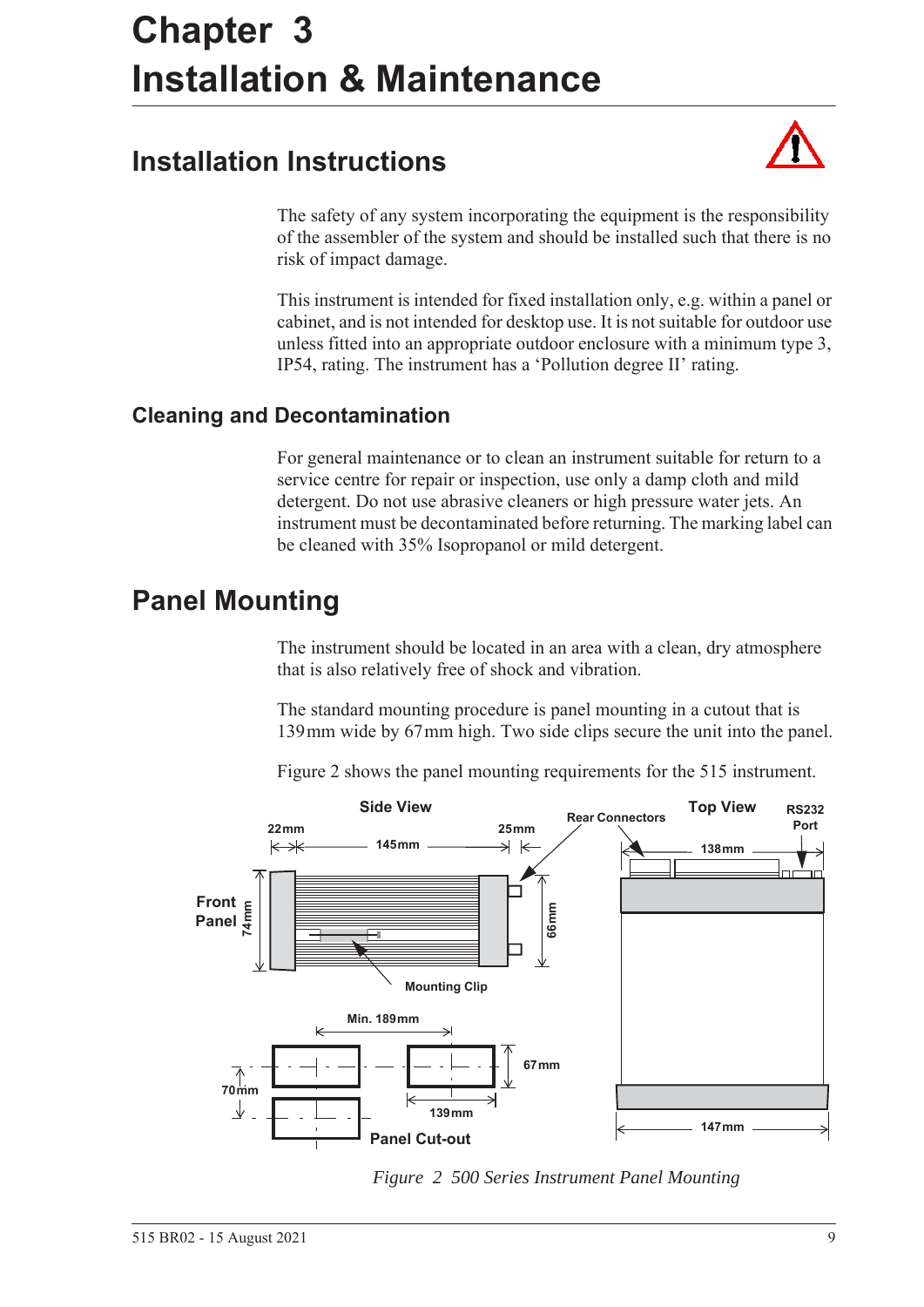# <span id="page-19-0"></span>**Electrical Connection**

## <span id="page-19-1"></span>**Rear Panel Connections**

Note: Depending on the specification and age of the instrument, there are different versions of the upper option card. Ensure the instrument is wired as per the correct terminal designation printed on the rear of the instrument bezel and below.

[Figure 3](#page-19-2) shows the connections on the original rear panel of the instrument where relays 1 to 4 (terminals 32-35) share a single Relay Common (terminal 31). Note: The 5 way relay terminal block is GREEN.



*Figure 3 Rear Panel Connections - Original*

<span id="page-19-2"></span>On the newer rear panel option cards the instrument relays 1 and 2 (terminals 32-33) share Relay Common 1-2 (terminal 31) and relays 3 and 4 (terminals 34-35) share Relay Common 3-4 (terminal 36). Note: On these option cards the 6 way relay terminal block is ORANGE.

[Figure 4](#page-19-3) shows the new option card with the RS-485 port (terminals 19-21).



<span id="page-19-3"></span>*Figure 4 Rear Panel Connections - New RS-485 Version*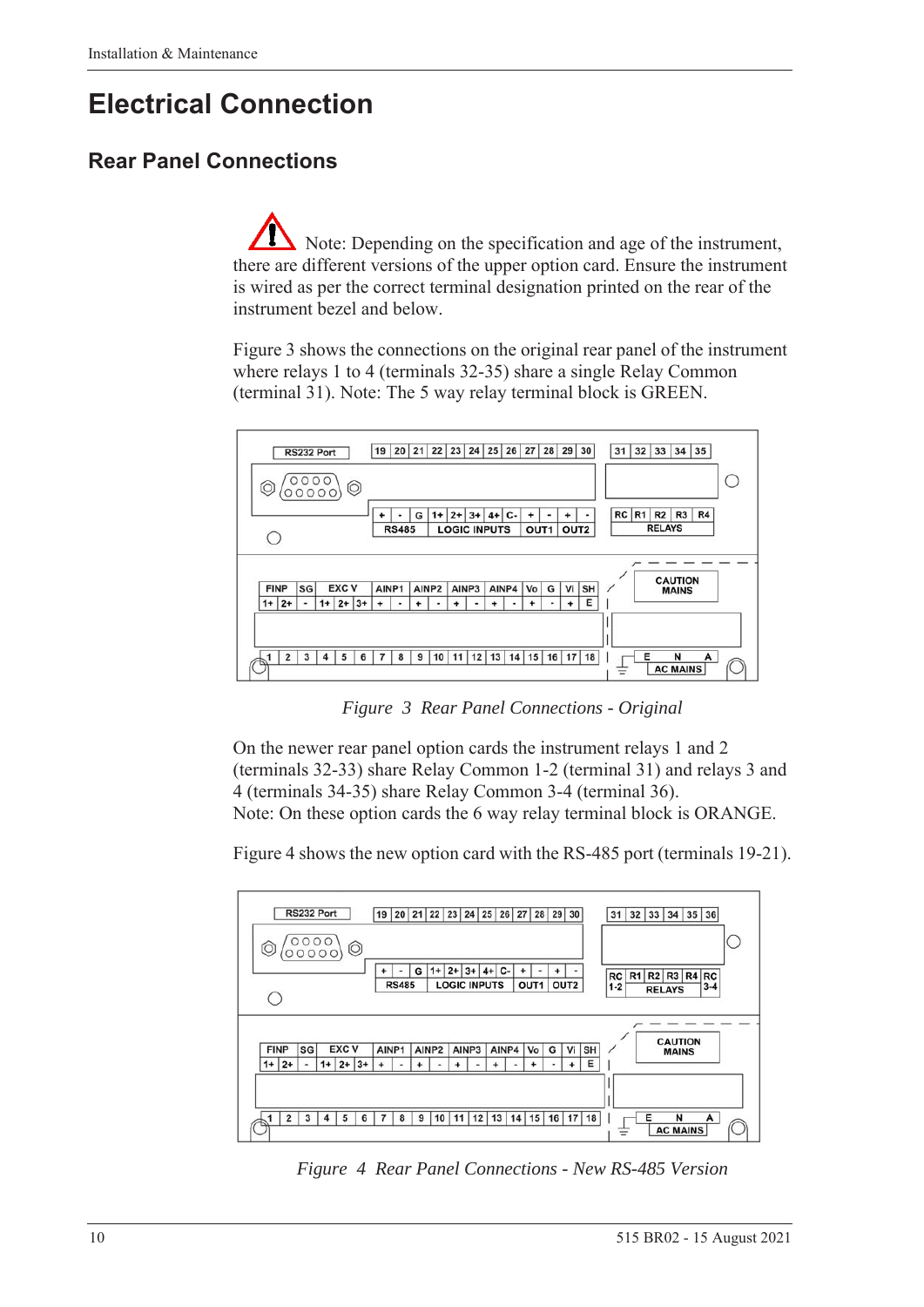[Figure 5](#page-20-1) shows the new option card with the optional Ethernet port in place of RS-485 port (terminals 19-21).



<span id="page-20-1"></span>*Figure 5 Rear Panel Connections - New Ethernet Version*

## <span id="page-20-0"></span>**Terminal Designations**

|    | <b>Terminal Label</b>  |                          | Designation               | <b>Comment</b>     | <b>Terminal Label</b> |                  |                | <b>Designation</b>                 | <b>Comment</b>                                |
|----|------------------------|--------------------------|---------------------------|--------------------|-----------------------|------------------|----------------|------------------------------------|-----------------------------------------------|
|    | <b>FINP</b>            | $1+$                     | Frequency Input 1+        | Not used           | 19                    | <b>RS485</b>     | $\ddot{}$      | $RS485 (+)$                        | Optional RS485 port may                       |
| 2  | <b>FINP</b>            | $2+$                     | Frequency Input 2+        | Not used           | 20                    | COM-2            |                | RS485 (-)                          | be replaced by Ethernet                       |
| 3  | $\overline{\text{SG}}$ | $\overline{\phantom{a}}$ | Signal ground             |                    | 21                    | port             | G              | RS485 ground                       | port.                                         |
| 4  | EXC V                  | $1+$                     | Excitation Term 1+        | Not used           | 22                    |                  | $1+$           | Switch 1                           | Remote Run                                    |
| 5  | EXC V                  | $2+$                     | <b>Excitation Term 2+</b> | Not used           | 23                    |                  | $2+$           | Switch 2                           | Remote Stop/Reset                             |
| 6  | <b>EXC V</b>           | $3+$                     | Excitation Term 3+        | Not used           | 24                    | <b>LOGIC</b>     | $3+$           | Switch 3                           | Permissive Input                              |
| 7  | AINP1                  | $\ddot{}$                | Analog Input ch $1 (+)$   | Not used           | 25                    | <b>INPUTS</b>    | $4+$           | Switch 4                           | CAL Switch - In field                         |
| 8  |                        |                          | Analog Input ch 1 (-)     |                    |                       |                  |                |                                    | access protection                             |
| 9  | AINP <sub>2</sub>      | $\ddot{}$                | Analog Input ch $2 (+)$   | Not used           | 26                    |                  | $C-$           | Signal ground                      |                                               |
| 10 |                        |                          | Analog Input ch 2 (-)     |                    | 27                    | OUT <sub>1</sub> | $\ddot{}$      | Output ch $1 (+)$                  | Process control output                        |
| 11 |                        | $\ddot{}$                | Analog Input ch $3 (+)$   |                    | 28                    |                  |                | Output ch 1 (-)                    |                                               |
| 12 | AINP3                  | $\overline{\phantom{a}}$ | Analog Input ch 3 (-)     | Main Flow Input    | 29                    | OUT <sub>2</sub> | $\ddot{}$      | Output $ch 2 (+)$                  |                                               |
| 13 |                        | $\ddot{}$                | Analog Input ch 4 (+)     |                    | 30                    |                  |                | Output $ch 2$ (-)                  |                                               |
| 14 | AINP4                  | $\overline{\phantom{a}}$ | Analog Input ch 4 (-)     | Process Flow Input | 31                    |                  | <b>RC</b>      | Relay Common 1-2                   | Term 31 - Common 1-4<br>on legacy option card |
| 15 | Vo                     | $\ddot{}$                | 8-24 volts DC output      | Overload protected | 32                    |                  | R1             | Relay 1                            | Single Stage Control                          |
| 16 | G                      | $\overline{\phantom{a}}$ | DC Ground                 |                    | 33                    |                  | R <sub>2</sub> | Relay 2                            | Dual Stage Control                            |
| 17 | Vi                     | $\ddot{}$                | DC power input            | DC power in 12-28V | $\overline{34}$       | <b>RELAYS</b>    | R <sub>3</sub> | Relay 3                            |                                               |
| 18 | <b>SH</b>              | Ε                        | Shield terminal           |                    | 35                    |                  | R4             | Relay 4                            |                                               |
| E  |                        | E                        | Mains ground              | AC power in 100-   |                       |                  |                |                                    | Term 36 only available on                     |
| N  | AC<br><b>MAINS</b>     | N                        | Mains neutral             | <b>240VAC</b>      | 36                    |                  | <b>RC</b>      | Relay common 3-4                   | new style option card                         |
| A  |                        | Α                        | Mains active              |                    |                       |                  |                | RS232 COM-1 port 9-pin serial port |                                               |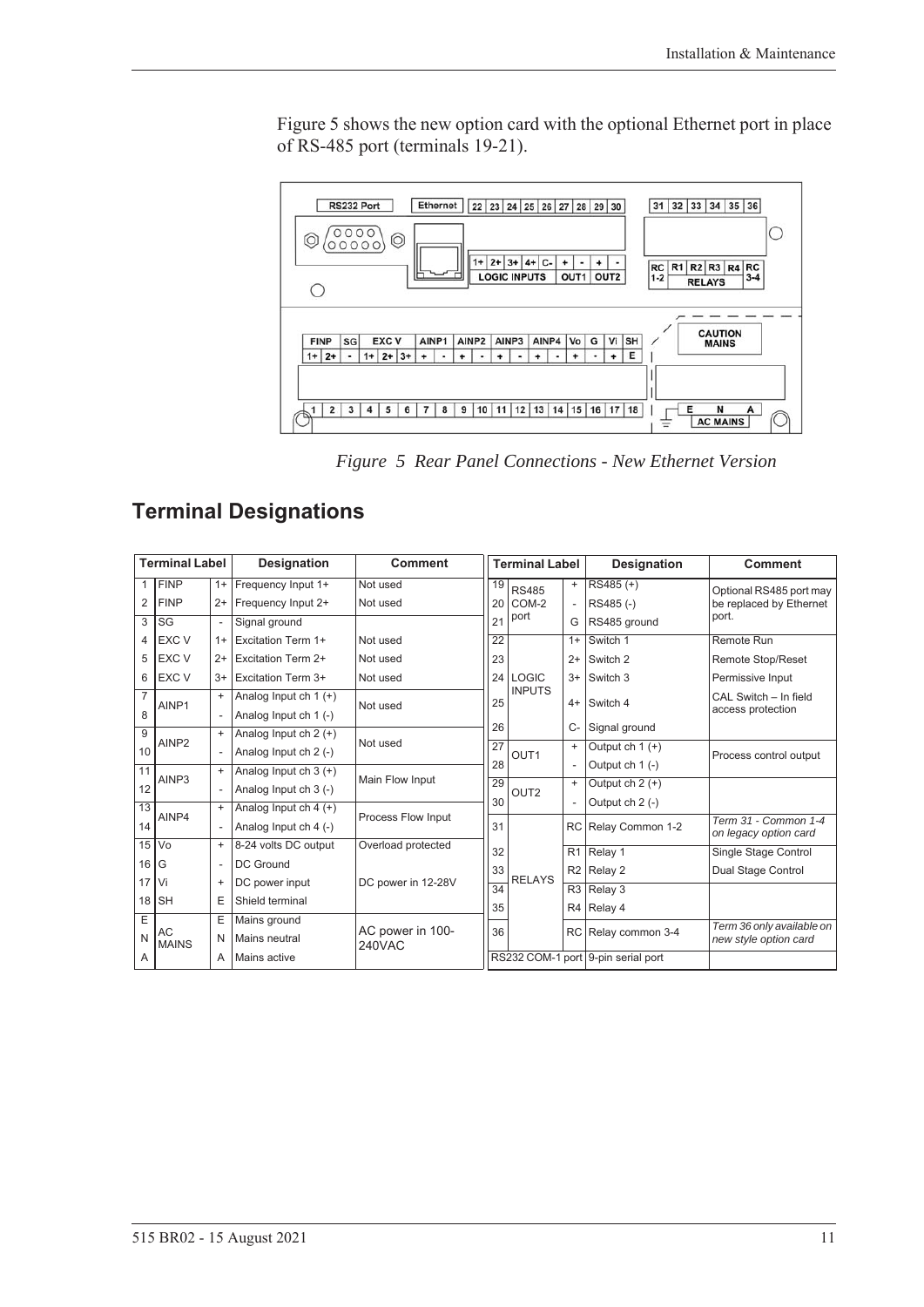Installation & Maintenance

## <span id="page-21-0"></span>**Terminal Wiring Insulation**

Terminals 1-30 are all rated at <35Vdc and wiring with basic insulation is adequate.

Use copper conductors only.

## <span id="page-21-1"></span>**Relay Wiring**

Relay terminals are 31-35 or 31-36 depending on the version of option card fitted. When controlling circuits powered by mains, or voltages >35Vdc, it is necessary to use UL/CSA approved cabling with supplementary insulation and a current capacity suitable for the connected circuit. (0.75mm², 6A current capacity is sufficient).

Use copper conductors only. The maximum current must be  $\leq 5A$  as stated in the Specifications.

## <span id="page-21-2"></span>**Mains Power Wiring**

Only use UL/CSA approved cabling with supplementary insulation and copper conductors. A minimum cable cross section area of 0.75mm² (18 AWG) is required. However, this must be selected with respect to the installed overcurrent protection device and in accordance with the local relevant Electrical Code of Practice as dictated by the Authority Having Jurisdiction (AHJ).

The terminal designations (L/N/E) are clearly indicated just above the mains input connector on the rear panel of the instrument.



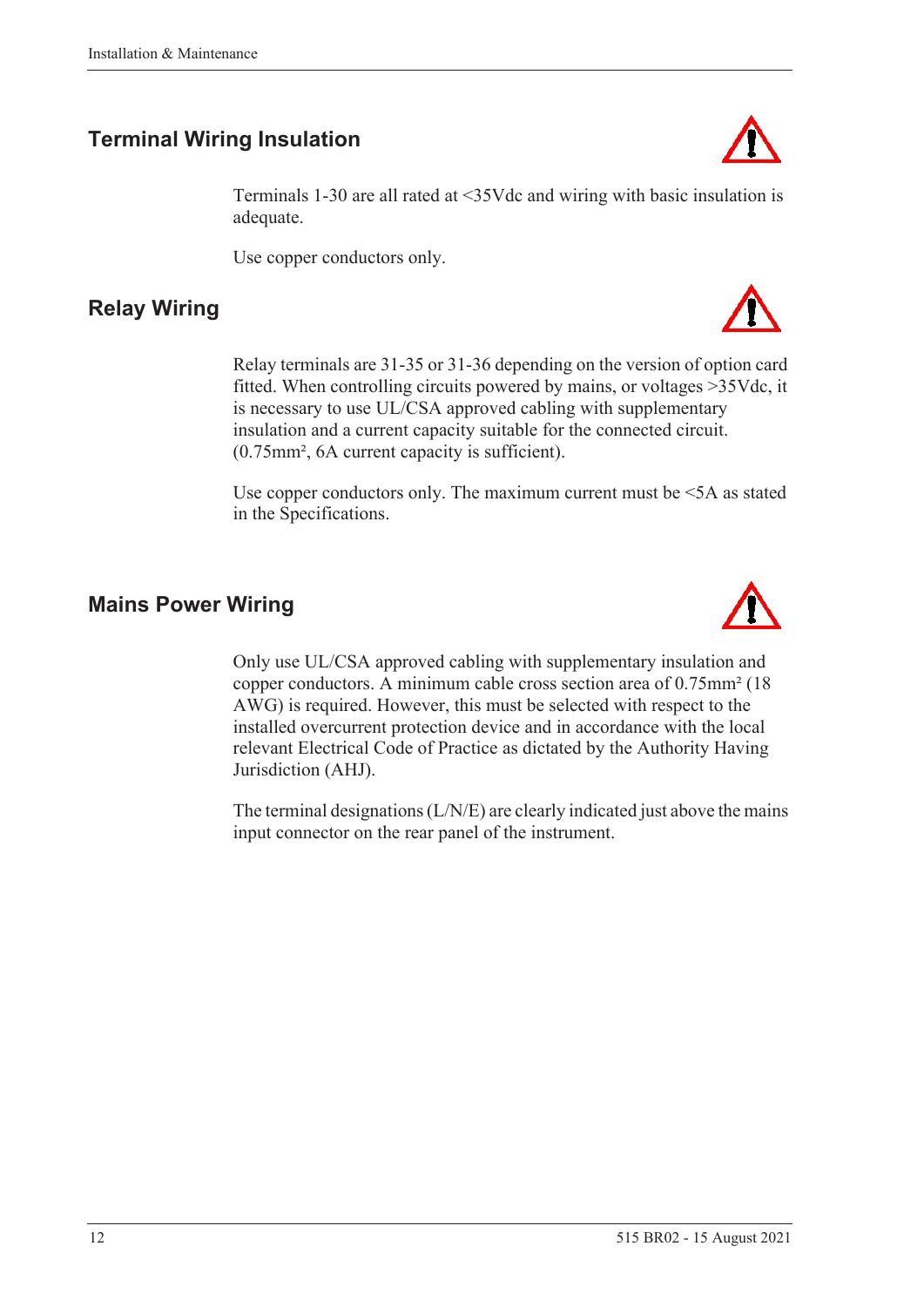## <span id="page-22-0"></span>**Inputs**

## <span id="page-22-1"></span>**Analog Input Connections**

All analog inputs can accept DC signals ranging from 0-5V, 1-5V and current signals from 4 to 20 mA.

#### **CAUTION**

Applying levels of input current above the absolute maximum rating (100mA or 30mA for 4-20mA inputs) may cause permanent damage to the input circuitry.

#### **0-5 and 1-5 Volt Inputs**

For externally powered voltage transmitters, connect each transmitter to a pair of input terminals as shown in [Figure 6.](#page-22-2) Refer to **[Terminal](#page-20-0)  [Designations](#page-20-0)** on page 11 for specific terminal numbers for this application.



*Figure 6 Externally Powered Voltage Transmitter*

<span id="page-22-2"></span>Connect internally powered voltage transmitters as shown in [Figure 7.](#page-22-3)



*Figure 7 Internally Powered Voltage Transmitter*

#### <span id="page-22-3"></span>**4-20 mA Inputs**

For externally powered current loops, connect each transmitter to a pair of input terminals as shown in [Figure 8.](#page-23-1) Refer to **Terminal Designations** for specific terminal numbers for this application.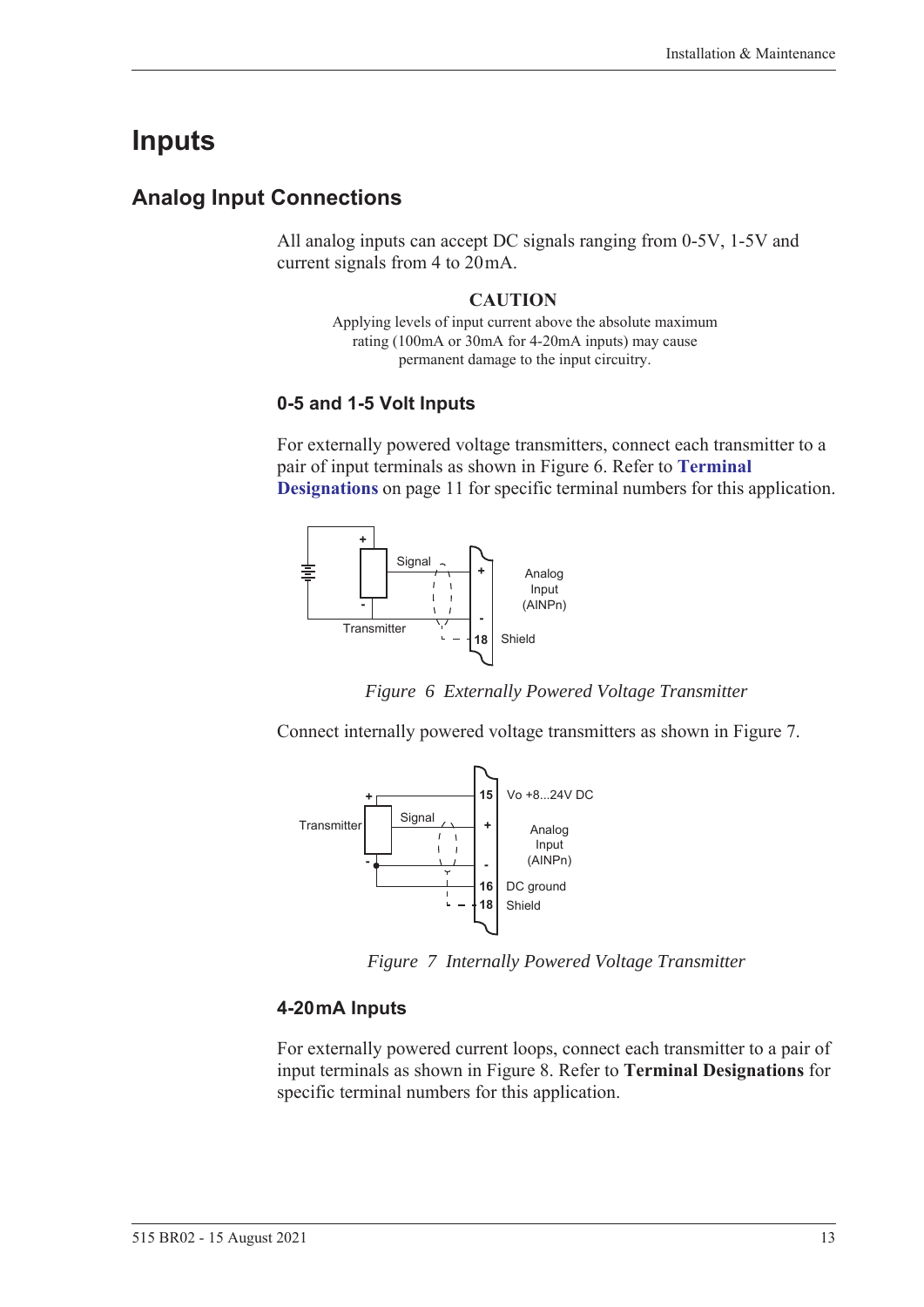

*Figure 8 Externally Powered Current Loop*

<span id="page-23-1"></span>The internal overload-protected power supply has sufficient power for three current loops at 24 V DC (more current loops can be supplied by using a reduced voltage setting). Connect internally powered current loops as shown in [Figure 9](#page-23-2).



<span id="page-23-2"></span>*Figure 9 Internally Powered Current Loops*

## <span id="page-23-0"></span>**Logic Input Connection**

These inputs are designed to be connected to CMOS, TTL, open collector signals or a voltage free contact switch. A minimum activation time of 300ms is required to guarantee reading of an input.

It is possible to read the status of all the logic inputs via a Modbus register even if they are not used for a control purpose in the application.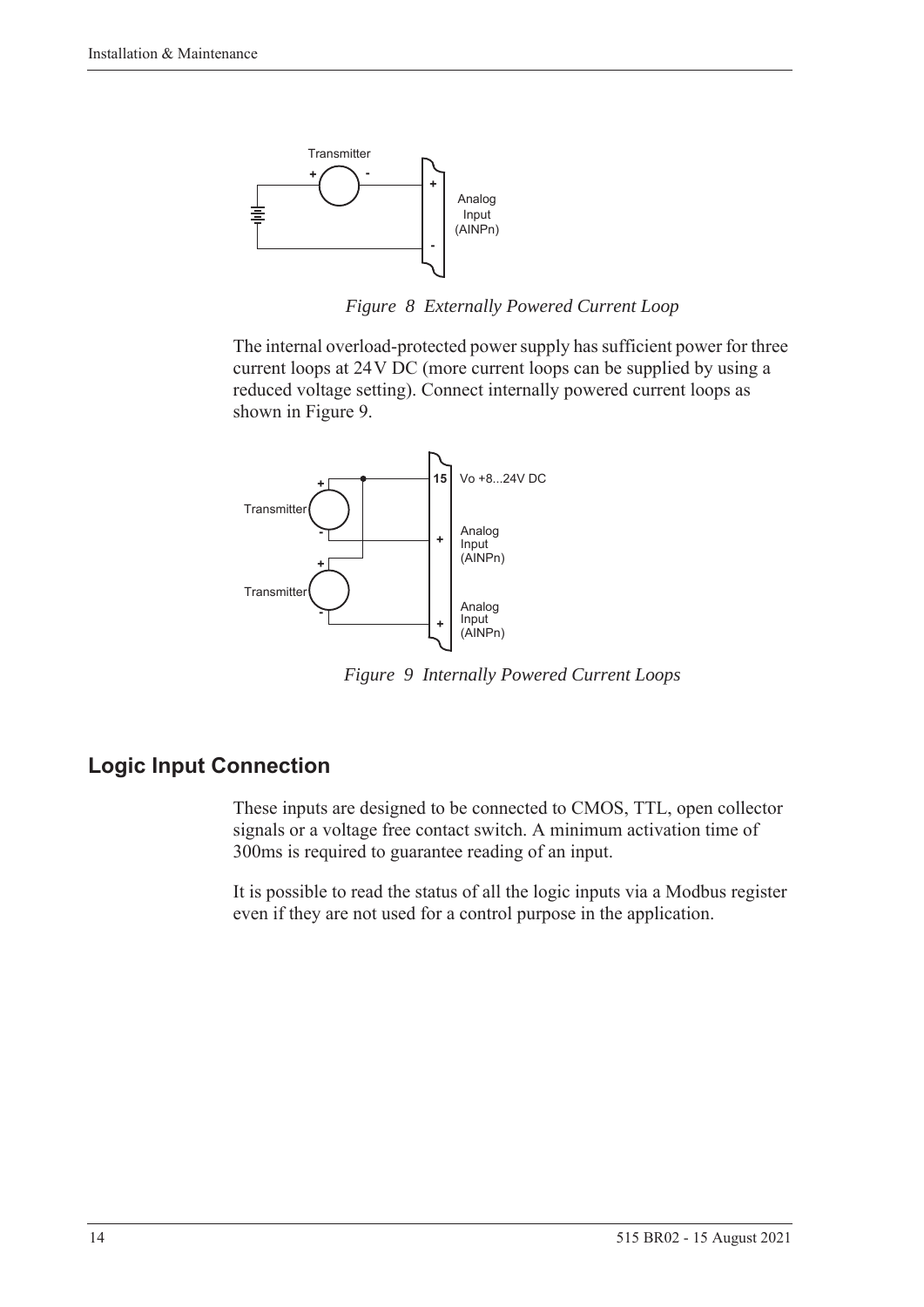A remote push-button key can be connected to the Logic Inputs as shown below. **[Logic Input Control](#page-46-3)** on page 37 describes the function of the inputs.



*Figure 10 Logic Inputs Connection Diagram*

## <span id="page-24-0"></span>**Outputs**

<span id="page-24-2"></span>The advanced option for the instrument provides two opto-isolated output ports. Either or both can be used for 4-20 mA or pulse outputs.

#### **CAUTION**

Due to the dual-purpose nature of the outputs, take care not to set the output as an open collector pulse type signal when connected to a 4-20mA loop circuit.

#### <span id="page-24-1"></span>**4-20 mA Output Connection**

[Figure 11](#page-24-3) shows the connections for a 4-20 mA output. Output channel 1 uses terminals  $27 (+)$  and  $28 (-)$ , output channel 2 uses terminals  $29 (+)$  and 30 (-).

Maximum Load Resistance =  $(Supply-9)/0.02$  ohms



<span id="page-24-3"></span>*Figure 11 Output 4-20 mA Connection Diagram*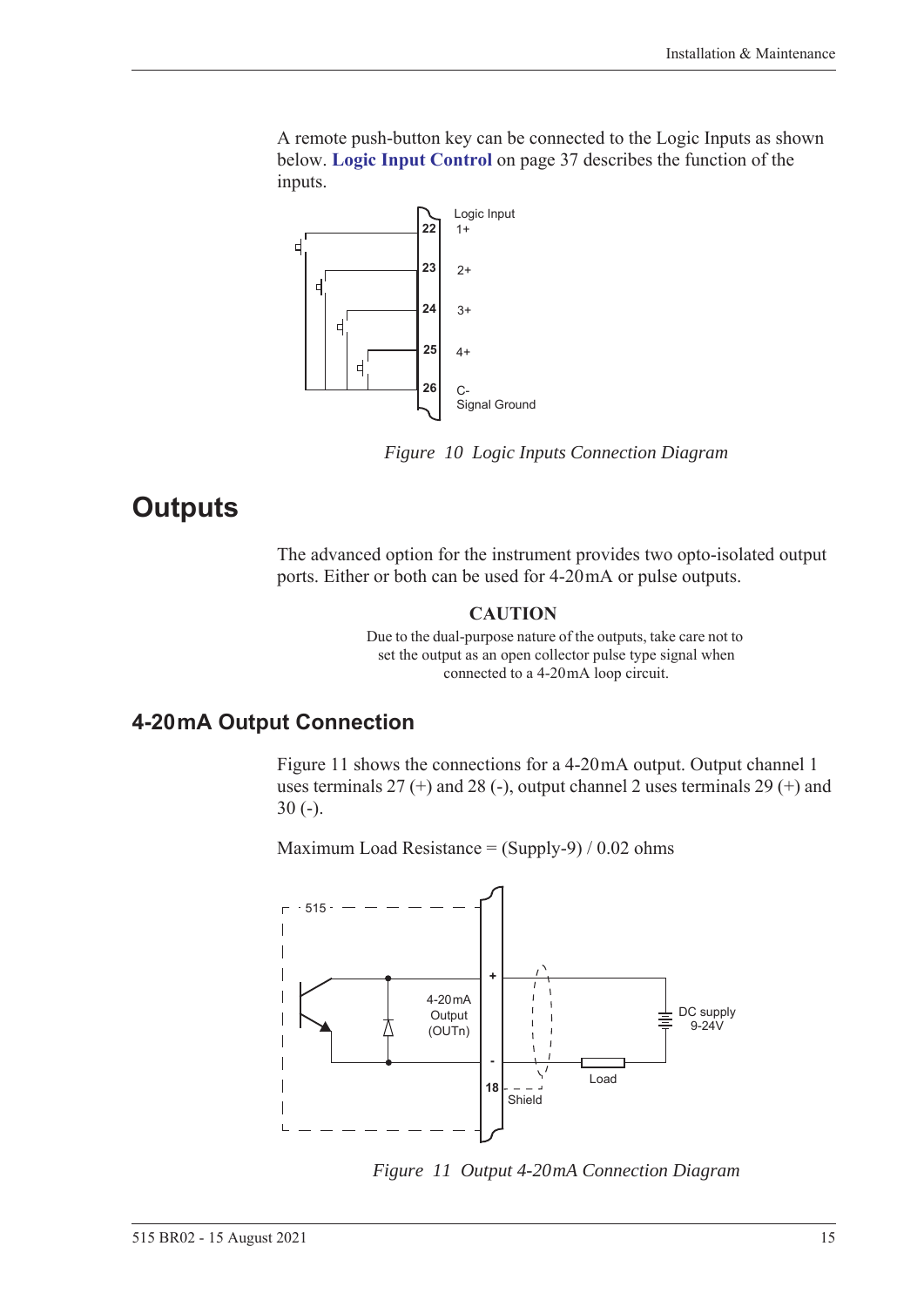## <span id="page-25-0"></span>**Digital Output Connection**

[Figure 12](#page-25-1) shows a connection example for a pulse output. Output channel 1 uses terminals 27 (+) and 28 (-). Output channel 2 uses terminals 29 (+) and 30 (-).



<span id="page-25-1"></span>*Figure 12 Output Pulse Connection Diagram*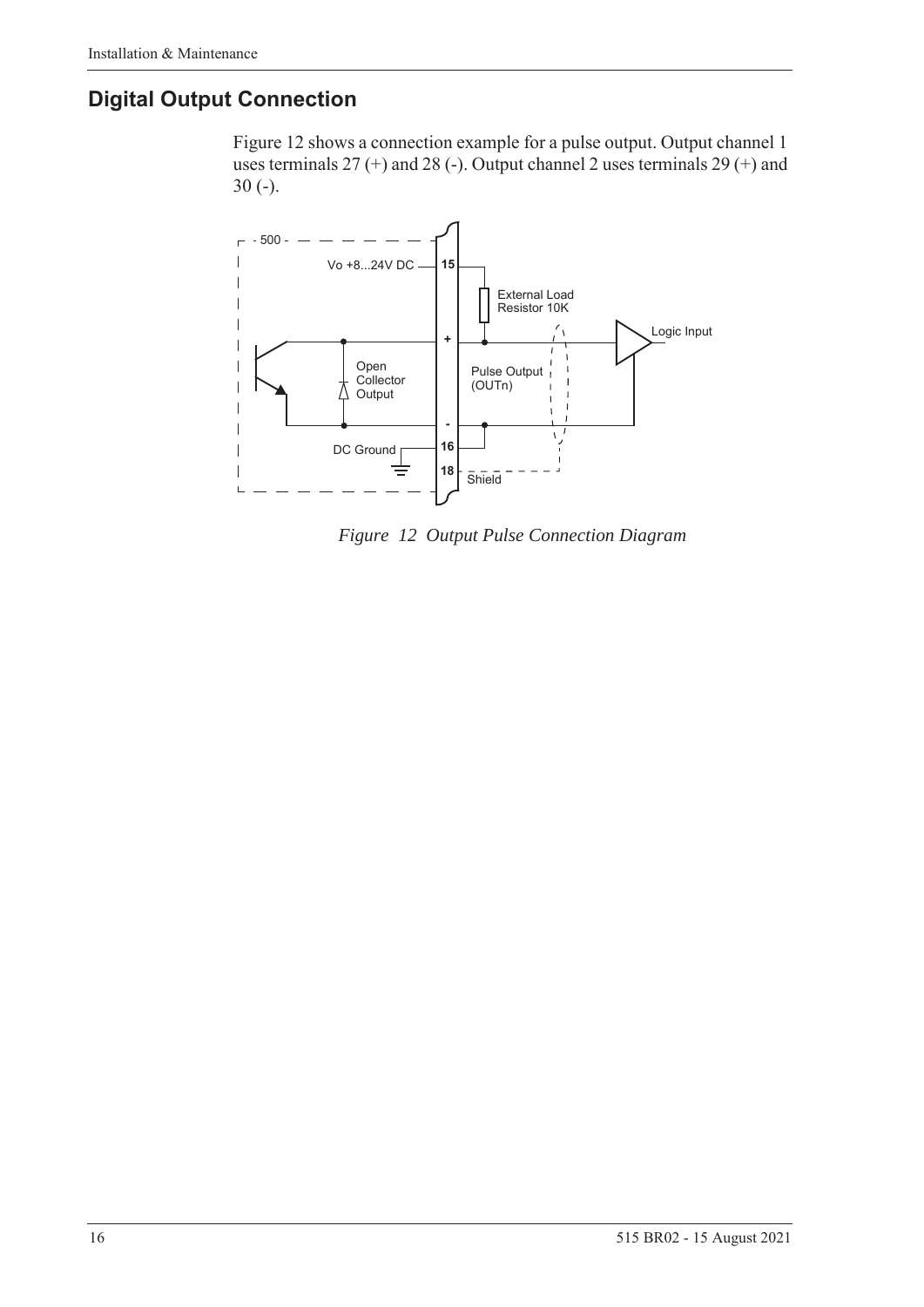## <span id="page-26-0"></span>**Control Relays (Alarms)**

The standard instrument has two relays, which are used for the dual stage batch control. The relays can drive external devices such as valves, pump circuits or external relays.

The advanced option has two extra relays that can be freely assigned as alarm relays. The operation of alarm relay(s) can be set to various modes as described in **Alarms** [on page 60.](#page-69-1) On the newer option card the separate common terminal for relays 1 and 2 and another common terminal for relays 3 and 4 allow for different signal or supply types to be connected to the control or alarm devices, as shown in [Figure 13.](#page-26-1)

There is also an equipment failure alarm option. This alarm can have normally closed (open) contacts which open (close) when the instrument displays any error message as listed in **[Error Messages](#page-77-1)** on page 68, or if there is a loss of power to the instrument.

The output characteristics of the relays are:

| Maximum Voltage | 30 volts DC or 250 volts AC |
|-----------------|-----------------------------|
| Maximum Current | 3A for EMR, 1.5A for SSR    |



**Note:** Solid state relays (SSR) use AC voltage only.

<span id="page-26-1"></span>*Figure 13 Relay Connection Diagram*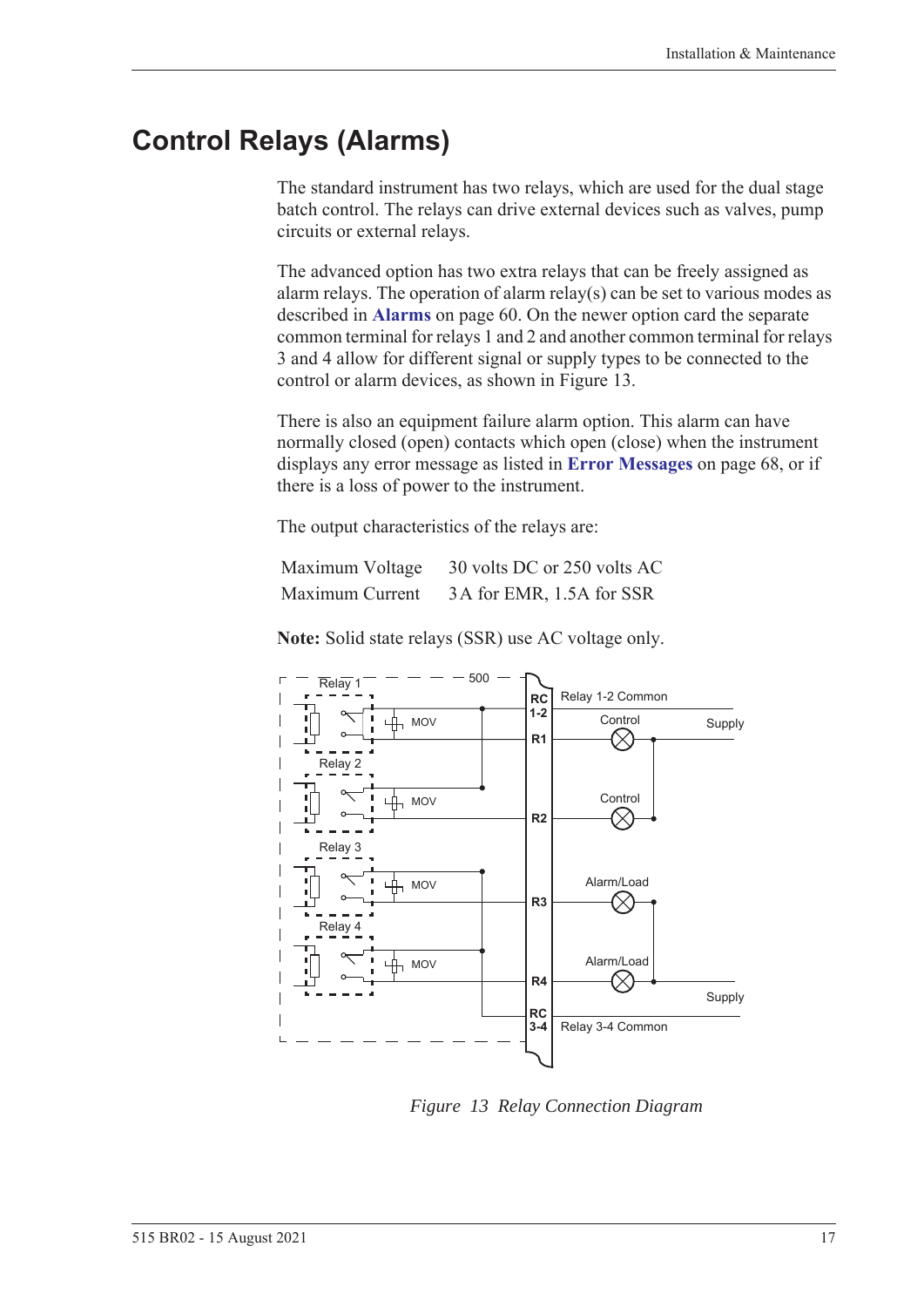### <span id="page-27-0"></span>**RC Network for Interference Suppression**

When driving inductive loads with the relay outputs, it is recommended to use RC suppression networks (often called "Snubbers"), fitted at the load end, for the following reasons:

- **•** To limit the amount of electrical noise caused by arcing across the contacts, which may, in extreme cases, cause the microprocessor to act erratically or cause other unwanted interference with connected signals.
- **•** To protect the relay contacts against premature wear through pitting or SSR (where specified) against premature failure.

RC suppression networks consist of a capacitor and series resistor and are commonly available in the electrical industry. The values of R and C are dependent entirely on the load. However, if the user is unsure of the type of snubber to use, values of  $0.25 \mu$ F and  $100 \Omega$  will usually suffice. Note that only UL and mains approved RC suppression networks should be used.

The basic principle of the operation is that the capacitor prevents a series of sparks arcing across the contact as the contact breaks. The series resistor limits the current through the contact when the contact first makes.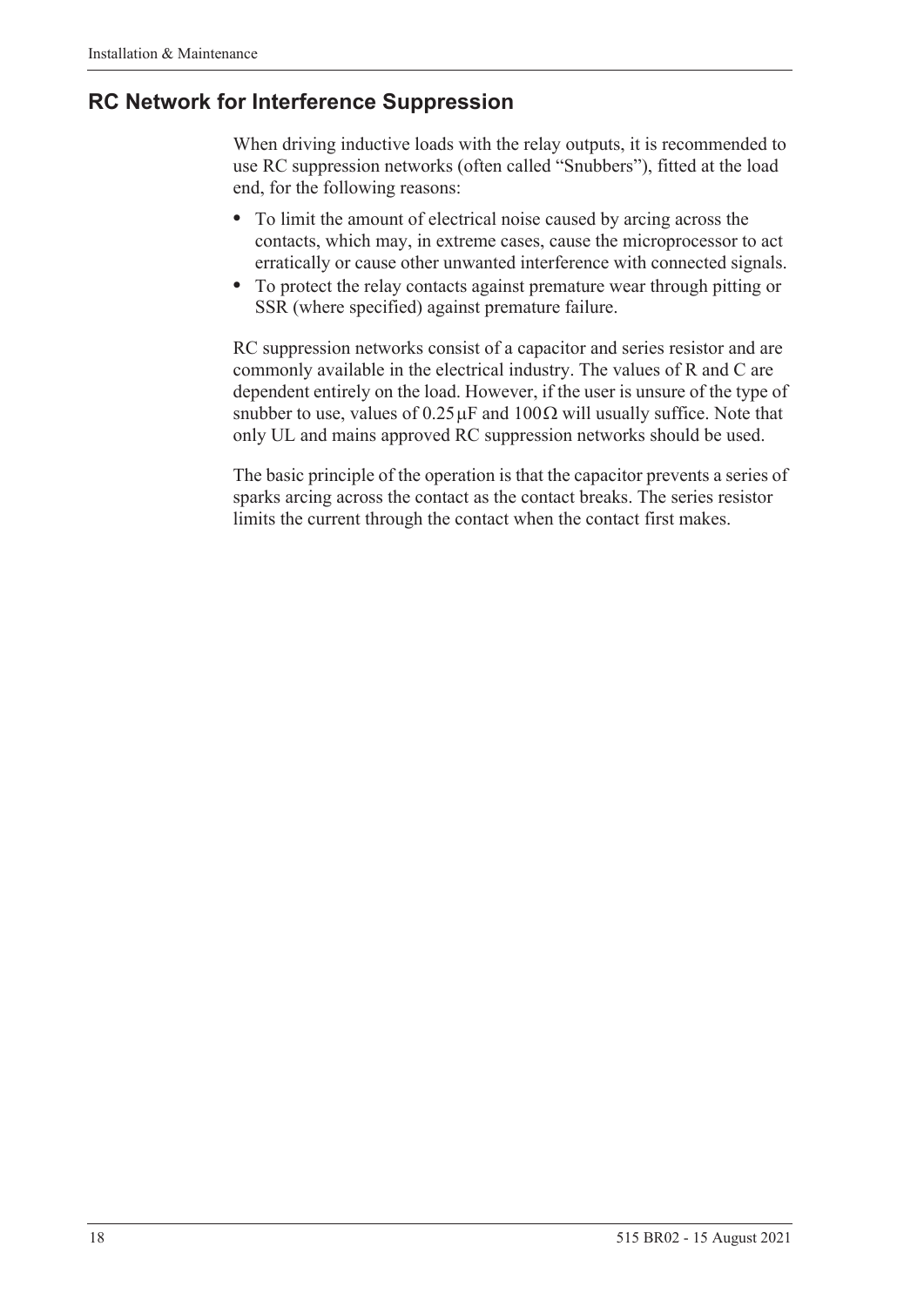## <span id="page-28-0"></span>**Communications**

The communication protocols are described in **[Communications](#page-80-4)** on [page 71](#page-80-4).

## <span id="page-28-1"></span>**COM-1 RS-232 Port**

The COM-1 RS-232 port has a 9-pin DB female connector and has the following pinout:

| $(6)$ (7) (8) (9)<br>$(2)$ $(3)$ $(4)$ $(5)$ |                      |  |  |  |
|----------------------------------------------|----------------------|--|--|--|
| Pin 1                                        | Not used             |  |  |  |
| Pin <sub>2</sub>                             | Transmit (TxD)       |  |  |  |
| Pin 3                                        | Receive (RxD)        |  |  |  |
| Pin 4                                        | Not used             |  |  |  |
| Pin 5                                        | Ground               |  |  |  |
| Pin 6                                        | Not used             |  |  |  |
| Pin 7                                        | Handshake line (CTS) |  |  |  |
| Pin 8                                        | RTS Out              |  |  |  |
| Pin 9                                        | Not used             |  |  |  |

**Note:** The instrument does not require a null-modem cable for connection to a personal computer. Refer to **[Hardware Interconnection](#page-80-5)** on [page 71](#page-80-5) for cable termination requirements.

## <span id="page-28-2"></span>**COM-2 RS-485 Port Option**

Up to 32 units can be connected to a common RS-485 bus. Each unit has a unique address that the host computer uses to identify each instrument. [Figure 14](#page-28-3) shows the connection of several instruments to a computer using the RS-485 port.



<span id="page-28-3"></span>*Figure 14 RS-485 Interface Connections*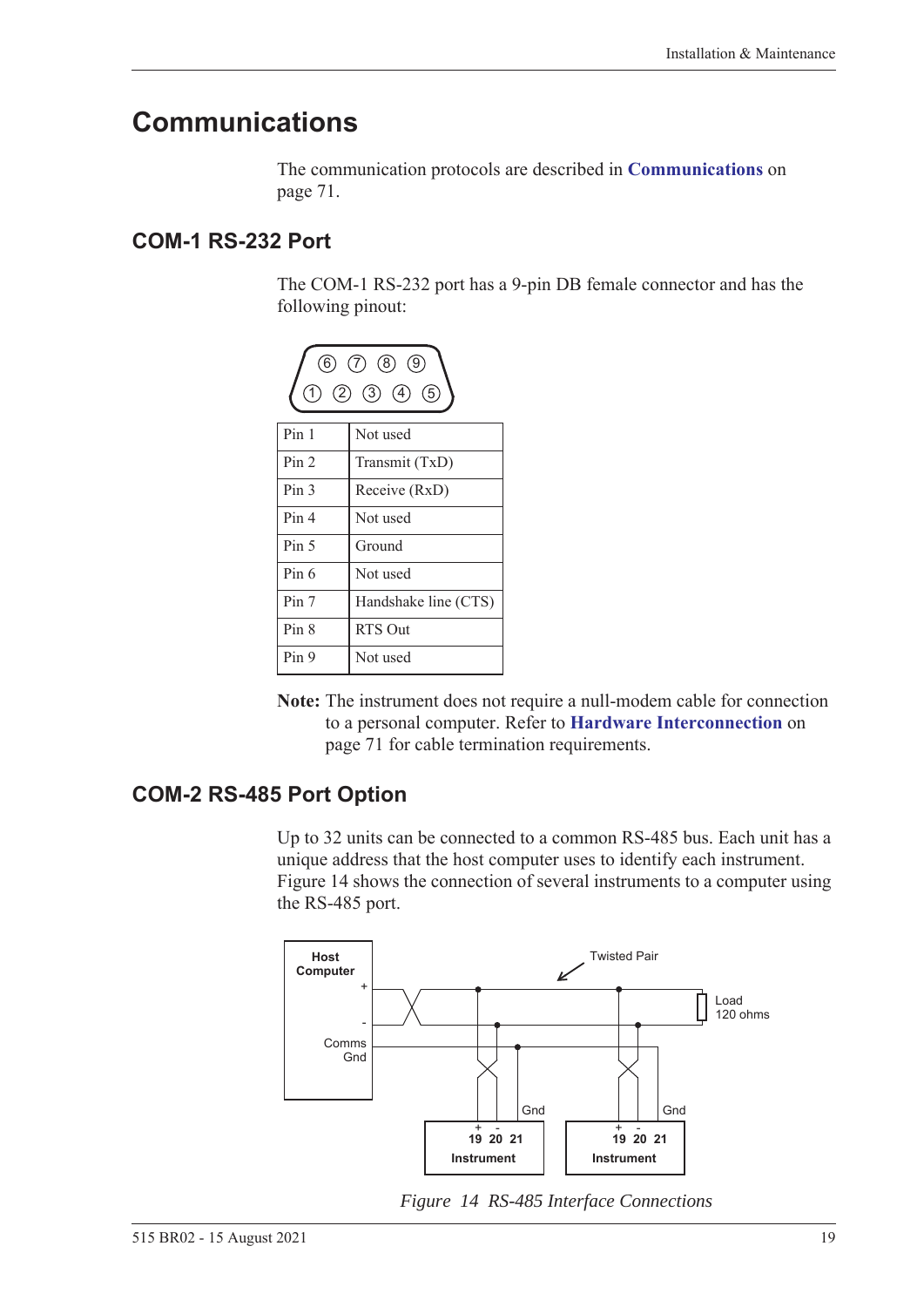## <span id="page-29-0"></span>**COM-2 Ethernet Port Option**

An Ethernet module is an available option, in place of the RS-485 port, if Modbus TCP/IP connection is required. In the programming communication settings, COM-2 should be set to RTU (Modbus), 19200 Baud rate, even parity and 1 stop bit.

## <span id="page-29-1"></span>**Mains Connection**

## <span id="page-29-2"></span>**Earthing and Shielding**

A case earthing point is provided via the mains inlet. Note that this earthing point is for the case only and there is electrical isolation between this point and all electronic circuits. For EMC purposes, or when the instrument is connected to mains, this point must be connected to a good earth.

It is a good practice to use shielded cable for all signal connections to the instrument. Care must be taken to separate signal cables from power cables to minimize interference.

Overall earth should be connected at the instrument end only. This connection should be as short as possible and connected to the earthing point on the rear terminal at pin 18.

## <span id="page-29-3"></span>**Disconnection Device**

When powered from a mains supply this unit requires the provision of a suitable mains isolation device, capable of interrupting both poles of the supply and meeting your local wiring regulations, to be suitably located and easily accessible near to the installed instrument. It must be marked as the disconnecting device for the equipment. It must be suitably rated with respect to the cross sectional area of the supply conductors.

## <span id="page-29-4"></span>**Maintenance Instructions**

Occasionally it may be necessary to open the unit in order to change the Real Time Clock battery. No other service operations are permitted. In order to perform these operations and maintain safety it is essential to follow the instructions below. If mounted in an ExD enclosure, before proceeding, refer to the ExD manual for further information. This work may need to be scheduled and carried out in accordance with the local electrical Code of **Practice**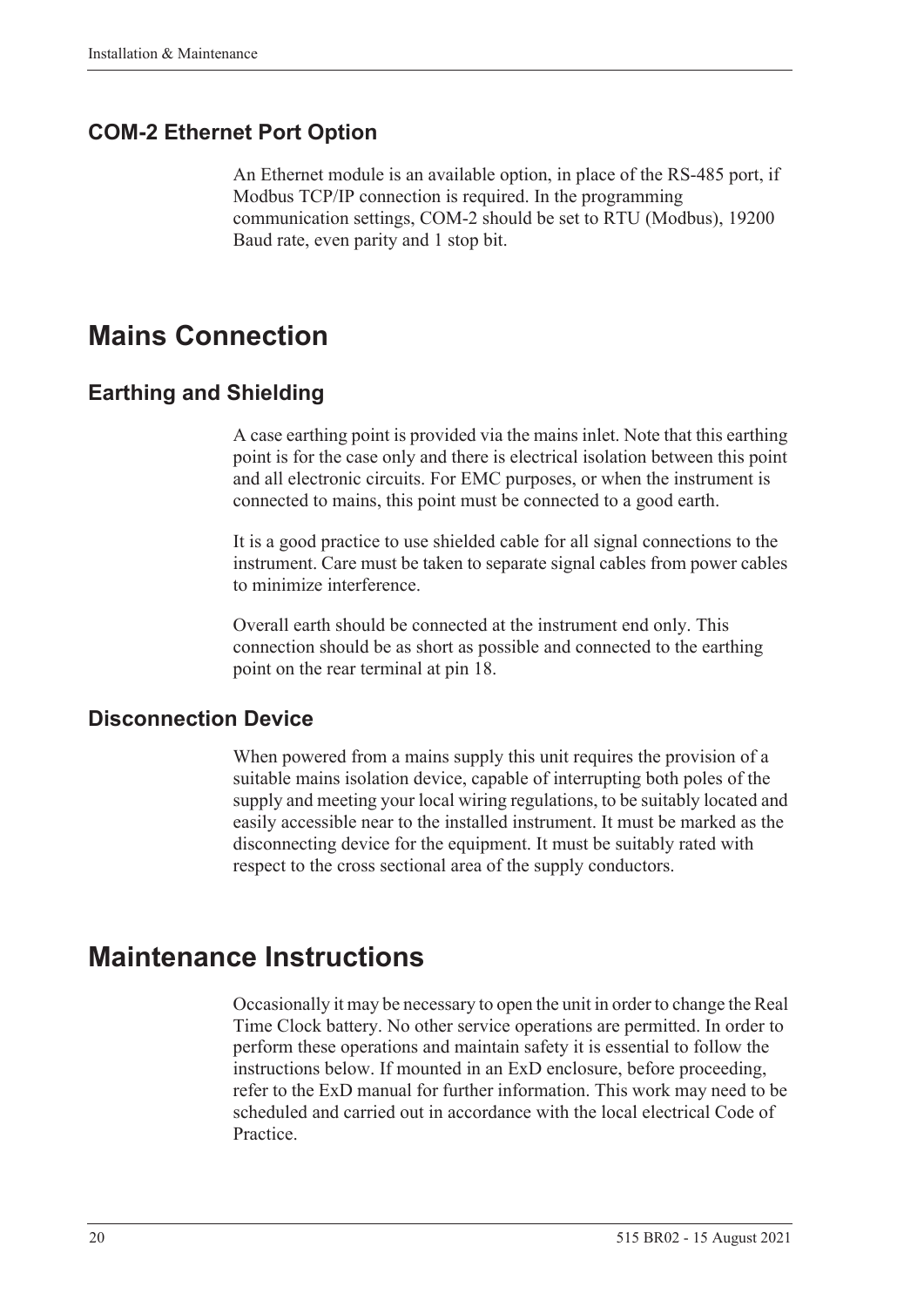### <span id="page-30-0"></span>**Battery Replacement**

#### **INSTRUMENT MUST BE POWERED DOWN**



1. Remove the top row of terminal blocks (19-36) and any communication cables if applicable.

2. Remove the two pan head machine screws on each side of the rear panel.

3. Withdraw the option card from the instrument.

4. Firmly press the battery holder tab to release the coin cell battery.

5. Identify the part number of the coin cell which is clearly marked on one side of the cell.

6. Firmly press the replacement coin cell into the holder

7. Reverse steps 1-3 for re assembly.

## <span id="page-30-1"></span>**Battery Type**

**Only the battery type and manufacturer stated below should be used.** 



1. Instruments manufactured with issue 7 option card – CR2450N, Manufacturer RENATA ONLY\*

2. Conformal coated "C" version - Type BR2032, manufacturer Panasonic ONLY.

3. Non Conformally coated versions :- BR2032, CR2032, Sony or Panasonic ONLY.

\*Issue 7 option card can be identified with 6 way (31-36) ORANGE relay connector.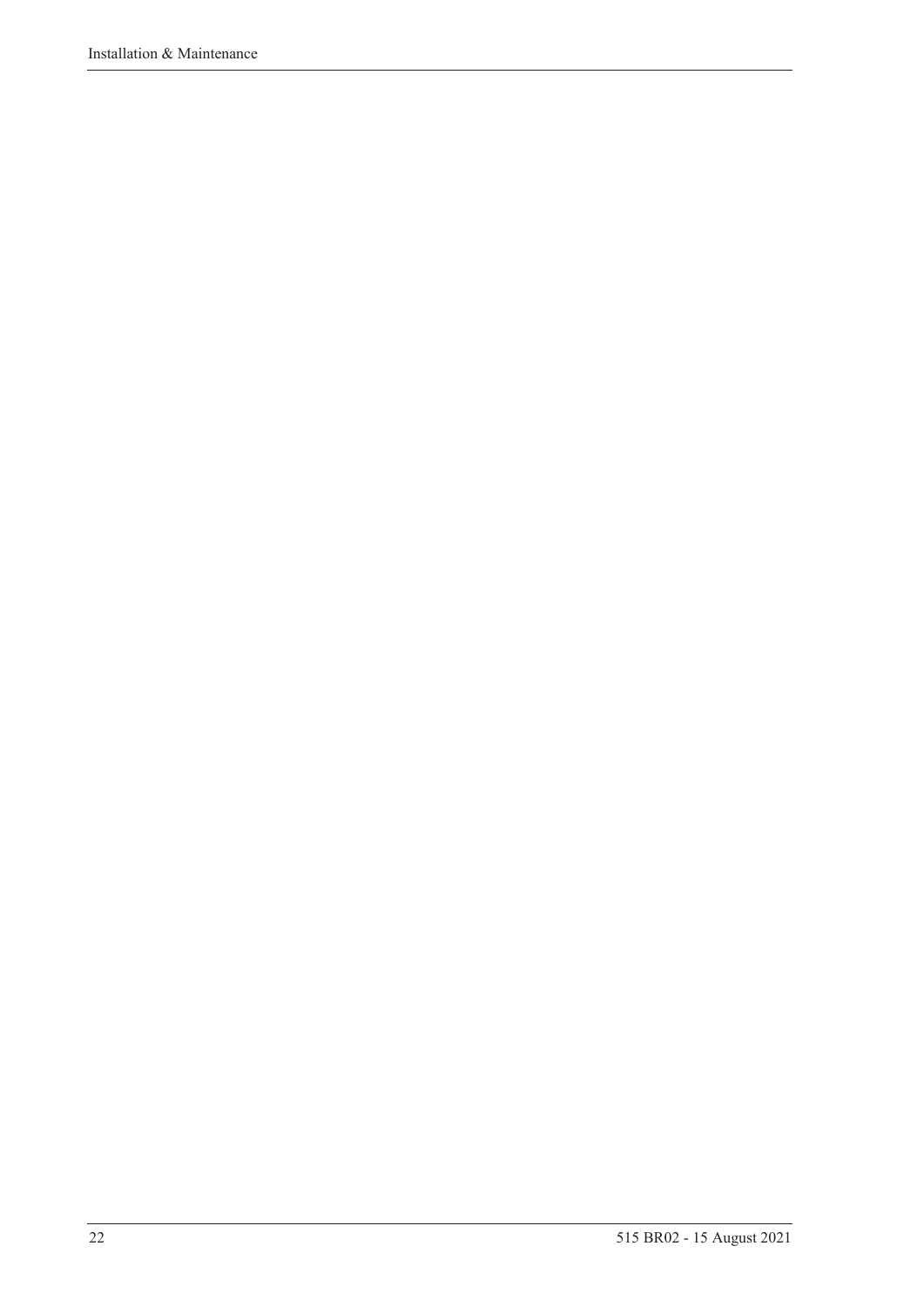# <span id="page-32-0"></span>**Chapter 4 Operation**

# <span id="page-32-1"></span>**Front Panel Operation**

This instrument is a batch controller that is capable of controlling the rate of flow during a delivery. Batch control can be via a PRESET or an ON-OFF mode, while process flow control can be via a LOCAL (manual) or LOOP/RATIO/BLEND (PI control) mode. The controller can be used in any combination of these modes to achieve the required functionality.

The instrument can also be programmed to display operator prompts to accept a permissive signal before a delivery or batch can be commenced.

In normal operation, press the buttons on the front panel to control the operation of the batch controller or to display the values recorded and calculated by the instrument.

There are several categories of information that the instrument can display:

- **•** Totals
- **•** Rates
- **•** Batch preset values
- **•** Flow control values
- **•** Instrument settings

For each total, there is an associated rate as follows:

| Total                                            | Rate               |
|--------------------------------------------------|--------------------|
| Net Volume                                       | Net Flowrate       |
| Main Line Volume                                 | Main Line Flowrate |
| <b>Process Line Volume Process Line Flowrate</b> |                    |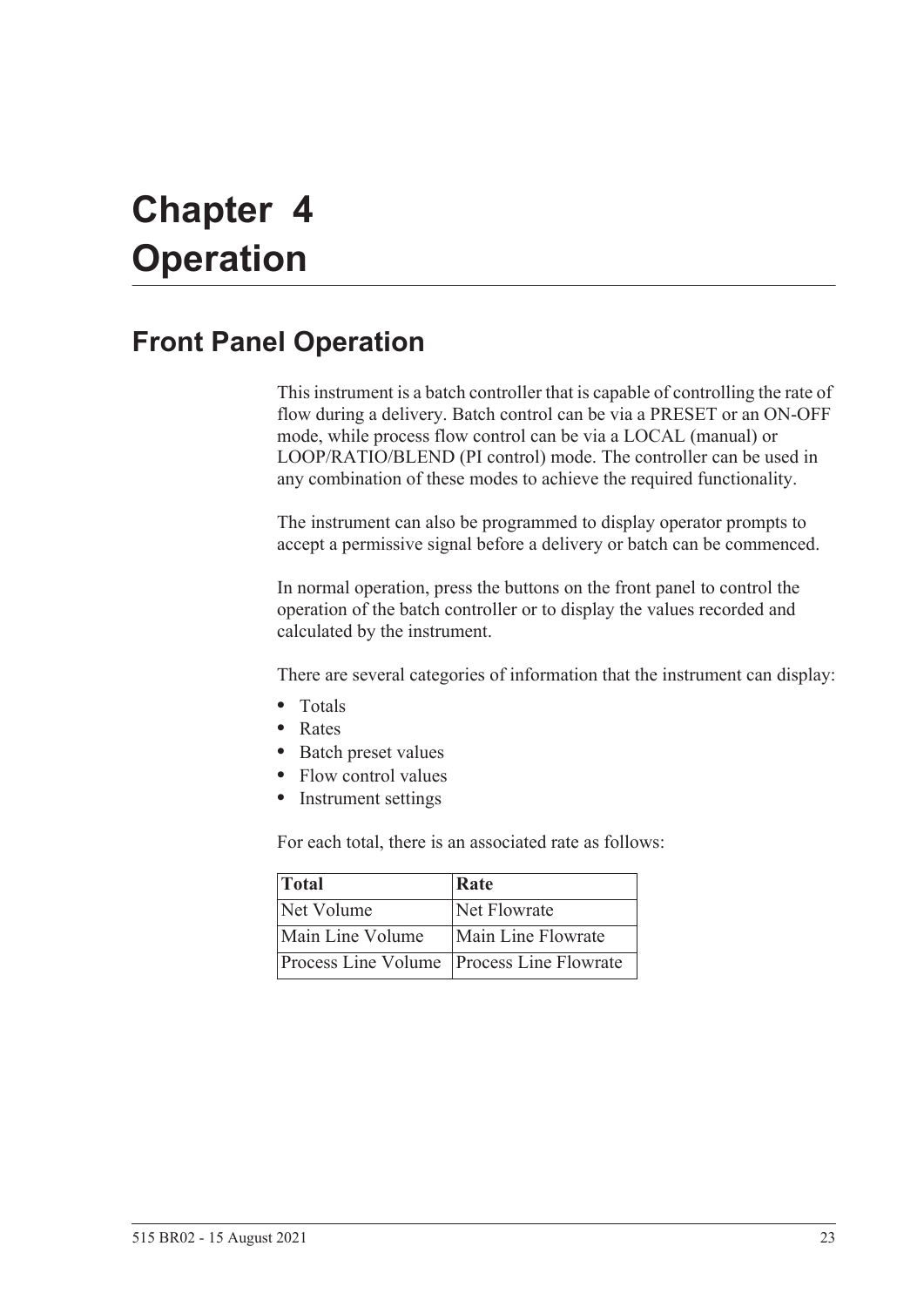## <span id="page-33-0"></span>**Default Variable**

In some applications, a particular variable is of more interest than others, and for this reason a default variable can be assigned during instrument calibration. The default variable is used in the following ways:

- **•** Determines what the display returns to when the Stop key is pressed while viewing other items in the main menu list.
- **•** Determines what the display returns to if the display timeout option is enabled and no buttons are pressed for the selected period (usually 30 seconds).
- **•** Determines what is displayed on power up or exit of Calibrate mode.

## <span id="page-33-1"></span>**Status LEDs**

The status LEDs illuminate to show the following conditions:

| Run          |
|--------------|
| Set          |
| <b>Alarm</b> |
| Cal          |

|            | <b>Run</b> Solid led:                                                 | The instrument has a batch in progress.                      |  |
|------------|-----------------------------------------------------------------------|--------------------------------------------------------------|--|
|            | Fast flashing led: Batch paused.                                      |                                                              |  |
|            | Slow flashing led: Waiting for valves to close.                       |                                                              |  |
| <b>Set</b> | Solid led:                                                            | The instrument is in Calibrate Set mode.                     |  |
|            |                                                                       | Flashing led: Count down to automatic restart of next batch. |  |
|            | Alarm The instrument has an error, as indicated on the display panel. |                                                              |  |
|            | <b>Cal</b> The instrument is in Calibrate View mode.                  |                                                              |  |
|            |                                                                       |                                                              |  |

## <span id="page-33-2"></span>**Front Panel Keys**

**RUN** Press the **RUN** key to start or resume a batch. The run led will illuminate.

- **STOP** Press the **STOP** key to halt a current batch. The instrument will go into pause mode and the run led will flash at a steady pace. The incomplete batch can be resumed or the **STOP** key can be held again to end the batch and the run led will turn off. The **STOP** key is also used to stop the next batch if in automatic restart count down, can be used to return the display directly to the default variable (total) when scrolling through the main menu items and can be used to acknowledge flow errors without resetting the total.
- **RESET** Use the **RESET** key to step directly to the HOLD.SET TO RESET prompt within the main menu items. Holding SET at this point will clear the batch totals or the **DISPLAY** key can be pressed to step onto the HOLD.SET - TO PRINT prompt if the printer option has been selected.

The instrument makes three beeps when it resets the totals and two beeps when a printout is started.

- **DISPLAY** Press the **DISPLAY** key to step or scroll through the main menu items.
- **BATCH** Hold the **BATCH** key to display the current batch preset value. Continue to hold for two seconds to enter edit mode for the preset if access is authorised. Pressing the **BATCH** key briefly displays the accumulated total.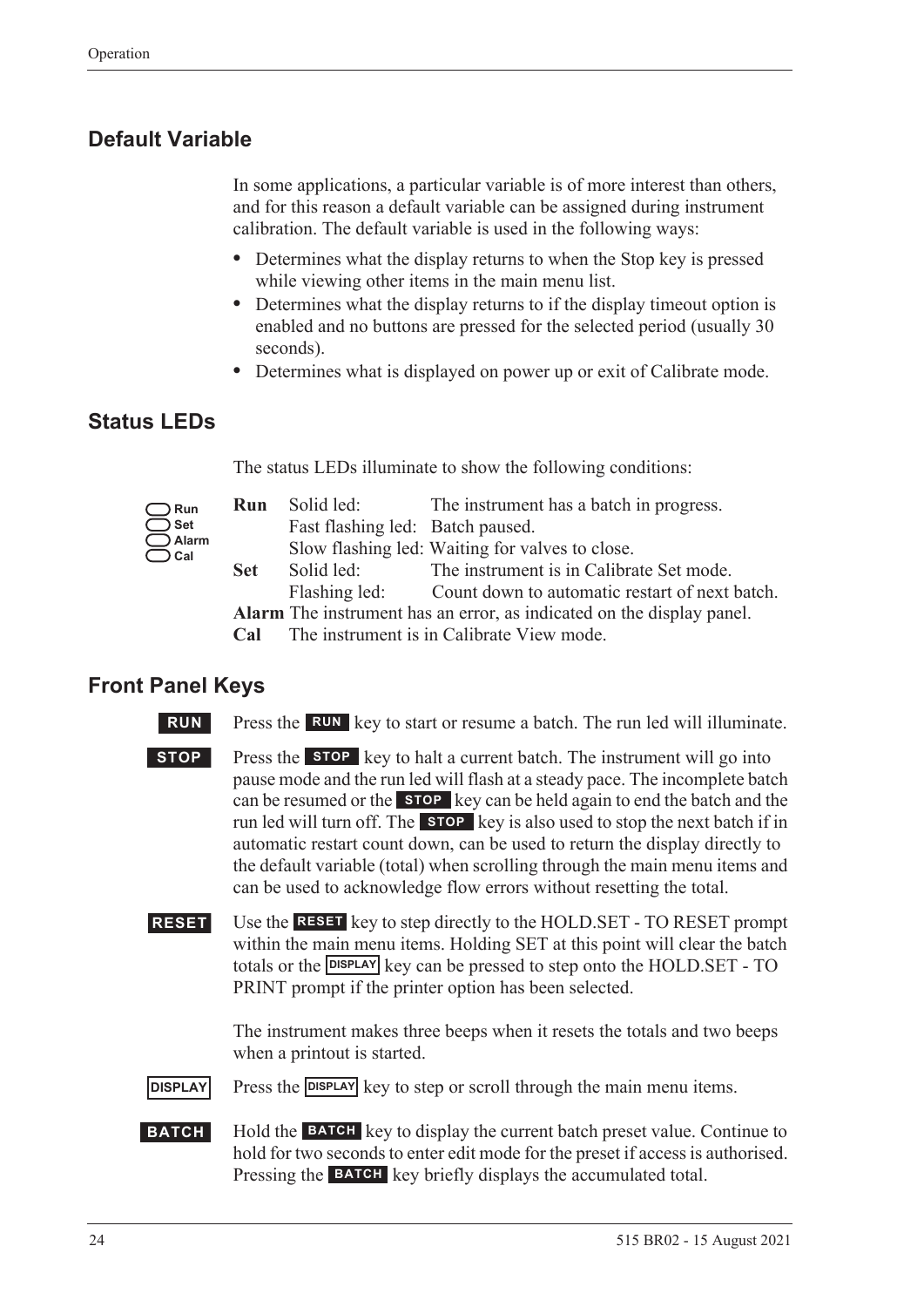## <span id="page-34-0"></span>**Main Menu Items**

The main menu in this instrument consists of the following items. The key is used to step or scroll through the list. The full menu can only be viewed if the batch controller has been stopped and reset . **DISPLAY**

| <b>DISPLAY</b>  | <b>Description</b>                                                     | <b>Options</b>                                                                                                 |
|-----------------|------------------------------------------------------------------------|----------------------------------------------------------------------------------------------------------------|
| $N-V$ $OL$      | Net volume                                                             | Hold the SET) key to display (or edit) the batch<br>preset or briefly press to view the accum total            |
| N-FLOW          | Net flowrate                                                           |                                                                                                                |
| $M-V$ $DL$      | Main line volume                                                       | Hold the <b>SET</b> key to display accumulated total                                                           |
| $M-FLUM$        | Main line flowrate                                                     |                                                                                                                |
| $P-VDL$         | Process line volume                                                    | Hold the SET key to display accumulated total                                                                  |
| P-FLOW          | Process line flowrate                                                  | Hold the SET) key to display (or edit) the<br>controlling setpoint                                             |
| $R-VDL$         | Process volume ratio                                                   | Hold the SET) key to display (or edit) the<br>controlling setpoint                                             |
| $R-FLDW$        | Process flowrate ratio                                                 | Hold the SET) key to display (or edit) the<br>controlling setpoint                                             |
| P-ETRL          | Process control output                                                 | Hold the $\overline{\text{set}}$ key to display (or edit) the<br>controlling setpoint                          |
| <b>JEVIAT</b>   | Process flowrate<br>deviation                                          | Hold the SET key to display (or edit) the<br>controlling setpoint                                              |
| TO RESET        | Reset delivery total                                                   | Hold the SET) key to manually reset the current<br>delivery (batch) total.                                     |
| TO PRINT        | Only shown if a printer<br>protocol is used.                           | Hold the $\left[$ set $\right)$ key to manually print a delivery<br>docket.                                    |
| REPORT PRINT    | Only shown in Detail<br>Menu if a printer<br>protocol is used          | Hold the <b>SET</b> key to print log report as defined in<br>the TM/LOG section of calibration.                |
| LOGGED DATA     | Only shown in Detail<br>Menu if real-time clock<br>option is installed | Hold the SET key to display data logs as<br>described in Data Logs on page 27.                                 |
| MODEL INFO      | Only shown in Detail<br>Menu                                           | Hold the <b>SET</b> ) key to display the Model<br>information as described in Model Information<br>on page 28. |
| <b>CAL MENU</b> | Only shown in Detail<br>Menu                                           | Hold the SET key to enter Calibration View<br>mode as described in Calibration View Mode on<br>page 42.        |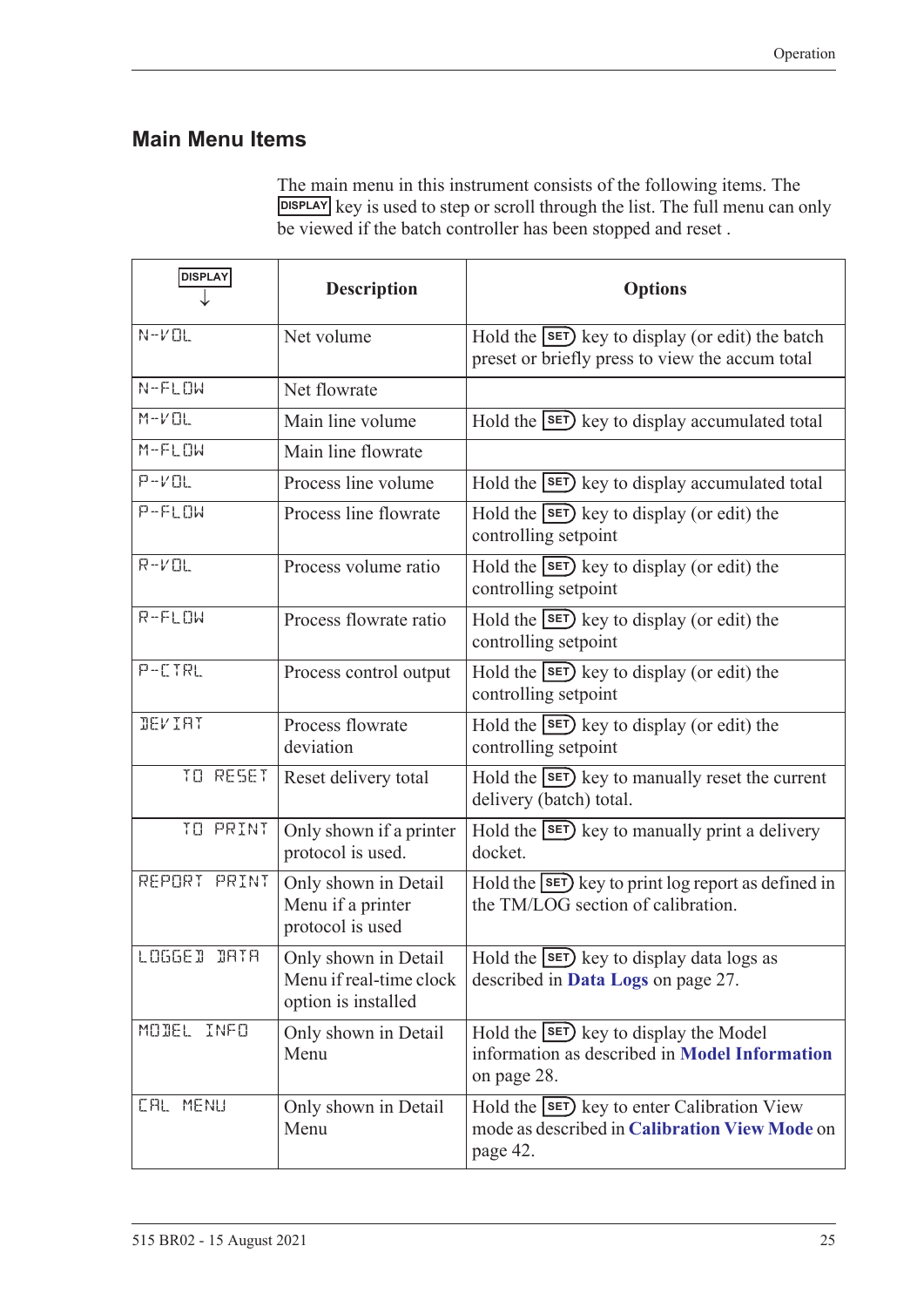## <span id="page-35-0"></span>**Detail and Basic Menu**

The 515 instrument has the option to switch the main menu from the full Detail menu to a Basic menu. The Detail menu includes all of the main menu variables and the HOLD SET sub menu items as listed above. In the Basic menu only the application or operator essential main menu variables are shown. The main menu variables to be shown in the basic menu need to be selected in the 500 Series Program Manager prior to the application software being downloaded to the instrument. The 500 Series Program Manager (500-PM) is Windows based configuration and resource tool for the 500 Series and is freely available from the www.contrec.co.uk website.

To switch between the Detail and Basic menu, while in the main menu, press and hold the **DISPLAY** and **SET**) keys together for 5 seconds. When switching to the Detail menu the display will briefly show: d 15 PL A Y DETAIL MENU. When switching to the Basic menu the display will briefly show: d ISPLAY BASIC MENU

When the application software is first installed, the default is the Detail menu. From that point, the menu type is saved and restored on power cycle. The menu type will need to be Detail to access the CAL MENU

## <span id="page-35-1"></span>**Setting the Batch Preset**

**SET**

The batch preset can only be set while the instrument is in the idle state, i.e. batch is complete or has been stopped and reset. Hold the **SET** key to display the current preset value while viewing the total variable. The display of the preset will change from view mode to edit mode after 2 seconds if access has been enabled in calibration. Once in edit mode the **Set** indicator will illuminate and the preset value can be changed in the same way as in calibration set mode, see **[Changing Numeric Settings](#page-53-1)** on page 44. The key is used to exit edit mode. **SET**

#### **Limit on Batch Size**

To prevent accidental entry of large batch quantities, a maximum batch limit can be programmed during calibration. The operator is then prevented from entering a batch quantity which exceeds this value.

#### **Common Preset Values**

If the batching application continually uses a regular set of preset values then quick access can be provided to these. In calibration, there is the opportunity to enter up to 20 commonly used preset values.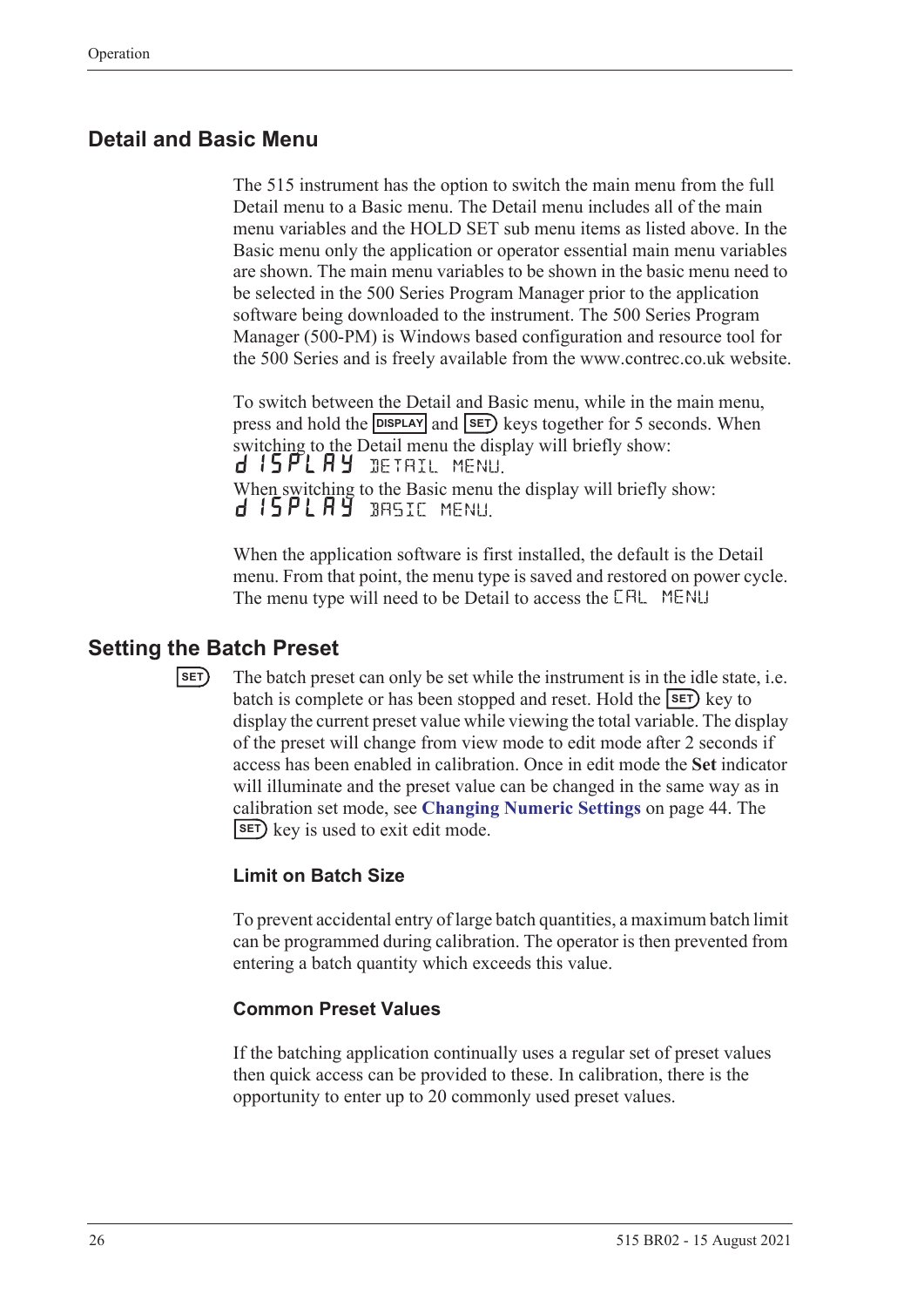These can then be accessed whilst in batch edit mode (described above) by pressing the **DISPLAY** key. The pre-programmed values will appear in the order they were entered in calibration. The display will step through the presets back to the currently entered value which can still be manually edited. While displaying the desired preset value, press the **SET** key to accept the value and exit edit mode.

#### **Setting the Flow Control Setpoints**

**EXECUTE:** Hold the **SET** key to display (or edit) the controlling setpoint while viewing one of the "rate" variables. The display of the setpoint will change from view mode to edit mode after 2 seconds if access has been enabled in calibration. Edit mode can not be entered if a "Preset" batch is in progress. Once in edit mode the **Set** indicator will illuminate and the setpoint values are changed in exactly the same way as in calibration set mode.

### **Data Logs**

The instrument will log up to 1000 deliveries (batches) if the real-time clock option is installed. The logs are taken at the end of each batch or upon reset if a batch has been aborted before the preset total has been reached. Each entry has a log number, a delivery number and a time and date stamp.

When the number of log entries exceeds 999 the oldest log entry is overwritten by the newest one.

#### **View Data Logs**

Use the following procedure to view the data that has been logged by the instrument:

- **1.** Press the **DISPLAY** key to scroll through the menu to the LOGGE D DATA prompt.
- **2.** Hold the  $\overline{\text{SET}}$  key.

The instrument displays the most recent log record first. The log record number and corresponding delivery number are shown, for example LR-001 and DEL 1236.



**3.** Use the  $\Box$  or  $\Box$  keys to scroll to the delivery number or log record of interest.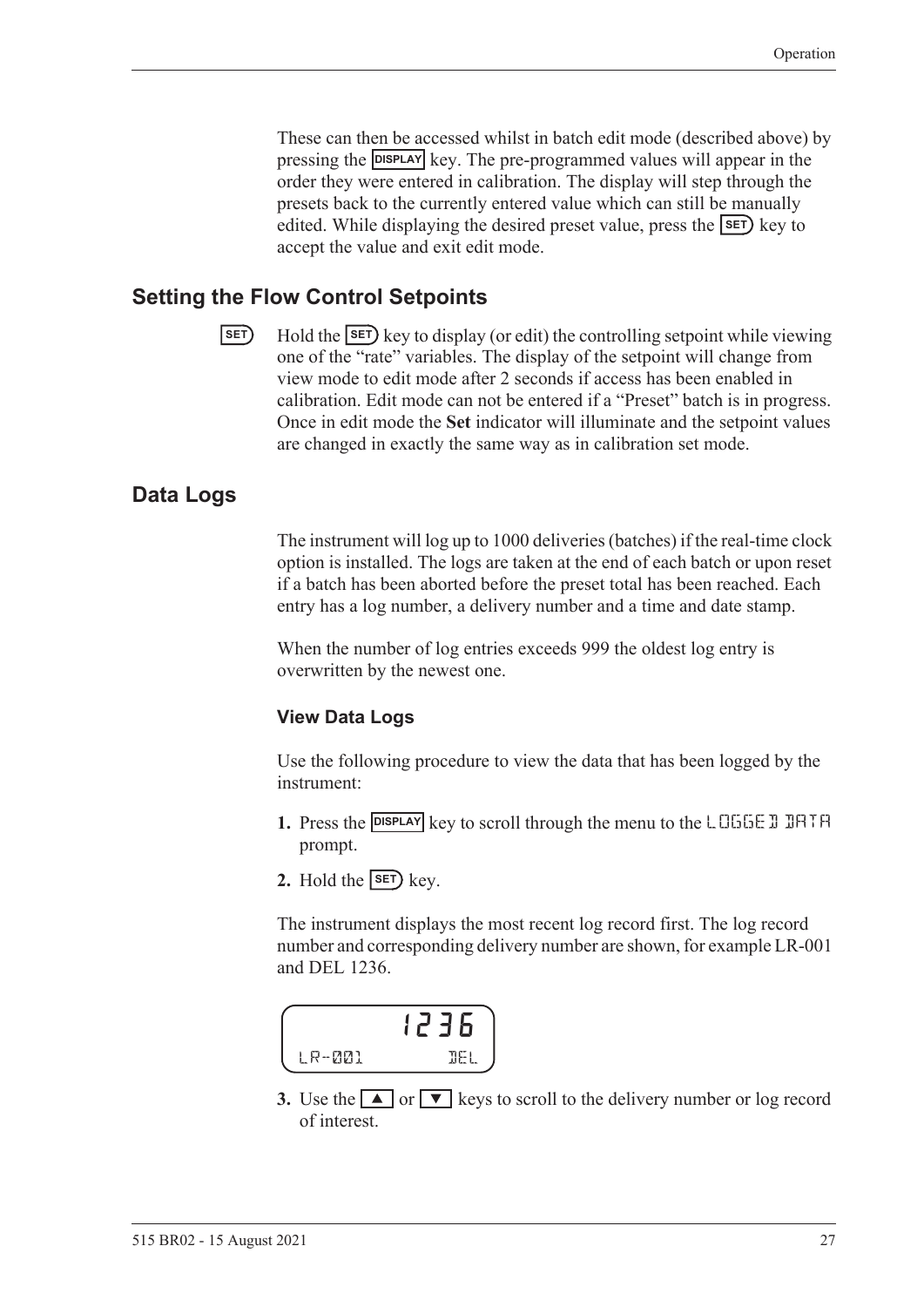- 4. Press the **DISPLAY** key to show the information stored in the selected log record. Each log record consists of:
	- time and date stamp,
	- **•** error code
	- **•** totals for the delivery.
- **5.** While holding the  $\boxed{\text{DISPLAN}}$  key use the  $\boxed{\blacktriangleright}$  key to step through the stored information.
- **6.** While holding the **DISPLAY** key use the **RESET** key to print the data for the displayed log if the printer option has been selected.

The following example shows the format of the time and date stamp at 15:25 (3:25 pm) on 16 January 2019. The day and month alternate with the year in the bottom right hand corner.

$$
\begin{array}{|c|c|c|c|}\n\hline\n & 15-25 \\
 & 15-25 \\
\hline\n & 16-21 \\
\hline\n\end{array}\n\quad\n\begin{array}{|c|c|}\n\hline\n & 15-25 \\
 & 15-25 \\
\hline\n & 2019\n\end{array}
$$

## <span id="page-37-0"></span>**Model Information**

The model information items display the hardware, software and application versions of the instrument. This information is mainly for service personnel. Typical examples are shown below.

| <b>DISPLAY</b>             | <b>Description</b>                                                                                                                                                                                                                                                                    |
|----------------------------|---------------------------------------------------------------------------------------------------------------------------------------------------------------------------------------------------------------------------------------------------------------------------------------|
| $7 - 1 - 5 -$<br>515 MODEL | The hardware model information.<br>Refer to <b>Product Codes</b> on page 93 for full<br>information.                                                                                                                                                                                  |
| $-F--LH$<br>BR02 INPUT     | The Application number and the assignment of the<br>inputs. Refer to Application Information Code on<br>page 94 for more information.                                                                                                                                                 |
| 3.0.000<br>SØ0-PM VERS     | The version of 500-Series Program Manager from<br>which the application software was compiled.                                                                                                                                                                                        |
| 026357<br>CUSTOM VERS      | The Customer version code for this installation. Refer<br>to Custom Version Codes on page 94 for more<br>information.                                                                                                                                                                 |
| 123456<br>RBE123 5/N       | The instrument serial number and unit tag. The serial<br>number is on the top line and unit tag is on the bottom<br>left. Both items are entered when the instrument<br>application software is initially loaded. If the unit tag<br>is not used the default tag, UNIT, will be used. |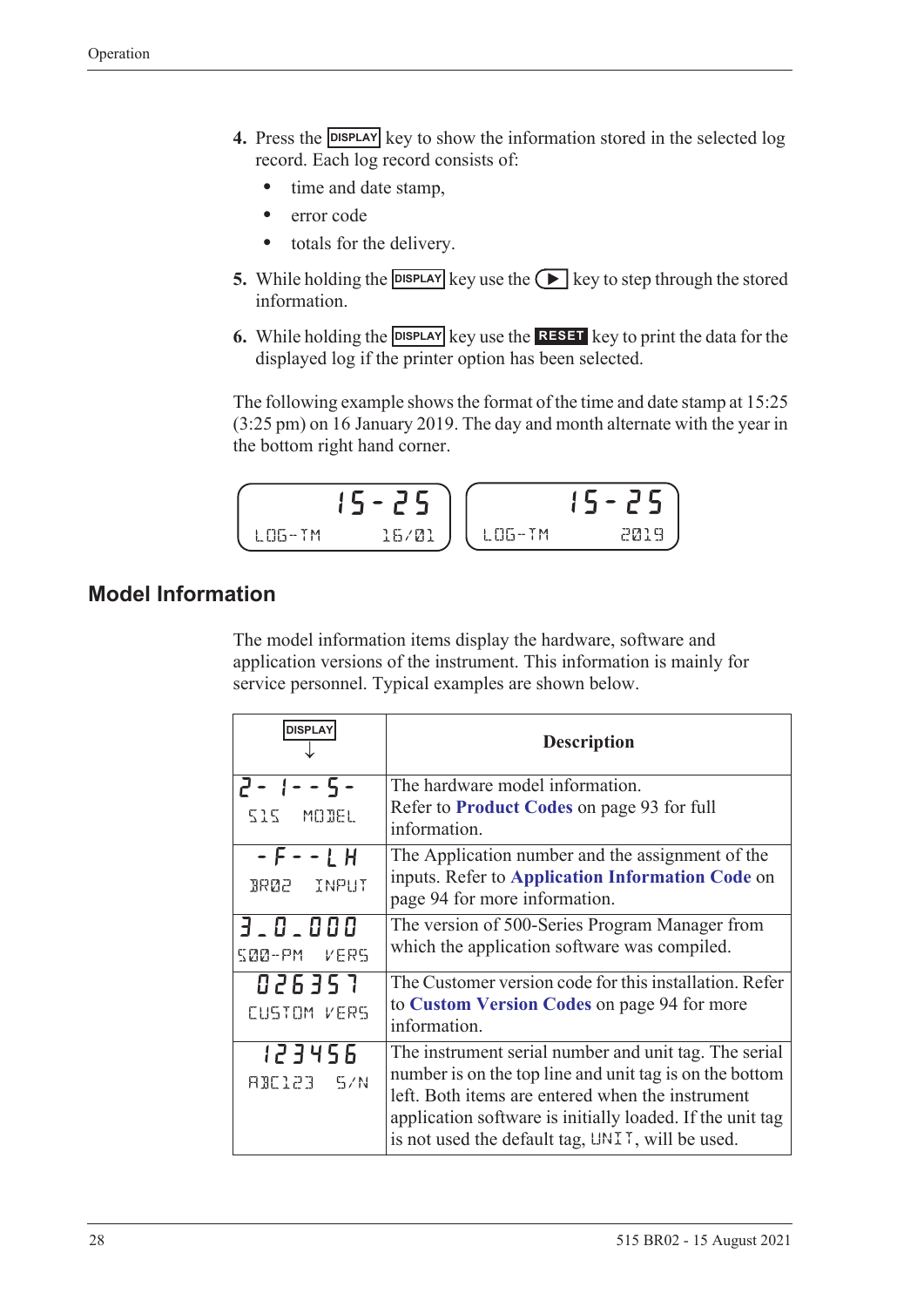| <b>DISPLAY</b>                    | <b>Description</b>                                                                                                                                                                                                                                                                                                      |  |
|-----------------------------------|-------------------------------------------------------------------------------------------------------------------------------------------------------------------------------------------------------------------------------------------------------------------------------------------------------------------------|--|
| $15 - 15$<br>EDITED 27/08<br>2019 | The time and date when the calibration of the<br>instrument was last edited. The format of the time and<br>date is the same as for the data logs. This example<br>shows $16:15$ (4:15pm) on the 27th August 2019.<br>This function is available only if the instrument has<br>the real time clock option.               |  |
| [LA55-3<br>FLASH<br>$V - 219$     | The instrument Class and Flash (bootloader) version.                                                                                                                                                                                                                                                                    |  |
| ς<br>POWER EYELE                  | The number of power cycles that have occurred since<br>the application software was installed.                                                                                                                                                                                                                          |  |
| WIT<br>RESET                      | The number of 'watchdog timer' (WDT) resets that<br>have occurred since the application software was<br>installed. The WDT Reset count is only shown if a<br>WDT Reset has occurred.                                                                                                                                    |  |
| H 0 L d .P 5 E<br>CONFIG<br>PRINT | If the printer protocol is assigned to one of the<br>communication ports, the prompt to print the full<br>program configuration report will be shown. Hold<br>Reset to start the printing of the configuration report.<br>The report will be in a similar format to the report<br>generated by the 500 Program Manager. |  |

Press **SET**) at any time to exit from the Model information.

# **Flow Control Modes**

This instrument can operate in several process control modes including:

- **•** Local (manual) mode
- **•** Loop mode
- **•** Tune mode (only available in calibration set mode)
- **•** Ratio mode
- **•** Blend-1 mode (for blending point after main flowmeter)
- **•** Blend-2 mode (for blending point after main flowmeter)

In all of these modes, except Blend-2, the Net flow is the combination of the Main and Process flows. In Blend-2 the Main flow equals the Net flow.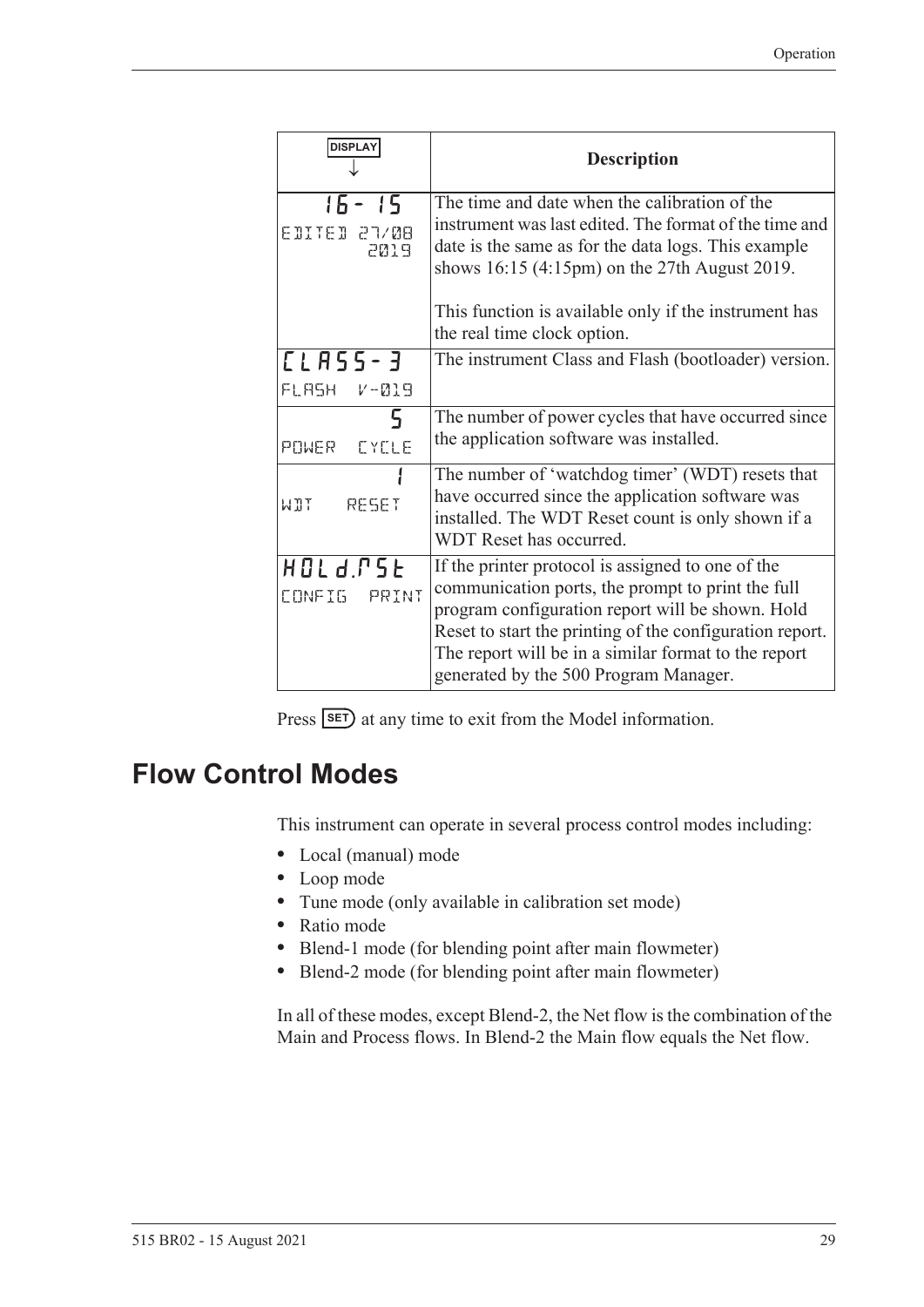

**Local Mode** The desired process control output (P-CTRL %) is manually set via the front panel or serial communications.

> The output signal is used to drive the proportional control valve to the desired position.

The control of the process line is independent of the main flow.



**Loop Mode** The desired process flowrate set point (P-FLOW SP) is set via the front panel or serial communications.

> The PI controlled output signal is used to maintain the desired process flowrate via the proportional control valve.

The control of the process line is independent of the main flow.



**Tune Mode** - CAL MODE ONLY This mode is only accessed from within calibration mode and allows the operator to view a concise list of key paramaters and gain immediate feed back. The Proportional Band (P-BAND) and Integral Time (I-TIME) are entered to tune the system.

> For details on this method see below: **"Tuning the Control Loop"**.

The control and tuning of the process line in this mode is independent of the main flow.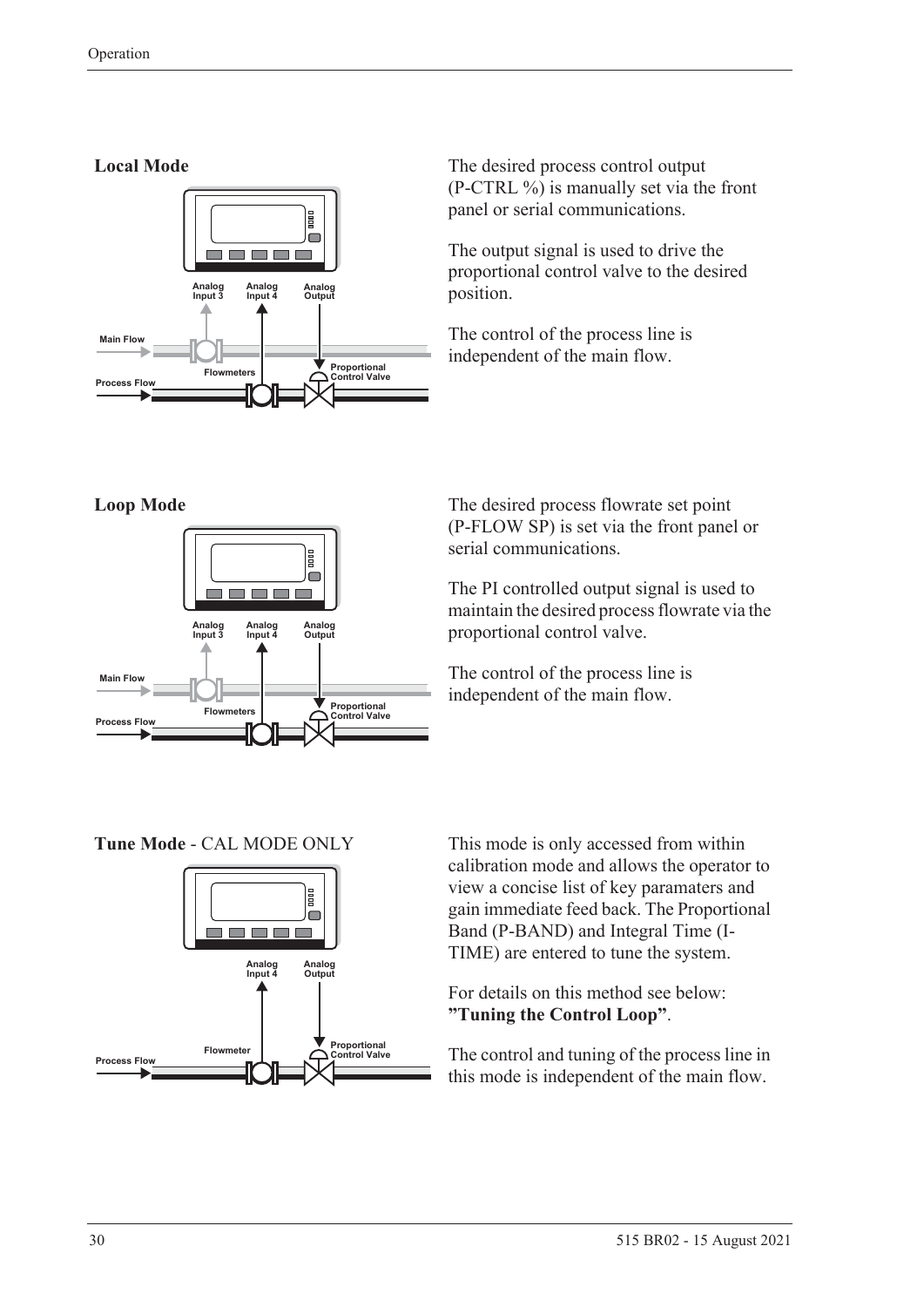





The PI controlled output signal is used to maintain the desired process flowrate via the proportional control valve.

The desired process flow is determined as a ratio of the main flow (0 to 400% range) i.e.

$$
Ratio\% = \frac{P_{flow}}{M_{flow}} \times 100
$$

**Blend-1 Mode** The desired blending ratio set point (RATIO %) is set via the front panel or serial communications.

> The PI controlled output signal is used to maintain the desired process flowrate via the proportional control valve.

> The desired process flow is determined as a ratio of the net (combined) flow (0 to 80% range). i.e.

$$
Ratio\% = \frac{P_{flow}}{M_{flow} + P_{flow}} \times 100
$$

**Blend-2 Mode** The desired blending ratio set point (RATIO %) is set via the front panel or serial communications.

> The PI controlled output signal is used to maintain the desired process flowrate via the proportional control valve.

> The desired process flow is determined as a ratio of the main (net) flow (0 to 80% range). i.e.

$$
Ratio\% = \frac{P_{flow}}{M_{flow}} \times 100
$$

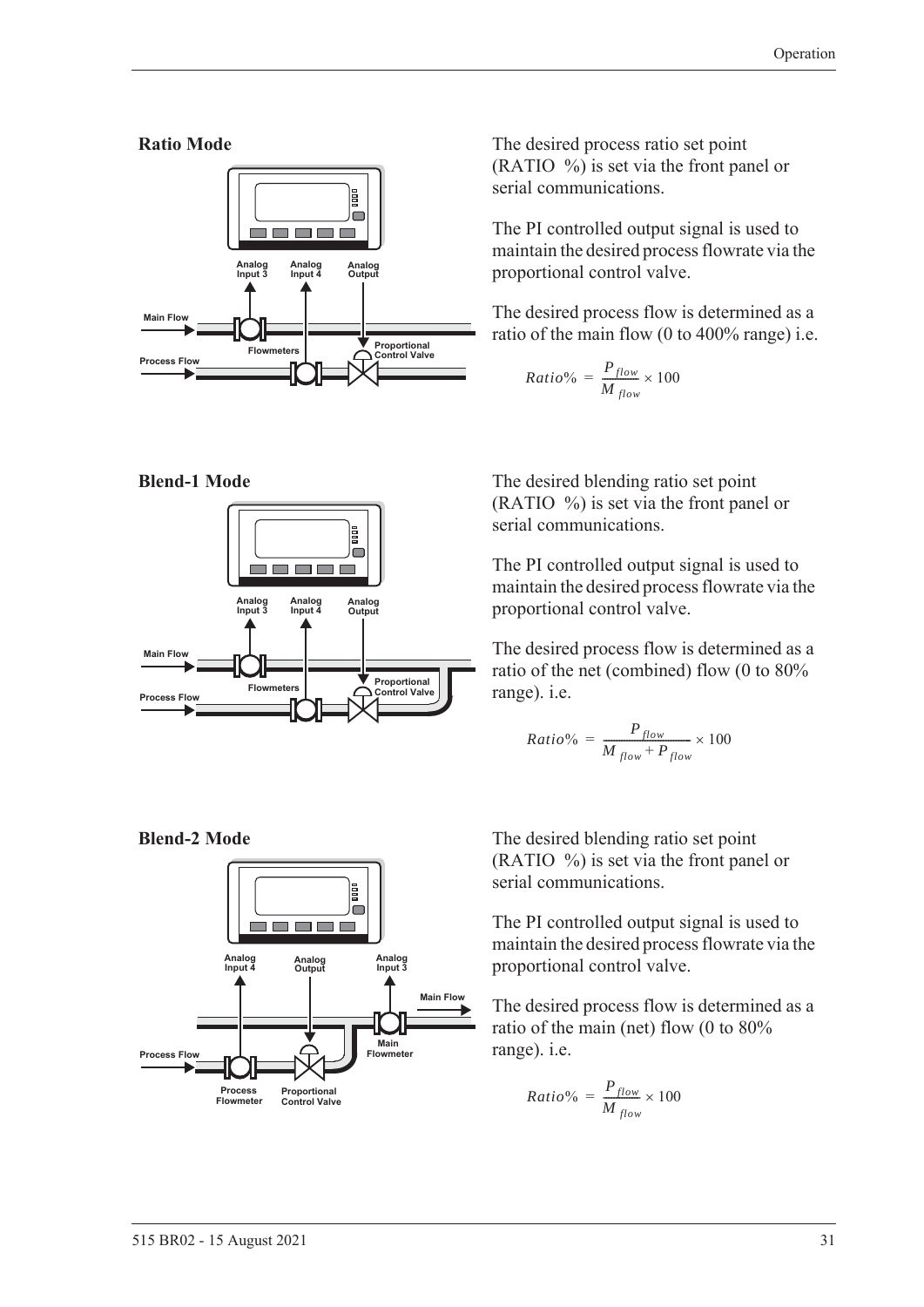# <span id="page-41-0"></span>**Tuning the Control Loop**

The Process Controller has a special control mode, within the Parameters section of calibration, to assist in tuning the control loop. This mode provides a concise list of key parameters and allows for immediate feedback. The basic principle in tuning the loop is to gradually adjust the Proportional Band (P-BAND) and the Integral Time (I-TIME) and observe the response to a step change in the setpoint.

The tune menu provides for this by allowing the P-BAND and I-TIME to be programmed and then a Process Flow (P-FLOW) setpoint value to be entered. The next items in the menu are the actual live process variable and the deviation from the target value, so that the response of the system to a setpoint change can be observed. Unless the menu is quit the program will step back to start of the tuning menu so that new values of P-BAND and I-TIME can be entered and the effect of a step change in the setpoint be monitored.

As the idle position for any On-Off control valve in a batching system is "closed", a special option in the Batch Mode parameter, RELEASE, allows the valve to be opened from within calibration. For more information, refer to **[Release Mode](#page-43-0)** on page 34.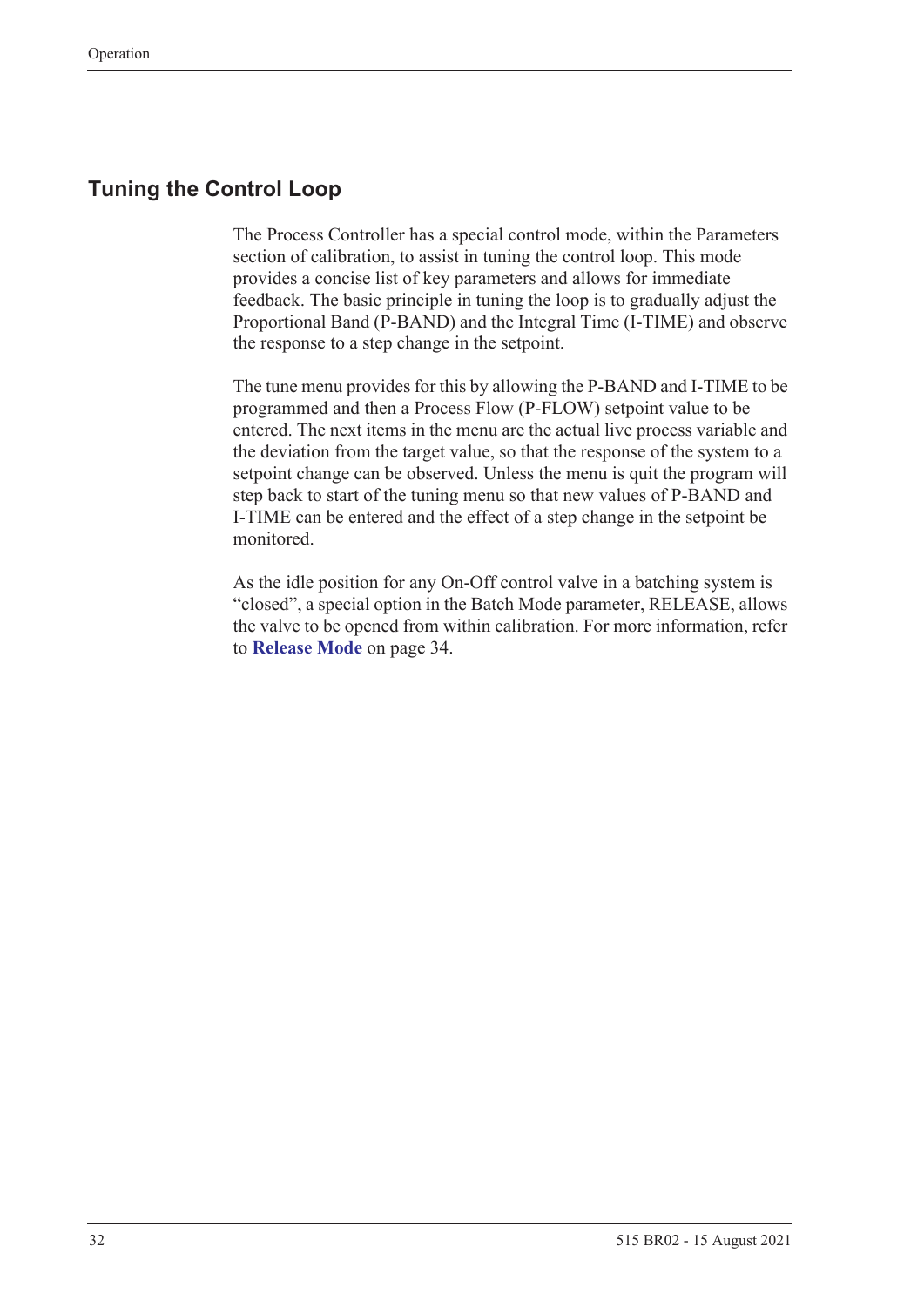This sequence is used for Loop mode. The tuning procedure is as follows:

- **1.** Before tuning the control loop it is essential to program in the correct parameters for the flowmeters, including filtering.
- **2.** The actual Process Flow Range (P-FLOW RANGE) should be measured and entered. It is determined by setting the Control Mode to LOCAL, Batch Mode to RELEASE, setting the *Flow Setpoint* (control output) to 100% (20mA) and then observing the steady state flowrate.
- **3.** With the correct Process Flow Range entered and Batch Mode still set to RELEASE the Control Mode should now be set to LOOP to continue the tuning procedure.
- **4.** With the Loop Error Deadband (D-BAND) and the Output Ramp Time (R-TIME) set at zero, the I-TIME should be set to zero (disabled) and the P-BAND set at 150%.

Gradually decrease the P-BAND value until the system begins to oscillate when a small step change of the setpoint is introduced. When this occurs, double the value of the P-BAND.

- **5.** Next set the I-TIME to 20 seconds and gradually decrease the value until the system again begins to oscillate when a small step change of the setpoint is introduced. When this occurs double the value of the I-TIME.
- **6.** The Deadband and the Output Ramp Time can now be programmed as required.

The system should be tuned around the flowrate at which the eventual system will operate. The stability of the loop should then be checked at various flowrates and setpoints.

# **Batch Operation Modes**

This instrument can operate in the following Batch operation modes:

- **•** PRESET
- **•** ON-OFF
- **•** RELEASE (only available in calibration set mode)

#### **Preset Mode**

If the batch mode is **PRESET** the prestop and shut-off points are determined by the instrument.

A slow flow start feature is available for smoother batching. The automatic overrun compensation feature can be used to improve accuracy and repeatability. An auto-restart feature for automated repeat batches is also available in preset mode.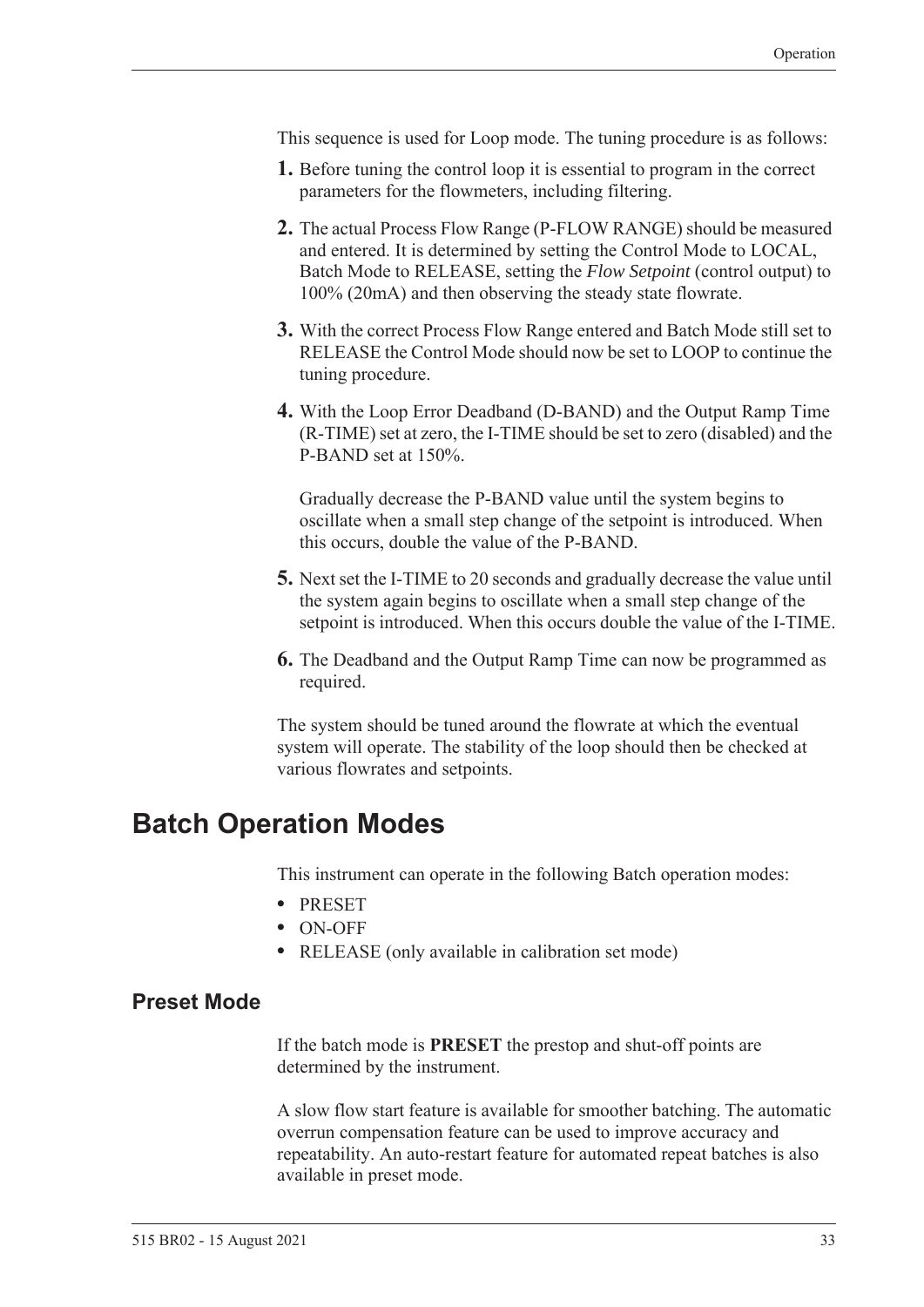## **On-Off Mode**

If the batch mode is **ON-OFF** the shut-off point is determined by the operator.

The slow flow start feature can still be used, but in this mode starting and stopping is determined by the operator and in this mode there is no End of batch output signal.

### <span id="page-43-0"></span>**Release Mode**

The **RELEASE** prompt in batch mode is used to open the On-Off control valve from within calibration, primarily for tuning and commissioning purposes.

The RUN led is illuminated while the On-Off valve is "open". The type of flow control while the valve is open is dependent on the control mode at the time. If in LOOP mode PI Loop flow control is activated.

For PI Loop tuning procedures that may need the flow to be "released" for a considerable time it is important that the flow is directed to an appropriately sized vessel.

If calibration is exited while in RELEASE mode the On-Off valve will close and the batch mode will default to PRESET mode.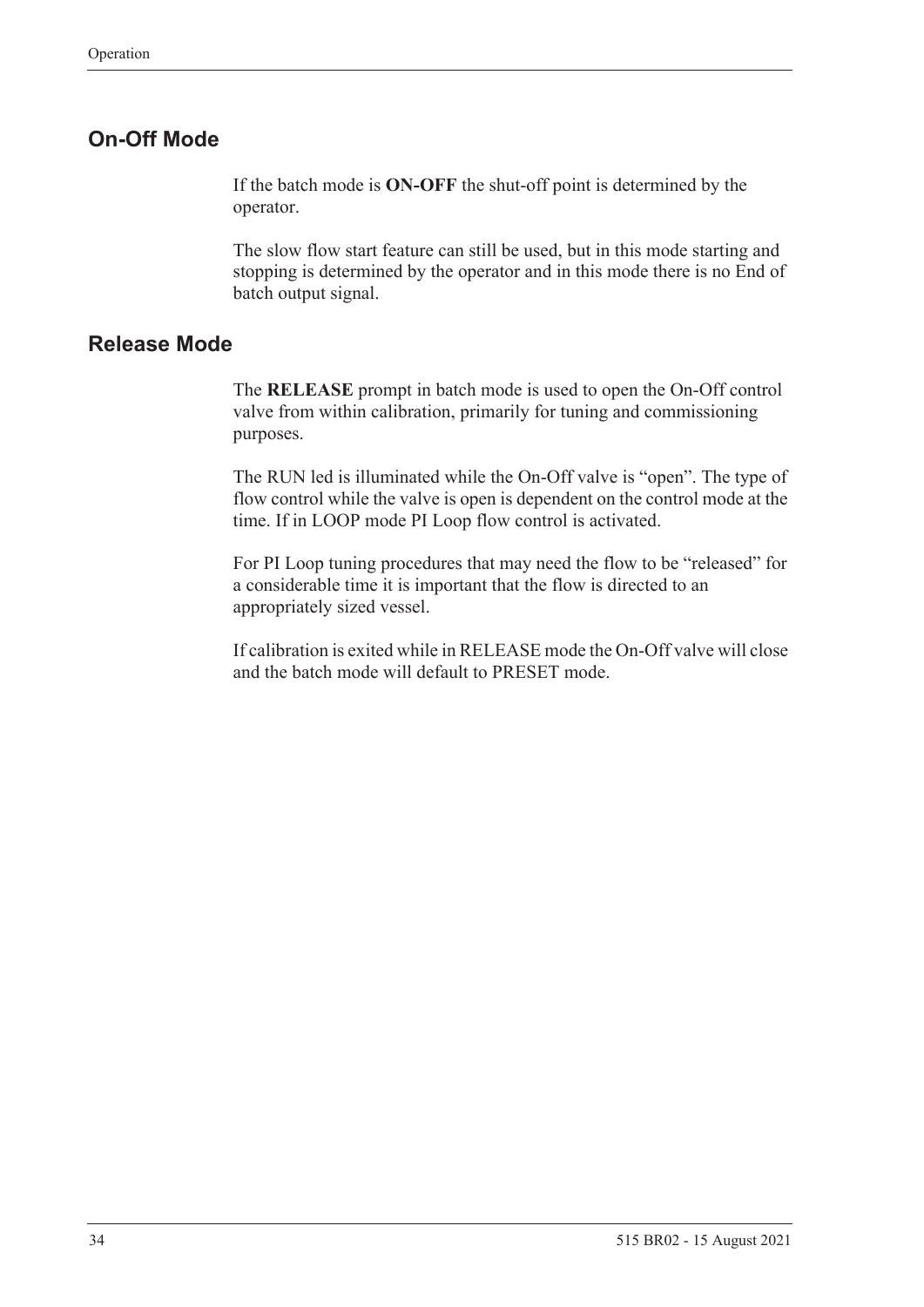# **Batch Operation**

# **Operation Configurations**

For batch control this instrument can be used in various configurations:

### **Typical Single Stage Batching Configuration**

**Flow Control & 1 Relay** The Hold Output feature can be used in this configuration to provide a faster return to the desired flowrate when the next batch is started.

> The analog flow control output can be used to operate either a proportional control valve or a variable speed drive.

## **Typical Dual Stage Batching Configuration**



**Proportional Control Valve**

**Analog Output 1**

1 m m m

**DOOD**  $\blacksquare$ 

**Relay 1**

**Net Flow**

**On-Off Valve**

**2-Stage Relay Control** The batch controller can also be used in a conventional dual stage configuration.

> Parameters for slow start and prestop points are provided to control the operation of Relay 2.

A digital output can be programmed as a

**Analog Input3**

**IDEXAMPLE OF ANALOG**<br> **Batch/Blend-1 Input4**<br> **Configuration** 

**Flowmeters** 

**Analog** 

**Main Flow**

**Process Flow**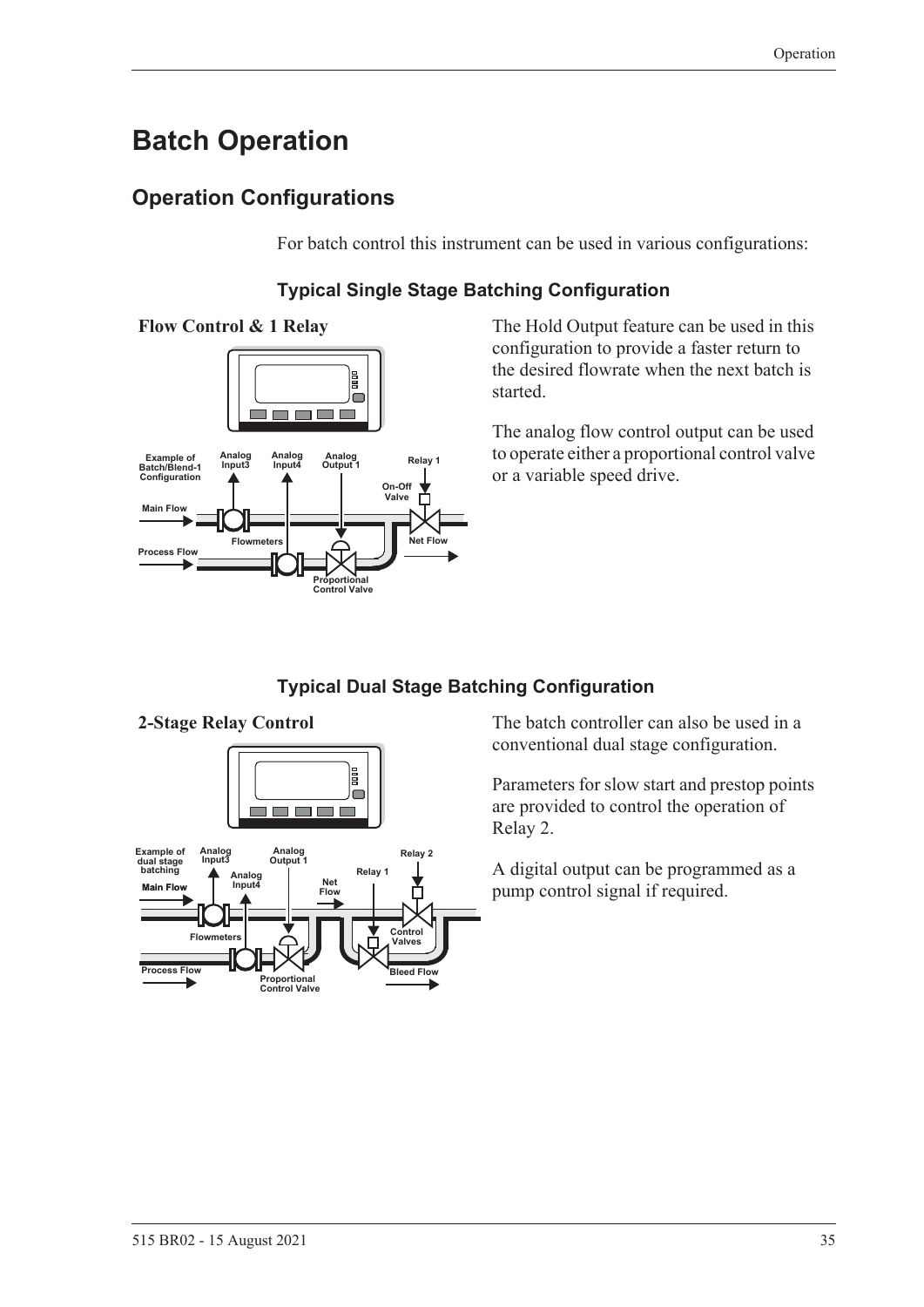# **Safety and Security**

Before a batch or delivery can be commenced it may be imperative that certain safety or security measures are in place. Interlocks, grounding connections, secure keys and identification devices can be used to prevent untrained or unauthorised personnel from operating the batch controller.

#### **Connecting a Permissive**

If this feature has been enabled, the Permissive Input on logic input 3 ensures that a closed circuit to the common terminal (0 volts) must exist before a delivery can be started. A batch will not continue if the permissive input is removed and can not be resumed until the permissive input is restored. A prompt to 'Connect Permissive' is scrolled on the display if the permissive circuit is not closed.

The Permissive Input feature can be enabled or disabled within the Parameters section of calibration.

# **Starting a Batch**

The delivery (batch) will start when the **RUN** key is pressed. The RUN led will illuminate and the instrument will begin to totalise from zero.

The batch controller's analog output and two relays can be used to control the delivery of product. These are energised and de-energised as described below.

## **Stopping a Batch**

The delivery (batch) can be stopped at any time by pressing the **STOP** key. Once the process has been interrupted in this way it can be continued by pressing the **RUN** key or the batch can be stopped completely by holding the **STOP** key until the run led turns off.

When the process is in pause mode, the RUN led will flash to prompt the operator to continue or abort the batch.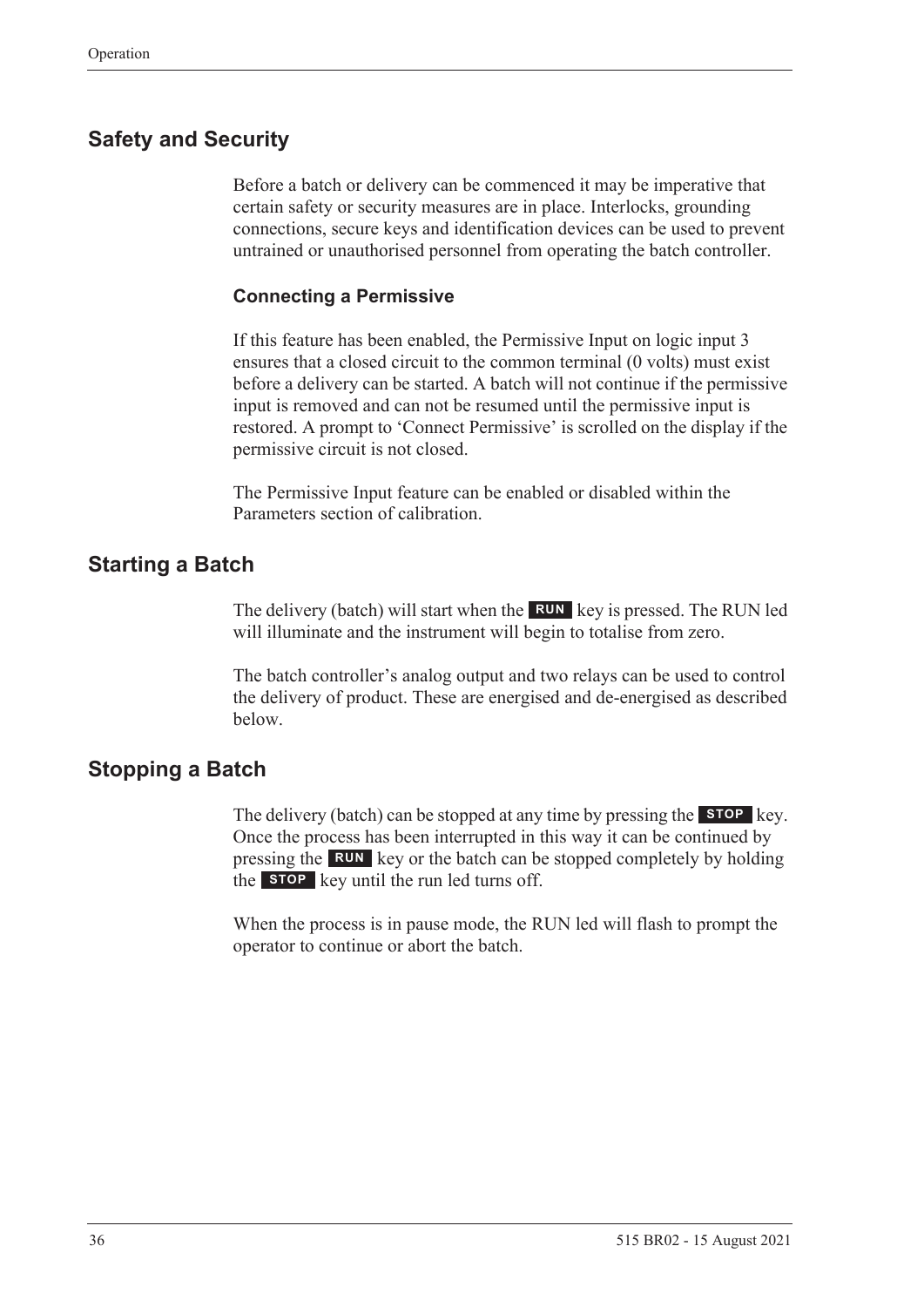## **Resetting a Batch**

The instrument can be programmed to reset by different means.

- After the end of a batch, the **RESET** key can be pressed to step directly to the HOLD.SET - TO RESET prompt in the main menu list. Holding the SET key at this point will reset the batch total.
- **•** If Auto Reset is enabled in the parameters section of calibration, the batch total will automatically reset when the next delivery (batch) is started.

## **Printing a Delivery Docket**

If the print option has been enabled, a delivery docket can be printed by different means. The print prompt can only be accessed or a printout initiated if there is no delivery (batch) in progress.

- **•** If the AUTO PRINT feature has been Enabled in the TM/LOG menu, a delivery docket will automatically be printed at the end of each batch at the same time that the delivery is logged. End of batch occurs when a batch ends normally or if a batch is manually ended.
- **•** The HOLD.SET TO PRINT prompt in the main menu can be used to initiate the printing of a delivery docket. The **DISPLAY** key can be used to scroll through the main menu items or the **RESET PRINT** key can be used to step directly to the HOLD.SET - TO RESET prompt and then a single press of the **DISPLAY** key will step onto the print prompt. If an original printout has already been printed, a subsequent delivery docket will include the text "(DUPLICATE DOCKET)".
- **•** Previous (logged) delivery transactions can be reprinted from within the LOGGED DATA menu by scrolling to the desired DEL number, then while holding the **DISPLAY** key, press **RESET** ( **PRINT** ) key to initiate a reprint.

# <span id="page-46-0"></span>**Logic Input Control**

This instrument allows for remote operation via the logic inputs on the rear terminals. The logic input have the following functions:

- **•** Logic Input 1 Remote Run
- **•** Logic Input 2 Remote Stop/Reset
- Logic Input 3 Permissive Input
- **•** Logic Input 4 CAL Switch In field access protection

The Remote Stop input can also be used to reset the batch total by holding the logic input low for 2 seconds if the batch is already complete.

For connection details, refer to **[Logic Input Connection](#page-23-0)** on page 14.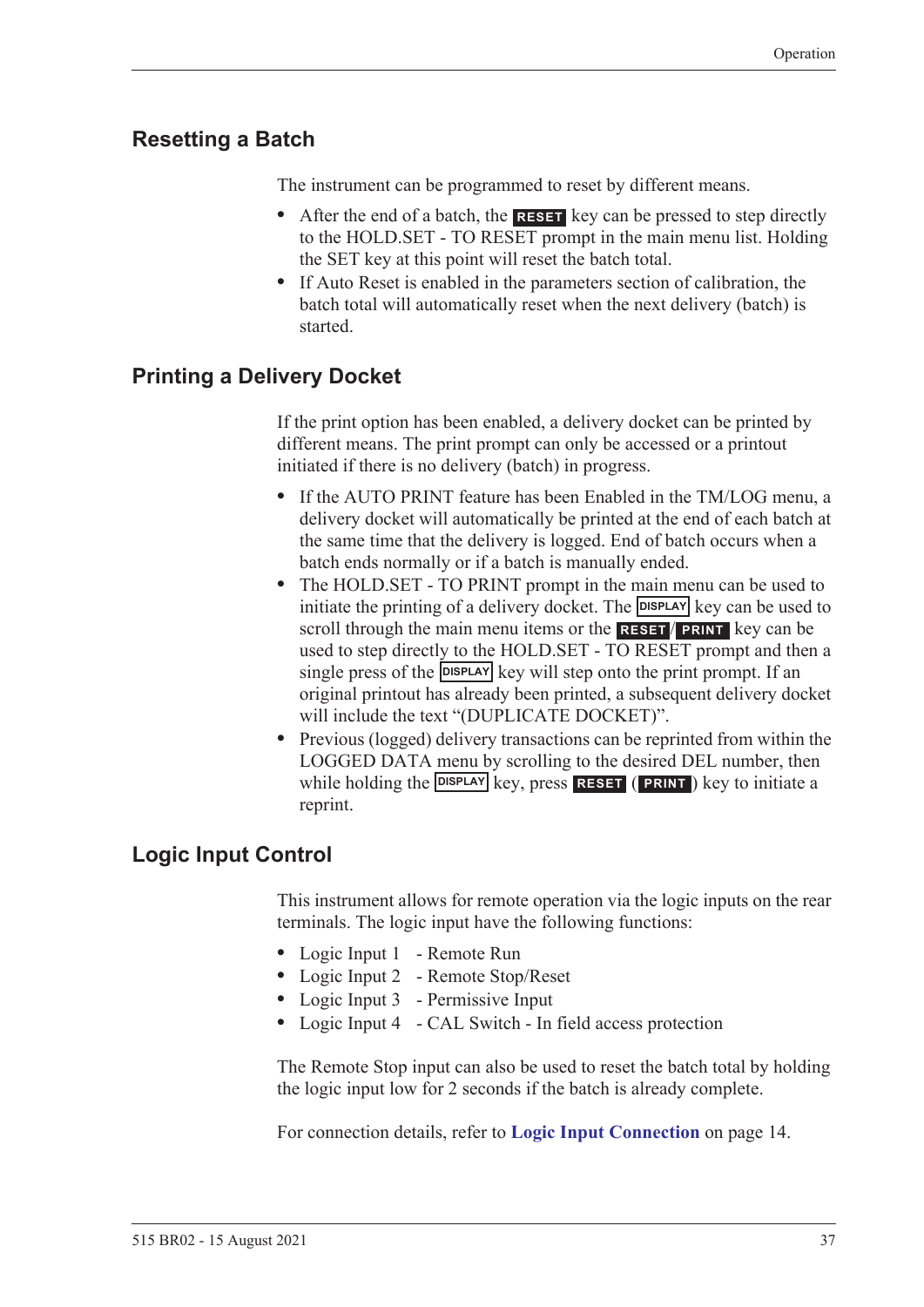## **Batch Flow Errors**

The instrument has the ability to raise an alarm when it detects a loss of flow, a quadrature input error, an unexpected/overflow or a leakage in the system.

- **No Flow Error** The no flow condition is detected when the flow timeout expires during a delivery. There must not be a period of no flow greater than the timeout value during the delivery.
- **• Unexpected/Over Flow Error** The overflow condition is detected when the flow continues longer than the timeout period after the controller has attempted to stop (or pause) the flow.
- **• Leakage Error** The leakage condition is detected when an amount greater than the acceptable total is received without flow being initiated by the batch controller.

The point at which these errors are detected is dependent on the values programmed into the calibration parameters such as Batch Flow Timeout and Acceptable Total. The open collector outputs can be assigned to activate whenever one of the flow errors occur. Refer to **[Instrument Settings](#page-57-0)** on [page 48](#page-57-0) for more details.

A 'No Flow' or 'Unexpected/Over Flow' error can be cleared by pressing the **STOP** key without resetting the totals. A paused batch may be restarted or the delivered total remain until a reset action is carried out.

If logging and/or printing is enabled, the highest priority Error/Exception that occurred during the batch will be included as part of the recorded data. Refer to **[Error Messages](#page-77-0)** on page 68 for details on the order of priority.

## **Batch Control Processes**

The batch controller can be programmed to operate in various ways including:

- **•** Manual Reset (manual start).
- **•** Automatic Reset (manual start).
- **•** Automatic Restart for continuous batches (PRESET mode only).

In each of the above modes and configurations the parameters can be programmed to determine the behaviour and timing of relays and output signals. The following figures provide examples of some batch operations. Refer to **[Instrument Settings](#page-57-0)** on page 48 for more details.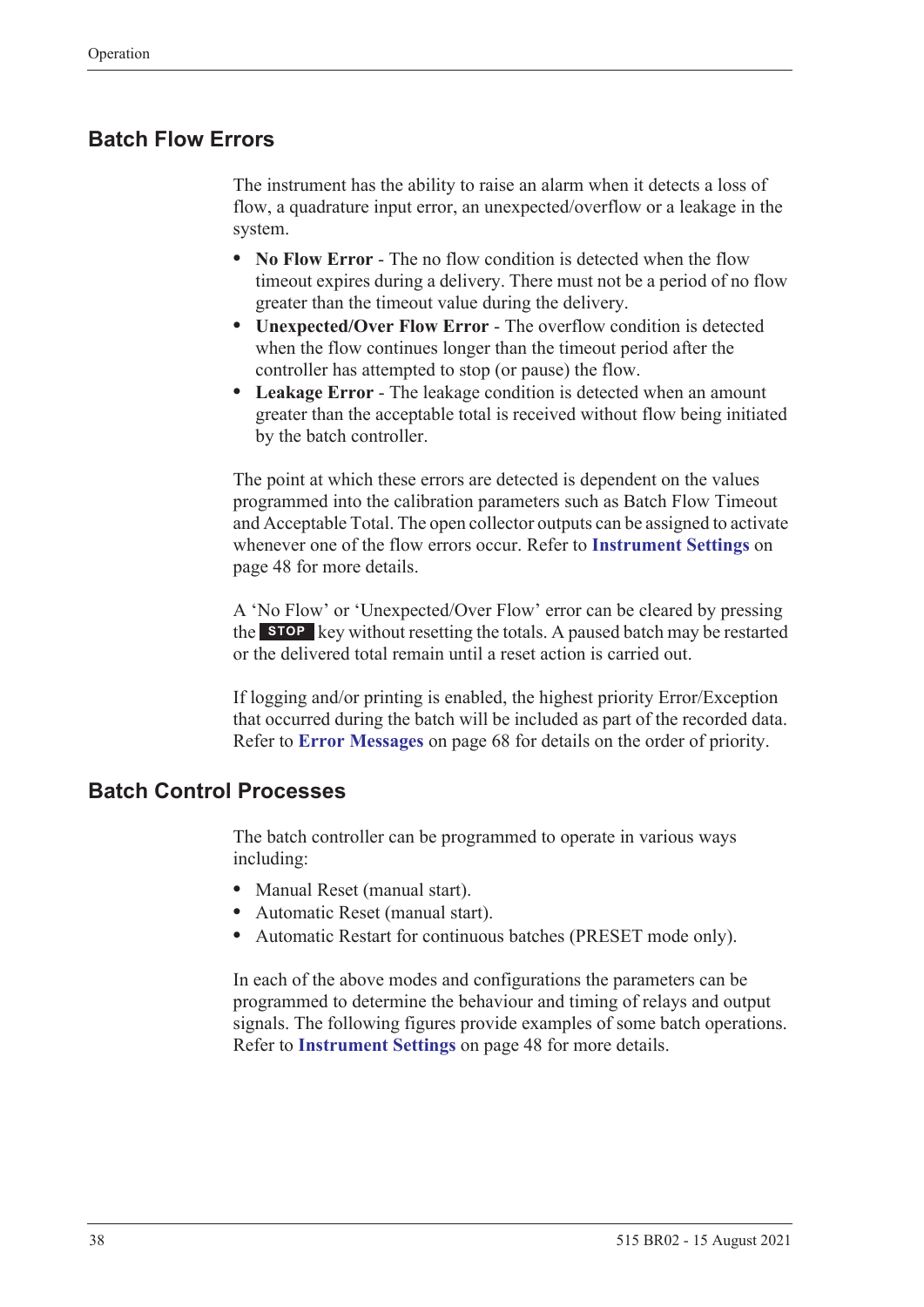#### **Manual and Automatic Reset**

If Manual Reset the **RESET** key must be pressed at the end of the batch to clear the batch total. This must be done before another batch can be started. If Automatic Reset is programmed, a new batch is commenced each time the **RUN** key is pressed.



*Figure 15 Batch Operation with Manual or Automatic Reset*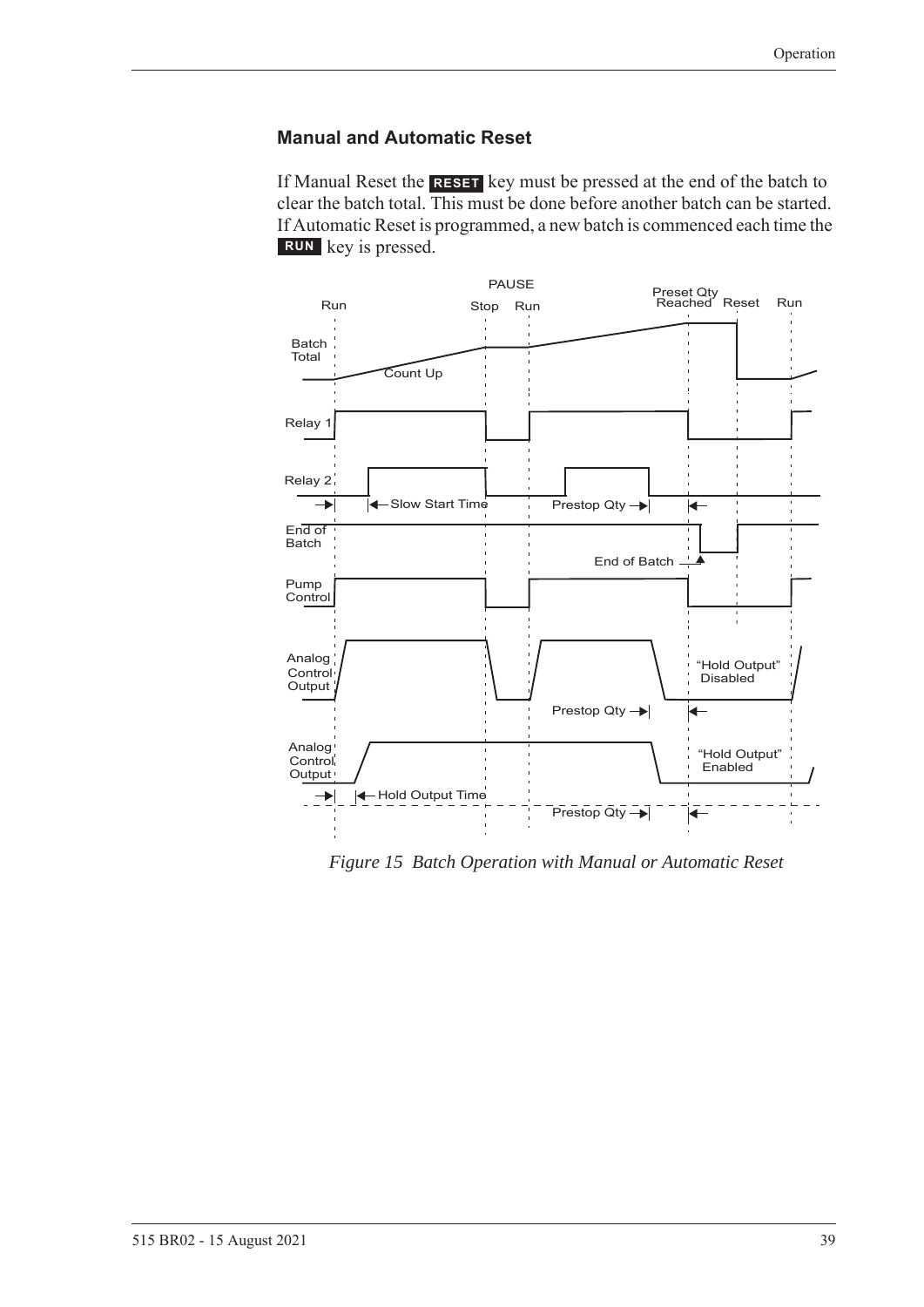#### **Automatic Restart**

If Automatic Restart is enabled the next batch will commence automatically when the restart timer expires after the end of batch has occurred. The SET led will flash while the instrument is waiting to automatically restart.



*Figure 16 Batch Operation with Automatic Restart*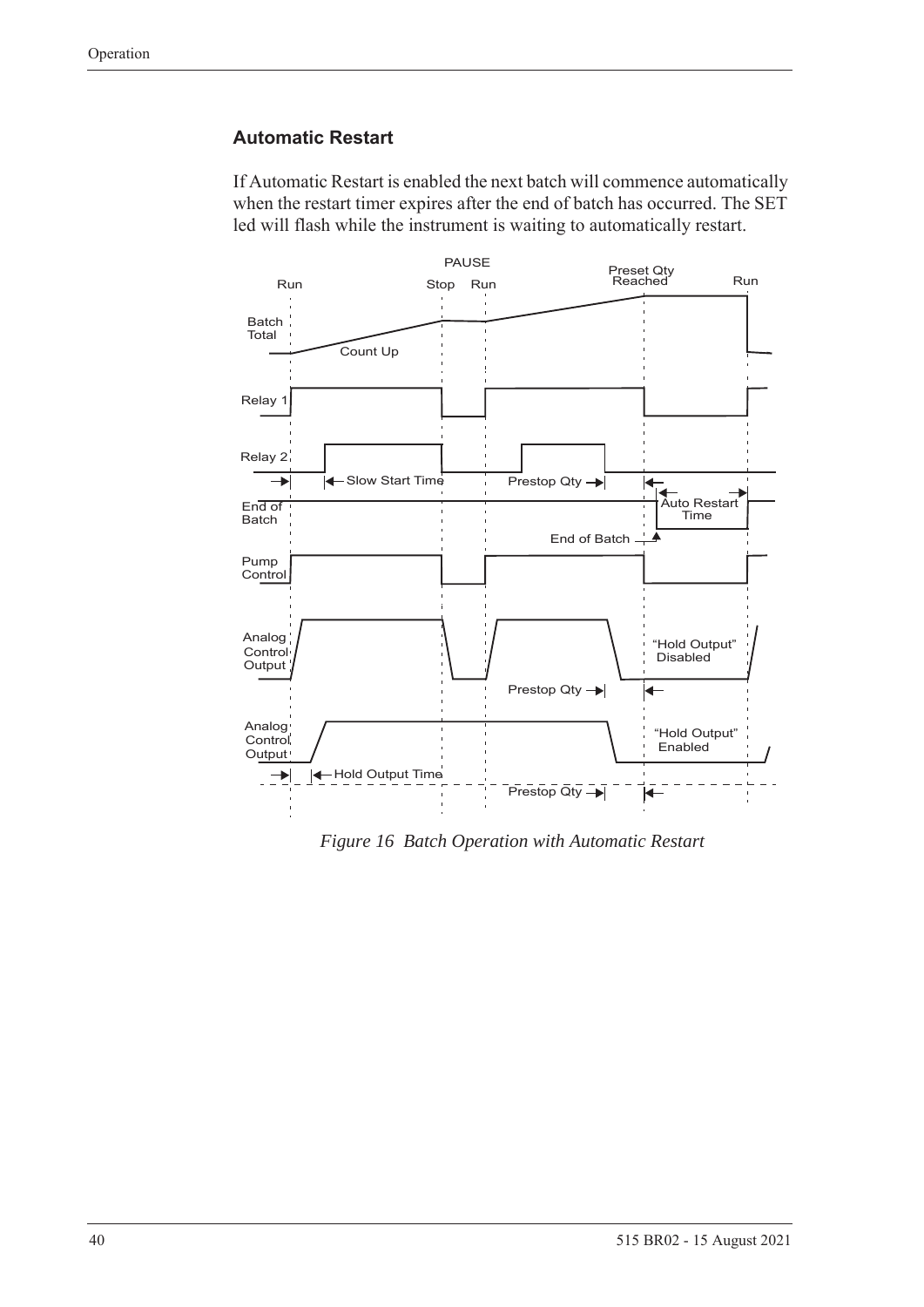# **Chapter 5 Instrument Calibration**

# **Introduction**

The 500 Series instrument calibration settings can be programmed via the front panel, according to program access levels explained below, or via the 500 Series Program Manager - a freely available Windows based configuration and resource tool.

After an instrument has been configured by either means to suit the application requirements, the settings can be recorded or application software backups or instrument clones created as explained further in **[Program Backup & Reports](#page-54-0)** on page 45.

You can view or change the settings of the instrument according to the access level for each parameter, as set by the 500 Series Program Manager. There are different types of access to the parameters as follows:

- **• Not visible** you cannot display or edit the parameter.
- **• Display only** you can display the parameter, but you cannot change the setting.
- **• Programmable** you can change the setting of the parameter in Calibration Set mode.
- **• Password protected** you can change the setting of the parameter in Calibration Set mode only if you enter the correct password.
- **• CAL switch protected**  you can change the setting of the parameter in Calibration Set mode only if you enter by using the CAL switch on Logic Input 4.
- **Note:** When you enter Calibration Set mode, the instrument prompts to enter a password only if the password setup via the 500 Series Program Manager is non-zero (000000 is the factory default value). Entering any value at the password prompt will allow to change the settings of the "programmable" parameters, but the correct password must be entered to change the password-protected parameters. Likewise, the CAL switch (Logic Input 4) must be used to enter Calibration Set mode to change the CAL switch protected parameters.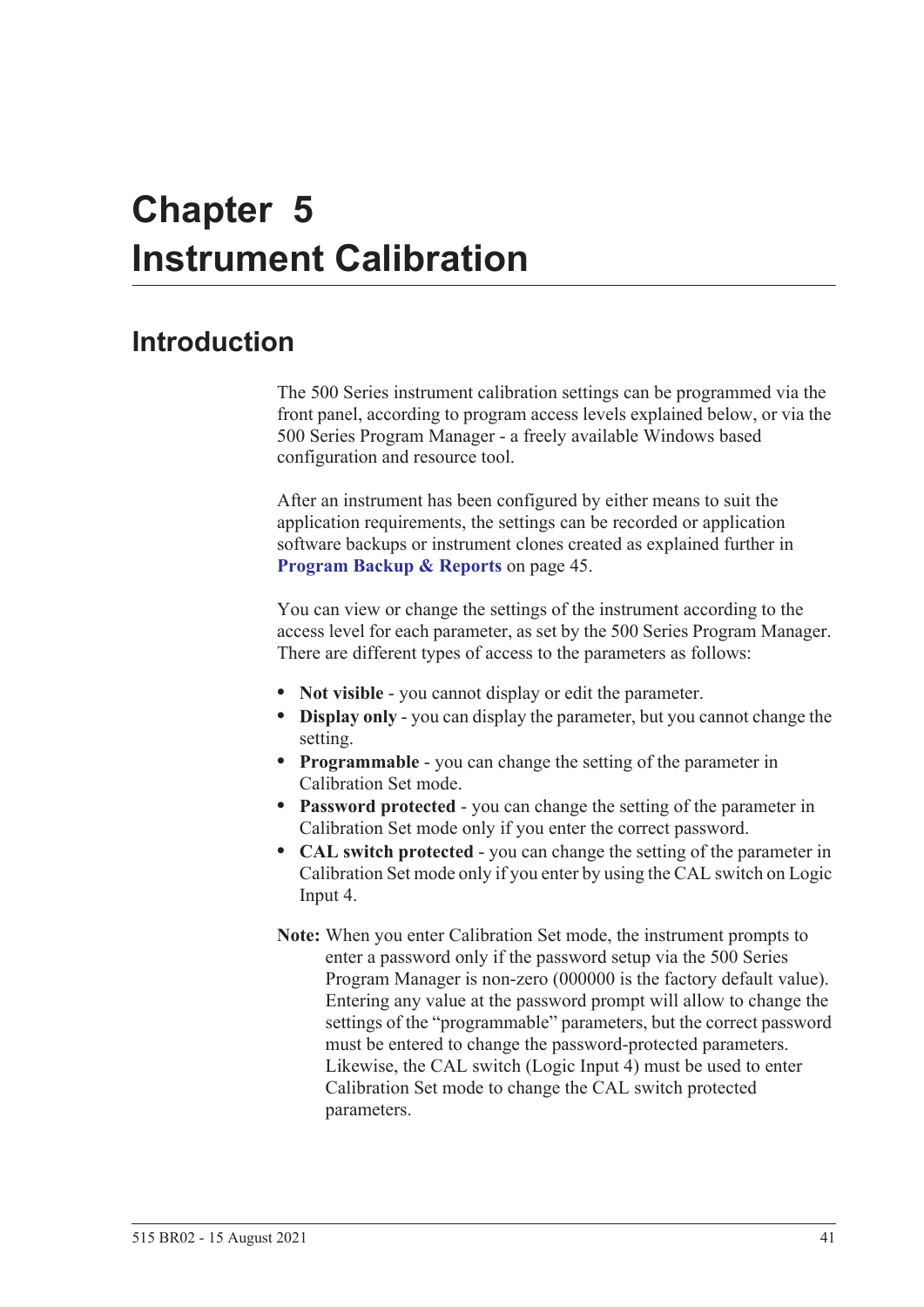# **Calibration View Mode**

Use the following procedure to view the calibration settings of the instrument:

- 1. Press **DISPLAY** to scroll to the **CAL** MENLI prompt.
- **2.** Hold the  $\overline{\text{SET}}$  key.



The instrument beeps once, illuminates the **Cal** indicator and shows CAL on the display panel.

- Press  $\left( \blacktriangleright \right)$  to scroll through the flashing menu headings.
- Press **SET** to scroll through submenu items.
- Hold **DISPLAY** to return to the main calibration menu.
- **3.** To exit from the Calibration View mode, press  $\Box$  to scroll to the END option and press **SET**).

The instrument returns to Normal Operation mode.

# **Calibration Set Mode**

In Calibration Set mode, you can change the settings of the "programmable" parameters. You must enter the system password to change the setting of the "password-protected" parameters and you must use the CAL switch on Logic Input 4 to access the "Cal switch protected" parameters.

Use the following procedure to enter Calibration Set mode:

- **1.** Press **DISPLAY** to scroll to the **CAL** MENLI prompt.
- **2.** Hold the  $\overline{\text{SET}}$  key.



The instrument beeps once, illuminates the **Cal** indicator and shows CAL on the display panel.

- **3.** Press  $\left( \blacktriangleright \right)$  to select any flashing menu heading except END.
- **4.** Hold the **SET** key for two seconds, or if "Cal switch protected" items exist the CAL switch can be closed for two seconds.

The instrument prompts for a password to be entered if the password is non-zero, otherwise the password prompt is skipped.

- **5.** If the password prompt is shown, press  $\boxed{\blacktriangle}$  or  $\boxed{\blacktriangledown}$  to change the value of the current digit. To select the next digit, press  $\Box$ .
- **6.** Press **SET** or use the CAL switch on Logic Input 4 (if "Cal switch protected" items exist) to accept the password and proceed.
- **7.** Proceed and observe the access confirmations.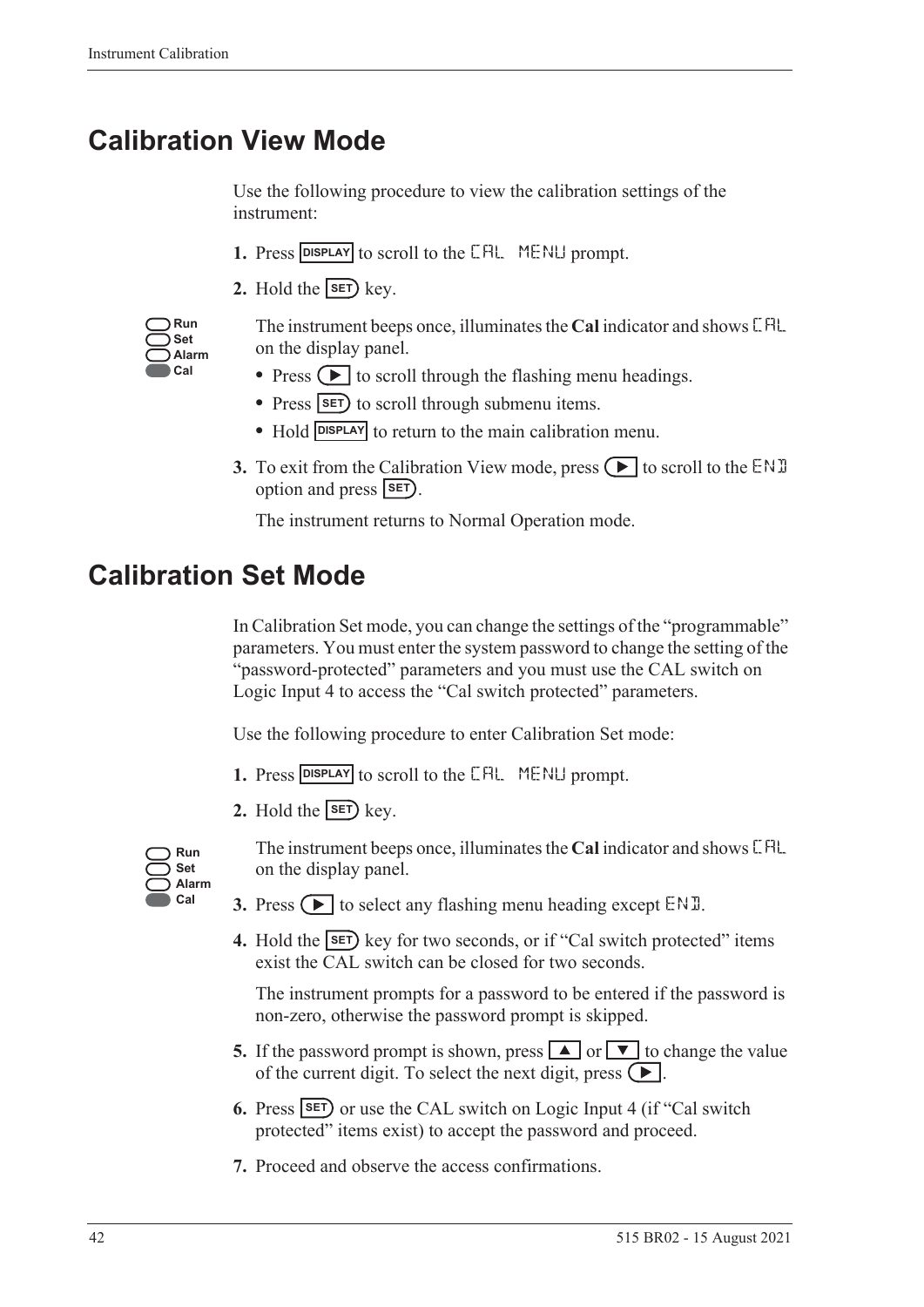**•** If the CAL switch is used and the password is correct, the instrument makes two beeps and displays message:  $-Ed$  it -  $TS$  pw mode

and enables you to change "programmable", "password protected" and "CAL switch protected" parameters.

• If the CAL switch is used but the password has been skipped or is incorrect, the instrument makes one beep and displays message: -EDIT- CAL\_SW MODE

and enables you to change "programmable" and "CAL switch protected" parameters.

- If the **SET**) key is pressed and the password is correct the instrument makes two beeps and displays the message:
	- -EDIT- PASSW MODE and enables you to change the "programmable" and "passwordprotected" parameters.
- If the **SET**) key is pressed but the password has been skipped or is incorrect, the instrument makes one beep and displays the message: -EDIT- PROG MODE

and enables you to change only the "programmable" parameters.



The instrument illuminates both the **Cal** and **Set** indicators.

- **8.** Edit the instrument parameters as required. The programmable values are indicated by the flashing display.
	- To change a numerical value, press **A** to increase a value, or press  $\triangledown$  to decrease a value. Press a key momentarily to change the value one number at a time. Hold a key to scroll through the numbers. To proceed to next digit, press  $(\blacktriangleright)$ .
	- To change an option setting, press  $\Box$  or  $\nabla$  to scroll through the options.
- **9.** Press **SET** to accept the currently displayed value and proceed to the next parameter. You can press **DISPLAY** to briefly view the current edit mode:  $-Ed$   $E - \frac{2}{x}$  XXXXXX MODE, as described in step 6 above. Continue to hold the **DISPLAY** key to return to the main calibration menu.
- **10.**To exit from Calibrate Set mode, press  $\Box$  to scroll through the main calibration menu to  $ENI$ , then press  $SET$ . Otherwise, to quick exit from any menu, you can press and hold **SET** for two seconds or, if "Cal switch protected" items exist, the CAL switch can be closed for two seconds.

**Run Set Alarm Cal**

The instrument makes two beeps and cancels the **Cal** and **Set** indicators.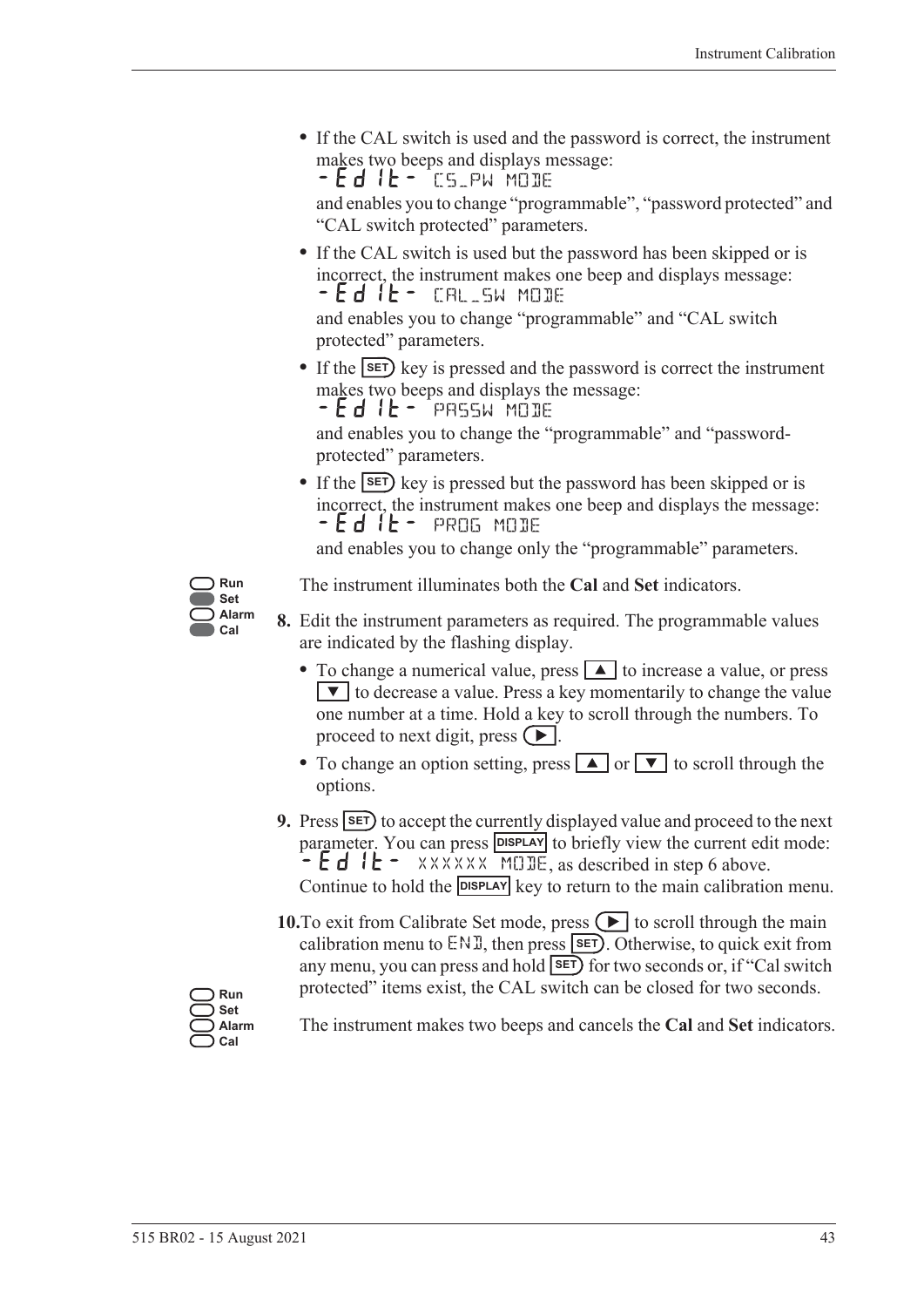# **Changing the Instrument Settings**

In Calibration Set mode, the display flashes the item that can be changed. For option settings, the display flashes the complete option. For a numeric parameter, the display flashes one digit at a time, you can change the value of the flashing digit as required, then move the flashing cursor to change another digit.

**Note:** When you change the setting of a parameter, the instrument records the result as soon as you move to another parameter, or exit from the Calibration Set mode.

### **Changing Option Settings**

When you display an option that can be changed, the entire option flashes on the display, such as the choices of ODD, EVEN or NONE for the communications parity bit checking. Press  $\boxed{\blacktriangle}$  or  $\boxed{\blacktriangledown}$  to change the option. You can "scroll" through the options in either direction to make a selection as shown below.



#### **Changing Numeric Settings**

The display flashes the digit that can be changed.

第第89.123

Press  $\left( \blacktriangleright \right)$  to select the digit that you wish to change.

Press  $\boxed{\blacktriangle}$  or  $\boxed{\blacktriangledown}$  to increase or decrease the value of the selected digit.

#### **Changing the Decimal Point**

To change the position of the decimal point, press  $\Box$  to move the flashing selection until the decimal point flashes. Press  $\boxed{\blacktriangle}$  or  $\boxed{\blacktriangledown}$  to move the decimal point to the right or left as required.

#### **Units of Measurement**

The calibration of some parameters is based on the units that are defined for the relevant variables. These units of measurement can been viewed in the UNITS menu in the Instrument Settings section below.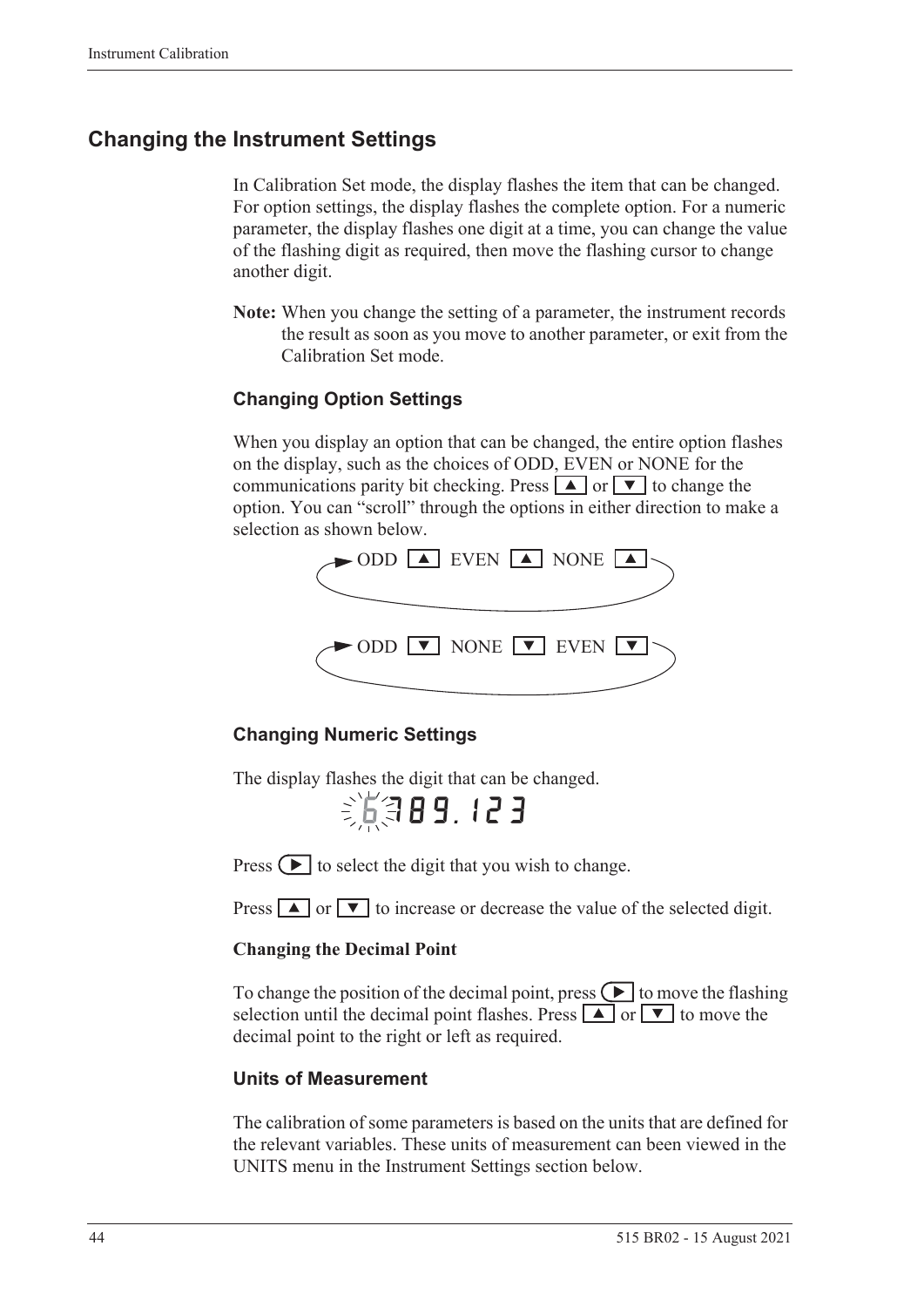# <span id="page-54-0"></span>**Program Backup & Reports**

## **Backup via 500 Series Program Manager**

As well as programming the 500 Series instruments via the front panel (according to program access levels), the 500 Series Program Manager (500-PM) can be used to create a custom version of the application software and program parameters preset prior to downloading the application software. Backups of customised applications can be saved as downloadable APX or APL files and the full configuration reports printed or saved as PDF. The 500-PM is a Windows based programming tool and resource centre and is freely available from the Contrec www.contrec.co.uk website.

Instruments are often supplied from the factory with the default application software, but it is by using 500-PM software that program access levels are set, USER text and messages customised and print headers and footers entered.

## **Printing Configuration Report**

To assist in keeping an audit trail of the program settings and changes made via the front panel, the 515 instrument provides the ability to print the configuration to a local printer if one has been connected and assigned to one of the 515 communication ports.

The prompt to hold the Reset key to print the configuration report HOLd.PSE CONFIG PRINT is found at the end of the Model Info menu, described in **[Model](#page-37-0)  [Information](#page-37-0)** on page 28. The report can be lengthy and adequate printer paper must be available (Note: this feature is available starting from version 3.0.377).

### **Upload and Clone of Application Software**

To assist in maintaining a backup for important applications and installations, the 500-Series Program Utility software (500-LT, version 3.0.377 or higher) can be used to upload the instruments application software with all of the current program settings.

The 500-LT (PM Lite) program is a Windows based computer program which can be downloaded for free from the Contrec www.contrec.co.uk website and is part of the package when the Contrec 500 Series Program Manager is installed. The 500-LT provides the option to 'Upload Application' or 'Upload Report Only'. To use either upload functionality, the 515 port being used must have printer (PRN) protocol assigned to it.

Once uploaded to the 500-LT, the report can be viewed or printed. The Upload Application is automatically saved as an APL file. The file can be used then or reopened later to download to another 515 instrument (of the same or higher class) to create a clone of the original instrument.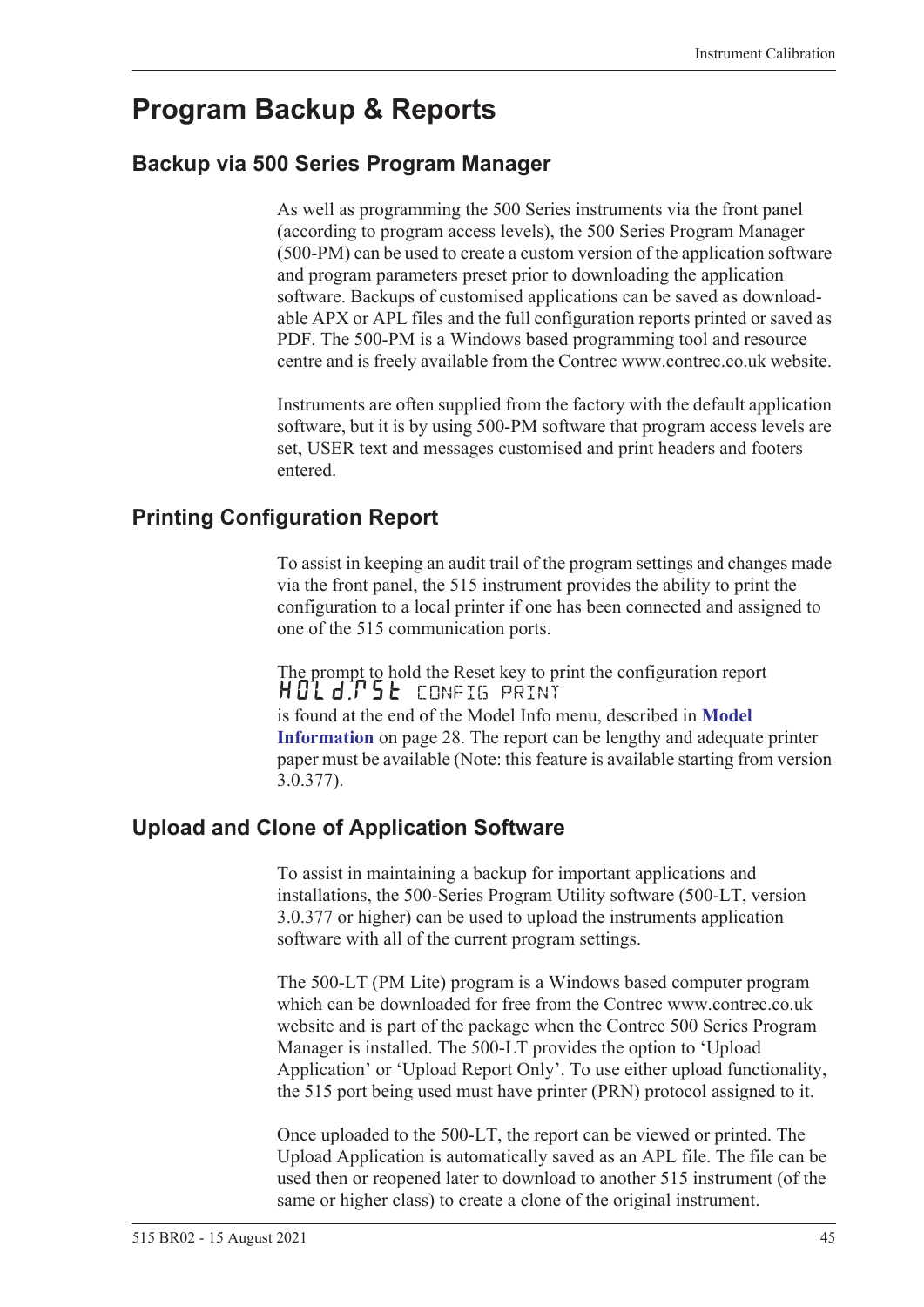# **Calibration Menu Tree**



[Figure 17](#page-55-0) and [Figure 18](#page-56-0) show the keys for moving around the calibration menu tree in Calibration View or Set mode.

<span id="page-55-0"></span>*Figure 17 Calibration Menu Tree Sheet 1*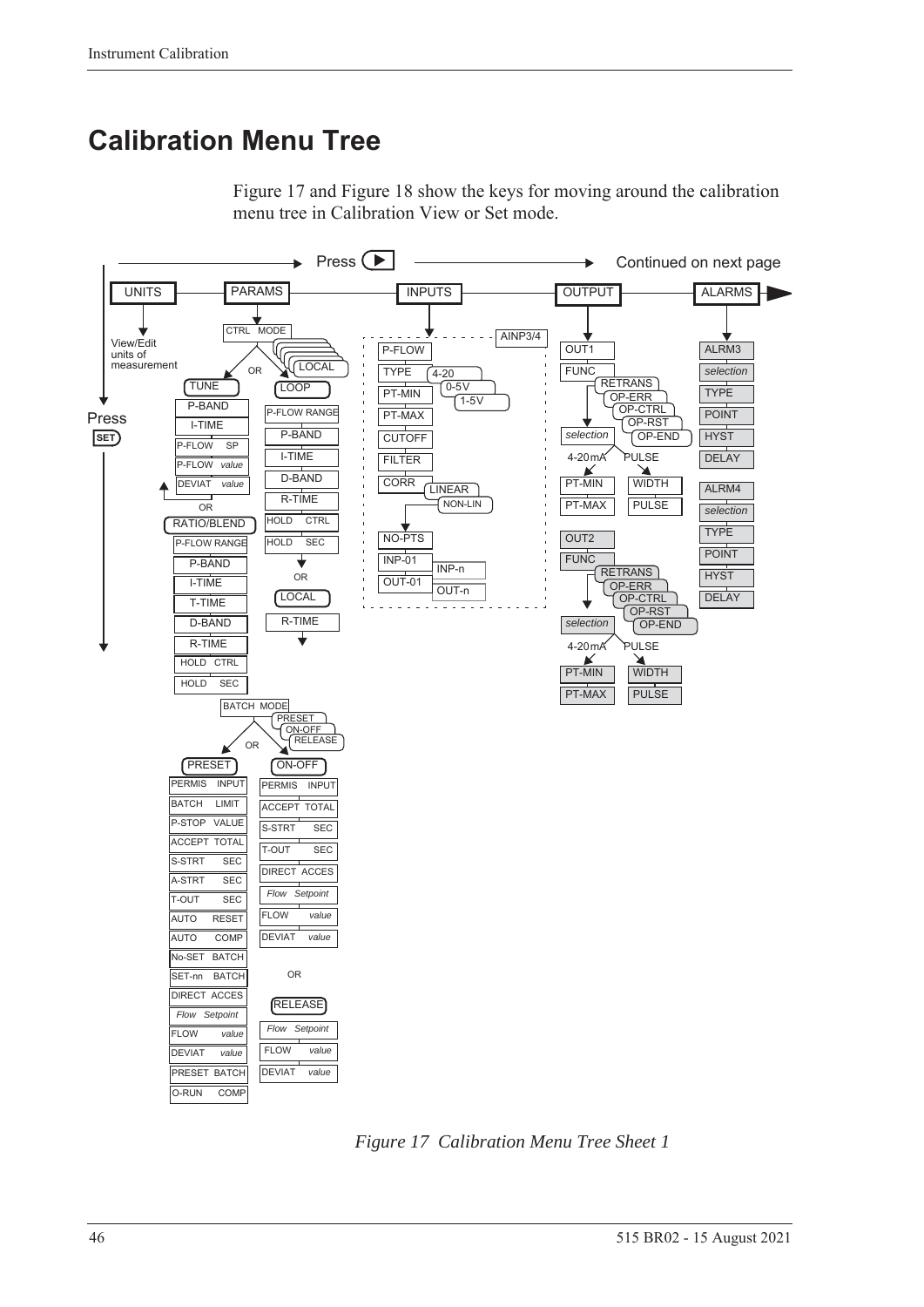

The shaded boxes indicate hardware options

Hold **DISPLAY** at any point to return to the main calibration menu.

Press  $\Box$  at any I/O assignment position to move to the next I/O assignment in the submenu (eg pressing  $\left( \blacktriangleright \right)$  on ALRM1 will move you to ALRM2 if it exists)

<span id="page-56-0"></span>*Figure 18 Calibration Menu Tree Sheet 2*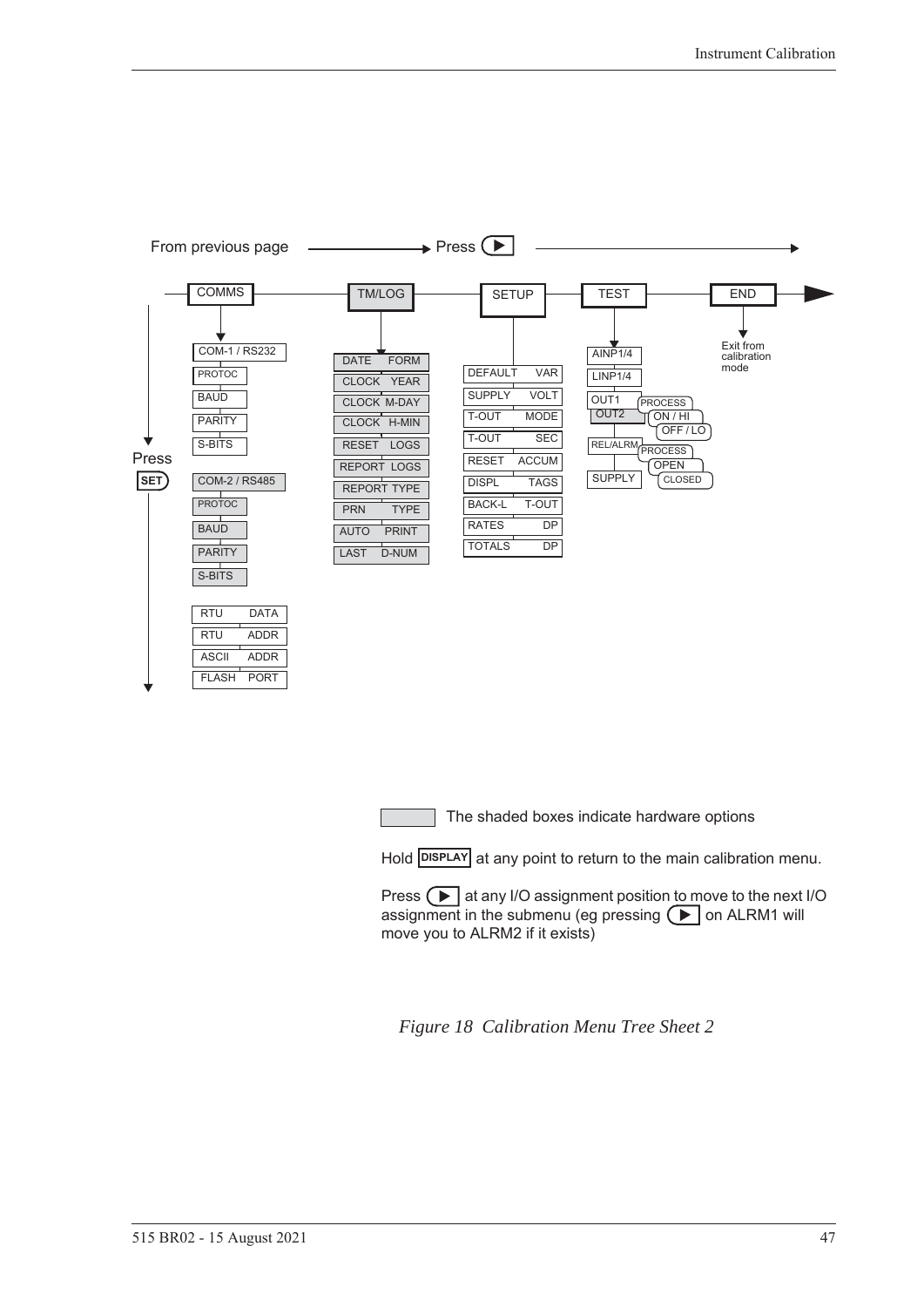# <span id="page-57-0"></span>**Instrument Settings**

## **Units of Measurement**

The Units menu allows the units to be viewed and edited if necessary without the reloading of new application software. Any change in units will result in a full reset to initially downloaded settings. Therefore, any required changes to units of measurement should be made before changing any other settings.

| <b>SET</b>              | $\blacktriangleright$ $\rightarrow$ UNITS params inputs outputs alarms comms tm/log setup test end                                                                                                                                                                              |  |
|-------------------------|---------------------------------------------------------------------------------------------------------------------------------------------------------------------------------------------------------------------------------------------------------------------------------|--|
| ITEMn<br>unit           | The units for main menu or calibration items can be viewed by pressing<br>the $\left  \text{set} \right $ key.                                                                                                                                                                  |  |
|                         | The units of measurement are password protected or will be protected by<br>the CAL switch if any instrument setting has an access level of 'CAL<br>Switch Protected'. To edit the units the correct password must be entered<br>or CAL switch used on entry to EDIT mode.       |  |
|                         | Press $\boxed{\blacktriangle}$ or $\boxed{\blacktriangledown}$ to select the required units.                                                                                                                                                                                    |  |
| <b>ACCEPT</b><br>LINIT5 | The Accept Units prompt will only appear if one or more of the units<br>have been changed.                                                                                                                                                                                      |  |
|                         | <b>IMPORTANT:</b> Accepting the change of units will initiate a master<br>reset. All calibration parameters will revert to their default value (i.e.<br>those values included in the downloaded instrument software). All totals<br>and any logged information will be cleared. |  |
|                         | Press $\Box$ or $\nabla$ to select YES, then press the SET key. The instrument<br>makes three beeps to confirm the reset command.                                                                                                                                               |  |
|                         | The message -RESET- PLEASE WAIT will be displayed as the<br>instrument exits calibration mode and completes a full re-boot sequence.                                                                                                                                            |  |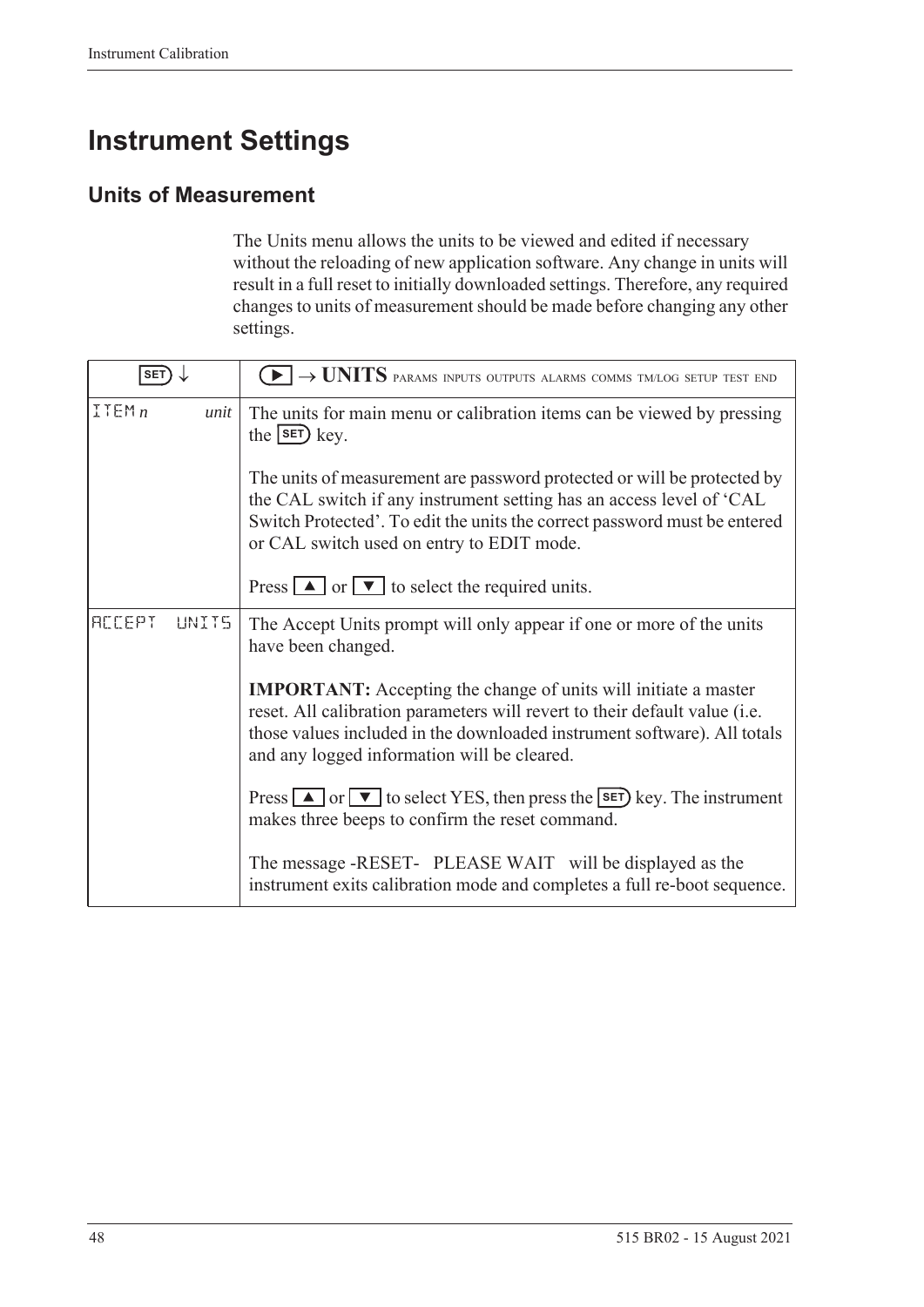# **Parameters**

| SET)                         | $\blacktriangleright$ $\rightarrow$ units PARAMS inputs outputs alarms comms tm/log setup test end                                                                                                                                                                                                                                                                                                                                                                                                                 |
|------------------------------|--------------------------------------------------------------------------------------------------------------------------------------------------------------------------------------------------------------------------------------------------------------------------------------------------------------------------------------------------------------------------------------------------------------------------------------------------------------------------------------------------------------------|
| <b>ETRL</b><br><b>MODE</b>   | Select the required loop control mode.<br><b>LOCAL</b><br>- Manual control operating mode<br><b>LOOP</b><br>- PI loop control operating mode<br>- PI loop control tuning mode<br><b>TUNE</b><br>- ratio of two flows without blending<br><b>RATIO</b><br><b>BLEND-1</b> - blending point after main flowmeter<br>BLEND-2 - blending point before main flowmeter<br>$\bullet$<br>Press $\Box$ or $\nabla$ to select the required control mode.<br>Refer to the section Control Modes for descriptions of each mode. |
|                              | Note: The flow control items actually shown in the PARAMS menu are dependent on the<br>CONTROL MODE chosen above. Items that are not relevant for that mode will not appear.<br>Use the Calibration Menu Tree as a guide to the relevant items.                                                                                                                                                                                                                                                                    |
| P-FLOW<br><b>RANGE</b>       | The process or loop flow range is the maximum flowrate that the system<br>will achieve on the process flow line. This value is used by the loop<br>control algorithm and is entered in the same units as the main menu<br>Process Flowrate variable. It can be determined by setting the process<br>control setpoint to 100% whilst in LOCAL mode and observing the<br>flowrate.                                                                                                                                   |
| P-BAND<br>$\chi$             | The proportional band of PI control algorithm.<br>Enter the value in percentage. For means of determining this value see<br>Tuning the Control Loop on page 32.                                                                                                                                                                                                                                                                                                                                                    |
| $I-TIME$<br>SEC <sub>1</sub> | The loop integral time of PI control algorithm. This parameter must be set<br>to a non-zero value to enable the integral term in the control algorithm.<br>Enter the value in seconds. For means of determining this value see<br>Tuning the Control Loop on page 32.                                                                                                                                                                                                                                              |
| $T-TIME$<br>SEC <sub>1</sub> | The loop ratio trim time. The integral time of cascade trim control can be<br>used when it is critical for the totals to maintain the correct ratio. If<br>enabled (non-zero), the trim control will modify the process flow to<br>achieve the correct ratio between the totals.                                                                                                                                                                                                                                   |
| $1 - 3$ AN $1$<br>$\chi$     | The loop error deadband can be programmed to prevent the output<br>continuously changing and thereby reducing wear on valves and<br>actuators. Enter the value as a percentage.<br>While the main menu Deviation (error) is within the deadband, the<br>process control signal will remain steady (i.e. the error is treated as zero<br>in the algorithm).                                                                                                                                                         |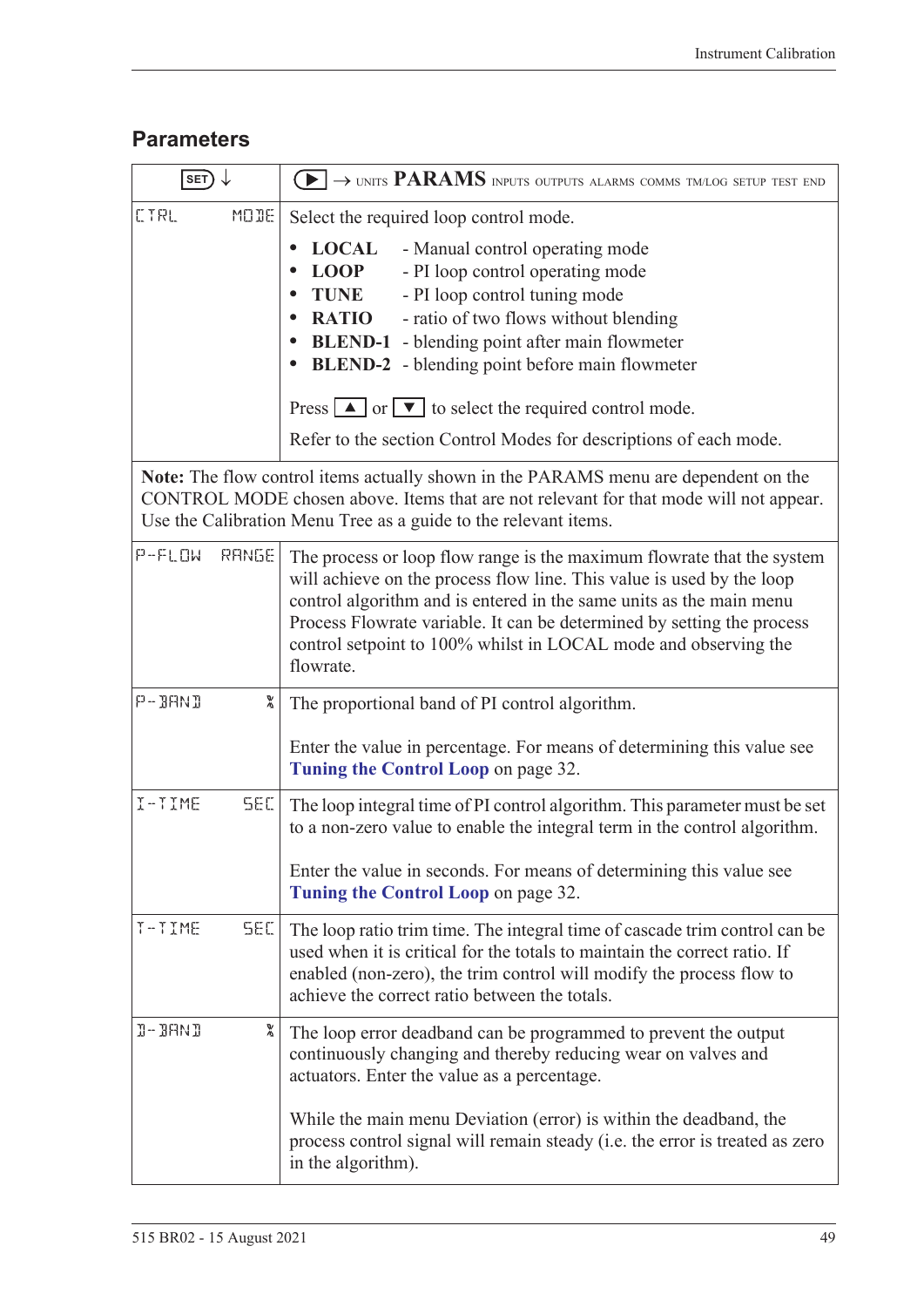| SET)                       | $\blacktriangleright$ $\rightarrow$ units PARAMS inputs outputs alarms comms tm/log setup test end                                                                                                                                                                                                          |
|----------------------------|-------------------------------------------------------------------------------------------------------------------------------------------------------------------------------------------------------------------------------------------------------------------------------------------------------------|
| R-TIME<br>SEC              | The ramp time limits the rate of change of the loop output signal and<br>assists in bumpless loop operation when changing operation mode or loop<br>parameters. It represents the minimum time required for the output signal<br>to traverse between saturation points (i.e. from 0 to 100% or vice versa). |
| <b>HOLD</b><br><b>ETRL</b> | The hold control output feature leaves the output signal at its last value at<br>the end of a batch (flow should be stopped by the on-off valve).                                                                                                                                                           |
|                            | This allows the control actuator to start a new batch without ramping up<br>from a fully closed position.                                                                                                                                                                                                   |
|                            | Press $\Box$ or $\nabla$ to select ENABLE or DISABLE.                                                                                                                                                                                                                                                       |
| <b>HOLD</b><br><b>SEC</b>  | The hold control output time determines when the loop control takes over<br>after a batch starts or resumes. This can provide time for the on-off valve<br>to open and flow to reach a stable flowrate before the systems resumes<br>loop control.                                                          |
| MODE<br><b>BATCH</b>       | Select the required batch operation mode.<br><b>PRESET</b><br>- Preset delivery.<br><b>ON-OFF</b><br>- Manual delivery.<br><b>RELEASE</b><br>- Release flow (loop tuning, only available in<br>calibration mode).<br>Press $\Box$ or $\nabla$ to select either: PRESET, ON-OFF or RELEASE.                  |
|                            | Refer to the section Batch Modes for descriptions of each mode.                                                                                                                                                                                                                                             |
|                            | Note: The batch control items actually shown in the PARAMS menu are dependent on the<br>BATCH MODE chosen above. Items that are not relevant for that mode will not appear. Use<br>the Calibration Menu Tree as a guide to the relevant items.                                                              |
| PERMIS<br>INPUT            | The permissive input feature ensures that a batch will not be allowed until<br>a permissive contact is closed. A prompt to connect permissive is<br>displayed. The requirement for the permissive can be enabled or disabled.                                                                               |
|                            | For more details, refer to Logic Input Control on page 37.                                                                                                                                                                                                                                                  |
|                            | Press $\Box$ or $\nabla$ to select ENABLE or DISABLE.                                                                                                                                                                                                                                                       |
| <b>BATCH</b><br>LIMIT      | The batch limit determines the maximum batch preset value that can be<br>entered. If a value of zero is entered for this parameter then no limit is<br>applied.                                                                                                                                             |
|                            | Enter the value in the engineering units of the batch preset.                                                                                                                                                                                                                                               |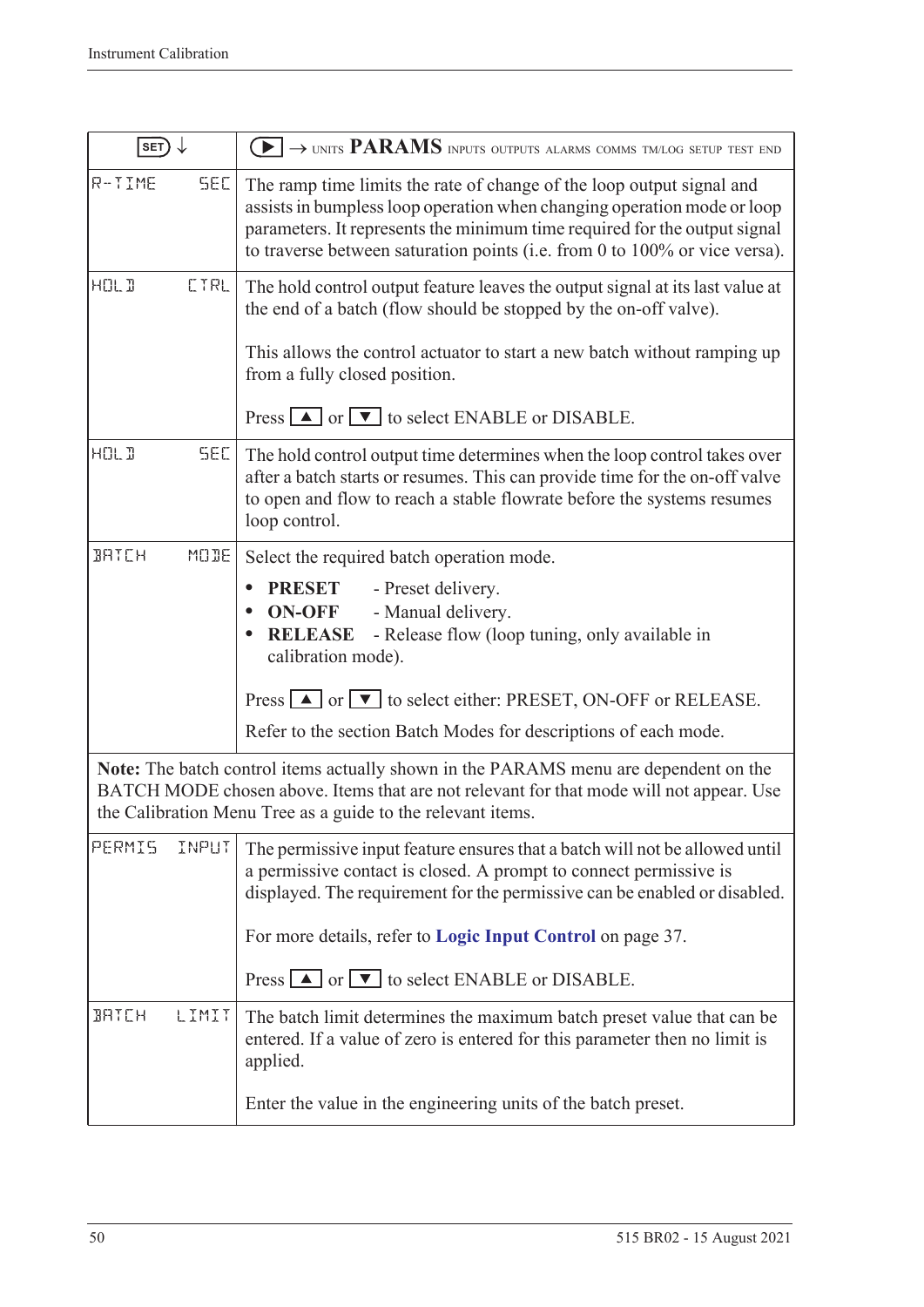| SET           |       | $\blacktriangleright$ $\rightarrow$ units PARAMS inputs outputs alarms comms tm/log setup test end                                                                                                                                                                                                                                                               |  |
|---------------|-------|------------------------------------------------------------------------------------------------------------------------------------------------------------------------------------------------------------------------------------------------------------------------------------------------------------------------------------------------------------------|--|
| <b>P-510P</b> | VALUE | The prestop value determines when relay 2 deactivates as the batch<br>approaches the preset quantity.                                                                                                                                                                                                                                                            |  |
|               |       | Enter the value in the engineering units of the batch preset.                                                                                                                                                                                                                                                                                                    |  |
| <b>ACCEPT</b> | TOTAL | The batch acceptable total is the minimum total for the system leakage to<br>be logged (a value of zero disables logging of leakages). It also allows<br>small totals due to "meter skips" and vibration to be discarded without<br>being considered as a valid delivery.                                                                                        |  |
|               |       | Enter the value in the engineering units of the batch preset.                                                                                                                                                                                                                                                                                                    |  |
| <b>5-5TRT</b> | SEC.  | The batch slow start time determines when relay 2 activates after the start<br>or resumption of a batch.                                                                                                                                                                                                                                                         |  |
|               |       | Enter the value in seconds.                                                                                                                                                                                                                                                                                                                                      |  |
| A-STRT        | SEC.  | The batch automatic restart time determines the time that will elapse<br>between the end of one batch and the start of the next. A value of zero<br>disables the auto restart feature.                                                                                                                                                                           |  |
|               |       | Enter the value in seconds.                                                                                                                                                                                                                                                                                                                                      |  |
| $T - 11T$     | SEC   | The batch flow timeout determines the length of no flow time that the<br>instrument will wait during a batch before raising a no flow error. It also<br>determines when an overflow error is raised if flow does not cease within<br>the timeout period after the controller attempts to stop the flow. A value<br>of zero disables these flow timeout features. |  |
|               |       | Enter the value in seconds.                                                                                                                                                                                                                                                                                                                                      |  |
| <b>RUTO</b>   | RESET | This parameter is available for viewing and editing only when the batch<br><i>automatic restart time is set to zero.</i>                                                                                                                                                                                                                                         |  |
|               |       | The automatic reset feature allows the previous batch total to be reset<br>automatically when a new batch is started with the RUN key.                                                                                                                                                                                                                           |  |
|               |       | Press $\Box$ or $\nabla$ to select ENABLE or DISABLE.                                                                                                                                                                                                                                                                                                            |  |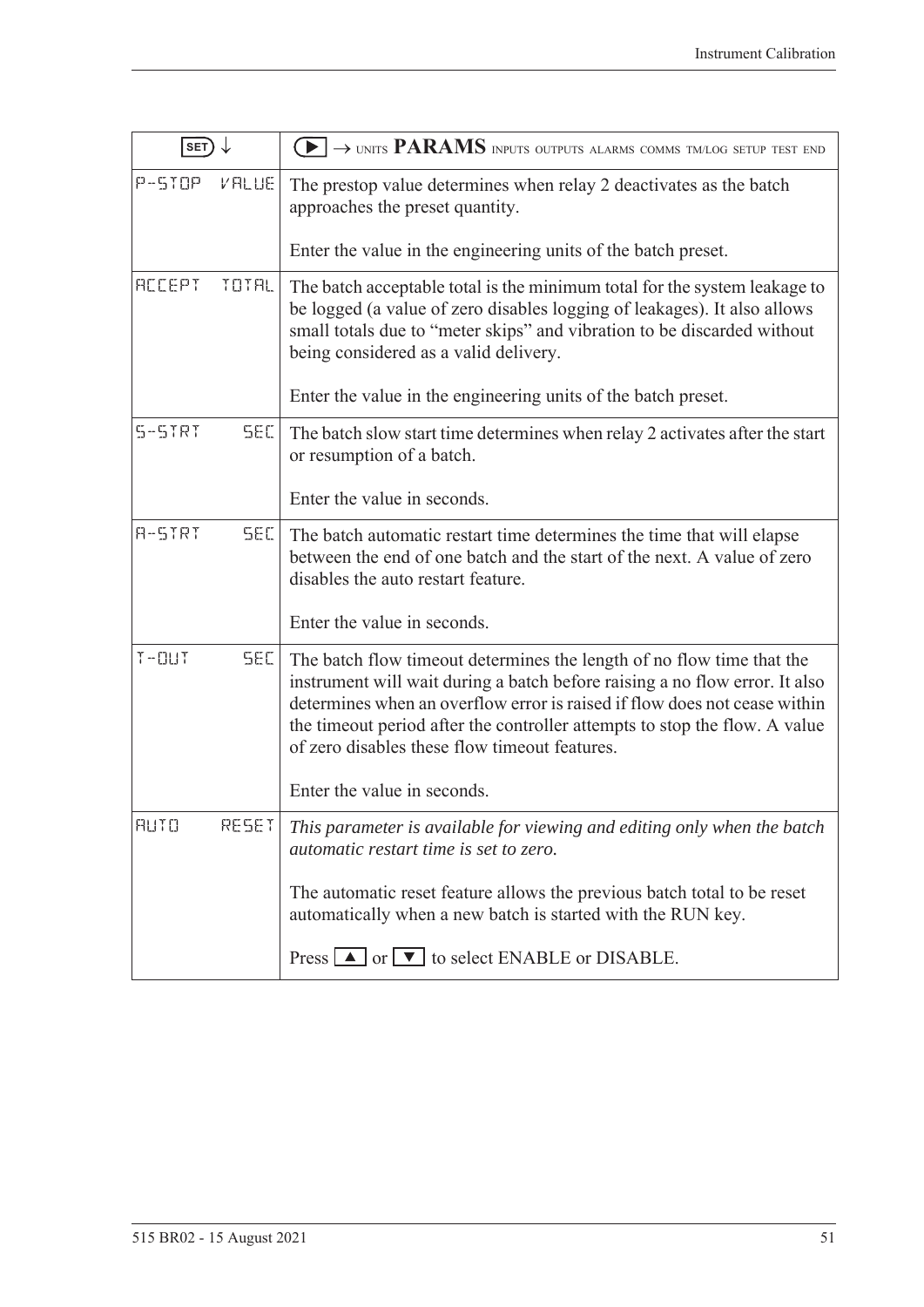| SET)                                             | $\blacktriangleright$ $\rightarrow$ units PARAMS inputs outputs alarms comms tm/log setup test end                                                                                                                                                                                                                                                                                         |
|--------------------------------------------------|--------------------------------------------------------------------------------------------------------------------------------------------------------------------------------------------------------------------------------------------------------------------------------------------------------------------------------------------------------------------------------------------|
| <b>RUTO</b><br><b>COMP</b>                       | The batch automatic overrun compensation allows the instrument to<br>automatically compensate for any consistent overrun at the end of the<br>batch. Overrun is typically due to the slowness of a valve to close or a<br>pump to stop on receiving a signal from the batch controller and results<br>in the delivered quantity being greater than the entered preset.                     |
|                                                  | In calculating the amount to be compensated for the instrument uses the<br>average overrun from the last three batches. An overrun of more than<br>20% is considered invalid and will not be included in the calculations.                                                                                                                                                                 |
|                                                  | Press $\Box$ or $\nabla$ to select ENABLE or DISABLE.                                                                                                                                                                                                                                                                                                                                      |
| $No - SET$<br><b>BRTCH</b>                       | To provide faster access to commonly used preset values a number of<br>batch presets can be preprogrammed into the instrument. This parameter<br>allows the number of batch presets to be entered.                                                                                                                                                                                         |
|                                                  | Press $\Box$ or $\Box$ to select a number between 1 and 20.                                                                                                                                                                                                                                                                                                                                |
| <b>SET-01</b><br><b>BRTCH</b><br>to<br>$5ET - n$ | Enter the commonly used preset values for quick access via the front<br>panel.                                                                                                                                                                                                                                                                                                             |
|                                                  | Enter the value in the engineering units of the batch preset.                                                                                                                                                                                                                                                                                                                              |
| <b>IIRECT</b><br><b>ACCES</b>                    | If the direct access is enabled then the operator is able to enter edit mode<br>for the batch preset and flow parameters directly from the main menu by<br>holding the <b>SET</b> key while viewing the preset. If disabled, the changes<br>can only be made from within the calibration set mode (or via serial<br>communications, see below). Select the direct access mode as required. |
|                                                  | Press $\Box$ or $\nabla$ to select ENABLE or DISABLE.                                                                                                                                                                                                                                                                                                                                      |
| <b>Modbus Accessible Parameters</b>              |                                                                                                                                                                                                                                                                                                                                                                                            |
| page 85.                                         | The following PARAMS menu item(s) are also accessible via Modbus communications. For<br>a complete Modbus parameter listing, refer to Instrument Configuration Parameters on                                                                                                                                                                                                               |
| P-ETRL<br>5P I                                   | Preset process control signal setpoint. This setpoint is only available for<br>LOCAL control mode.                                                                                                                                                                                                                                                                                         |
|                                                  | Enter the value in the engineering units of the assigned variable.                                                                                                                                                                                                                                                                                                                         |
| without leaving calibration set mode.            | If LOCAL control mode the live P-FLOW value is now shown to give immediate feedback                                                                                                                                                                                                                                                                                                        |
| P-FLOW<br>5P                                     | Preset Loop/Process flowrate setpoint. This setpoint is only available for<br>LOOP control and TUNE modes. The value of the setpoint must not be<br>greater than the process flow range (P-FLOW RANGE).                                                                                                                                                                                    |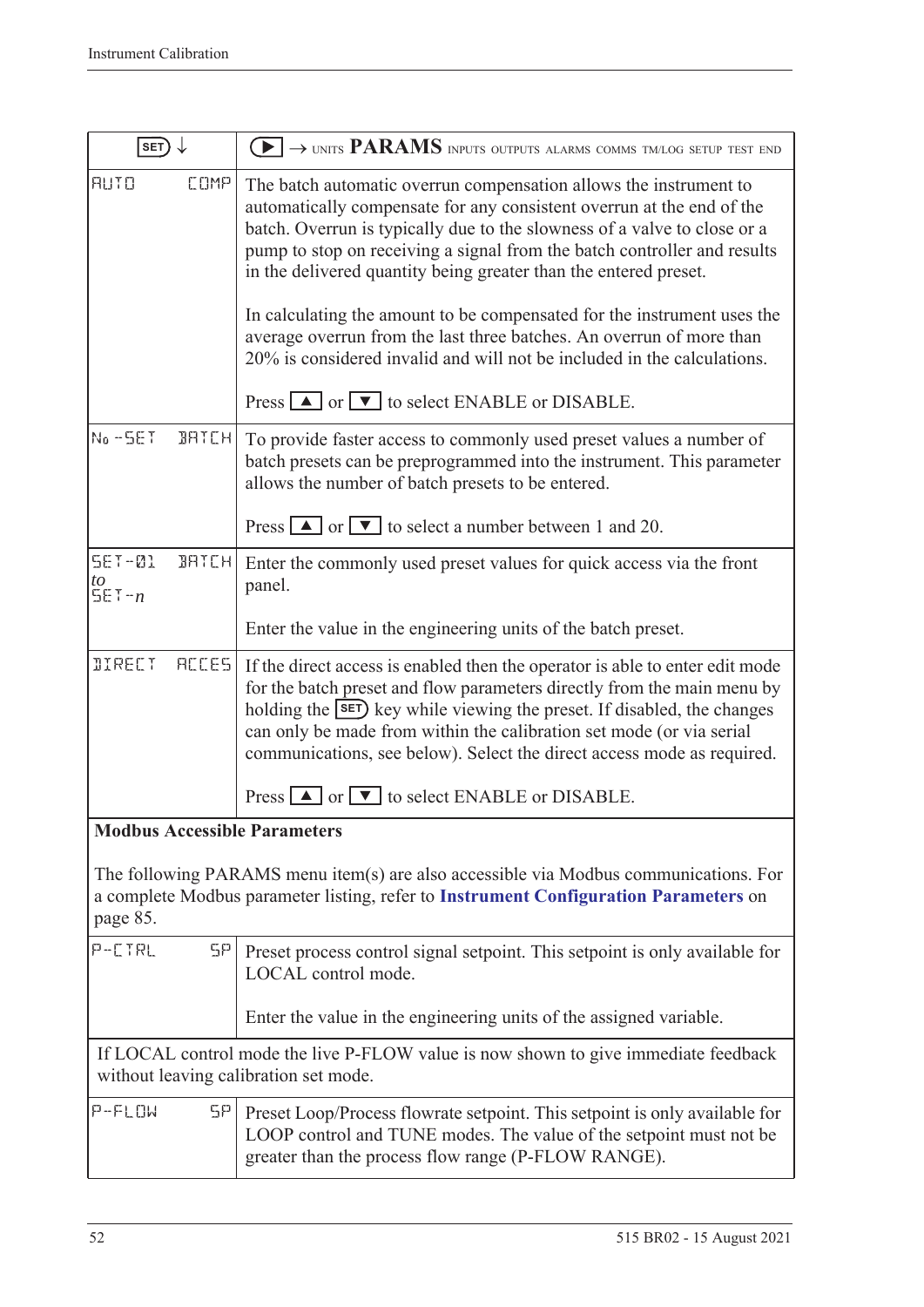| <b>SET</b>                                                                                                                                          | $\blacktriangleright$ $ \rightarrow$ units PARAMS inputs outputs alarms comms tm/log setup test end                                                                                                                                                                                                                                                                                                                                                                                                                                                    |  |  |
|-----------------------------------------------------------------------------------------------------------------------------------------------------|--------------------------------------------------------------------------------------------------------------------------------------------------------------------------------------------------------------------------------------------------------------------------------------------------------------------------------------------------------------------------------------------------------------------------------------------------------------------------------------------------------------------------------------------------------|--|--|
| If LOOP control or TUNE mode the live P-FLOW and DEVIATION values are now shown<br>to give immediate feedback without leaving calibration set mode. |                                                                                                                                                                                                                                                                                                                                                                                                                                                                                                                                                        |  |  |
| PRESET<br><b>BRTCH</b>                                                                                                                              | Enter the batch preset quantity. This setpoint is only available for<br>PRESET batch mode.<br>Enter the value in the engineering units of the assigned variable.                                                                                                                                                                                                                                                                                                                                                                                       |  |  |
| $D - RUN$<br>COMP                                                                                                                                   | Enter a fixed value batch overrun compensation that will allow the<br>instrument to compensate for any consistent overrun at the end of the<br>batch. Overrun is typically due to the slowness of a valve to close or a<br>pump to stop on receiving a signal from the batch controller and results<br>in the delivered quantity being greater than the entered preset.<br>This value is only used for batch overrun compensation when auto<br>overrun compensation is disabled.<br>Enter the value in the engineering units of the assigned variable. |  |  |

# **Inputs**

| <b>SET</b>                                           |                              | $\rightarrow$ units params INPUTS outputs alarms comms tm/log setup test end                                                                                                                                                                   |  |
|------------------------------------------------------|------------------------------|------------------------------------------------------------------------------------------------------------------------------------------------------------------------------------------------------------------------------------------------|--|
| Analog Input 3 & 4                                   |                              |                                                                                                                                                                                                                                                |  |
| INPUE<br>$M-FLOW$<br>RINP3<br>P-FLOW<br><b>AINP4</b> |                              | For this application Analog Input Channels 3 is assigned to main line<br>flowrate input. Analog Input Channel 4 is assigned to the process line<br>flowrate input.                                                                             |  |
| TYPE                                                 | RINP3<br><b>AINP4</b>        | Select the type of analog input source.<br>Press $\Box$ or $\nabla$ to select 0-5V, 1-5V or 4-20 mA.                                                                                                                                           |  |
| PT-MIN<br>PT-MAX                                     | <b>RINP3</b><br><b>AINP4</b> | Enter the value of the measured parameter (in the defined engineering<br>units) that corresponds to the minimum input signal level. The minimum<br>point is commonly set at a base flowrate of 0.0.                                            |  |
|                                                      |                              | Enter the value of the measured parameter (in the defined engineering<br>units) that corresponds to the maximum input signal level. The maximum<br>point is the same as the base value (set at the minimum point) plus the<br>span value.      |  |
|                                                      |                              | For example, if the source signal is 4mA at a minimum volumetric<br>flowrate of $2m3/M$ , enter 2 as the minimum point. If the source signal is<br>20 mA at a maximum volumetric flowrate of $250m^3/M$ , enter $250$ as the<br>maximum point. |  |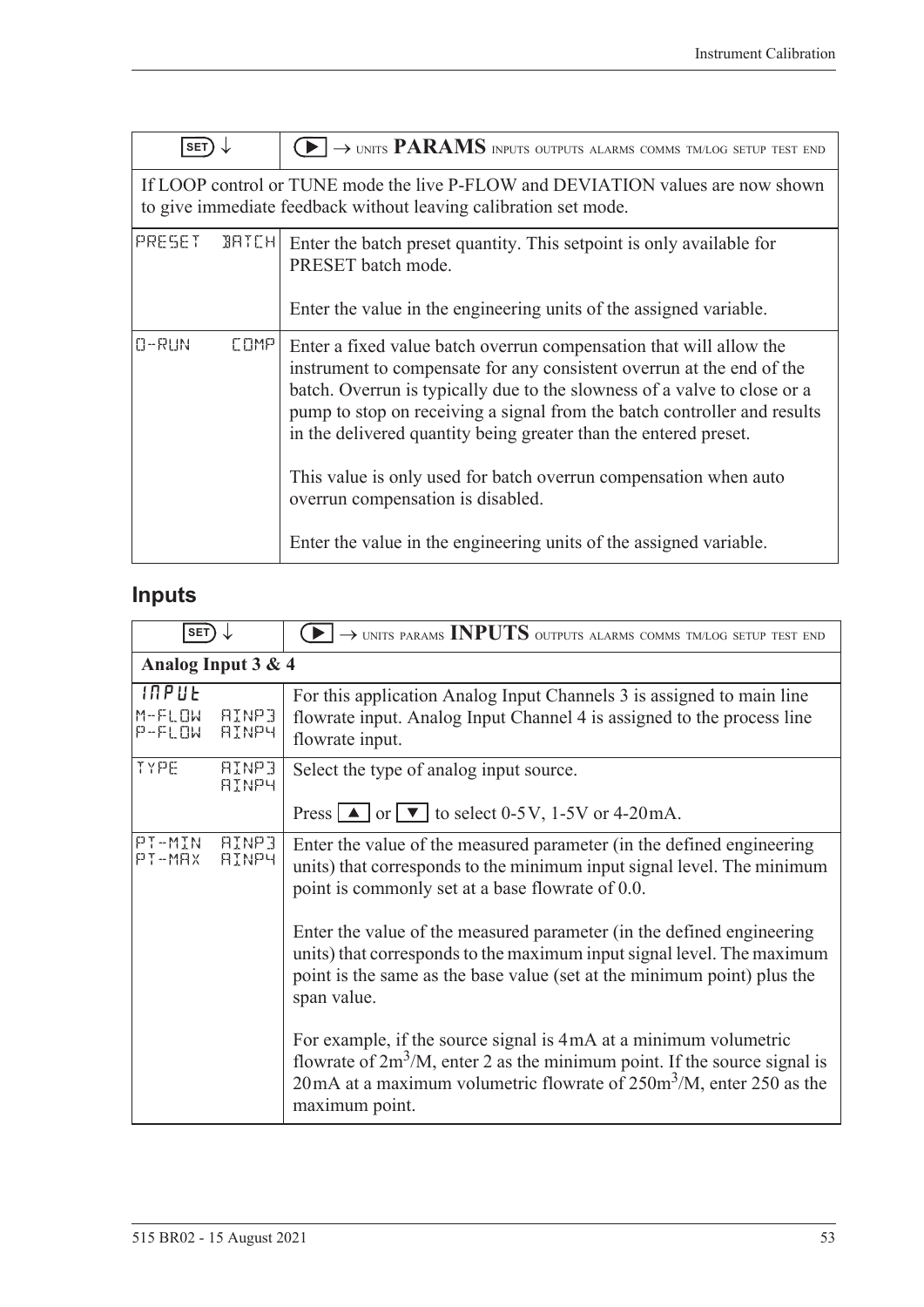| SET           |                              |                         | $\blacktriangleright$ $\rightarrow$ units params INPUTS outputs alarms comms tm/log setup test end                                                                                                                              |                                       |
|---------------|------------------------------|-------------------------|---------------------------------------------------------------------------------------------------------------------------------------------------------------------------------------------------------------------------------|---------------------------------------|
| <b>CUTOFF</b> | <b>AINP3</b><br><b>AINP4</b> | values.                 | The Cut-off is the lowest value that the instrument reads from the input<br>sensor. The cut-off setting is the percentage of the span of the input<br>All inputs at or below the cut-off value are considered negligible to the |                                       |
|               |                              | value (set at PT-MIN).  | instrument and are ignored. In this case, the instrument uses the minimum                                                                                                                                                       |                                       |
| FILTER        | <b>AINP3</b><br><b>AINP4</b> | out these fluctuations. | Input fluctuations caused by pulsating flow tend to create distortion in the<br>input readings of the rate. The instrument has a digital filter that averages                                                                   |                                       |
|               |                              | input.                  | As a guide to the degree of filtering to use, the following table shows the<br>response time (in seconds) to reach 90% and 99% of a step change in                                                                              |                                       |
|               |                              |                         | The value A is the filter constant that the user can set.                                                                                                                                                                       |                                       |
|               |                              | <b>Filter setting A</b> | Seconds to reach 90%<br>of full swing                                                                                                                                                                                           | Seconds to reach 99%<br>of full swing |
|               |                              | $\overline{0}$          | $\theta$                                                                                                                                                                                                                        | $\overline{0}$                        |
|               |                              | $\overline{2}$          | $\overline{2}$                                                                                                                                                                                                                  | $\overline{4}$                        |
|               |                              | $\overline{4}$          | $\overline{4}$                                                                                                                                                                                                                  | 8                                     |
|               |                              | 6                       | 5                                                                                                                                                                                                                               | 10                                    |
|               |                              | 10                      | 8                                                                                                                                                                                                                               | 15                                    |
|               |                              | 15                      | 12                                                                                                                                                                                                                              | 23                                    |
|               |                              | 20                      | 14                                                                                                                                                                                                                              | 27                                    |
|               |                              | 25                      | 18                                                                                                                                                                                                                              | 34                                    |
|               |                              | 35                      | 25                                                                                                                                                                                                                              | 48                                    |
|               |                              | 45                      | 32                                                                                                                                                                                                                              | 62                                    |
|               |                              | 60                      | 42                                                                                                                                                                                                                              | 82                                    |
|               |                              | 75                      | 52                                                                                                                                                                                                                              | 102                                   |
|               |                              | 90                      | 62                                                                                                                                                                                                                              | 122                                   |
|               |                              | 99                      | 68                                                                                                                                                                                                                              | 134                                   |
|               |                              | there is no filtering.  | The input filter range is from 0 to 99. A setting of $0$ (zero) means that                                                                                                                                                      |                                       |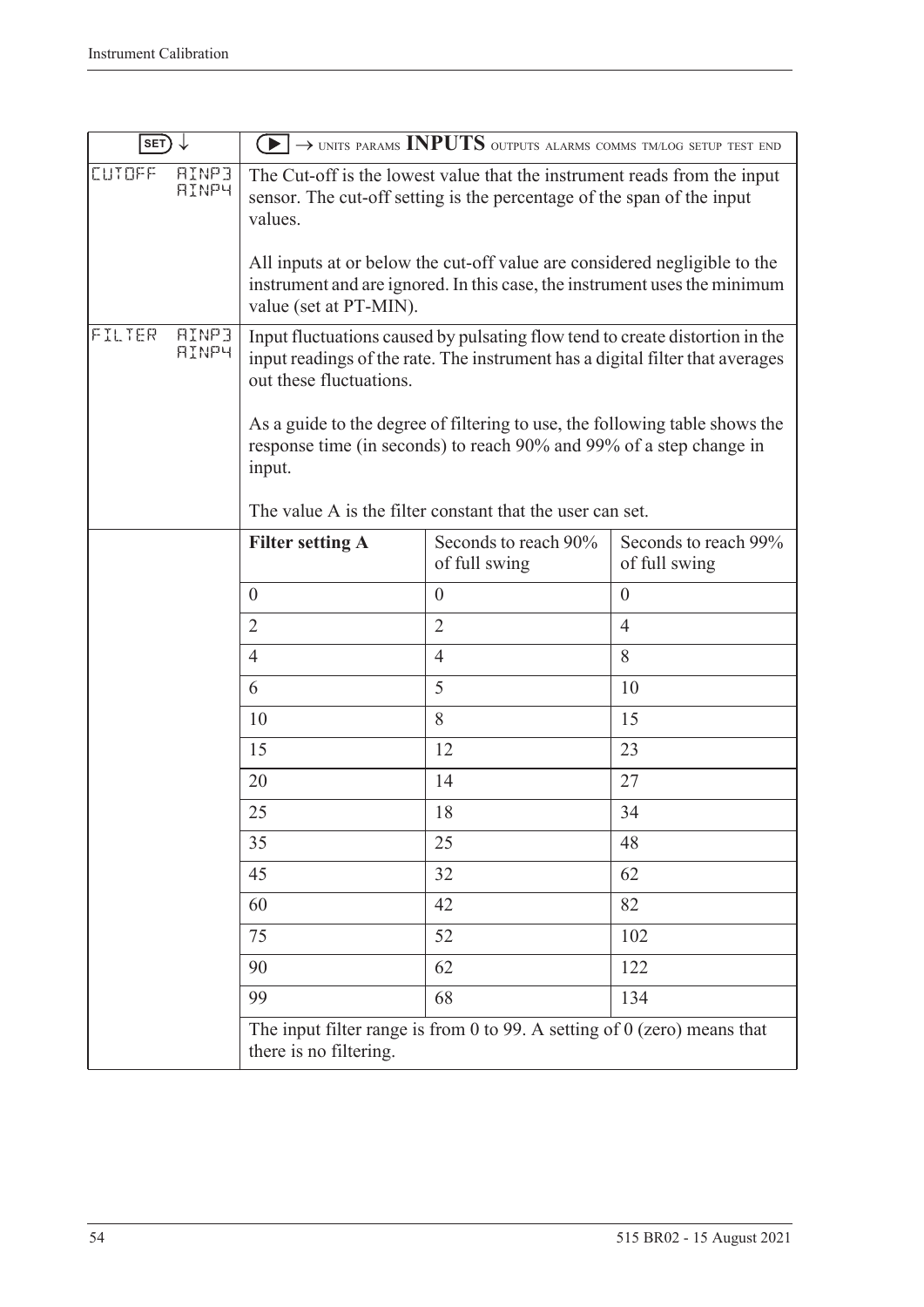| SE <sub>1</sub> |                       | $\blacktriangleright$ $\rightarrow$ units params <b>INPUTS</b> outputs alarms comms tm/log setup test end  |
|-----------------|-----------------------|------------------------------------------------------------------------------------------------------------|
| <b>CORR</b>     | RINP3<br><b>AINP4</b> | Analog input non-linearity can be corrected as follows:                                                    |
|                 |                       | <b>LINEAR</b><br>$\bullet$                                                                                 |
|                 |                       | • NON-LINEAR to use the following linearity correction parameters                                          |
|                 |                       | Use $\Box$ or $\nabla$ to select LINEAR or NON-LINEAR.                                                     |
| NO-PIS          | RINP3<br><b>AINP4</b> | This parameter is available for viewing and editing only when the<br>correction type is set to Non-linear. |
|                 |                       | Enter the number of non-linearity correction points.                                                       |
|                 |                       | Press $\Box$ or $\nabla$ to select a number between 1 and 20 for the number<br>of correction points.       |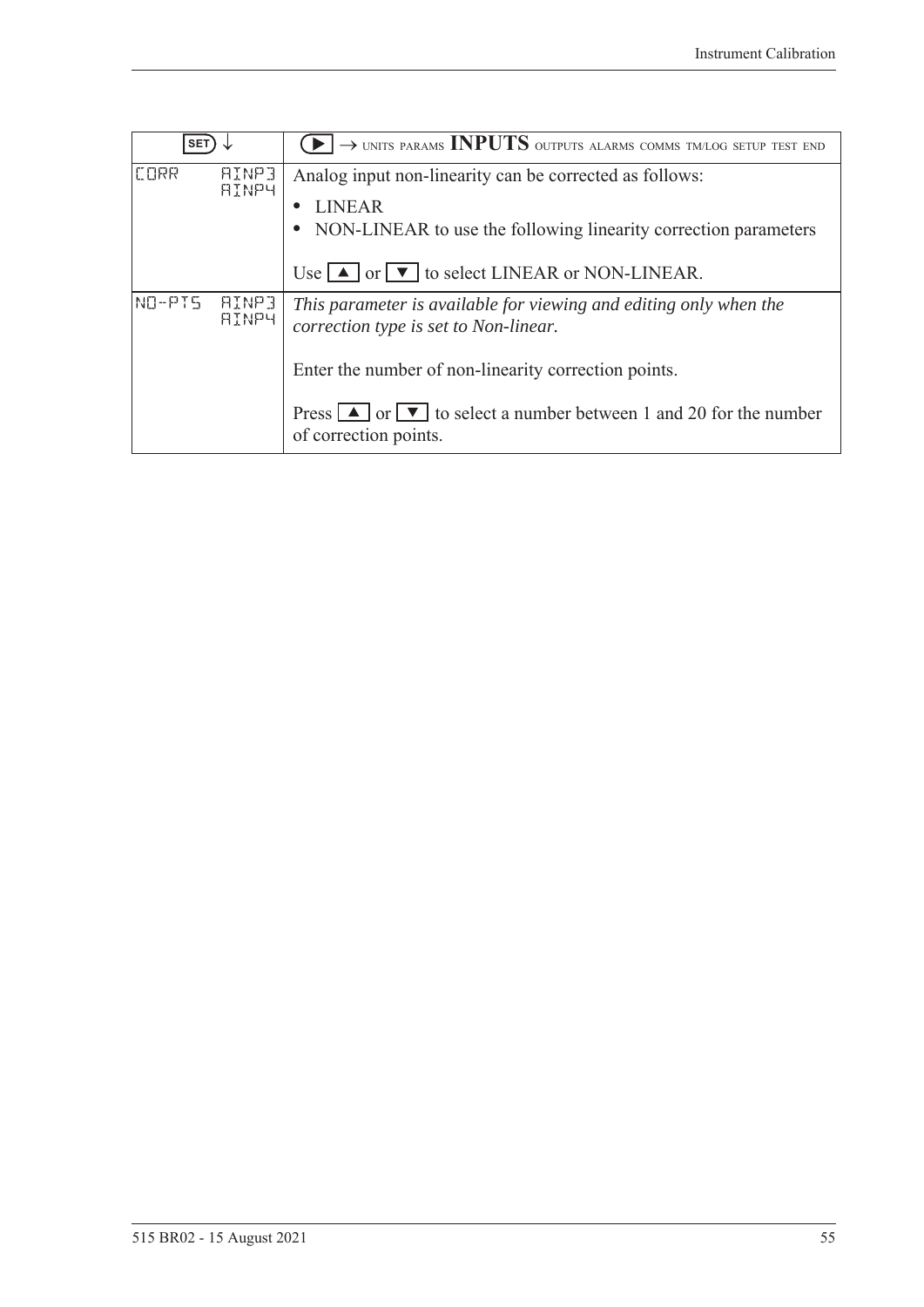| <b>SET</b>                                                    | $\rightarrow$ units params INPUTS outputs alarms comms tm/log setup test end                                                                                                                                                                                                                                                                             |  |  |
|---------------------------------------------------------------|----------------------------------------------------------------------------------------------------------------------------------------------------------------------------------------------------------------------------------------------------------------------------------------------------------------------------------------------------------|--|--|
| $INP - Q1$<br><b>AINP3</b><br><b>AINP4</b><br>to<br>$INP - n$ | This parameter is available for viewing and editing only when the<br>correction type is set to Non-linear.                                                                                                                                                                                                                                               |  |  |
|                                                               | Enter the normalised input value for the correction point.                                                                                                                                                                                                                                                                                               |  |  |
|                                                               | The instrument uses linear interpolation between the correction points.<br>An input and an output value are entered for each correction point. The<br>values are normalised between the minimum point $(0.0)$ and the<br>maximum point $(1.0)$ . Only the points between 0 and 1 are required to be<br>entered and should be entered in ascending order. |  |  |
|                                                               | The following diagram shows a 5 point linearised representation of the<br>input for a hypothetical flowmeter. The heavy black line represents the<br>actual input from the flowmeter. The light black line is the approximation<br>that the instrument uses.                                                                                             |  |  |
|                                                               | <b>Normalised</b><br>Output<br>1.0<br>Value                                                                                                                                                                                                                                                                                                              |  |  |
|                                                               | <b>OUT-05</b><br>OUT-04<br><b>OUT-03</b><br><b>OUT-02</b>                                                                                                                                                                                                                                                                                                |  |  |
|                                                               | <b>OUT-01</b>                                                                                                                                                                                                                                                                                                                                            |  |  |
|                                                               | <b>Normalised</b><br>Input<br><b>INP-01</b><br>INP-02 INP-03 INP-04 INP-05<br>0.0<br>1.0<br>value                                                                                                                                                                                                                                                        |  |  |
|                                                               | You can press the DISPLAY key to skip the non-linear points and go to the<br>next item.                                                                                                                                                                                                                                                                  |  |  |
| $OUT-21$<br><b>AINP3</b><br>to<br>$[[] \cup T - n]$           | This parameter is available for viewing and editing only when the<br>correction type is set to Non-linear.                                                                                                                                                                                                                                               |  |  |
|                                                               | Enter the normalised output value for the correction point.                                                                                                                                                                                                                                                                                              |  |  |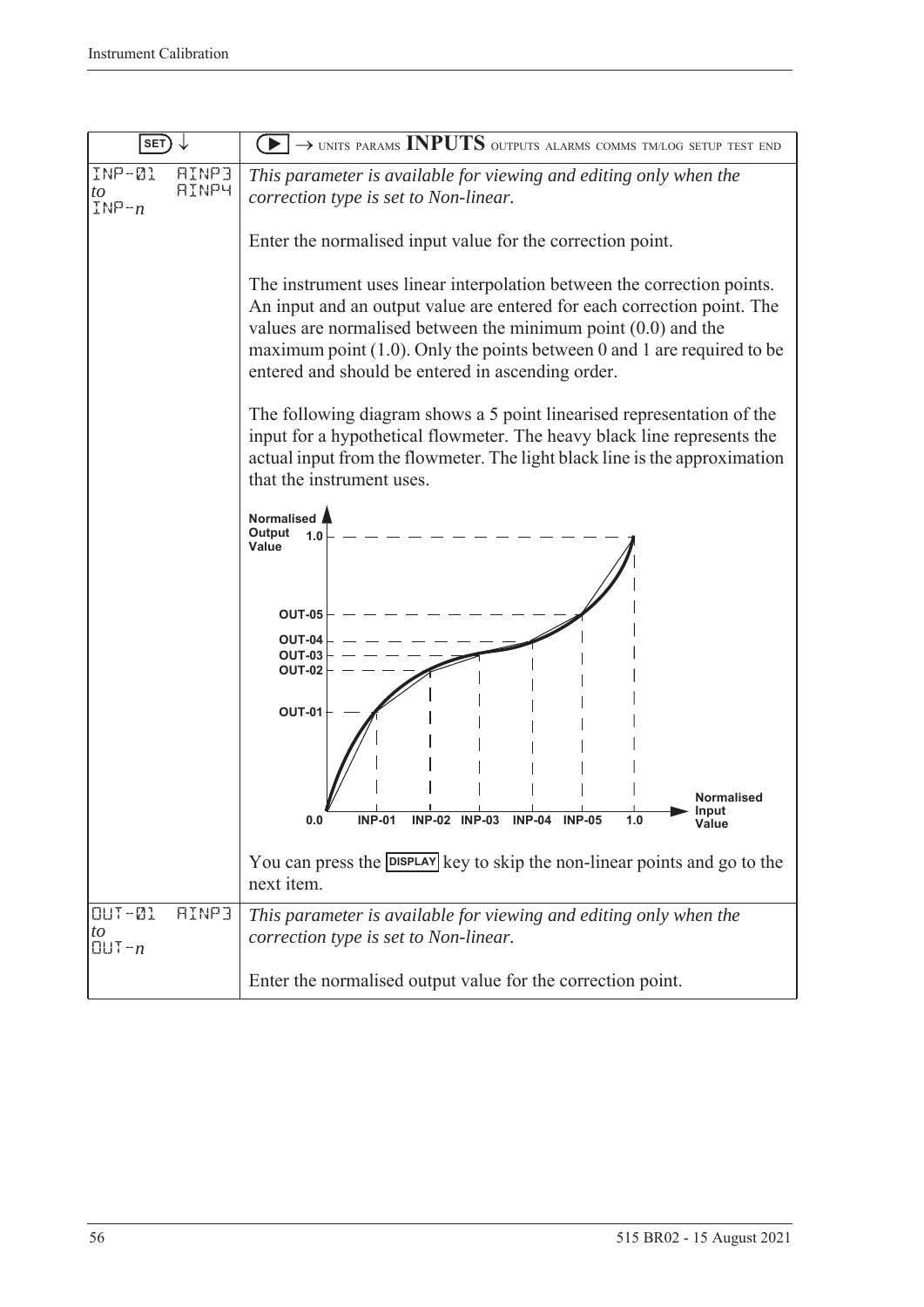| <b>SET</b>                     |              | $\rightarrow$ UNITS PARAMS INPUTS OUTPUTS ALARMS COMMS TM/LOG SETUP TEST END                                                                                                                                                                                                         |
|--------------------------------|--------------|--------------------------------------------------------------------------------------------------------------------------------------------------------------------------------------------------------------------------------------------------------------------------------------|
| <b>STACK</b>                   | <b>AINP3</b> | Select YES to stack AINP3 as the low range input with AINP4 as the high<br>range input.<br>Select NO to use AINP3 as the only flow input.                                                                                                                                            |
|                                |              |                                                                                                                                                                                                                                                                                      |
| $5W - L$ <sup>O</sup><br>SW-HI | <b>RINP3</b> | These parameters are available for viewing and editing only when the<br>Stack option is set to Yes.                                                                                                                                                                                  |
|                                |              | Stacked DP switching is based on the low-range input (AINP3). When<br>the input is less than the SW-LO value, the instrument switches to the<br>low-range input (AINP3). When the input is greater than the SW-HI<br>value, the instrument switches to the high-range input (AINP4). |
|                                |              | The switch settings are percentages of the span of the unadjusted input to<br>AINP3. For example, with a 4-20mA input, a setting of 90% is 18.4mA<br>and 95% is 19.2 mA.                                                                                                             |
|                                |              | $\frac{(20-4)\times 90}{100} + 4 = 18.4$ $\frac{(20-4)\times 95}{100} + 4 = 19.2$                                                                                                                                                                                                    |
|                                |              | Enter SW-LO and SW-HI values as 0 to 99%. SW-HI should be set<br>sufficiently higher than SW-LO to avoid rapid toggling between the two<br>inputs.                                                                                                                                   |

# **Outputs**

| <b>SET</b>                    | $\rightarrow$ units params inputs OUTPUTS alarms comms tm/log setup test end                                                                                                                                                                                                                                                                                                                                                                                                                                                                                                                                                                                                                                                                                                                                 |
|-------------------------------|--------------------------------------------------------------------------------------------------------------------------------------------------------------------------------------------------------------------------------------------------------------------------------------------------------------------------------------------------------------------------------------------------------------------------------------------------------------------------------------------------------------------------------------------------------------------------------------------------------------------------------------------------------------------------------------------------------------------------------------------------------------------------------------------------------------|
|                               | <b>Note:</b> In the factory default version of this application output channel 1 ( $\Box$ $\Box$ ) is dedicated<br>as the 4-20mA Process Control signal. Output channel 2 can be freely configured.                                                                                                                                                                                                                                                                                                                                                                                                                                                                                                                                                                                                          |
| <b>FUNE</b><br>$[[] \cup [n]$ | The isolated output can function as either a passive 4-20 mA output, or a<br>pulse/logic open collector output:<br><b>RETRANS</b> - Retransmit totals as a pulse output or rates type<br>variables as a 4-20mA signal.<br><b>OP-ERR</b> - An error signal that will become active for the no flow,<br>$\bullet$<br>overflow or leakage error conditions.<br><b>OP-CTRL</b> - A control signal that is active during a batch, can be<br>$\bullet$<br>used as a pump control or indicator.<br>OP-RST<br>- A control signal that produces a 300ms pulse that can<br>be used to reset remote counters etc. Activates when the controller's<br>$total(s)$ are reset.<br><b>OP-END</b> - A control signal that reflects the End of Batch<br>$\bullet$<br>condition (Note: not applicable if Batch mode is ON-OFF). |
|                               | Press $\boxed{\blacktriangle}$ or $\boxed{\blacktriangledown}$ to select the function required.                                                                                                                                                                                                                                                                                                                                                                                                                                                                                                                                                                                                                                                                                                              |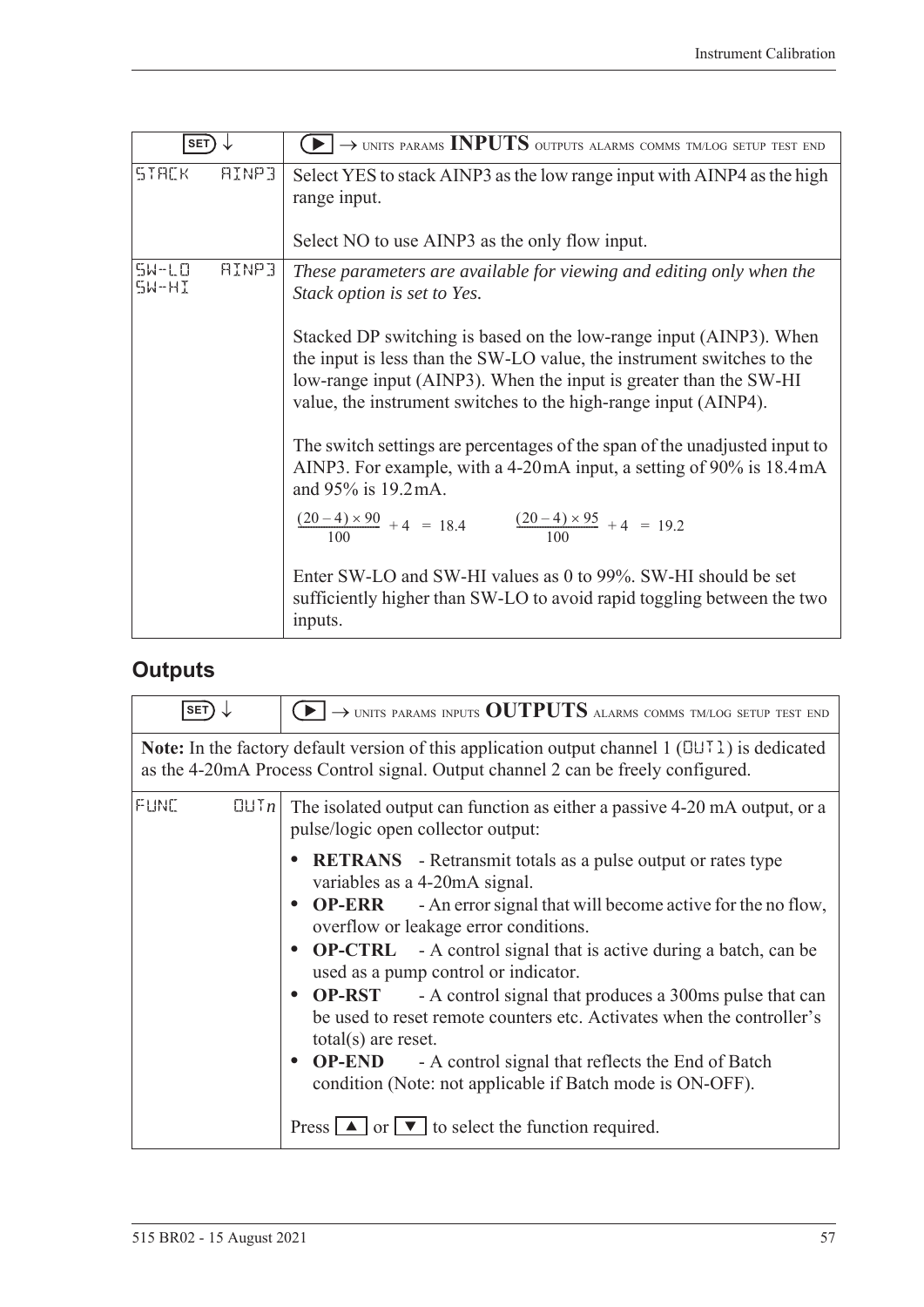| SET) $\downarrow$   |                          | $\textcolor{blue}{\blacktriangleright} \rightarrow$ units params inputs $\textcolor{blue}{\text{OUTPUTS}}$ alarms comms tm/log setup test end                                                                                                               |
|---------------------|--------------------------|-------------------------------------------------------------------------------------------------------------------------------------------------------------------------------------------------------------------------------------------------------------|
| PULSE<br>or<br>4-20 | UUTn                     | If above function is set for retransmission, you can assign any of the<br>"main menu" variables to an output. The nature of the output depends on<br>the assigned variable. Totals are output as pulses and rates are output as<br>4-20 mA passive signals. |
|                     |                          | Press $\Box$ or $\nabla$ to select the variable that is required as an output. The<br>top of the display shows the type of output signal that is assigned to the<br>variable.                                                                               |
|                     |                          | <b>CAUTION</b>                                                                                                                                                                                                                                              |
|                     |                          | Due to the dual-purpose nature of the outputs, take care not to<br>set the output as an open collector pulse type signal when<br>connected to a 4-20mA loop circuit.                                                                                        |
| WIDTH               | $Q$ $U$ $T$ $n$          | The Output Pulse Width is available for viewing and editing only when<br>the assigned variable is a total (pulse output) type.                                                                                                                              |
|                     |                          | Pulse output is usually used to drive remote counters. Set the pulse width<br>(in milliseconds) as required by the remote counter.                                                                                                                          |
|                     |                          | Press $\Box$ or $\Box$ to set to: 10, 20, 50, 100, 200 or 500 ms.                                                                                                                                                                                           |
| PULSE               | $\Box$ $\Box$ $\Box$ $n$ | The Output Pulse Factor is available for viewing and editing only when<br>the assigned variable is a total (pulse output) type.                                                                                                                             |
|                     |                          | The Output Pulse Factor is the scaling factor for the retransmission of the<br>measured total quantity.                                                                                                                                                     |
|                     |                          | For example, if "volume" is chosen as an output variable and engineering<br>unit is cubic metres, then a pulse factor of 1.000 generates one pulse for<br>$1 \text{ m}^3$ . Similarly, a pulse factor of 3.000 generates one pulse for $3 \text{ m}^3$ .    |
|                     |                          | For more information, see Output Pulse Factor on page 59.                                                                                                                                                                                                   |
|                     |                          | The output pulse factor cannot be $0$ (zero).                                                                                                                                                                                                               |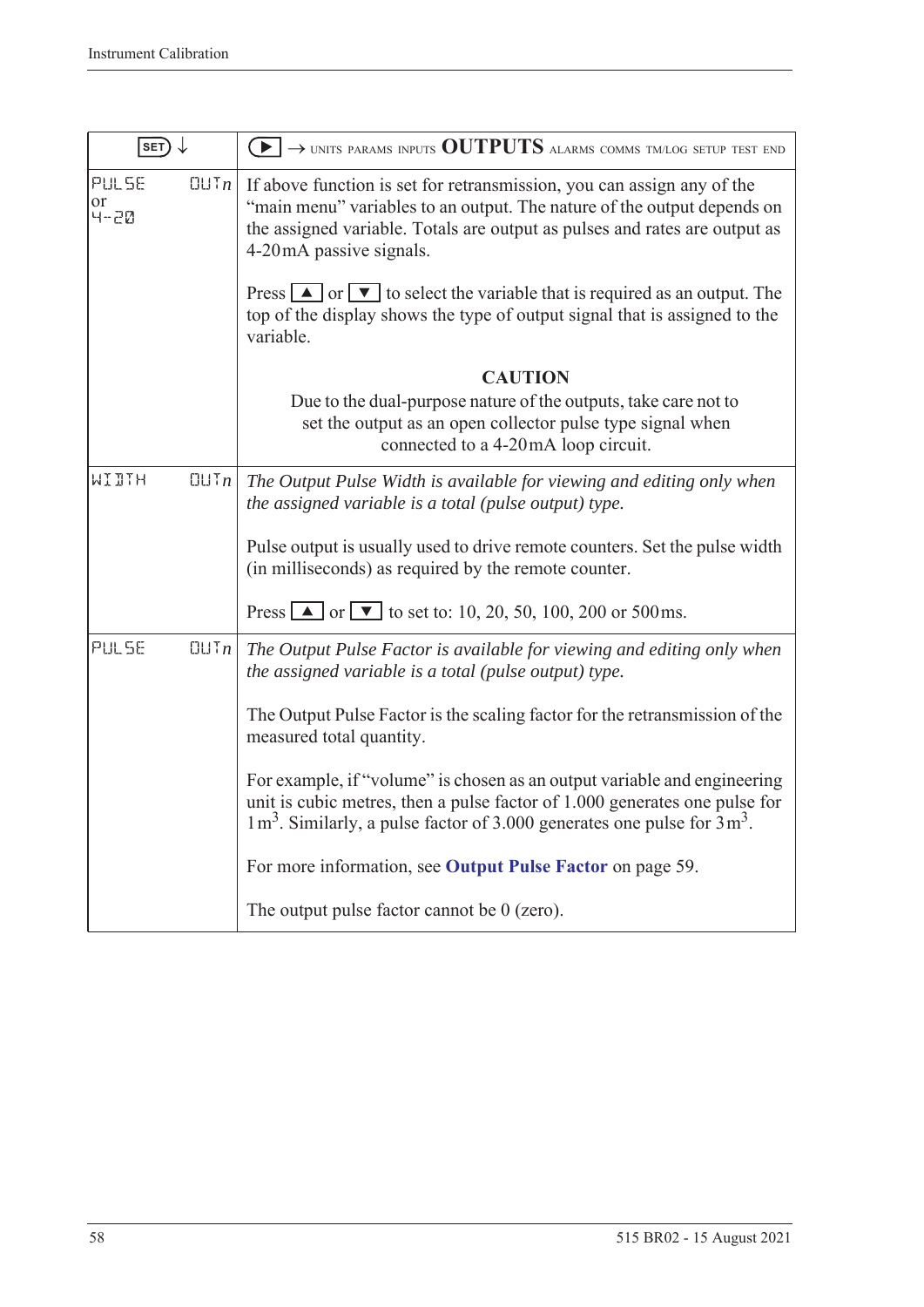| <b>SET</b>                                                        | $\rightarrow$ units params inputs OUTPUTS alarms comms tm/log setup test end                                                                                                                                                                                                                                                                                                                  |
|-------------------------------------------------------------------|-----------------------------------------------------------------------------------------------------------------------------------------------------------------------------------------------------------------------------------------------------------------------------------------------------------------------------------------------------------------------------------------------|
| PT-MIN<br>$\Box$ $\Box$ $n$<br>$\Box$ $\Box$ $\Box$ $n$<br>PT-MAX | The Output Minimum Point and Maximum Point are available for<br>viewing and editing only when the assigned variable is a rate (4-20mA<br>output) type.                                                                                                                                                                                                                                        |
|                                                                   | The output minimum value corresponds to the 4mA point and the output<br>maximum value corresponds to the 20mA point.                                                                                                                                                                                                                                                                          |
|                                                                   | Setting the output range differently from the input range enables the<br>instrument to amplify the input signal. You can drive a chart recorder that<br>"zooms in" on a specified range of values instead of displaying the full<br>operating range of the transducer.                                                                                                                        |
|                                                                   | For example, if "volume flow" is chosen as an output variable and<br>engineering unit is cubic metres per minute, then setting the minimum<br>point to 30 and the maximum point to 100 would reflect the volumetric<br>flow rate range of 30 to $100 \text{m}^3/\text{min}$ . At rates above the maximum and<br>below the minimum points, the output remains at 20mA and 4mA<br>respectively. |

#### <span id="page-68-0"></span>**Output Pulse Factor**

Increasing the output pulse width reduces the maximum frequency at which a total variable can be retransmitted. Pulses will be missed if the output cannot "keep up" with the rate of total counts. You can use the output pulse factor to ensure that this maximum is not reached.

The maximum pulse output frequency is determined by:

 $\frac{1000}{(2 \times \text{pulse width in ms)}}$ Hz

The minimum pulse factor required is determined by:

max rate of total max pulse output frequency ------------------------------------------------------------------

For example: To calculate the required pulse factor to avoid losing counts in retransmission if a total counts at a maximum rate of 75 units/sec (Hz) and the required pulse width of a remote counter is at least 50 ms:

The maximum pulse output frequency is:  $\frac{1000}{2 \times 50}$  = 10Hz The minimum pulse factor for that frequency is:  $\frac{75}{10}$  $\frac{75}{10}$  = 7.5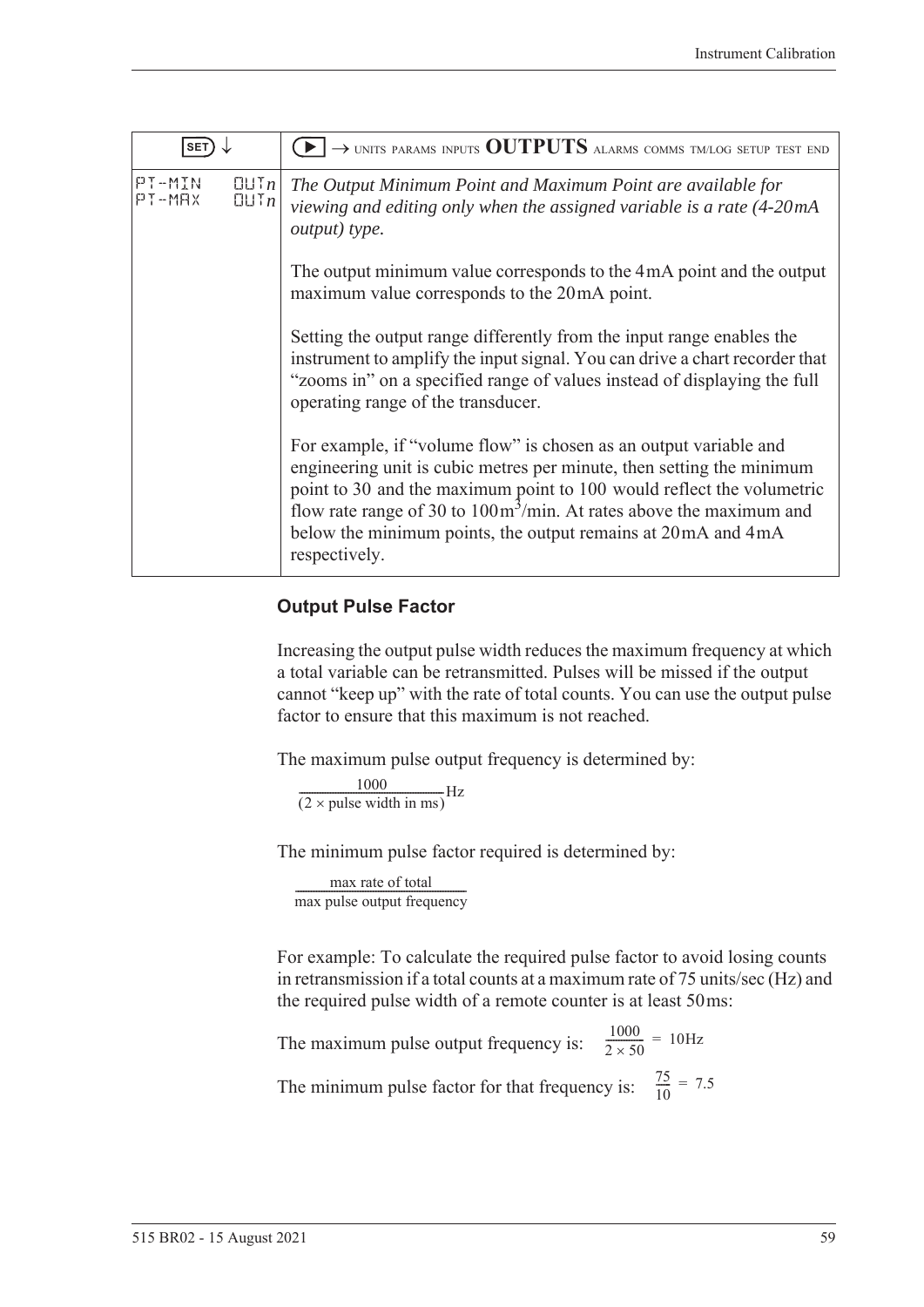# **Alarms**

The alarm relay(s), in the advanced option, can be assigned to rate variables such as flowrate, or set as an equipment failure alarm.

The alarm switches "on" whenever an alarm condition exists. The alarm switches "off" when the alarm condition no longer exists. However, you may need to configure external alarm devices that require acknowledgement for cancelling an alarm.

### **Equipment Failure Alarm**

Any alarm relay can be assigned as an equipment failure alarm. This alarm setting can have normally closed (open) contacts that open (close) when the instrument displays any error message as listed in **[Error Messages](#page-77-1)** on page [68](#page-77-1).

| SET)  |       | $\rightarrow$ units params inputs outputs $ALARNING$ comms tm/log setup test end                                                                                                                                                                                                                                                                                                                                                                                                                                                                                      |
|-------|-------|-----------------------------------------------------------------------------------------------------------------------------------------------------------------------------------------------------------------------------------------------------------------------------------------------------------------------------------------------------------------------------------------------------------------------------------------------------------------------------------------------------------------------------------------------------------------------|
| RELAY | HLRMn | Select a rate variable to assign to the alarm relay.<br><b>Note:</b> If the alarm type is set to "equipment alarm", this relay assignment<br>setting is ignored.<br>Press $\boxed{\blacktriangle}$ or $\boxed{\blacktriangledown}$ to select the variable that is required as an alarm.                                                                                                                                                                                                                                                                               |
| TYPE  | HLRMn | The options available for alarm types are as follows:<br>HI-NO — High Alarm, Normally Open contacts<br>HI-NC — High Alarm, Normally Closed contacts<br>• LO-NO — Low Alarm, Normally Open contacts<br>• LO-NC — Low Alarm, Normally Closed contacts<br>• BD-NO - Band Alarm, Normally Open contacts<br>• BD-NC — Band Alarm, Normally Closed contacts<br>AL-NO — Equipment Alarm, Normally Open contacts<br>AL-NC — Equipment Alarm, Normally Closed contacts<br>Press $\boxed{\blacktriangle}$ or $\boxed{\blacktriangledown}$ to select the type of alarm required. |
| POINT | HLRMn | The Alarm Setpoint is available for viewing and editing for any alarm<br>type except 'equipment alarms'.<br>The Alarm Setpoint is the value (in engineering units of assigned<br>variable) at which the alarm condition occurs and therefore the alarm is<br>on.<br>Each alarm is completely independent, e.g. a High alarm does NOT need<br>to have a higher setpoint than the a Low alarm.                                                                                                                                                                          |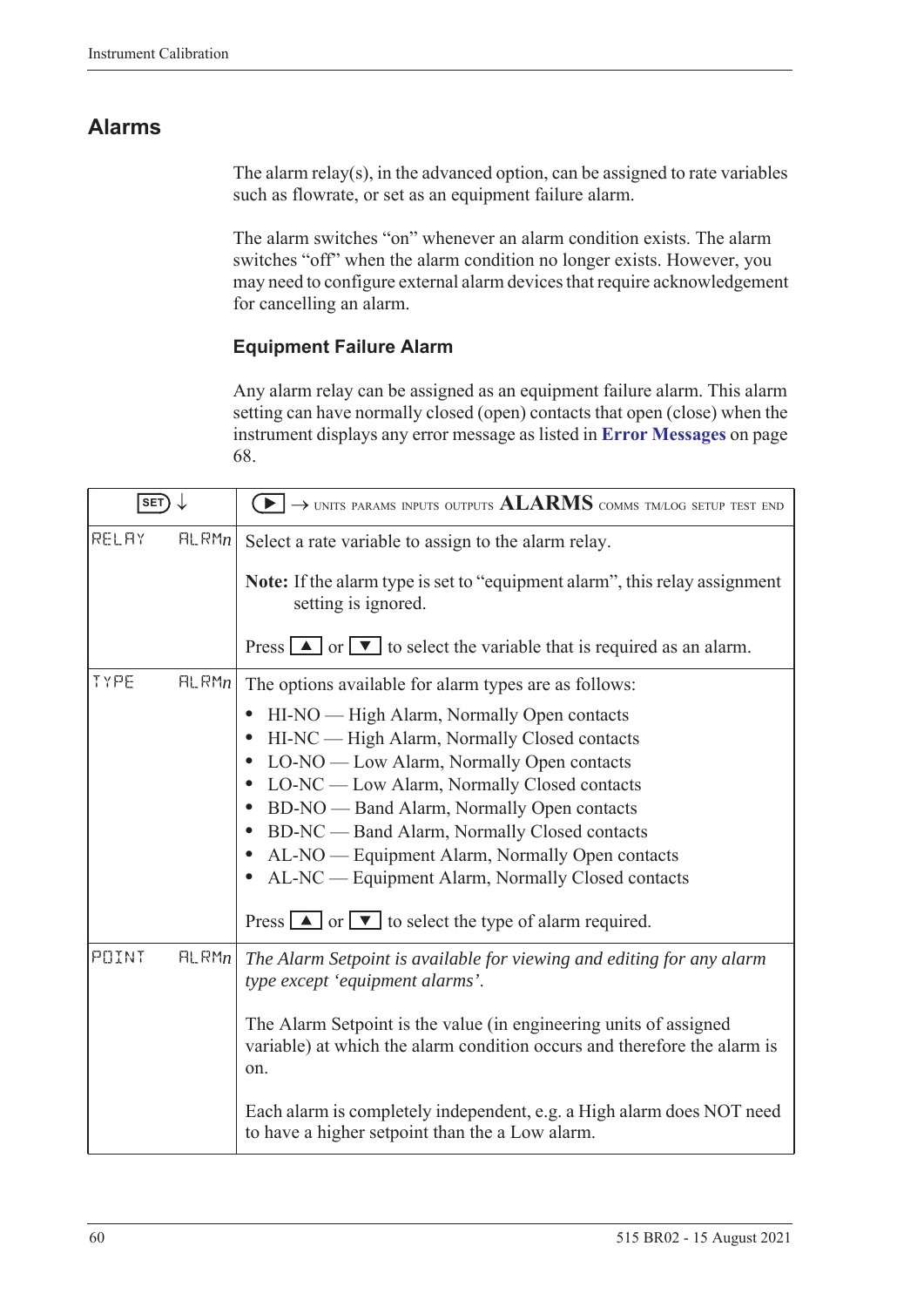| <b>SET</b>           | $\rightarrow$ units params inputs outputs $ALARNING$ comms tm/log setup test end                                                                                                                                                                                                                                                                                                         |
|----------------------|------------------------------------------------------------------------------------------------------------------------------------------------------------------------------------------------------------------------------------------------------------------------------------------------------------------------------------------------------------------------------------------|
| <b>HY5T</b><br>HLRMn | The Alarm Hysteresis is available for viewing and editing for any alarm<br>type except 'equipment alarms'.                                                                                                                                                                                                                                                                               |
|                      | Alarm hysteresis loops occur when the alarm toggles continuously on and<br>off when the process variable is close to the setpoint.                                                                                                                                                                                                                                                       |
|                      | For a high alarm, the alarm activates when the value of the variable rises<br>above the alarm setpoint and deactivates when the value falls below the<br>alarm setpoint minus the amount of the hysteresis setting (if any).                                                                                                                                                             |
|                      | For a low alarm, the alarm activates when the value of the variable falls<br>below the alarm setpoint and deactivates when the value rises above the<br>alarm setpoint plus the amount of the hysteresis setting (if any).                                                                                                                                                               |
|                      | For a band alarm, the alarm activates whenever the value of the variable<br>is outside the setpoint plus or minus the amount of the hysteresis.                                                                                                                                                                                                                                          |
|                      | For example, with a high alarm setpoint of 200, and a hysteresis setting<br>of zero, a value oscillating between 197 and 202 will cause the alarm to<br>toggle on at 200 and toggle off below 200. However, if the hysteresis is<br>set to 5, the value of the variable must fall below 195 to cancel the alarm.<br>The alarm will reactivate only when the value again rises above 200. |
| DELAY<br>HLRMn       | The Alarm Delay is programmed in seconds and can be used to eliminate<br>undesired alarm activation during start-up or shutdown operation.                                                                                                                                                                                                                                               |

# **Communications**

The instrument has the following communication ports:

- **• COM-1 RS-232 Port** A 9-pin female connector on the rear panel of the instrument.
- **• COM-2 RS-485 or Ethernet Port** (optional) Terminals or socket on the rear panel. Ethernet connection requires COM-2 setting to be: RTU (Modbus), 19200 Baud rate, even parity and 1 stop bit.
- **• COM-3 Port** A special communications port that is only applicable to some applications.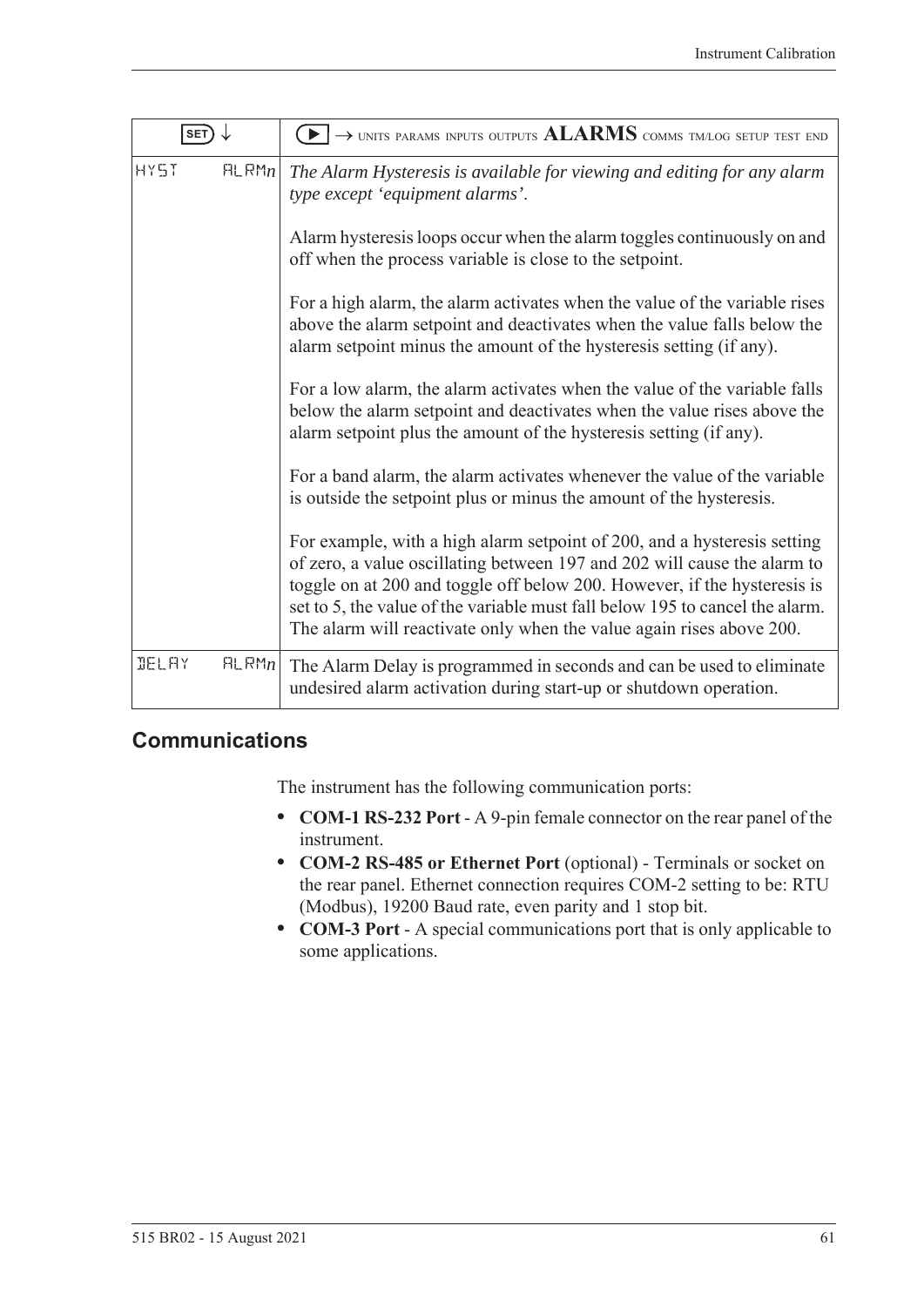| SET)                    | $\rightarrow$ units params inputs ouputs alarms $COMMS$ tm/log setup test end                                                                                                                                                                     |
|-------------------------|---------------------------------------------------------------------------------------------------------------------------------------------------------------------------------------------------------------------------------------------------|
| PROTOC<br>$CDM - n$     | The Communications Protocols can be assigned to the communication<br>ports as follows (a protocol cannot be assigned to more than one port at<br>a time):                                                                                         |
|                         | <b>ASCII</b><br>- Simple ASCII<br>- Modbus RTU<br><b>RTU</b>                                                                                                                                                                                      |
|                         | - Printer Protocol<br><b>PRN</b><br><b>NONE</b><br>- If a port is not being used, set the protocol to NONE.                                                                                                                                       |
|                         | For the selected port, press $\boxed{\blacktriangle}$ or $\boxed{\blacktriangledown}$ to select the desired protocol.                                                                                                                             |
| BAUD<br>$CDM - n$       | The Baud setting is the speed of the communication port in data bits per<br>second.                                                                                                                                                               |
|                         | The baud rate of the instrument must match the baud rate of the<br>communication device that the instrument is connected to.                                                                                                                      |
|                         | Use $\boxed{\blacktriangle}$ or $\boxed{\blacktriangledown}$ to select 2400, 4800, 9600 or 19200 baud.                                                                                                                                            |
| PARITY<br>$CDM - n$     | The Parity bit helps to detect data corruption that might occur during<br>transmission.                                                                                                                                                           |
|                         | The parity bit setting of the instrument must match the parity bit setting<br>of the communication device that the instrument is connected to.                                                                                                    |
|                         | Press $\boxed{\blacktriangle}$ or $\boxed{\blacktriangledown}$ to select EVEN, ODD, or NONE.                                                                                                                                                      |
| $5 - B175$<br>$CDM - n$ | The Stop bit indicates the end of a transmission. Stop bits can be 1 or 2<br>bit periods in length. The stop bit setting of the instrument must match<br>the stop bit setting of the communication device that the instrument is<br>connected to. |
|                         | Press $\boxed{\blacktriangle}$ or $\boxed{\blacktriangledown}$ to select 1 or 2 stop bits.                                                                                                                                                        |
| RTU                     | <b>IRTR</b><br>The Modbus RTU data format for the 2-register (4-byte) values can be<br>set as either floating point or long integer values.                                                                                                       |
|                         | Use $\boxed{\blacktriangle}$ or $\boxed{\blacktriangledown}$ to select FLOAT or INTEGER.                                                                                                                                                          |
| RTU                     | ALLR<br>The Modbus RTU protocol address must be in the range of 1 to 247.<br>When multiple instruments (slaves) are connected to one communication<br>device (master), each assigned address must be unique.                                      |
|                         | Note: The master device uses the RTU address $0$ (zero) for broadcasting<br>to all connected slave units.                                                                                                                                         |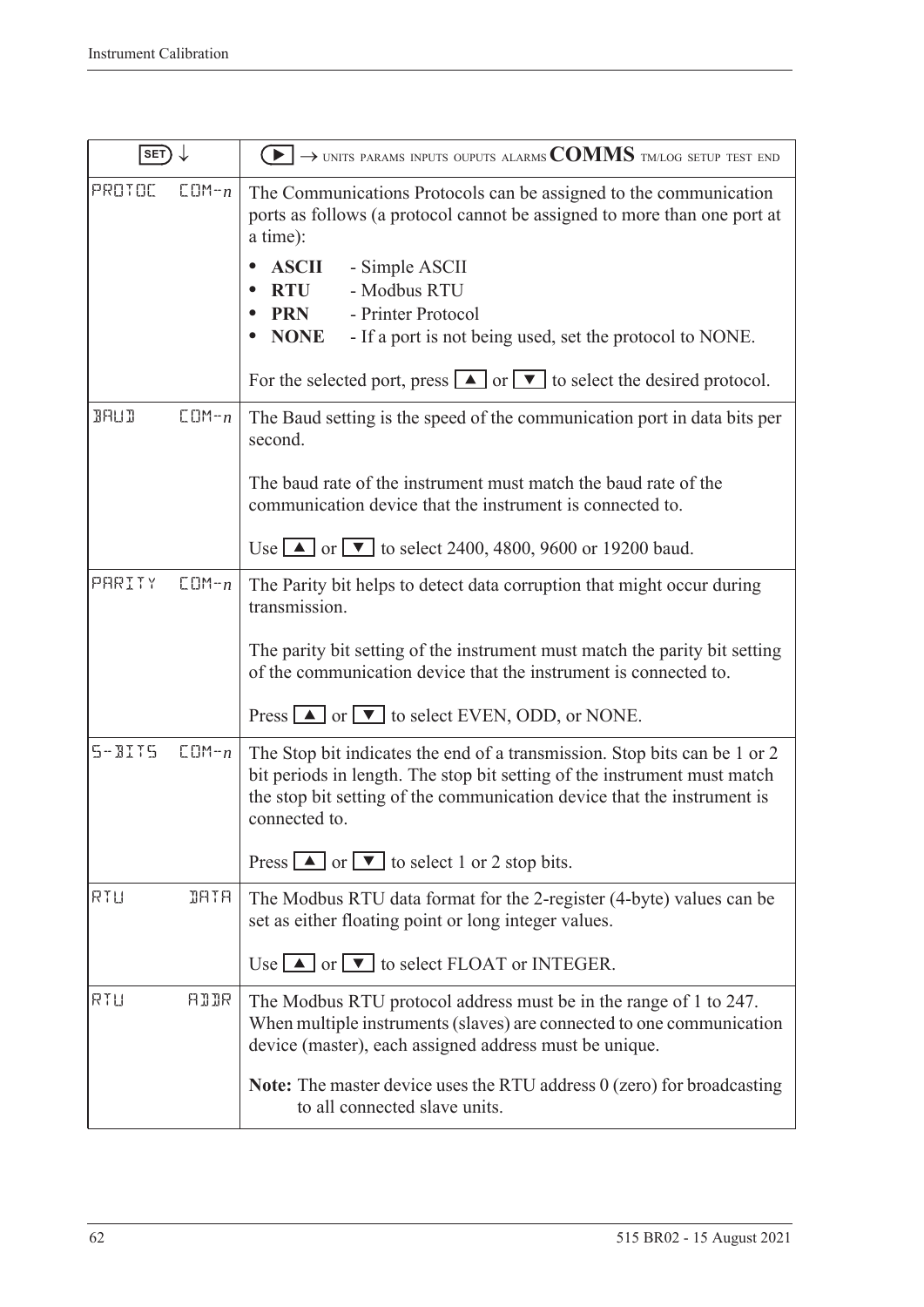| <b>SET</b>   |             | $\rightarrow$ units params inputs ouputs alarms $COMMS$ tm/log setup test end                                                                                        |  |  |  |  |  |  |
|--------------|-------------|----------------------------------------------------------------------------------------------------------------------------------------------------------------------|--|--|--|--|--|--|
| <b>ASCII</b> | <b>ATTR</b> | The ASCII protocol address identifies each communicating device.                                                                                                     |  |  |  |  |  |  |
|              |             | The address must be in the range of 1 to 255. When multiple instruments<br>(slaves) are connected to one computer (master), each assigned address<br>must be unique. |  |  |  |  |  |  |
| <b>FLASH</b> | PORT        | The Flash Driver Port assignment defines the communication port for<br>downloading software into the instrument.                                                     |  |  |  |  |  |  |
|              |             | The default setting of this assignment is the RS-232 port. The Ethernet<br>port, if fitted, can not be used as the Flash port.                                       |  |  |  |  |  |  |
|              |             | Press $\blacksquare$ or $\blacksquare$ to select RS-232 (COM-1), RS-485 (COM-2) or<br>NONE.                                                                          |  |  |  |  |  |  |

#### <span id="page-72-0"></span>**Time Settings and Data Logging**

#### **Instrument Clock**

The instrument has a real-time clock for recording logged events. The clock displays the time and the date. The date format can be set to European format (day/month/year) or American format (month/day/year). The time clock uses the 24-hour format.

The clock will continue to operate for up to 5 years (typically) on the internal battery if there is no power connected to the instrument. Therefore, after an interruption to the power supply, the instrument recommences normal operation although there will be no data recorded during the period without a power supply.

**Note:** If there is an interruption to the power supply and the battery has failed, the instrument displays an error message when the power supply is restored. In this case, you should set the current time and date so that the instrument continues to log data at the correct times.

#### **Data Logging**

The instrument will log a total of 1000 deliveries (batches) if the real-time clock option is installed. The logs are taken at the end of each batch or upon reset if a batch has been aborted before the preset total has been reached.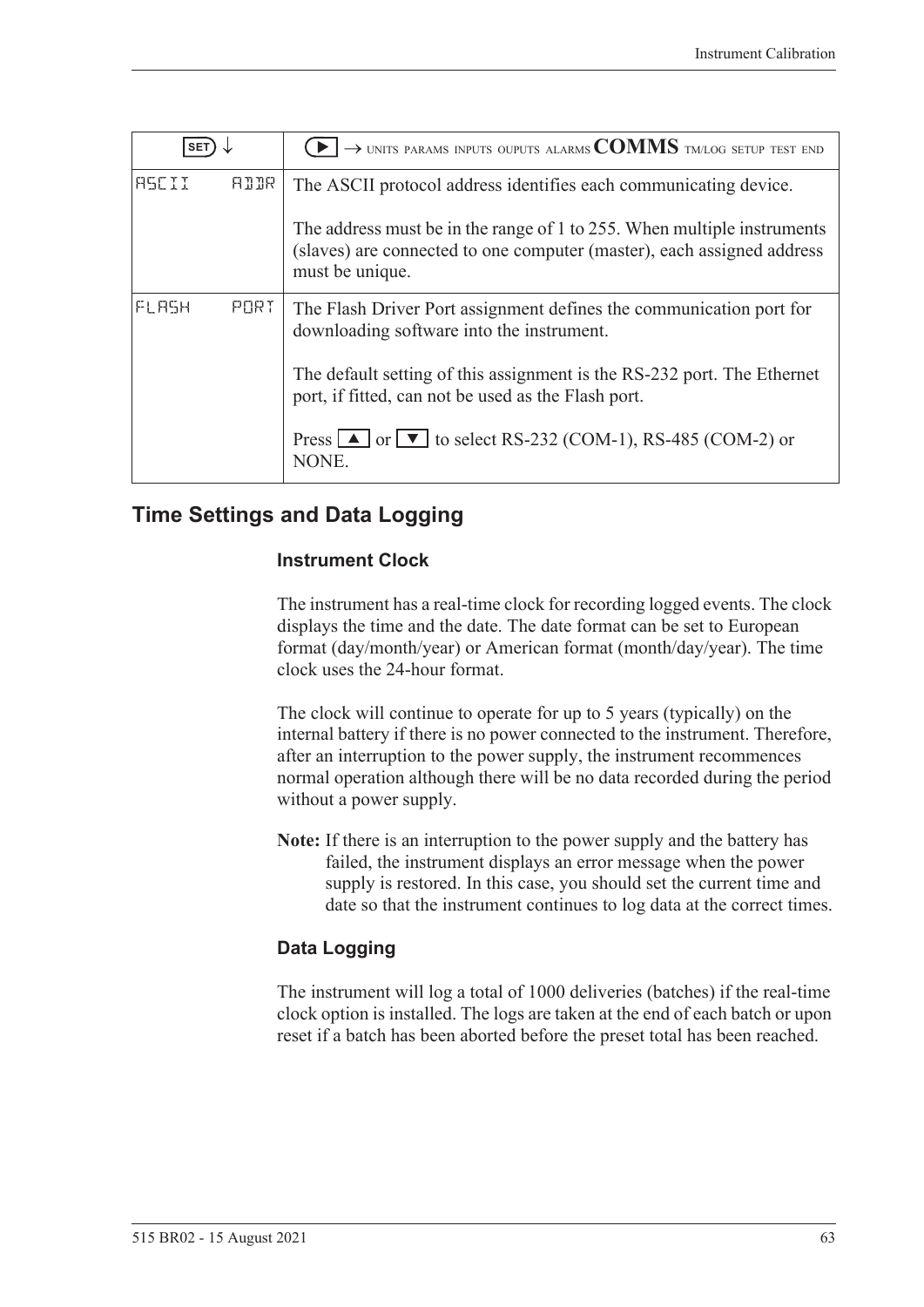| SET)         |             | $\rightarrow$ units params inputs ouputs alarms comms $\mathbf{TM} / \mathbf{LOG}$ setup test end                                                                                                                                    |  |  |  |  |  |  |  |  |  |
|--------------|-------------|--------------------------------------------------------------------------------------------------------------------------------------------------------------------------------------------------------------------------------------|--|--|--|--|--|--|--|--|--|
| <b>JATE</b>  | FORM        | <b>Clock Date Format</b>                                                                                                                                                                                                             |  |  |  |  |  |  |  |  |  |
|              |             | The European date format is: dd/mm/yyyy or (Day-Month).                                                                                                                                                                              |  |  |  |  |  |  |  |  |  |
|              |             | The American date format is: mm/dd/yyyy or (Month-Day).                                                                                                                                                                              |  |  |  |  |  |  |  |  |  |
|              |             | Press $\boxed{\blacktriangle}$ or $\boxed{\blacktriangledown}$ to select DAY-M or M-DAY                                                                                                                                              |  |  |  |  |  |  |  |  |  |
| <b>CLOCK</b> | YEAR        | The Clock Year defines the current year for the real-time clock.                                                                                                                                                                     |  |  |  |  |  |  |  |  |  |
| <b>CLOCK</b> | $M - JHY$   | The Clock M-DAY setting defines the current month and date for the<br>real-time clock. This parameter is programmed in Month-Day format for<br>both European and American date formats.                                              |  |  |  |  |  |  |  |  |  |
| ELOEK        | H-MIN       | The Clock H-MIN setting is the current time in hours and minutes for the<br>real-time clock.                                                                                                                                         |  |  |  |  |  |  |  |  |  |
| RESET        | <b>LOGS</b> | Reset the logged data. You may need to reset (clear) the logged data if<br>you change the time/log settings.<br>Press $\boxed{\blacktriangle}$ or $\boxed{\blacktriangledown}$ to select YES, then press the SET key. The instrument |  |  |  |  |  |  |  |  |  |
|              |             | makes three beeps to confirm the reset command.                                                                                                                                                                                      |  |  |  |  |  |  |  |  |  |
| REPORT       | LO65        | The Printer Protocol Report Logs defines the number of latest logs to be<br>included into a printable report.                                                                                                                        |  |  |  |  |  |  |  |  |  |
|              |             | Set the number of logs between 1 and 99.                                                                                                                                                                                             |  |  |  |  |  |  |  |  |  |
| REPORT       | TYPE        | The Printer Protocol Report Type determines the nature of the printout<br>from the REPORT PRINT - HOLD.SET prompt in the main menu. The<br>following report types available in this instrument are:                                  |  |  |  |  |  |  |  |  |  |
|              |             | <b>REP-10</b><br>Preset number of latest logs                                                                                                                                                                                        |  |  |  |  |  |  |  |  |  |
|              |             | Press $\boxed{\blacktriangle}$ or $\boxed{\blacktriangledown}$ to select Report Type.                                                                                                                                                |  |  |  |  |  |  |  |  |  |
| PRN          | <b>TYPE</b> | The Printer Protocol Printer Type allows the nature of the printer being<br>used to be specified. The following printer types available in this<br>instrument are:                                                                   |  |  |  |  |  |  |  |  |  |
|              |             | <b>PRN-01</b><br>Generic computer printer<br>$\bullet$<br><b>PRN-02</b><br>Generic roll printer (prints first line first)<br><b>PRN-03</b><br>Slip printer TM295                                                                     |  |  |  |  |  |  |  |  |  |
|              |             | <b>PRN-04</b><br>Label (roll) printer - Citizen CMP30L<br>Press $\boxed{\blacktriangle}$ or $\boxed{\blacktriangledown}$ to select Printer Type.                                                                                     |  |  |  |  |  |  |  |  |  |
|              |             |                                                                                                                                                                                                                                      |  |  |  |  |  |  |  |  |  |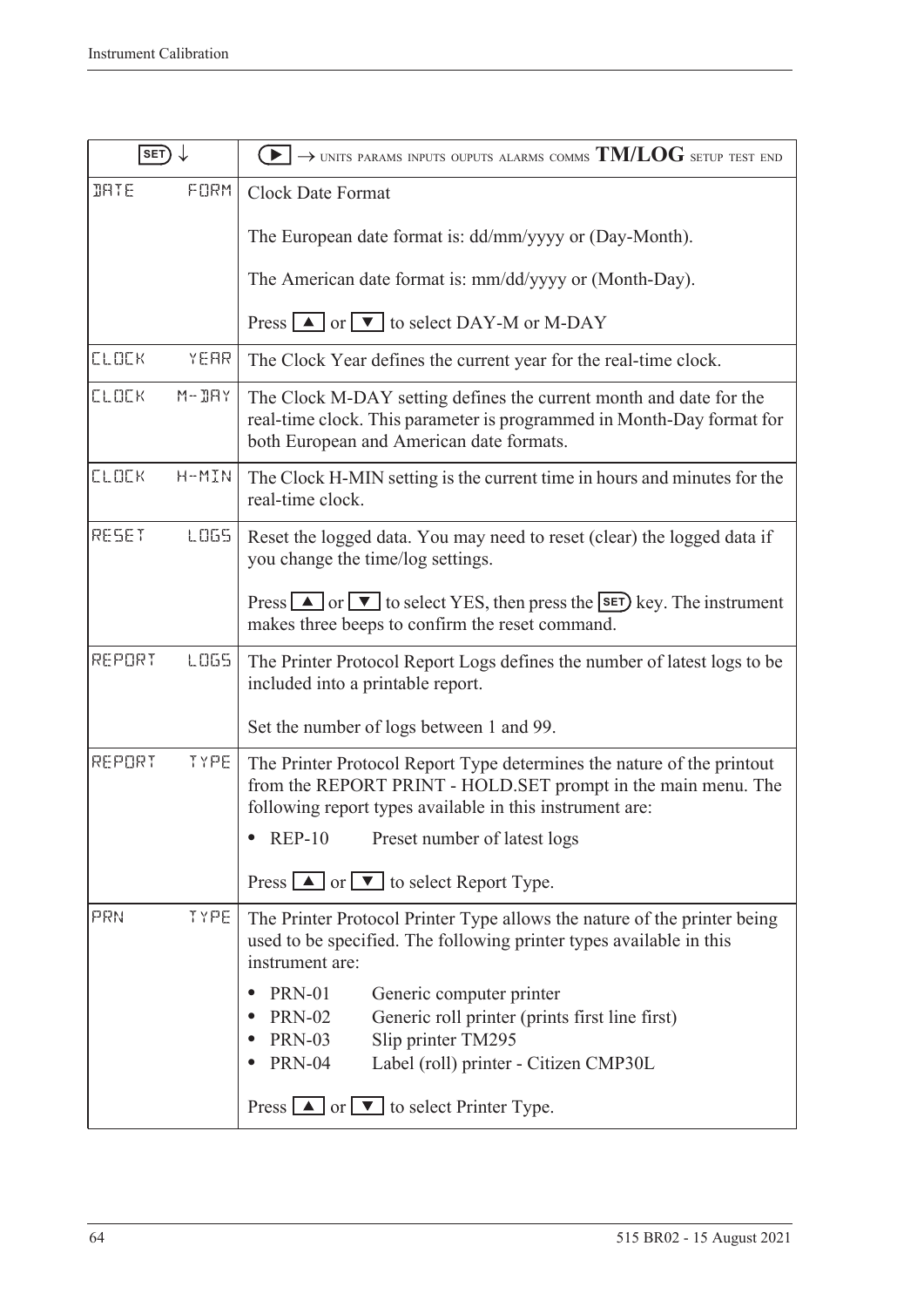|             |            | $\rightarrow$ units params inputs ouputs alarms comms $\mathrm{TM}/\mathrm{LOG}$ setup test end                                                                                                                                                                                   |
|-------------|------------|-----------------------------------------------------------------------------------------------------------------------------------------------------------------------------------------------------------------------------------------------------------------------------------|
| <b>RUTO</b> | PRINT      | The Auto Print function, if enabled, allows a delivery docket print out to<br>occur automatically at the End of Batch. If disabled, a printout must be<br>initiated via the HOLD.SET - TO PRINT prompt in the main menu.<br>Press $\Box$ or $\nabla$ to select ENABLE or DISABLE. |
| LAST        | $J - N LM$ | This defines the "last delivery number", so the delivery number counting<br>continues from this value. Note: this parameter is accessible only when<br>Logging is reset (either explicitly or when application is loaded into unit).<br>Enter the required delivery number.       |

### <span id="page-74-0"></span>**General Setup Parameters**

| SET)           |                 | $\rightarrow$ units params inputs ouputs alarms comms tm/log SETUP test end                                                                                   |
|----------------|-----------------|---------------------------------------------------------------------------------------------------------------------------------------------------------------|
| <b>DEFAULT</b> | <b>VRR</b>      | Select the main menu variable to display on power up or when the display<br>timeout period has elapsed if it is enabled.                                      |
|                |                 | Press $\Box$ or $\nabla$ to select the default variable display.                                                                                              |
| <b>SUPPLY</b>  | $V \square L$ T | The instrument provides a power-limited supply for external transducers.                                                                                      |
|                |                 | Press $\boxed{\blacktriangle}$ or $\boxed{\blacktriangledown}$ to set the transducer supply voltage between 8 and 24<br>volts DC as required.                 |
| $T - 11T$      | MODE            | If the Display Timeout mode is enabled, and there is no user activity for<br>the defined timeout period, the display panel returns to the default<br>display. |
|                |                 | This function is useful for the following reasons:                                                                                                            |
|                |                 | to return the display to a preferred variable after the user has finished<br>$\bullet$<br>reading other information,                                          |
|                |                 | to cancel the calibration mode and return to the default display if the<br>user does not exit from the calibration mode for any reason.                       |
|                |                 | Press $\boxed{\blacktriangle}$ or $\boxed{\blacktriangledown}$ to select the display timeout function as follows:                                             |
|                |                 | <b>DISABLE</b> - Timeout is completely disabled.                                                                                                              |
|                |                 | EN DISP - Timeout is enabled during Normal mode and Calibration<br>View mode.                                                                                 |
|                |                 | <b>EN EDIT</b> - Timeout is enabled during Calibration Set mode.<br><b>EN ALL</b> - Timeout is enabled for all modes.                                         |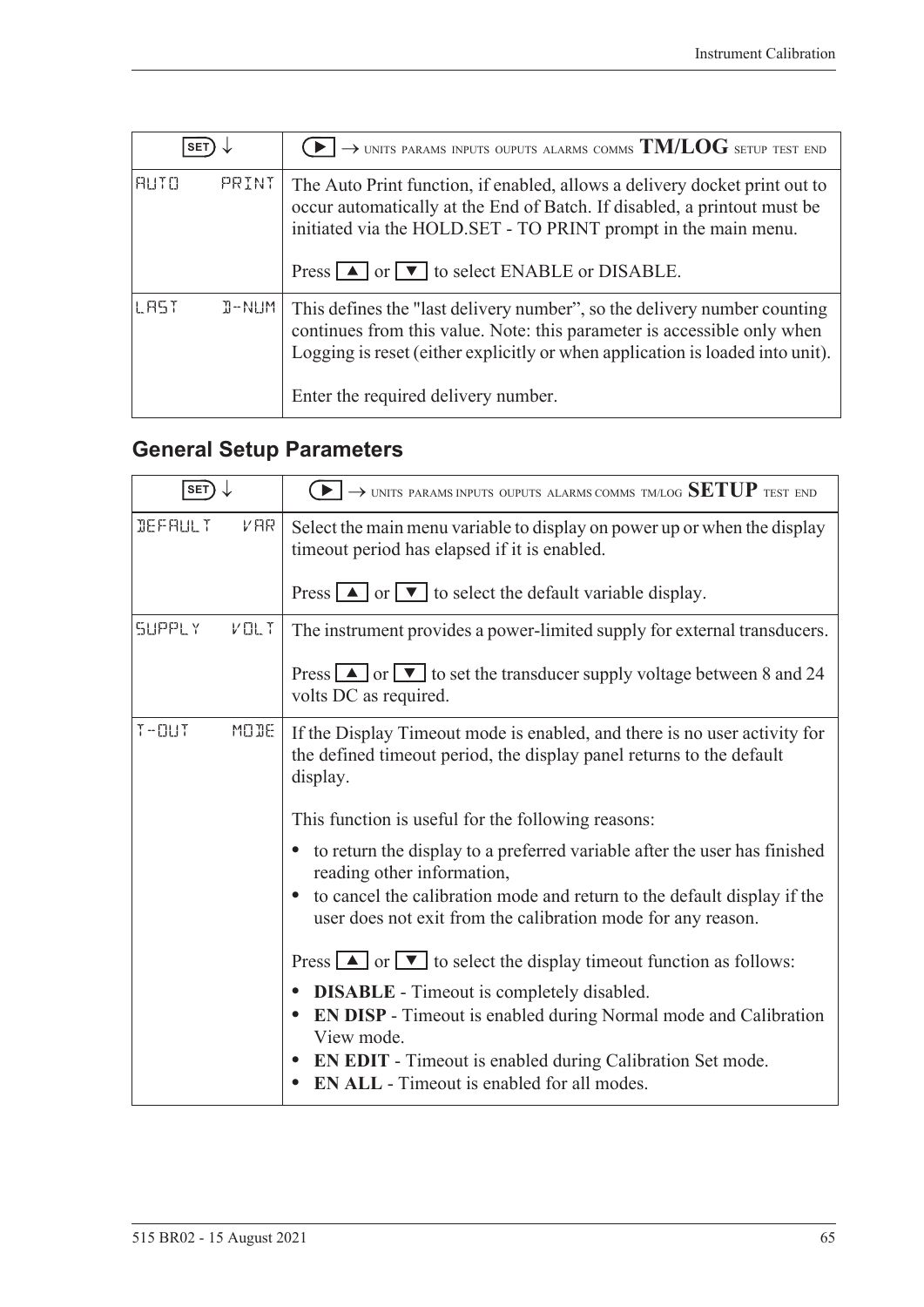| SET)          |              | $\blacktriangleright$ $\rightarrow$ units params inputs ouputs alarms comms tm/log $\operatorname{SETUP}$ test end                                                                                                                                                           |
|---------------|--------------|------------------------------------------------------------------------------------------------------------------------------------------------------------------------------------------------------------------------------------------------------------------------------|
| $T - 111T$    | <b>SEC</b>   | The Display Timeout period defines the delay for the Display Timeout<br>mode if it is enabled.                                                                                                                                                                               |
|               |              | The display timeout period can be from 10 to 99 seconds.                                                                                                                                                                                                                     |
| RESET         | <b>REEUM</b> | The Reset Accumulated Totals function clears all of the accumulated<br>totals and the non-accumulated totals.                                                                                                                                                                |
|               |              | Press $\Box$ or $\nabla$ to select YES, then press the <b>SET</b> ) key. The instrument<br>makes three beeps to confirm the reset command.                                                                                                                                   |
| <b>IISPL</b>  | <b>TRGS</b>  | The Display Tags option determines whether the instrument displays the<br>default display tags or the user-defined tags. The display tag setting also<br>defines whether the instrument displays the default error and warning<br>messages, or the user-defined messages.    |
|               |              | Note: The user-defined tags can be entered into the instrument only by<br>the manufacturer or the distributor.                                                                                                                                                               |
|               |              | Press $\Box$ or $\Box$ to select the Display Tags option as follows:                                                                                                                                                                                                         |
|               |              | <b>DEFAULT</b> - the instrument displays the default (English) tags<br>$\bullet$<br><b>USER</b> - the instrument displays the user-defined tags.                                                                                                                             |
| $B H L K - L$ | $T - 11T$    | If the backlight timeout is enabled, and there is no user activity (any keys<br>pressed) for a period of 10 seconds, the display backlight switches off to<br>save power. The backlight switches on when a key is pressed. Select the<br>backlight timeout mode as required. |
|               |              | Press $\Box$ or $\nabla$ to select ENABLE or DISABLE.                                                                                                                                                                                                                        |
| <b>RATES</b>  | IJΡ          | This parameter sets the maximum number of decimal places for<br>displaying or printing main menu rates.                                                                                                                                                                      |
| TOTALS        | ηp           | This parameter sets the maximum number of decimal places for<br>displaying or printing main menu totals.                                                                                                                                                                     |

### **Test Menu**

The Test menu enables you to view the inputs and outputs to and from the instrument.

In Calibration Set mode (by entering the system password), you can control the outputs and the alarms as described in the table below.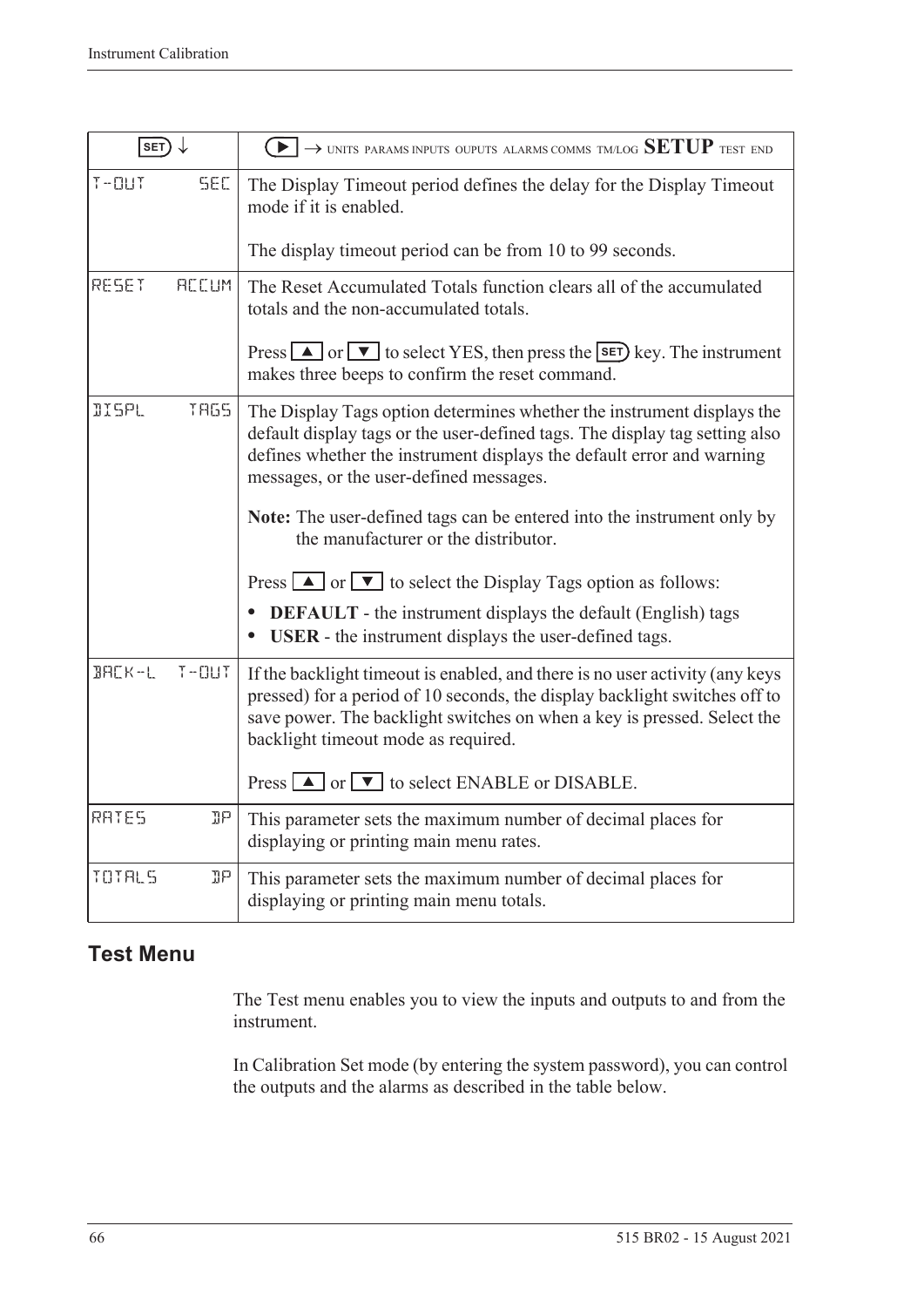| $ $ SET                  |              | $\rightarrow$ units params inputs ouputs alarms comms tm/log setup $\text{TEST}$ end                                                                                                                                                                             |  |  |  |  |  |  |  |  |
|--------------------------|--------------|------------------------------------------------------------------------------------------------------------------------------------------------------------------------------------------------------------------------------------------------------------------|--|--|--|--|--|--|--|--|
| $\text{HIMP}_n$          | units        | The units are displayed according to the calibration setup for the analog<br>input. If unused or set to Default the input is 4-20mA and displayed in<br>mA.                                                                                                      |  |  |  |  |  |  |  |  |
| $L$ INP $n$              | <b>STRTE</b> | You can view the state of the logic inputs. If the input is an open contact<br>or inactive it will display HI. If the input is a closed contact or active it<br>will display LO.                                                                                 |  |  |  |  |  |  |  |  |
| UUTn                     | STATE        | You can control the state of the outputs. Press the $\Box$ or $\nabla$ keys to set<br>the output state as follows:                                                                                                                                               |  |  |  |  |  |  |  |  |
|                          |              | <b>PROCESS</b> - the output depends on the current values of the inputs<br>and the calculations that the instrument performs.                                                                                                                                    |  |  |  |  |  |  |  |  |
|                          |              | For a pulse output, such as a total, the output produces a pulse train as<br>follows:                                                                                                                                                                            |  |  |  |  |  |  |  |  |
|                          |              | • ON - a pulse train with a pulse width as set for the particular output<br>in the Outputs menu.                                                                                                                                                                 |  |  |  |  |  |  |  |  |
|                          |              | • OFF - no output.                                                                                                                                                                                                                                               |  |  |  |  |  |  |  |  |
|                          |              | For a 4-20 mA output, such as a rate, the output is as follows:                                                                                                                                                                                                  |  |  |  |  |  |  |  |  |
|                          |              | • HI - the output is set to 20 mA.                                                                                                                                                                                                                               |  |  |  |  |  |  |  |  |
|                          |              | • LO - the output is set to 4mA.                                                                                                                                                                                                                                 |  |  |  |  |  |  |  |  |
| HLRMn<br>or<br>$REL - n$ | STRTE        | You can control the state of the relays (alarms). Press the $\Delta$ or $\nabla$<br>keys to set the selected relay as follows:                                                                                                                                   |  |  |  |  |  |  |  |  |
|                          |              | <b>PROCESS</b> - the relay operates according to the current values of the<br>$\bullet$<br>inputs and the relay settings as programmed.<br><b>OPEN</b> - the relay output contacts are set to "open".<br>CLOSED - the relay output contacts are set to "closed". |  |  |  |  |  |  |  |  |
| <b>SUPPLY</b>            | V            | You can display the actual DC output supply voltage, which may help<br>with troubleshooting.                                                                                                                                                                     |  |  |  |  |  |  |  |  |
|                          |              | If the actual supply voltage is lower than the preset value (refer to<br>General Setup Parameters on page 65) it may indicate that the output is<br>overloaded.                                                                                                  |  |  |  |  |  |  |  |  |

## **System Messages**

The instrument displays messages for defined events and fault conditions.

The manufacturer or distributor can enter user-defined text for the messages. This user-defined text is displayed, instead of the default (English) messages, when the Display Tags option in the Setup menu is set to USER.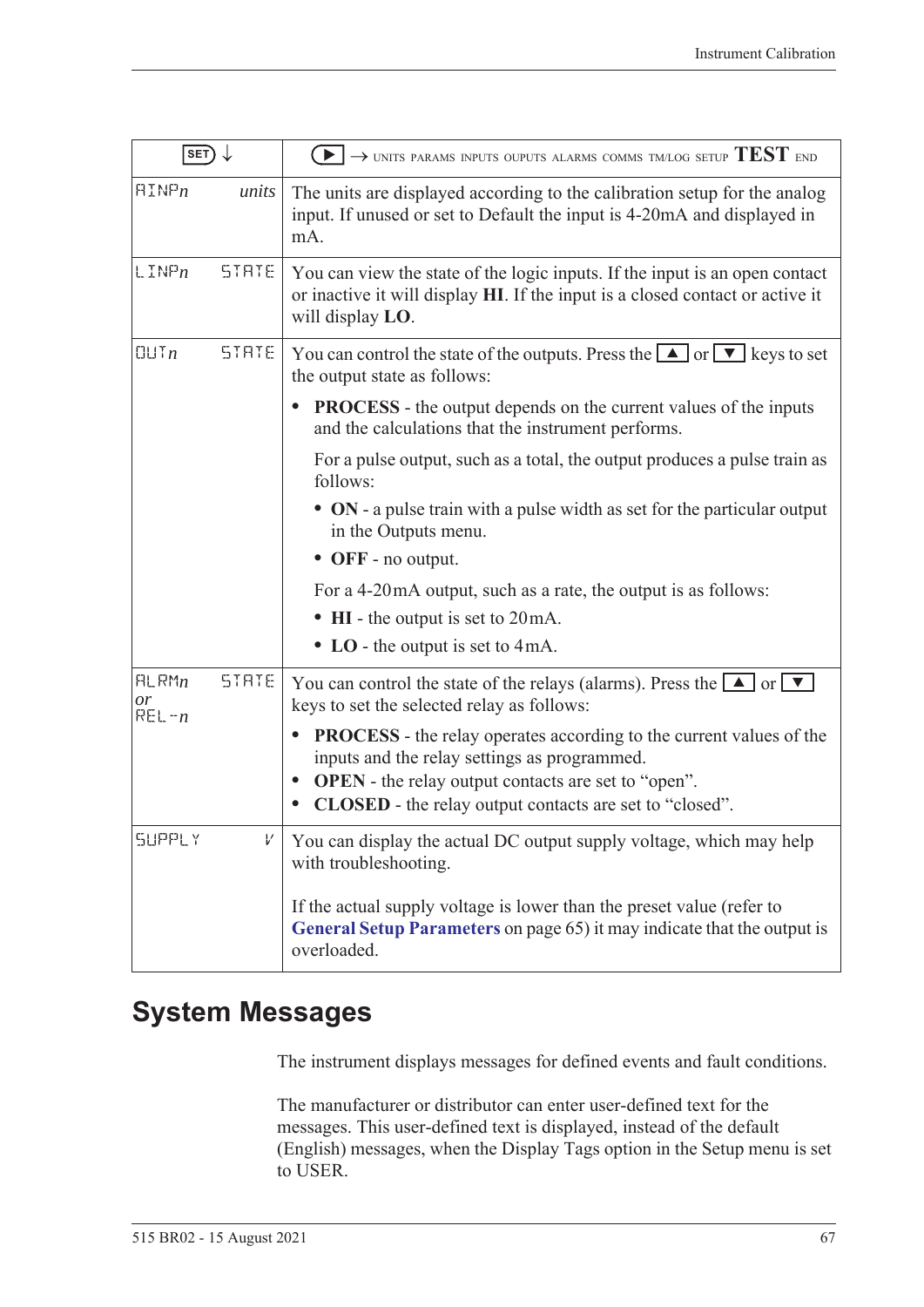### **Error Messages**

The system displays error messages, and records the associated exception status code, in the order of highest to lowest priority as listed in the following table:

| <b>Error</b><br><b>Messages</b>      | <b>Status</b><br>Code | <b>Description -</b> (Highest Priority at top of table).                                                                                                                                                                                           |
|--------------------------------------|-----------------------|----------------------------------------------------------------------------------------------------------------------------------------------------------------------------------------------------------------------------------------------------|
| CPU Card<br>Failure                  | 20                    | There are failed components on the CPU card and technical support<br>is required.                                                                                                                                                                  |
| Power Supply<br>is Low               | 21                    | The input and/or output power supply voltage is too low, ensure<br>that:<br>(a) input power supply voltage is within the specified range<br>(b) output power supply is not overloaded.                                                             |
| New/Failed<br>Battery - Set<br>Time  | 22                    | The real-time clock has lost the correct time because the battery has<br>failed, or there is a new battery. Set the current time and date (in the<br>TM/LOG menu) to clear the error message and to continue data<br>logging at the correct times. |
|                                      |                       | Note: The instrument can continue operating with a failed battery,<br>but the correct time will be lost if there are interruptions to<br>the power supply.                                                                                         |
| Main Flow<br>Input Failure           | 03                    | The main line flowrate transmitter (analog input 3) has failed.                                                                                                                                                                                    |
| Process Flow<br><b>Input Failure</b> | 04                    | The process line flowrate transmitter (analog input 4) has failed.                                                                                                                                                                                 |
| No Flow<br>Detected                  | 12                    | The no flow condition is detected when the flow timeout expires<br>during a delivery. There must not be a period of no flow greater<br>than the timeout value during the delivery.                                                                 |
| Unexpected/<br><b>Over Flow</b>      | 13                    | The unexpected/over flow condition is detected when the flow<br>continues longer than the timeout period after the controller has<br>attempted to stop (or pause) the flow.                                                                        |
| Leakage<br>Detected                  | 14                    | The leakage condition is detected when an amount greater than the<br>acceptable total is received without flow being initiated by the<br>batch controller.                                                                                         |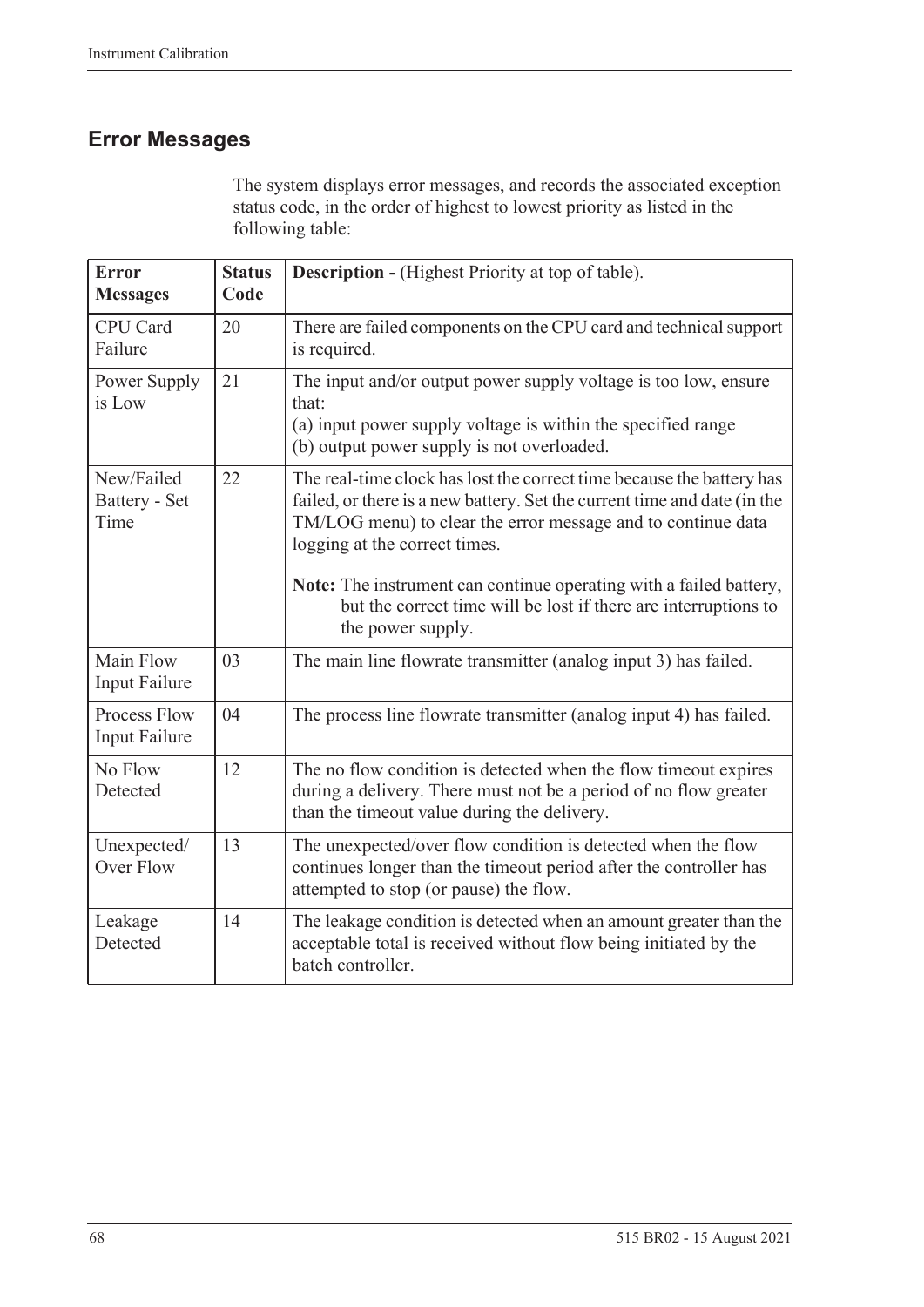### **Warning Messages**

| <b>Warning Messages</b>           | <b>Description</b>                                                                                                                                 |
|-----------------------------------|----------------------------------------------------------------------------------------------------------------------------------------------------|
| Value Has Been Set to             | You have entered an invalid value for a parameter. Therefore, the                                                                                  |
| Default                           | instrument has set the default value.                                                                                                              |
| Already Assigned to<br>Other Port | You have tried to assign a particular protocol type to more than one<br>serial communication port. The instrument has set the protocol to<br>NONE. |
| Preset Over Limit -               | You have exceeded the preset limit. The instrument will set the                                                                                    |
| Max Set                           | maximum allowed value.                                                                                                                             |

The system displays warning messages as described in the following table:

### **Prompt Messages**

The system displays prompt messages as described in the following table:

| <b>Prompt Messages</b> | <b>Description</b>                           |
|------------------------|----------------------------------------------|
| Connect Permissive     | Connect permissive to proceed with batching. |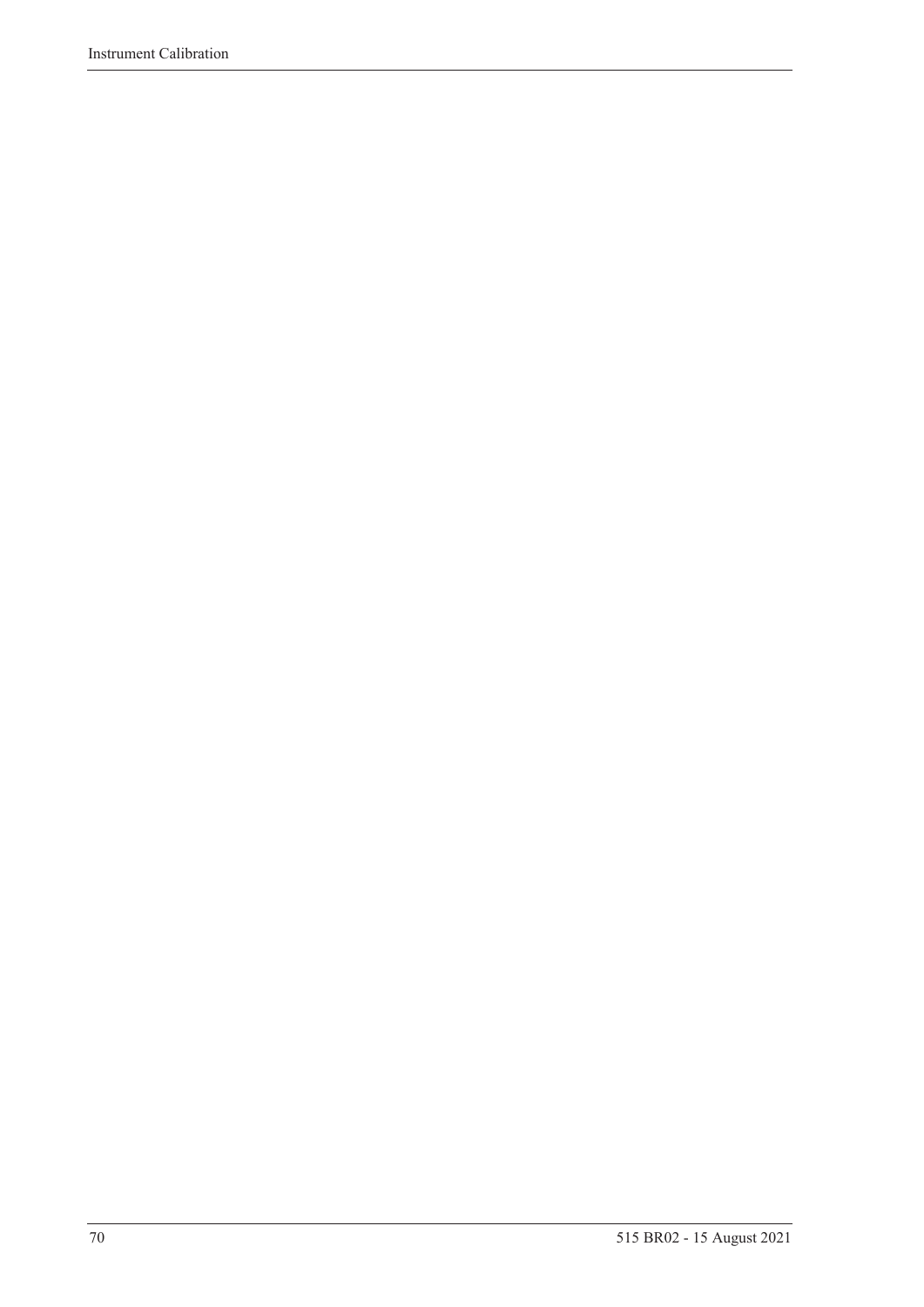# **Chapter 6 Communications**

## **Overview**

This chapter describes the communications between the instrument and another communicating device such as a computer or a printer. You should have relevant information about the devices to which the instrument will be connected. Some connection examples are included in this manual, however, the operation and connection of other devices is outside the scope of this manual.

#### **Hardware Interconnection**

The instrument has two communication ports:

- **•** COM-1 RS-232 port on the rear panel (DB9 female connector)
- **•** COM-2 RS-485 port on the rear panel (optional) or Ethernet (optional)

The appropriate interface and protocols are selected during calibration.

#### **COM-1 RS-232 Port**

The COM-1 RS-232 port provides communication between the instrument and one other device such as a host computer or a printer.

**Note:** A printer must have a serial port to be able to be directly connected to the flow computer. It is not possible to communicate directly with a printer via a parallel port.

Computers use either a DB9 or a DB25 connector, and the connections to each type are shown in [Figure 19.](#page-80-0)



*Figure 19 RS-232 Cable Connections to a Computer*

<span id="page-80-0"></span>**Note:** The instrument requires a cable with straight-through connections. Do not use a null modem cable for RS-232 connection to a computer.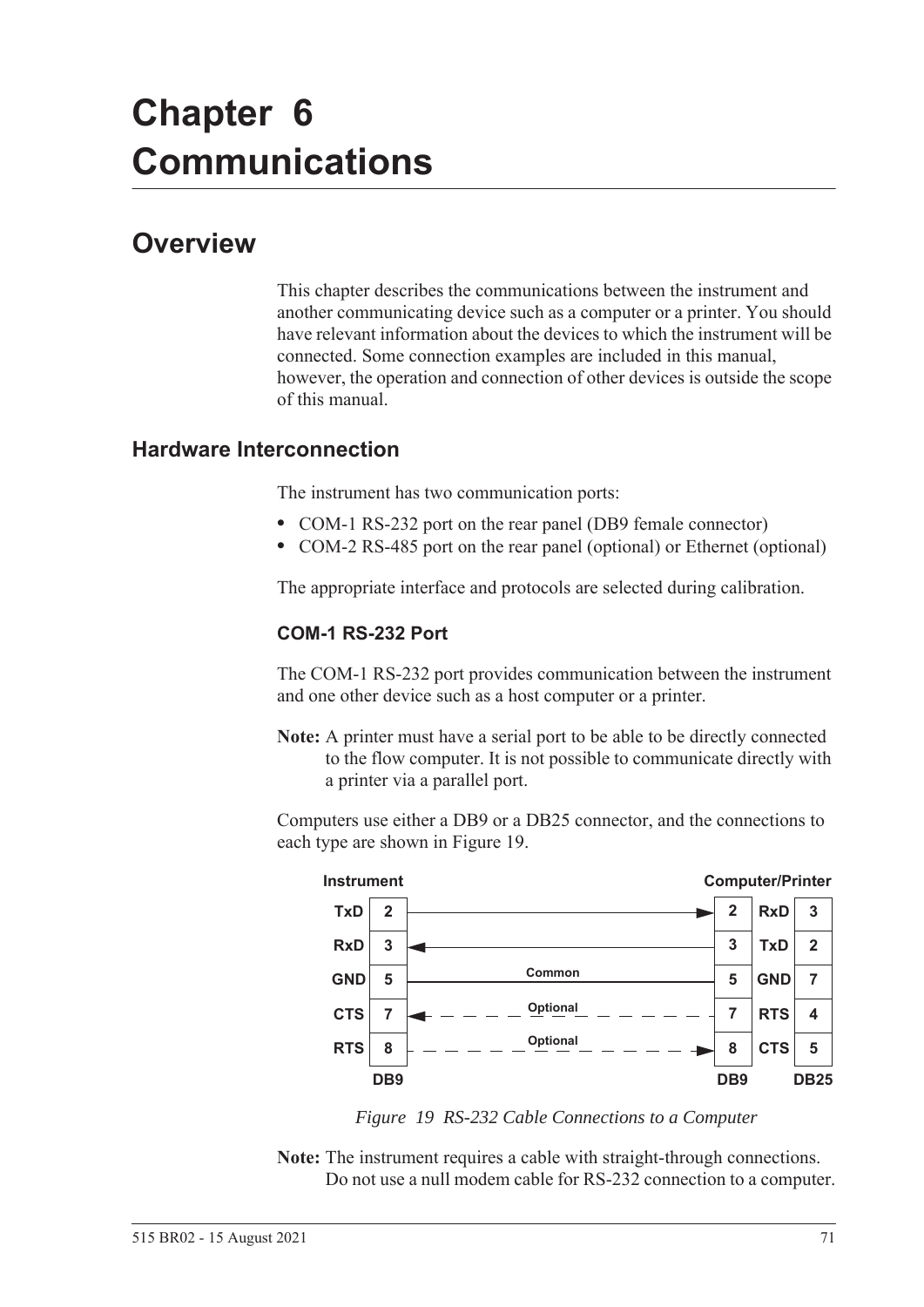#### **COM-2 RS-485 Port Option**

The COM-2 RS-485 port enables communication with multiple devices. Each device has a unique address so that the "master" device can communicate with specific "slave" devices.

On RS-485 links, an external terminating resistor must be connected at the furthest end of the cable. When multiple instruments are connected, they should be "daisy chained" in a multidrop configuration as shown in Figure [20](#page-81-0). Up to 32 units can be connected to the interface at a maximum distance of 1200 metres.



*Figure 20 RS-485 Connections*

#### <span id="page-81-0"></span>**COM-2 Ethernet Port Option**

An Ethernet module is an available option, in place of the RS-485 port, if Modbus TCP/IP connection is required. In the programming communication settings, COM-2 should be set to RTU (Modbus), 19200 Baud rate, even parity and 1 stop bit.

For further advice and example of Ethernet port usage and setup, refer to **[Ethernet Port & Setup](#page-105-0)** on page 96 in the Appendix.

### **Protocols**

The communications protocols can be assigned to the communication ports on the instrument as follows:

- **• ASCII** Simple ASCII
- **• RTU** Modbus RTU
- **• PRN** Printer Protocol
- **NONE** If a port is not being used, set the protocol to NONE.

**Note:** The Printer Protocol is only available if the option with Real Time Clock is installed. Also a protocol cannot be assigned to more than one port at a time as described in **[Communications](#page-70-0)** on page 61.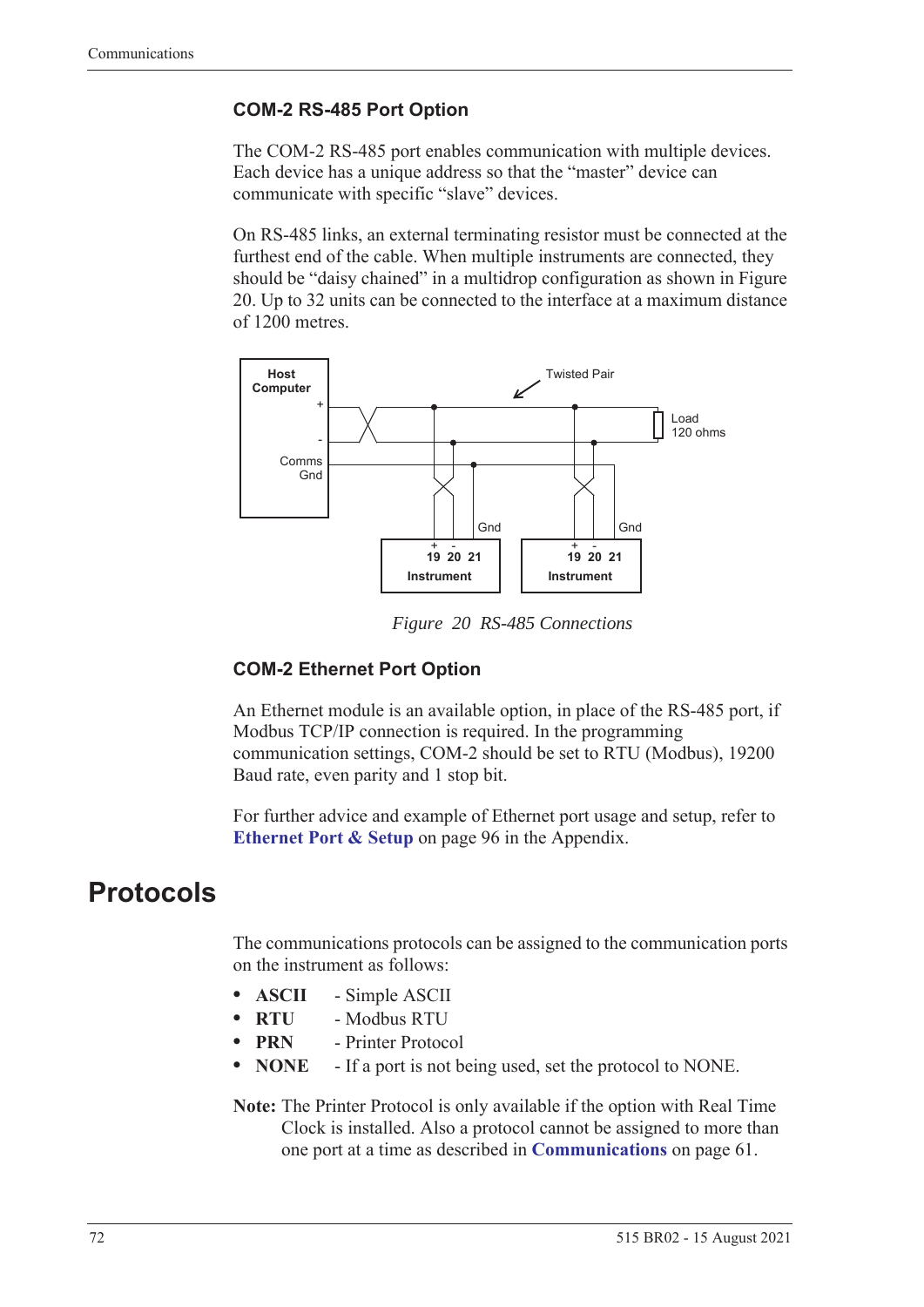- **• ASCII** In this ASCII protocol each command and response is a string of ASCII characters. This proprietary protocol is developed by Contrec to allow for simple information interchange. The main advantages of this mode are that it allows extended time intervals to occur between characters without causing a timeout error and that messages can be sent and monitored easily with a simple ASCII terminal.
- **• Modbus RTU** Modbus RTU is an industry-standard protocol which allows the instrument to be easily connected to computers running supervisory software systems. The main advantage of this mode is that its greater character density allows better data throughput than ASCII mode, however each message must be transmitted in a continuous stream.
- **• Printer** In the Printer protocol there is a selection of printer types. Please refer to the **[Printer Protocol](#page-95-0)** on page 86 for full details.

### **Simple ASCII Protocol**

**Note:** Not all ASCII commands are applicable for Batch Controller applications.

This simple ASCII protocol requires that all requests are initiated with a colon (:) and terminated with a carriage return  $\binom{C_R}{R}$ . The message termination can include a linefeed before the carriage-return  $(\mathsf{L}_\mathsf{F}^\mathsf{C}_{\mathsf{R}})$ , but it is the carriage-return that acts as the message termination.

All responses by the instrument are terminated with a linefeed and a carriage-return  $\begin{pmatrix} L & C \\ F & R \end{pmatrix}$ .

#### **Requests Format**

The format of a request to the instrument is as follows:



Each request must include the address and command portions. The underlined section is an optional part of the request string.

#### **Address**

In multipoint communications, each instrument must have a unique address and it is essential in the request for identifying a particular instrument. However, it may be set to 000, for special broadcast commands. For singleinstrument communications, the address can also be set to 000 in the request.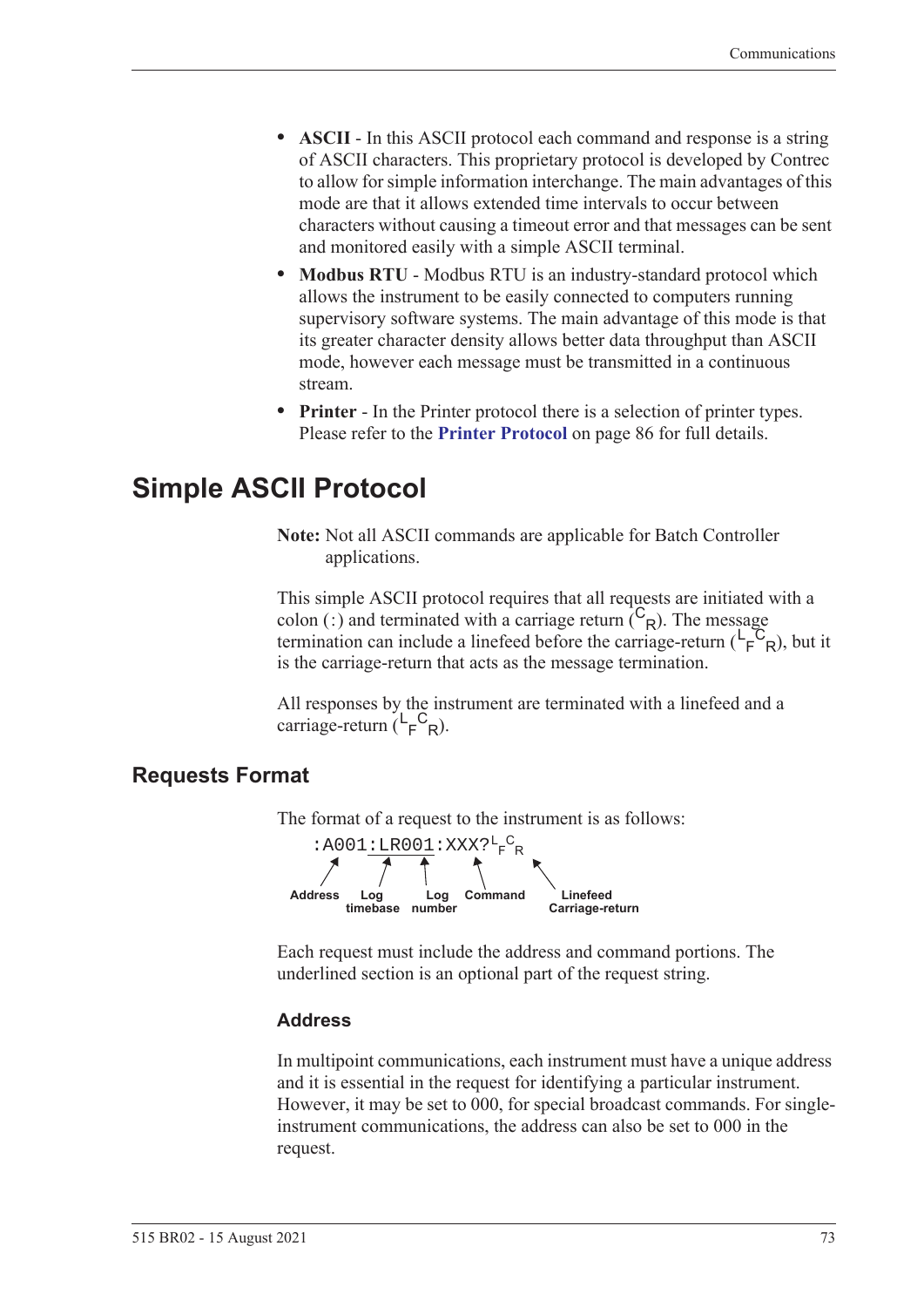Refer to **[Communications](#page-70-0)** on page 61 for setting the instrument address.

**Note:** The instrument always responds with its address in the header regardless of the type of request.

#### **Log Type and Number**

The log type and number enables a communicating device to retrieve data from the instrument. The data can be from the event-based logs or from the current process variables with the either accumulated or non-accumulated (resettable) totals.

The log request is optional. If the log request is not included, or the log number is set to 000, the instrument returns the current process variables. If the log request is included, the log number defines the specific log entry by counting backwards. The most recent log entry for a timebase is 001.

The "last edit" log records the process variables at the time of the last exit from the calibration edit mode. There is only one "last edit" log, therefore, if a number is included in the request, the instrument ignores the number and returns the data at the time of the last edit. Likewise, there is only one set of current process variables with "non-accumulated totals", therefore it also ignores any log number included in that request.

The types of the logs applicable to this instrument are as follows:

| Log Type                                         |
|--------------------------------------------------|
| LE - last edit log                               |
| LR - logged records (non-timebased logging)      |
| LN - current totals displayed as Non-accumulated |

The number of the log entry is the same as shown on the front panel of the instrument. For example, a request for LR003 would return the data for the log entry two batches prior to the most recent batch log entry.

#### **Instrument Responses**

The instrument response time to any enquiry is not more than 300 ms. The responses from the instrument are in the following format:

```
HEADER<sup>L</sup>F<sup>C</sup>R
DATA<sup>L</sup>F<sup>C</sup>R
DATA<sup>L</sup>F<sup>C</sup>R
.
.
.
DATA<sup>L</sup>F<sup>C</sup>R
L
F
C
R
```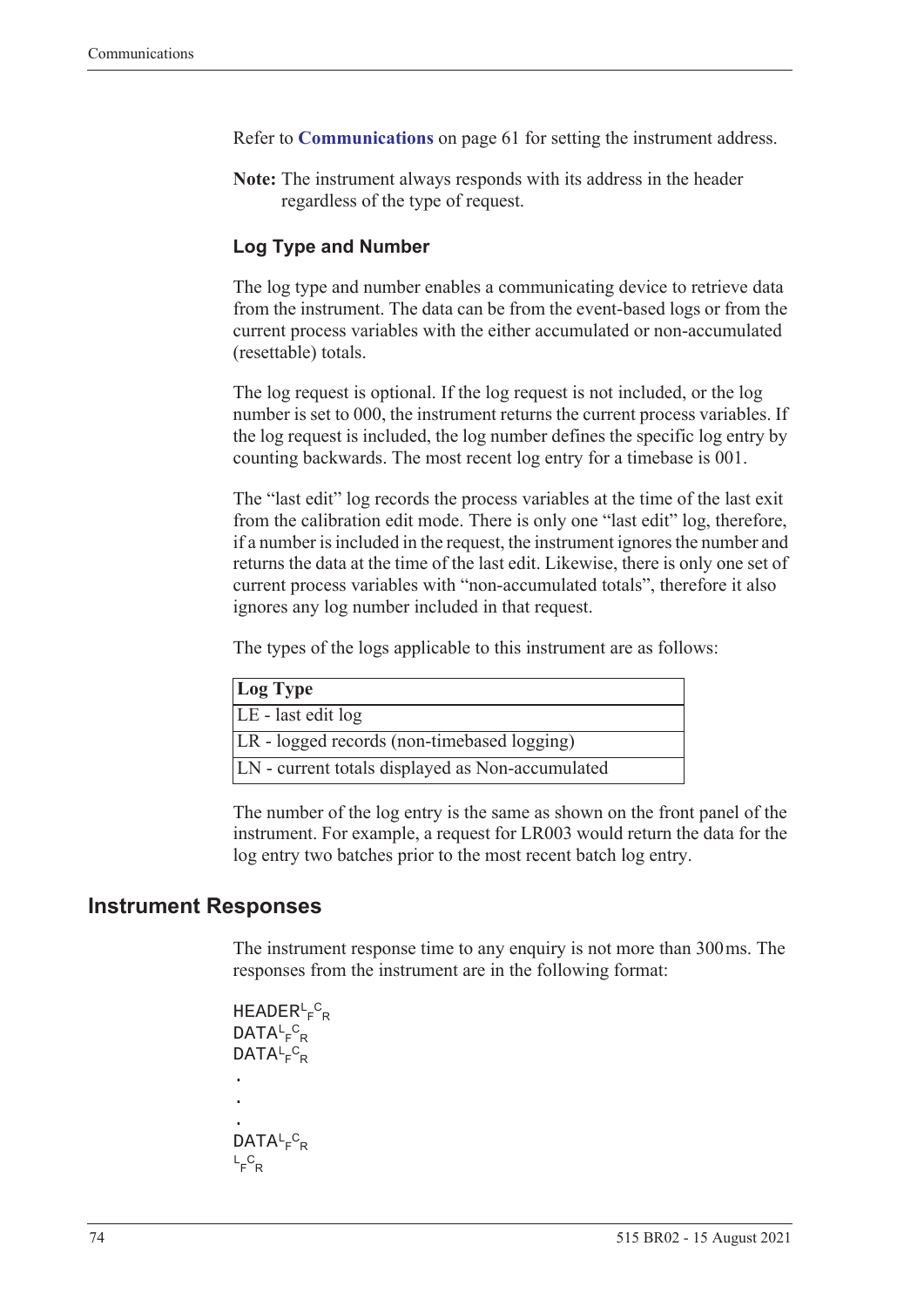The components of the response message are as follows:

#### **Header**

The format of the response header from the instrument is as follows:



The instrument **Exception Status** codes that the instrument returns for the ASCII protocol are the same as those described for the Modbus RTU protocol in **[Instrument Exception Status](#page-92-0)** on page 83.

#### **Data**

The format of the data variables from the instrument is as follows:

|  |                                                                                                                    |                       |  |  | 89123.456 |  | M २ |                                                                                                                                           |  |  |  |  | V O L II M E |  |  |
|--|--------------------------------------------------------------------------------------------------------------------|-----------------------|--|--|-----------|--|-----|-------------------------------------------------------------------------------------------------------------------------------------------|--|--|--|--|--------------|--|--|
|  | 2   3   4   5   6   7   8   9   10   11   12   13   14   15   16   17   18   19   20   22   23   24   25   26   27 |                       |  |  |           |  |     |                                                                                                                                           |  |  |  |  |              |  |  |
|  |                                                                                                                    | Value (aligned right) |  |  |           |  |     | $\begin{bmatrix} 8 \\ 8 \\ 6 \\ 6 \end{bmatrix}$ Unit (aligned left) $\begin{bmatrix} 8 \\ 8 \\ 6 \\ 6 \end{bmatrix}$ Item (aligned left) |  |  |  |  |              |  |  |

**Note:** The decimal point in the Value is always at character position 8. Therefore whole numbers are aligned right at the decimal point, with trailing zeroes.

#### **Variables Request**

The variables request asks the instrument to return the value of one or more requested variables. All totals are transmitted as accumulated totals.

|                             | Command Description                                                                                                                             |
|-----------------------------|-------------------------------------------------------------------------------------------------------------------------------------------------|
| :RVA?                       | Return all variables                                                                                                                            |
| :RVD?                       | Return the default Total and Rate                                                                                                               |
| $\vert:RV0? \dots$<br>:RV9? | Return the specific variable. The numbers relate to the<br>position in the variables menu. For example, V0 is Energy,<br>V1 is Power and so on. |

#### **Variables Request and Response Example**

The following request is for the only instrument that is connected to the communication port to return the values of all main menu variables.

: A 0 0 1 : R V A ?  ${}^{\mathsf{L}}$  F  ${}^{\mathsf{C}}$  R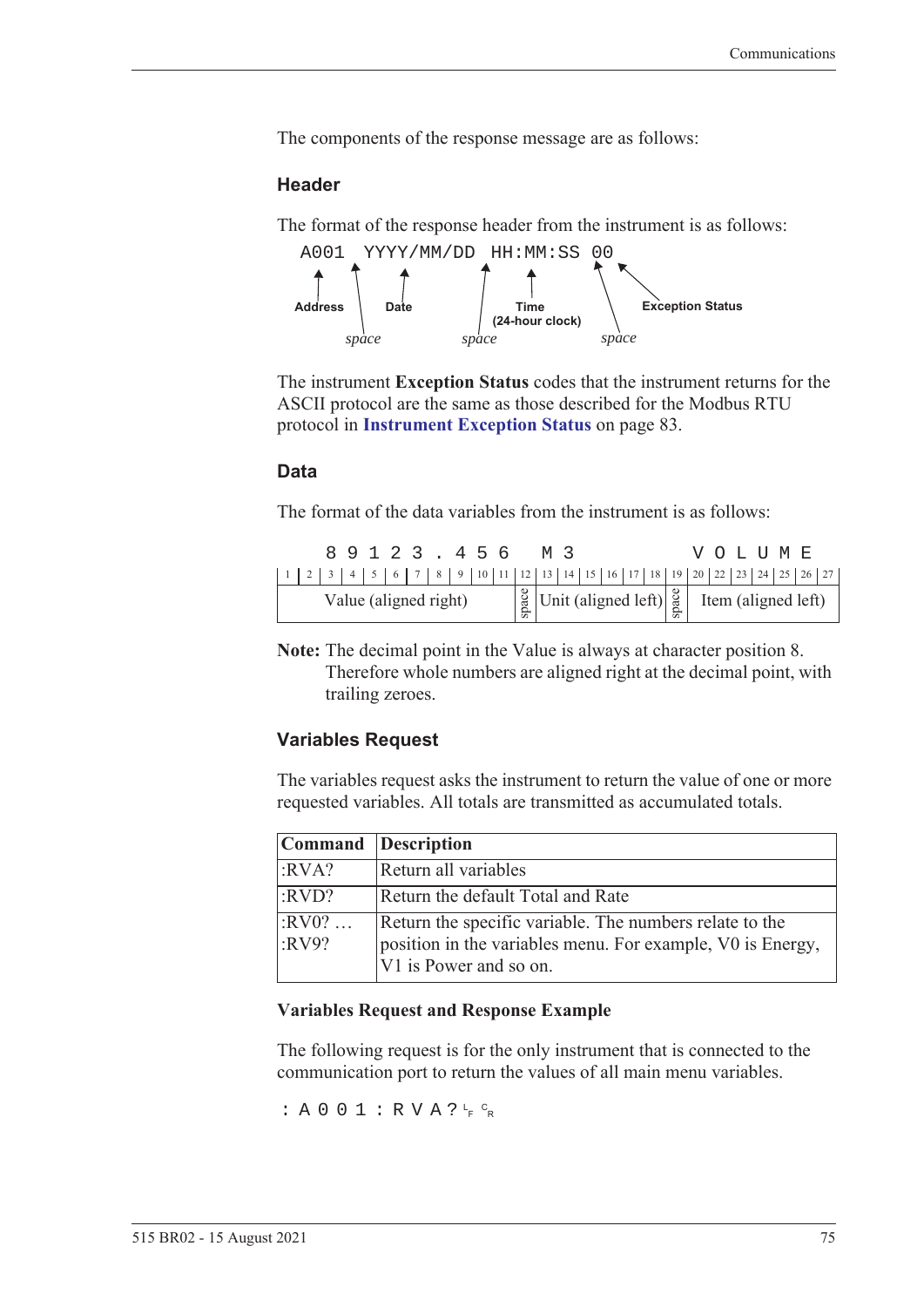The following is an example of a hypothetical instrument response. Refer to [on page 3](#page-12-0) for the list of variables that would be returned for this application.

|                 |  |  |  |  |          |  |              |  |       |  |                            |       |  | A 0 0 1 2 0 0 2 / 0 3 / 1 4 1 8 : 2 5 : 0 0 0 0 0 $\frac{1}{2}$ $\frac{6}{10}$ |                 |                 |  |
|-----------------|--|--|--|--|----------|--|--------------|--|-------|--|----------------------------|-------|--|--------------------------------------------------------------------------------|-----------------|-----------------|--|
|                 |  |  |  |  |          |  | 6.116 MWh    |  |       |  |                            |       |  | E N E R G Y                                                                    |                 |                 |  |
|                 |  |  |  |  |          |  | 16.573 MW    |  |       |  |                            | POWER |  |                                                                                | $L_{F}$ $C_{R}$ |                 |  |
|                 |  |  |  |  |          |  | 1320.530 m 3 |  |       |  |                            |       |  | VOLUME <sup>L</sup> <sub>R</sub> <sup>C</sup> R                                |                 |                 |  |
|                 |  |  |  |  |          |  |              |  |       |  | 58.300 m 3 / M V - F L O W |       |  |                                                                                | $L_{F}$ $C_{R}$ |                 |  |
|                 |  |  |  |  | 7627.117 |  | K G          |  |       |  |                            | MASS  |  |                                                                                |                 | $L_{F}$ $C_{R}$ |  |
|                 |  |  |  |  |          |  |              |  |       |  | 344.460 KG/M M-FLOW        |       |  |                                                                                | $L_F$ $C_R$     |                 |  |
|                 |  |  |  |  | 230.000  |  |              |  | DEG C |  | T E M P                    |       |  |                                                                                | $L_F$ $C_R$     |                 |  |
|                 |  |  |  |  | 1.260    |  | МРА          |  |       |  |                            | PRESS |  |                                                                                |                 | $L_{F}$ $C_{R}$ |  |
|                 |  |  |  |  |          |  |              |  |       |  | $0.174$ m $3/KG$ SP-VOL    |       |  |                                                                                | $L_F$ $C_R$     |                 |  |
|                 |  |  |  |  |          |  |              |  |       |  |                            |       |  | 2886.760 KJ/KG SP-ENT F <sup>c</sup> r                                         |                 |                 |  |
| $L_{F}$ $C_{R}$ |  |  |  |  |          |  |              |  |       |  |                            |       |  |                                                                                |                 |                 |  |

The following message to an instrument, requests the current values for the default rate and total:

: A 0 0 1 : R V D ?  $L_F$   $C_R$ 

The instrument response would be similar to the following:

A001 2002/03/14 18:25:00  $F$   $\circ$ <sub>R</sub> 126.455 m3 VOLUME <sup>L</sup>  $F$   $\circ$ <sub>R</sub> 20.437 m3/M V-FLOW <sup>L</sup> <sup>F</sup> <sup>C</sup> R L <sup>F</sup> <sup>C</sup> R

#### **Log Request**

The log request asks the instrument how many logs will be included in a printed log report. These are the values described in **[Time Settings and](#page-72-0)  [Data Logging](#page-72-0)** on page 63.

|      | Command Description                                      |
|------|----------------------------------------------------------|
| RLR? | Return the number of log records (non-timebased logging) |

#### **Log Response Example**

The following message asks the instrument with address 001 to return the number of logs that the instrument stores:

: A 0 0 1 : R L R ?  $L_F$   $C_R$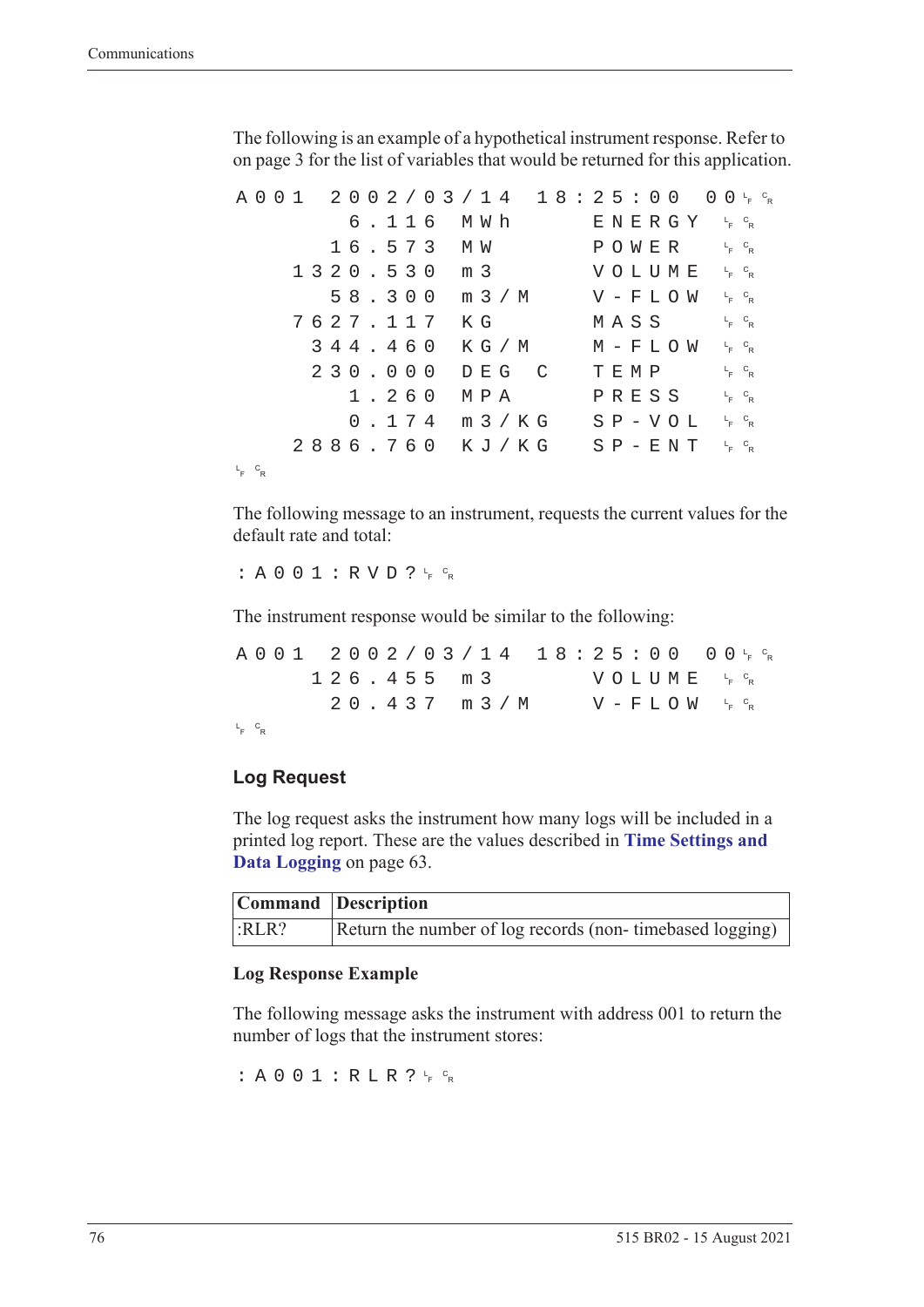The instrument response would be similar to the following:

A001 2002/03/14 18:25:00  $F$   $C_R$  $24r$ <sub>F</sub>  $c$ <sub>R</sub> L <sup>F</sup> <sup>C</sup> R

#### **Clear Data Request**

The clear data request asks the instrument to clear the data in the selected registers.

| Command Description |                                                 |
|---------------------|-------------------------------------------------|
| ERCN?               | Clear the non-accumulated (resettable) totals   |
| :RCA?               | Clear the accumulated totals                    |
| :RCL?               | Clear the logs except for the "last edited" log |

#### **Clear Data Request Example**

The following message asks the instrument with address 001 to clear the logged data that the instrument stores:

: A 0 0 1 : R C L ?  $L_F$   $c_R$ 

The instrument response would be similar to the following:

A001 2002/03/14 18:25:00  $F$   $C_R$ L <sup>F</sup> <sup>C</sup> R

#### <span id="page-86-0"></span>**Instrument Information Request**

The Instrument Information request asks the instrument to return the general information about the model and version codes. The instrument exception status is returned as a part of the header as it is with the header for all command responses.

| Command Description        |                                                              |
|----------------------------|--------------------------------------------------------------|
| $\mathsf{I}:\mathsf{RIG}?$ | Return the general information about the instrument such as  |
|                            | Model number, Application number, Version and Serial         |
|                            | numbers etc. These items are returned as a block in the same |
|                            | format as shown on the display in the "Model Info" menu.     |

#### **Instrument Information Response Example**

The following message asks the instrument with address 001 to return the general information about the instrument:

 $: A 0 0 1 : R I G ? L F c R$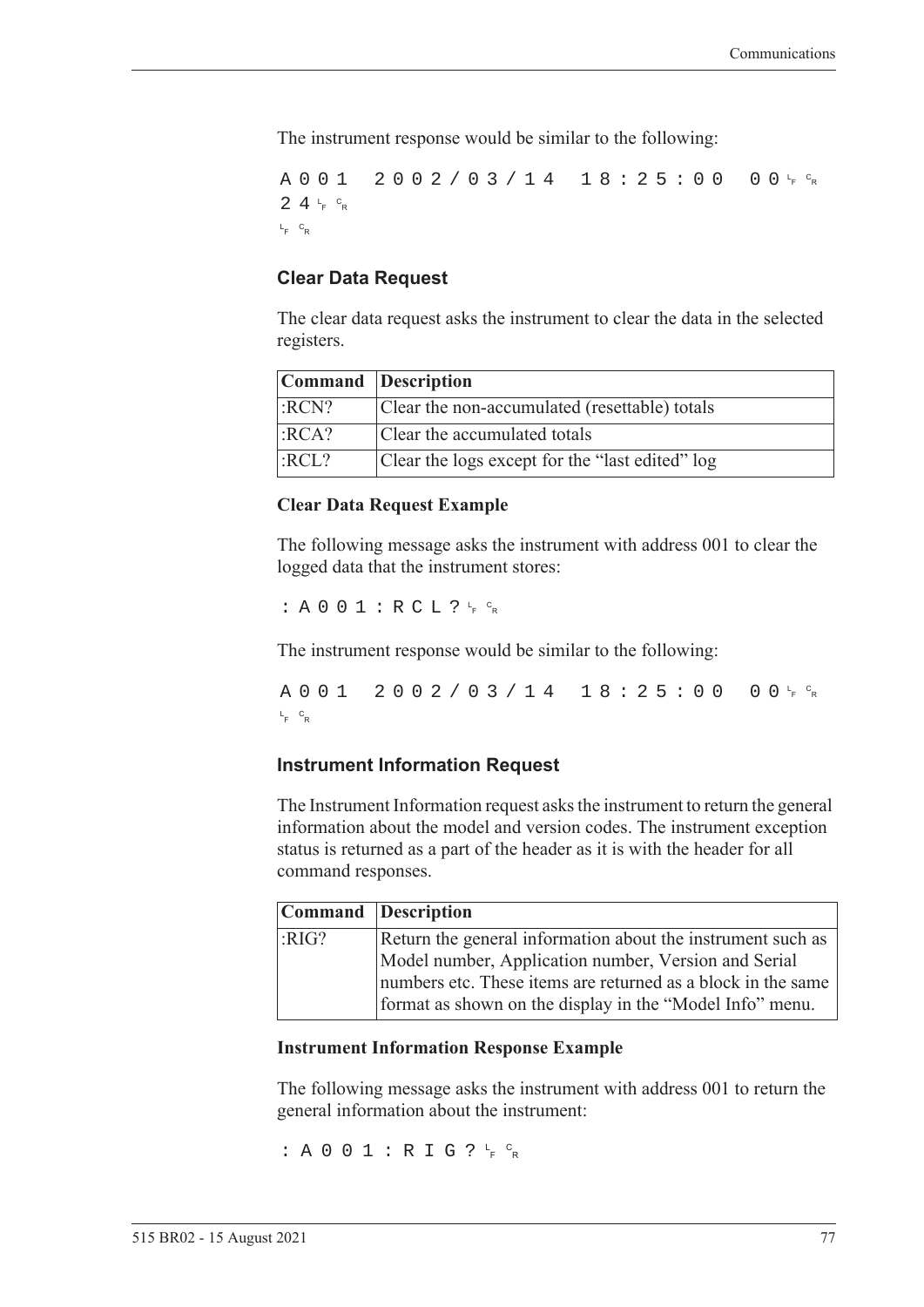The following is an example of a hypothetical instrument response:

A001 2002/03/14 18:25:00  $F$   $\circ$ <sub>R</sub>  $515$   $MODEL$   $-11-F F$   $R$  $S$  C O  $1$  I N P U T F - T P - - <sup>L</sup><sub>F</sub> <sup>C</sup>R  $S$  C O  $1$  V E R S O  $1$  O  $1$  J  $1$  , O  $0$   $1$   $1$   $1$   $6$   $8$ CUSTOM VERS 000001<sup>L</sup>F<sup>C</sup>R  $\texttt{UNIT}$  S/N 123456<sup>L</sup>F <sup>C</sup>R L <sup>F</sup> <sup>C</sup> R 1 2 3 4 5 6 7 8 9 10 11 12 13 14 15 16 17 18 19 20 21 22 23 24 25 26 27 28 29

#### **Corrupted or Invalid Requests**

If the instrument receives a corrupted or incomplete request, there is no response. The instrument discards any partial request and waits for the next enquiry.

If the instrument receives a request message in the correct format, but for a non-existent option, it returns only the message header. For example, if the instrument received the following request variables message :A001:RVT? it will return only the header because there is no T option for the 'Variables Request' message.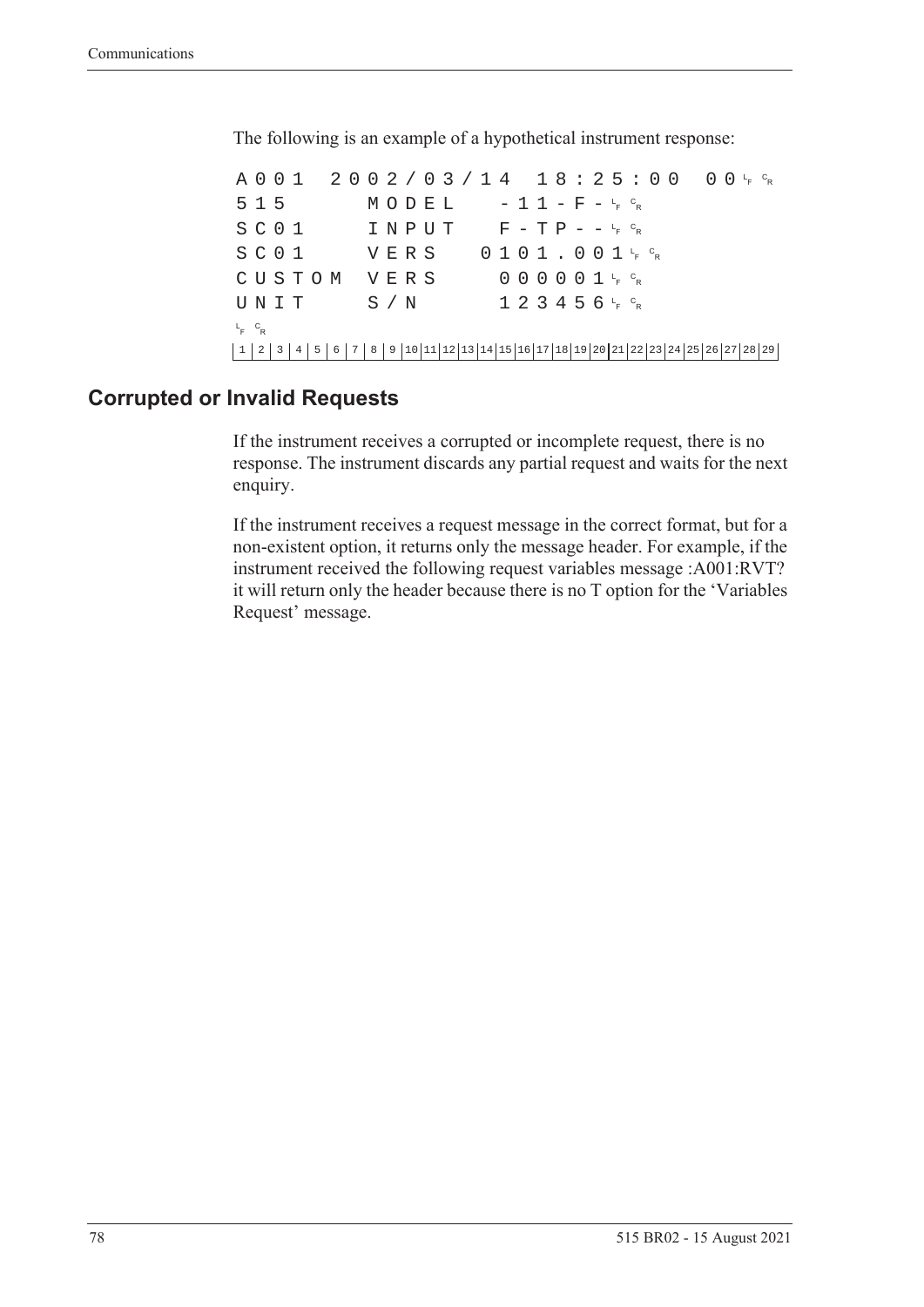### **Modbus RTU Protocol**

Modbus RTU (remote terminal unit) is an industry standard protocol that allows the instrument to be easily interfaced to other communication devices.

The instrument implements the Modbus protocol as detailed in the *Modicon Modbus Protocol Reference Guide* PI-MBUS-300 Rev J (June 1996).

#### **Message Format**

In RTU mode, messages start with a silent interval of at least 3.5 character times. The first field transmitted is the device address. Following the last transmitted character, a similar interval of at least 3.5 character times marks the end of the message. A new message can begin after this interval. The entire message frame must be transmitted as a continuous stream. A typical message frame is shown below:

| <b>Address</b> | <b>Function</b> | Data    | <b>CRC</b> Check |
|----------------|-----------------|---------|------------------|
| $ 1$ byte      | 1 byte          | n bytes | 2 bytes          |

Except for broadcast messages, when a master device sends a query to a slave device, it expects a normal response. One of four possible events can occur from the master's query:

- **•** If the slave device receives the query without a communication error, and can handle the query normally, it returns a normal response.
- **•** If the slave does not receive the query due to a communication error, no response is returned. The master program has to process a timeout condition for the query.
- **•** If the slave receives the query, but detects a communications error (parity or CRC), no response is returned. The master program has to process a timeout condition for the query.
- **•** If the slave receives the query without a communication error, but cannot handle it (for example, if the request is to read a nonexistent register), the slave will return an exception response informing the master of the nature of the error.

#### **Instrument Address**

The address of the instrument is programmable in the range from 1 to 247. Some addresses are reserved according to PI-MBUS-300 and have a special meaning:

- 0 = Broadcast, no response required from slave devices
- **•** 248 to 255 Reserved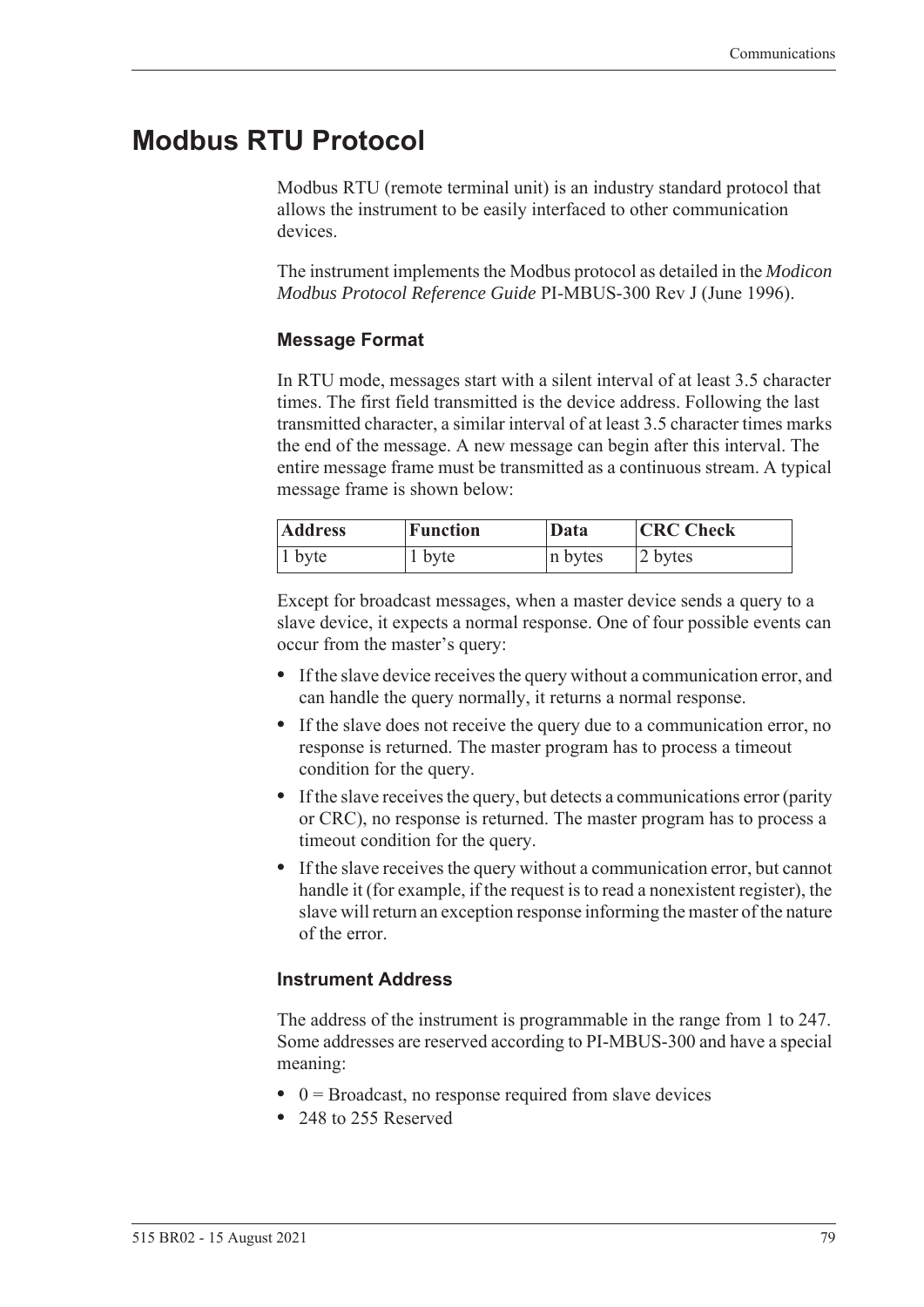#### **Function Codes**

| Code            | <b>Name</b>           | <b>Description</b>                                                    |
|-----------------|-----------------------|-----------------------------------------------------------------------|
| 03              | Read data register(s) | Obtain the content of one or more 2-byte<br>data registers.           |
| 06              | Preset data register  | Preset one 2-byte data register.                                      |
| $\overline{07}$ | Read status register  | Obtain the content of 1-byte status register.                         |
| 16              |                       | $ $ Preset data register(s) Preset one or more 2-byte data registers. |

The instrument accepts the following function codes:

#### **Exception Response**

The instrument forms an exception response by adding 80H to the function code and using an exception code as the 1-byte data field in the returned frame. Implemented exception codes are as follows:

| Code | Name                    | <b>Description</b>                                                                                                                                   |
|------|-------------------------|------------------------------------------------------------------------------------------------------------------------------------------------------|
| 01   | <b>Illegal</b> function | The function code is not a legal action for<br>the slave.                                                                                            |
| 02   | Illegal data address    | The data address is not a legal address for<br>the slave.                                                                                            |
| 03   | Illegal data value      | The data value is not a legal value for the<br>slave.                                                                                                |
| 05   | Acknowledge             | The slave has accepted the request and is<br>processing it, but a long duration of time<br>will be required to do so.                                |
| 06   | Slave device busy       | The slave is engaged in processing a long<br>duration program command. The master<br>should re-transmit the message later when<br>the slave is free. |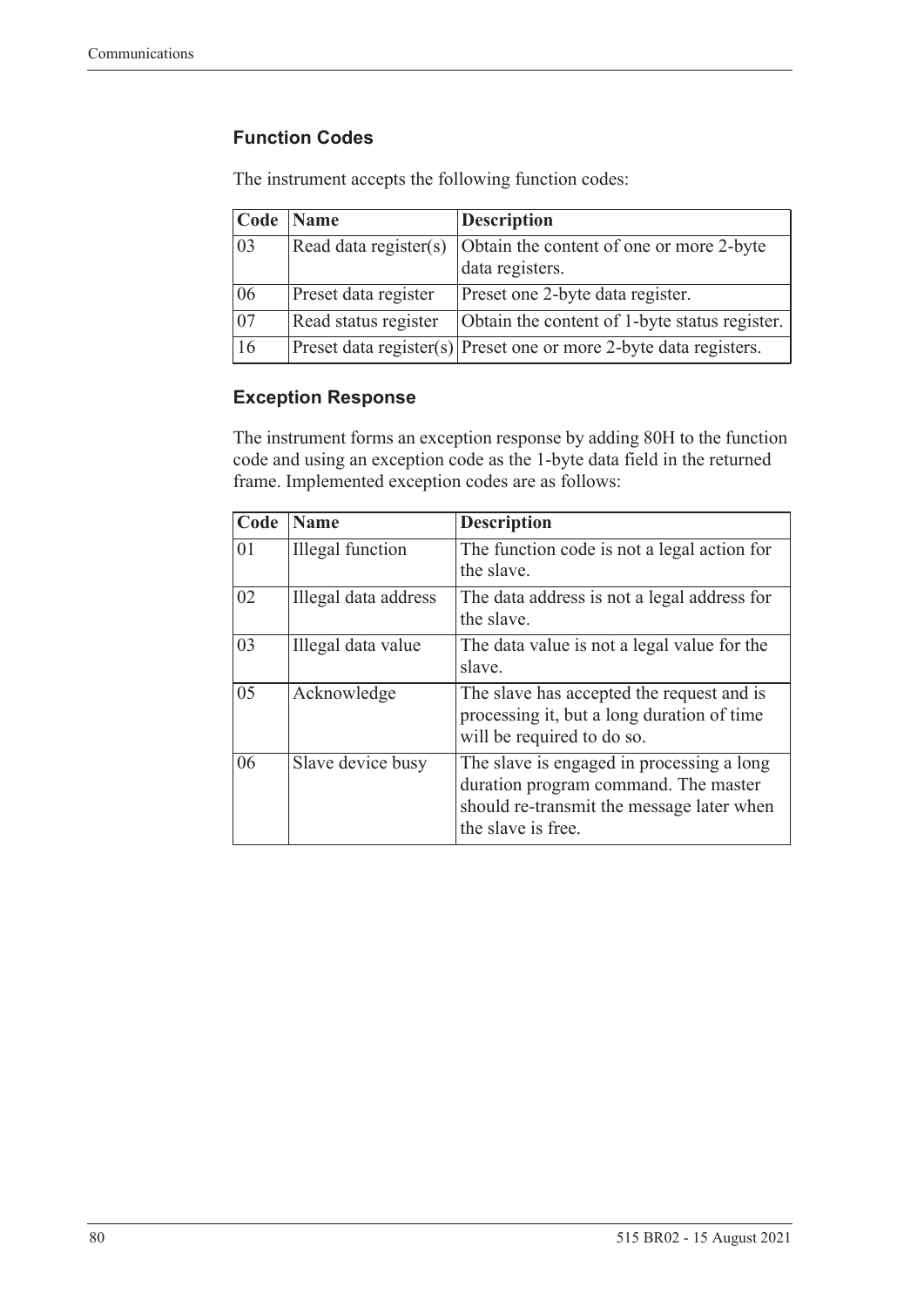#### **List of Data Registers**

The following tables describe the addresses and meaning of the data registers in the instrument. The registers are grouped in blocks that relate to a particular function of the instrument. The data values are expressed in the engineering units that were selected for the variables when the instrument settings were configured.

**Note:** Conventional numbering of registers often starts from 1, therefore be aware that "register 1" in this case has "address 0" and so on.

The data registers represent different data types as specified in the tables:

- I Integer, 2 bytes (Holding Register)
- L Long Integer, 4 bytes (2 registers)
- P Programmable Format, 4 bytes (2 registers)

The "Programmable Format" data type for 4-byte (2 registers) data values can be set as either Floating Point or Long Integer via the "Data Type" program item as described in **[Communications](#page-70-0)** on page 61.

The Floating Point variable is represented in IEEE-754 Floating Point 4-byte format and requires two 2-byte data registers:

| <b>IEEE-754</b> | <b>Modicon Registers</b>    |
|-----------------|-----------------------------|
| 1st byte        | low byte (register $X$ )    |
| 2nd byte        | high byte (register X)      |
| 3rd byte        | $ low byte (register X+1) $ |
| 4th byte        | high byte (register $X+1$ ) |

This means that two data registers must be read or written to obtain, or preset, one data value.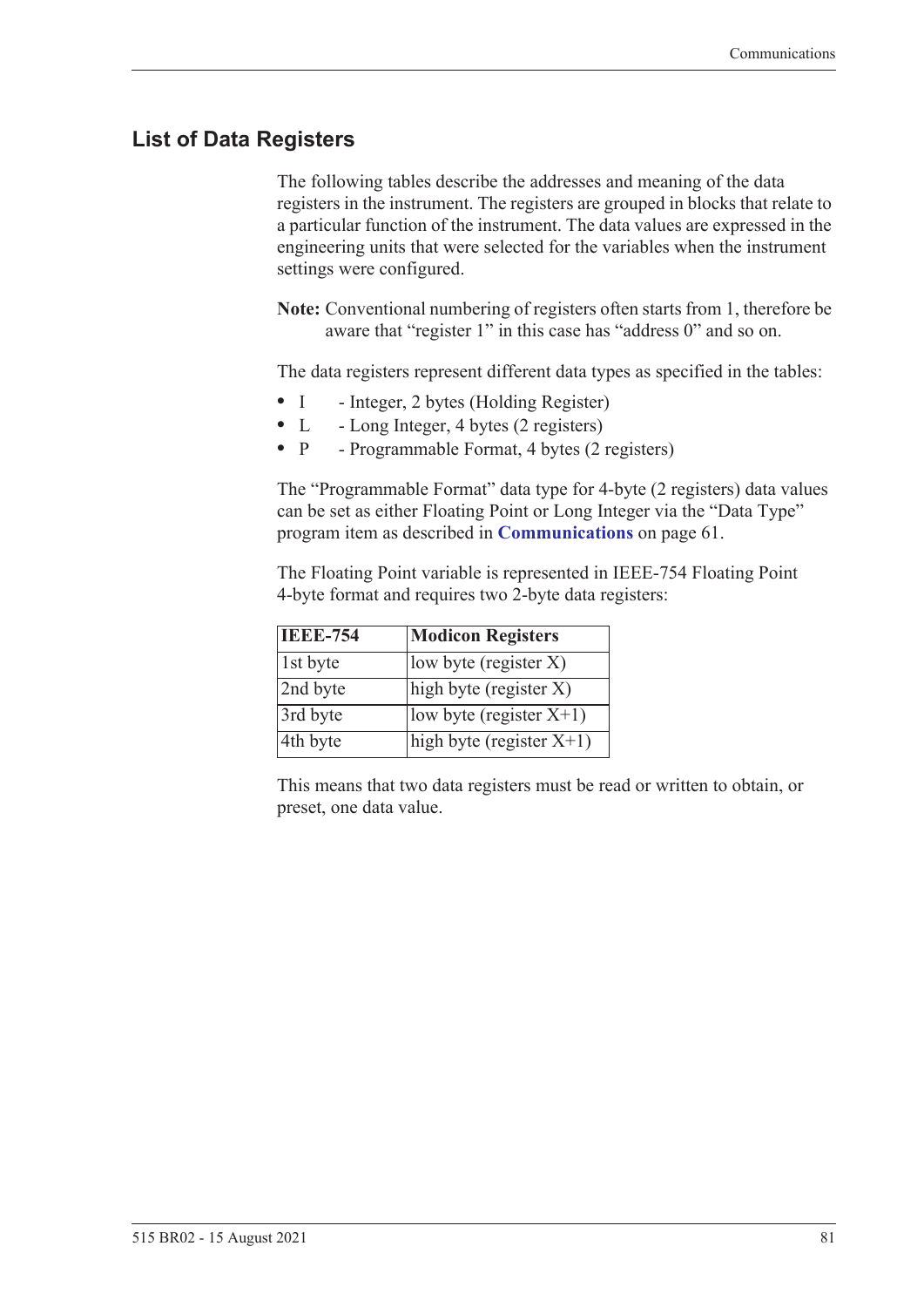#### **Current and Logged Process Data**

This block of registers is available for the retrieval of current or logged process data with its matching time and date information.

Use the log timebase and log number to retrieve the logged information from the appropriate register. If a particular log number does not exist, or the instrument does not have the optional real-time clock, the time and date stamp and associated variables are set to zero.

| <b>Register</b> | <b>Name</b>                       | <b>Comments</b>                                                                                                                                                                                                                                  | <b>Read Only or</b><br><b>Read/Write</b> | <b>Type</b>    |
|-----------------|-----------------------------------|--------------------------------------------------------------------------------------------------------------------------------------------------------------------------------------------------------------------------------------------------|------------------------------------------|----------------|
| $\mathbf{1}$    | Net Volume                        |                                                                                                                                                                                                                                                  | R                                        | P              |
| $\overline{3}$  | <b>Net Flowrate</b>               |                                                                                                                                                                                                                                                  | R                                        | P              |
| 5               | Main Line Volume                  |                                                                                                                                                                                                                                                  | R                                        | P              |
| 7               | <b>Main Line Flowrate</b>         |                                                                                                                                                                                                                                                  | R                                        | P              |
| $9$             | Process Line Volume               |                                                                                                                                                                                                                                                  | R                                        | $\overline{P}$ |
| 11              | Process Line Flowrate             |                                                                                                                                                                                                                                                  | R                                        | P              |
| 13              | Process Volume Ratio              |                                                                                                                                                                                                                                                  | R                                        | P              |
| 15              | Process Flowrate Ratio            |                                                                                                                                                                                                                                                  | R                                        | $\overline{P}$ |
| 17              | Process Control Output            | <b>Process Variables</b>                                                                                                                                                                                                                         | R                                        | P              |
| 19              | <b>Process Flowrate Deviation</b> | By default totals are the Accumulated values. If                                                                                                                                                                                                 | $\mathsf R$                              | P              |
| $\overline{21}$ | <b>Preset Quantity</b>            | current Non-accumulated (resettable) totals                                                                                                                                                                                                      | $\overline{R}$                           | $\overline{P}$ |
| 23              |                                   | are required, set register 37 to 06.                                                                                                                                                                                                             | R                                        | P              |
| 25              |                                   |                                                                                                                                                                                                                                                  | R                                        | P              |
| $\overline{27}$ |                                   |                                                                                                                                                                                                                                                  | R                                        | $\overline{P}$ |
| 29              |                                   |                                                                                                                                                                                                                                                  | R                                        | P              |
| 31              | Year                              |                                                                                                                                                                                                                                                  | R/W                                      |                |
| $\overline{32}$ | Month                             | Current Date/Time or                                                                                                                                                                                                                             | R/W                                      |                |
| 33              | Date                              | Logged Date/Time Stamp                                                                                                                                                                                                                           | R/W                                      |                |
| 34              | Hour                              | (see register 38 Log Number).                                                                                                                                                                                                                    | R/W                                      |                |
| $\overline{35}$ | Minute                            | Only current Date/Time can be edited                                                                                                                                                                                                             | R/W                                      |                |
| 36              | Second                            |                                                                                                                                                                                                                                                  | R                                        |                |
| 37              | Log Type                          | 00 - hourly or log records<br>$01 - \text{daily}$<br>02 - weekly<br>03 - monthly<br>04 - yearly<br>05 - last edit of calibration<br>06 - current totals are non-accumulated values,<br>register 38 is ignored.                                   | R/W                                      |                |
| 38              | Log Number                        | If set to 0, current variables and Date/Time are<br>retrieved                                                                                                                                                                                    | R/W                                      | ı              |
| $\overline{39}$ | <b>Clear Data</b>                 | 01 - clear logs<br>02 - clear accumulated totals<br>03 - clear non-accumulated totals<br><b>Note:</b> the Clear Data command is not executed<br>(and register 39 is set to non-zero value) when<br>the controller has a transaction in progress. | R/W                                      |                |
| 40              | Reserved                          |                                                                                                                                                                                                                                                  |                                          |                |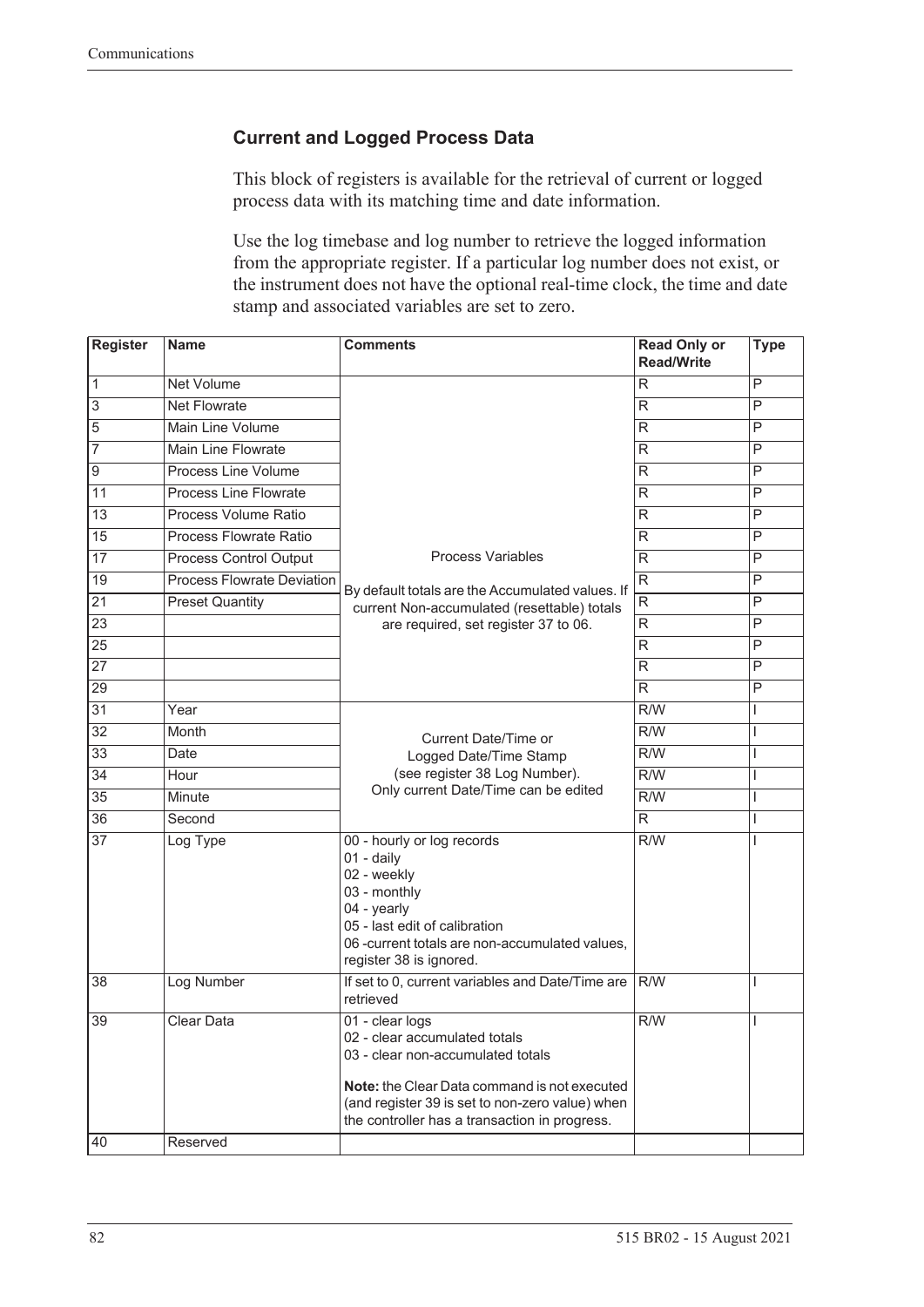#### <span id="page-92-0"></span>**Instrument Exception Status**

This register is available to verify the status of the instrument.

| <b>Register</b> | <b>Name</b>   | <b>Comments</b>                              | <b>Read Only or</b><br><b>Read/Write</b> | <b>Type</b> |
|-----------------|---------------|----------------------------------------------|------------------------------------------|-------------|
| 41              | Exception     | $00 = no error$                              | R                                        |             |
|                 | <b>Status</b> | $01$ = analog input 1 failure                |                                          |             |
|                 |               | 02 = analog input 2 failure                  |                                          |             |
|                 |               | 03 = analog input 3 failure                  |                                          |             |
|                 |               | 04 = analog input 4 failure                  |                                          |             |
|                 |               | 05 = invalid calibration parameter           |                                          |             |
|                 |               | 06 = invalid reference parameter             |                                          |             |
|                 |               | $07$ = invalid property                      |                                          |             |
|                 |               | $08$ = quadrature input error                |                                          |             |
|                 |               | $09$ = no solution for internal calculations |                                          |             |
|                 |               | $10$ = process parameters out of range       |                                          |             |
|                 |               | $11 =$ input is over limit                   |                                          |             |
|                 |               | $12$ = no flow error detected                |                                          |             |
|                 |               | $13$ = overflow error detected               |                                          |             |
|                 |               | $14$ = leakage error detected                |                                          |             |
|                 |               | $20 =$ system failure                        |                                          |             |
|                 |               | $21$ = power supply is low                   |                                          |             |
|                 |               | $22$ = new or failed clock battery           |                                          |             |
|                 |               | 23 to 29 reserved                            |                                          |             |
|                 |               | $30 =$ alarm 1 active                        |                                          |             |
|                 |               | $31$ = alarm 2 active                        |                                          |             |
|                 |               | $32$ = alarm 3 active                        |                                          |             |
|                 |               | $33$ = alarm 4 active                        |                                          |             |

#### **Instrument Control and I/O**

This block of registers is available in some applications to give access to important information in the instrument.

| <b>Register</b> | <b>Name</b>  | <b>Comments</b>                                                                                                                                                                                                                                                        | <b>Read Only or</b><br><b>Read/Write</b> | <b>Type</b> |
|-----------------|--------------|------------------------------------------------------------------------------------------------------------------------------------------------------------------------------------------------------------------------------------------------------------------------|------------------------------------------|-------------|
| 42              | Reserved     |                                                                                                                                                                                                                                                                        | R                                        |             |
| 43              | Logic Inputs | 0 to 15 Binary representation of logic inputs<br>$B0 = 0/1$ (LSB)<br>input 1 activated/deactivated<br>$B1 = 0/1$<br>input 2 activated/deactivated<br>$B2 = 0/1$<br>input 3 activated/deactivated<br>$B3 = 0/1$<br>input 4 activated/deactivated                        | R                                        |             |
| 44              |              | Operation State   Representation of operation status<br>$0 =$ Reset<br>$1 =$ Maintenance<br>$2 =$ Completed<br>$3$ = Waiting to restart<br>$4 =$ Paused<br>$5 =$ Waiting for timeout<br>6 = Running (Slow Start)<br>7 = Running (Prestop)<br>$8$ = Running (Full Flow) | R                                        |             |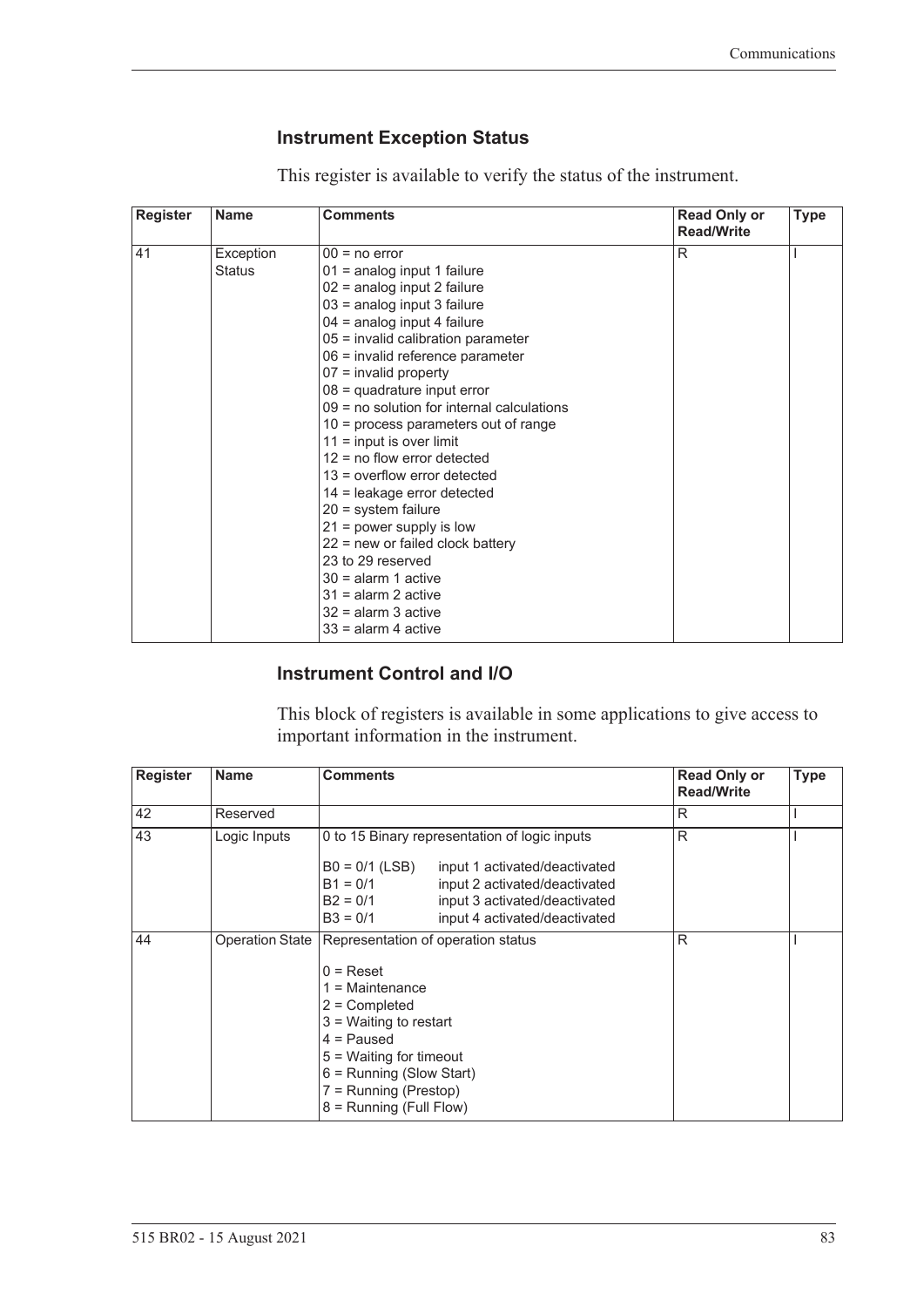| <b>Register</b> | <b>Name</b>                     | <b>Comments</b>                                                                                                                                                                                                                                                                                   | <b>Read Only or</b><br><b>Read/Write</b> | <b>Type</b>    |
|-----------------|---------------------------------|---------------------------------------------------------------------------------------------------------------------------------------------------------------------------------------------------------------------------------------------------------------------------------------------------|------------------------------------------|----------------|
| 45              | <b>Relay State</b>              | 0 to 15 Binary representation of relay state.<br>$0 =$ open; $1 =$ closed.<br>$B0 =$ relay 1 (LSB)<br>$B1 =$ relay 2<br>$B2 =$ relay 3<br>$B3 =$ relay 4                                                                                                                                          | $\overline{\mathsf{R}}$                  | $\overline{1}$ |
| 46              | <b>Relay Control</b>            | 0 to 15 Binary representation of relay control.<br>$0 =$ open; $1 =$ close.<br>Note: Only the general relays configurable in the Alarm<br>section of calibration are able to be viewed and controlled<br>by Modbus.<br>$B0 =$ relay 1 (LSB)<br>$B1 =$ relay 2<br>$B2 =$ relay 3<br>$B3 =$ relay 4 | R/W                                      | I              |
| 47              | <b>Relay Control</b><br>Source  | 0 to 15 Binary representation of relay control source.<br>$0 =$ Local (controlled by instrument operation) $1 = RTU$<br>(controlled by Modbus register 46).<br>$B0 =$ relay 1 (LSB)<br>$B1$ = relay 2<br>$B2 =$ relay 3<br>$B3 =$ relay 4                                                         | R/W                                      | T              |
| 48              | Delivery<br>Number              | Provides the delivery number (batch record) for a stored<br>transaction (determined by Modbus register 38).                                                                                                                                                                                       | R.                                       | L              |
| 50              | <b>Control Mode</b>             | $0 =$ Idle/Local<br>Control from logic inputs<br>$1 = Stop$<br>Suspend current batch<br>Resume/start batch<br>$2 = Run$<br>$3 =$ Reset<br>Clear current batch totals                                                                                                                              | R/W                                      | Ť              |
| 51 to 99        | Instrument<br><b>Parameters</b> | See next table for details.                                                                                                                                                                                                                                                                       | R/W                                      | P              |
| 101             | Analog Inp.1                    | Raw analog input data.                                                                                                                                                                                                                                                                            | $\overline{R}$                           | $\overline{P}$ |
| 103             | Analog Inp.2                    | 4-20mA inputs are read in Amperes.                                                                                                                                                                                                                                                                | $\overline{R}$                           | P              |
| 105             | Analog Inp.3                    | 0-5V or 1-5V inputs are read in Volts<br>RTD inputs are read in degrees Kelvin.                                                                                                                                                                                                                   | R                                        | $\overline{P}$ |
| 107             | Analog Inp.4                    | Unused inputs are configured as 4-20mA.                                                                                                                                                                                                                                                           | $\overline{\mathsf{R}}$                  | P              |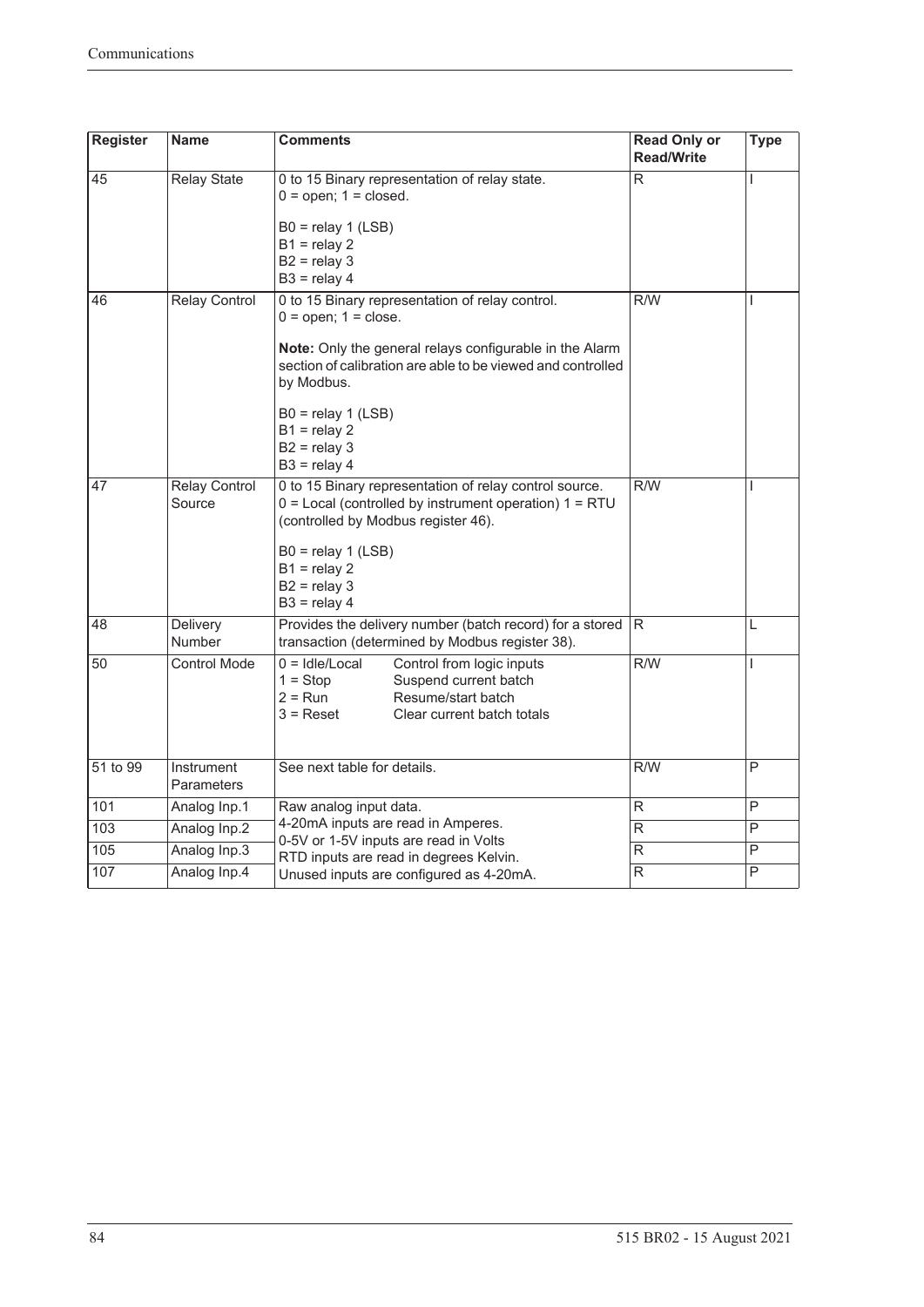#### **Instrument Configuration Parameters**

This block of registers is available in applications to give access to some important instrument parameters (i.e. fluid properties etc.).

The usage of these parameters can be dependent on other instrument settings. For full description, please refer to the **[Modbus Accessible](#page-61-0)  [Parameters](#page-61-0)** on page 52.

| <b>Register</b> | <b>Name</b>                             | <b>Comments</b> | Read Only or<br><b>Read/Write</b> | Type |
|-----------------|-----------------------------------------|-----------------|-----------------------------------|------|
| 51              | <b>Preset Control Output Setpoint</b>   |                 | R/W                               | P    |
| 53              | <b>Preset Flowrate Setpoint</b>         |                 | R/W                               | P    |
| 55              | <b>Preset Ratio Setpoint</b>            |                 | R/W                               | P    |
| 57              | <b>Batch Preset Value</b>               |                 | R/W                               | Ρ    |
| 59              | <b>Batch Overrun Compensation Value</b> |                 | R/W                               | P    |
| 61 to 99        | Reserved                                |                 | R/W                               | P    |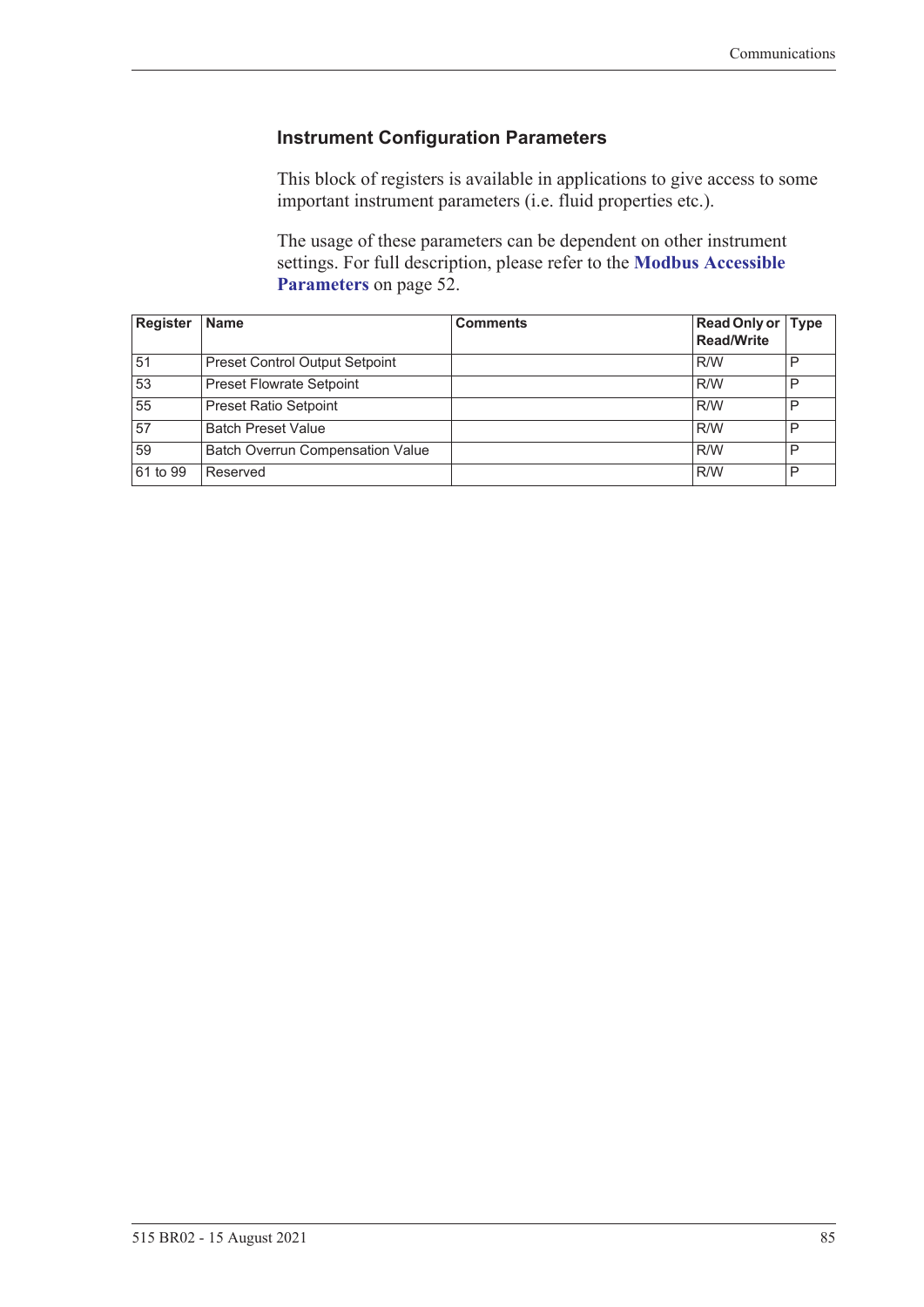## <span id="page-95-0"></span>**Printer Protocol**

A printer protocol is available in the 500 Series. It provides the ability to print out live data, individual logged data and to do some report-style printing of logged data. The method of printing these and the format of the printouts are described below. If chosen, a printer protocol also enables application/configuration uploading and printing a configuration report, as shown in **[Printing Configuration Report](#page-54-0)** on page 45.

**Note:** Printer output is only available if the Real Time Clock option is fitted.

The selection of Printer Protocol can be made for the Communications Protocol options for the RS-232 or RS-485 port. A list of log report types and printer types available at the end of the TM-LOG calibration menu.

#### **Report Types**

The list of report types is as follows:

**•** REP-10 Latest Logs Report

The number of logs printed in each report are determined by the values programmed for Report Logs in the TM-LOG menu.

#### **Printer Types**

The list of available printers is as follows:

- PRN-01 Generic computer printer
- PRN-02 Generic roll printer (printing first line first)
- PRN-03 Slip Printer TM295
- **•** PRN-04 Label (roll) printer Citizen CMP30L

#### **Customizing a Printout**

A customized printout can be provided which can have up to 6 header lines and 6 footer lines. It is also possible to exclude some main menu items on the printout. If any customizing of the printout is required discuss this with the distributor.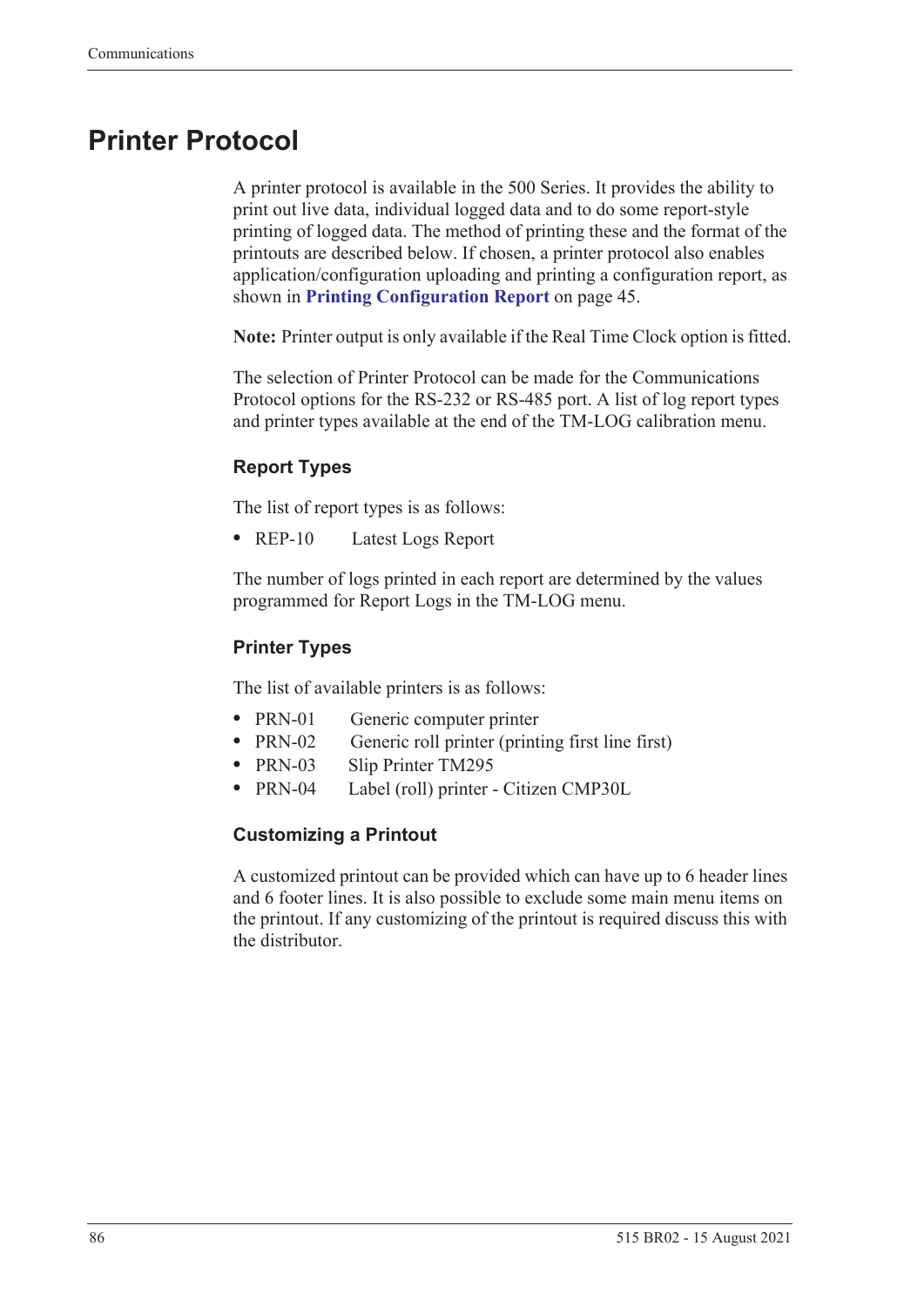#### **Types of Printouts**

#### **Live Data**

The HOLD.SET - TO PRINT prompt in the main menu, is used to initiate a printout of the current delivery if the printer protocol has been selected. A printout can only be initiated if a batch is not in progress. If printing is not required, do not select printer protocol.

The format of this printout will be:

*Custom Header Lines*

*Instrument Serial No. & Tag*

*Current Delivery No. Current Date & Time & Status Variable unit value Variable unit value etc.*

*Custom Footer Lines ------------------------------------------- <separation line>*

(Note that blank header and footer lines are not printed).

#### **Instrument Serial Number and Unit Tag**

The instrument serial number and unit tag is the same as the information shown in the Model Info menu. For more details refer to **[Model](#page-37-0)  [Information](#page-37-0)** on page 28

#### **Delivery Number**

The delivery number that appears on the live data printout shows the assigned delivery number that is stored with the logged data. This number is cleared when the Logs are cleared in the TM/LOG menu. If a second print or docket of the same delivery is generated, the words "(DUPLICATE DOCKET)" are included at the top of the printout. i.e.

*(DUPLICATE DOCKET)*

*####*

*DELIVERY No. 000256*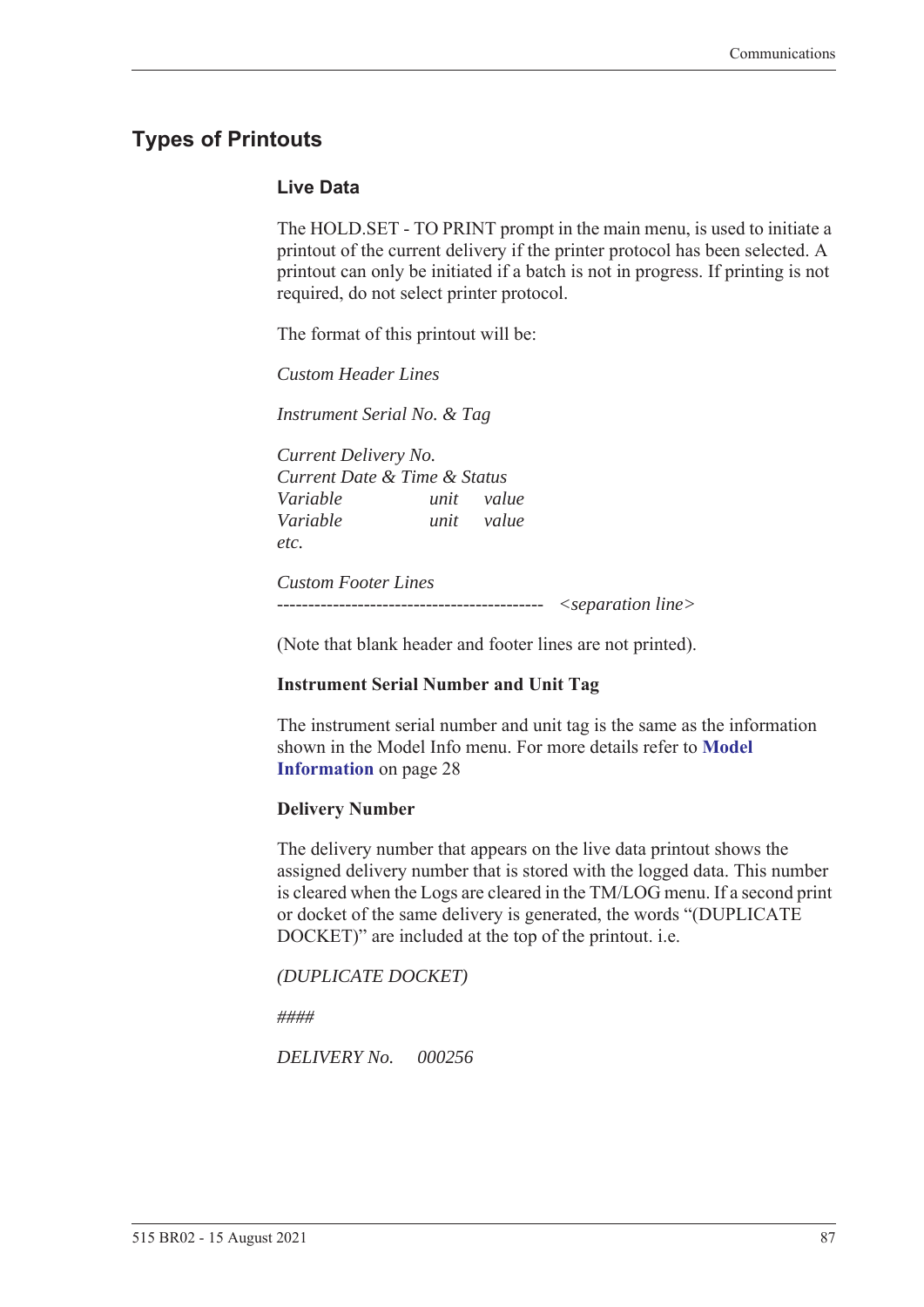#### **Individual Log Data**

When in the Log Menu and while holding the DISPLAY key to view the data of the log of interest, the RESET key can be pressed to initiate a printout of that log entry. The printout will have the time and date stamp corresponding to when the log was taken. After the print has been initiated there will be the opportunity to scroll to view another log entry and print again.

Since each log entry stores the delivery totals only, the printout will not have any accumulated totals. The format of the printout with this exception is the same as the LIVE DATA printout:

*Custom Header Lines*

*Instrument Serial No. & Tag*

| Logged Delivery No.  |            | number |  |  |
|----------------------|------------|--------|--|--|
| Date & Time & Status |            |        |  |  |
| Variable             | unit value |        |  |  |
| Variable             | unit value |        |  |  |
| etc.                 |            |        |  |  |

*Custom Footer Lines* 

*-------------------------------------------- <separation line>*

#### **Log Report Printing**

As there is the likelihood that the reports can be of a considerable length it is strongly recommended that only the 80 Column printer with Z fold (tractor feed) paper be used. This is just as much for the memory storage of printer as it is for the reliable paper supply.

There is a HOLD.SET REPORT PRINT prompt under the main menu with the ability to print the pre-selected type of report. Pressing and holding the SET key for two seconds will initiate the printout. Any of the Log Reports will have the following format:

*Custom Header Lines*

*Title of Report*  $\langle$  *internally set, indicates report type>* 

*Current Date & Time Instrument Serial No. & Tag*

*-------------------------------------------- <separation line>*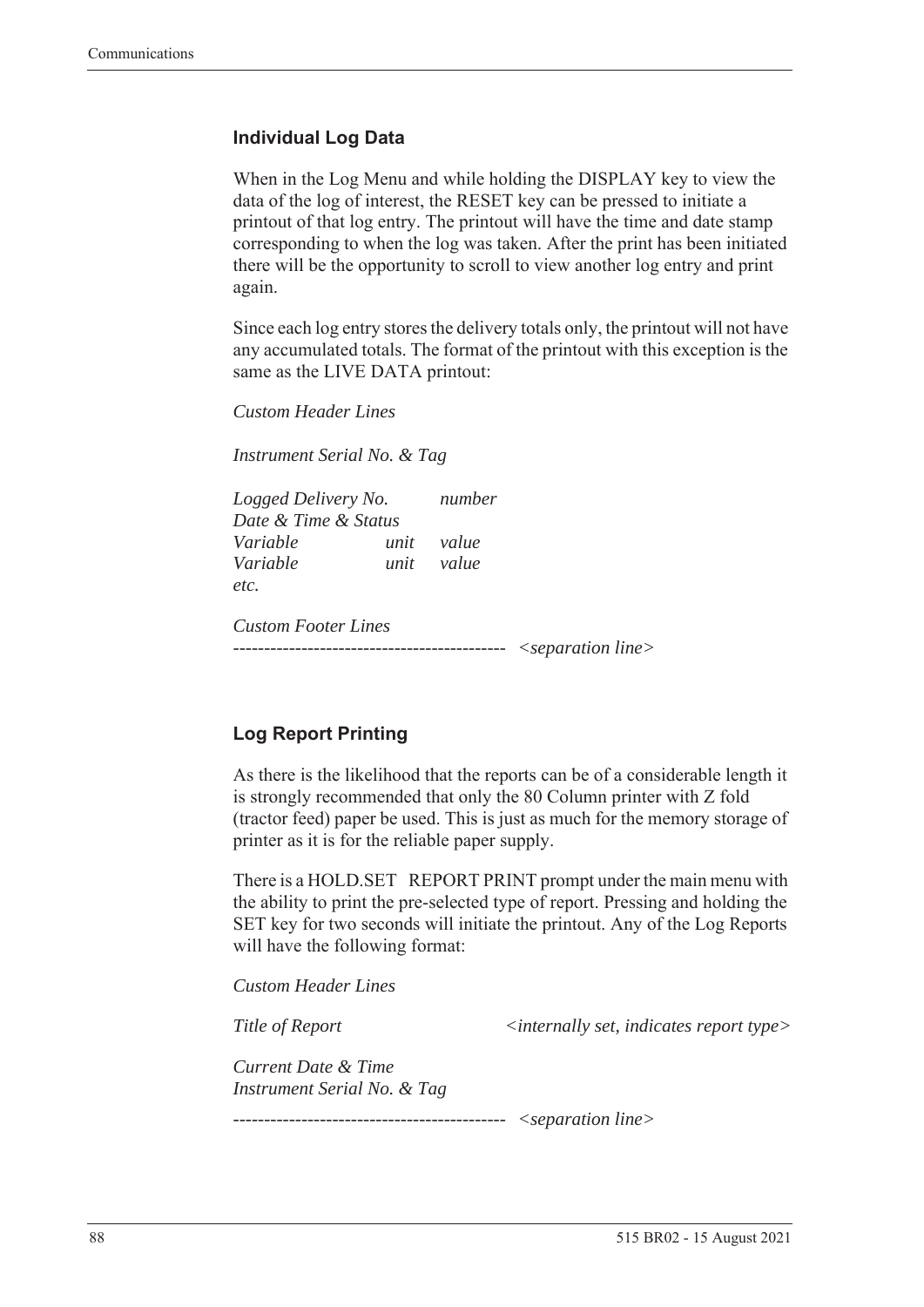| Delivery No.                                |      |            |                                                                                                                                                                  |
|---------------------------------------------|------|------------|------------------------------------------------------------------------------------------------------------------------------------------------------------------|
| Date & Time & Status<br>Variable unit value |      |            |                                                                                                                                                                  |
| Variable                                    |      | unit value |                                                                                                                                                                  |
| etc.                                        |      |            |                                                                                                                                                                  |
|                                             |      |            |                                                                                                                                                                  |
| Delivery No.                                |      |            |                                                                                                                                                                  |
| Date & Time & Status                        |      |            |                                                                                                                                                                  |
| Variable                                    |      | unit value |                                                                                                                                                                  |
| Variable                                    |      | unit value |                                                                                                                                                                  |
| etc.                                        |      |            |                                                                                                                                                                  |
|                                             |      |            |                                                                                                                                                                  |
| Delivery No.                                |      |            |                                                                                                                                                                  |
| Date & Time & Status                        |      |            |                                                                                                                                                                  |
| Variable unit value                         |      |            |                                                                                                                                                                  |
| Variable                                    |      | unit value |                                                                                                                                                                  |
|                                             |      |            |                                                                                                                                                                  |
| etc.                                        |      |            |                                                                                                                                                                  |
| <b>Custom Footer Lines</b>                  |      |            |                                                                                                                                                                  |
|                                             |      |            |                                                                                                                                                                  |
|                                             |      |            |                                                                                                                                                                  |
| show "Data not available", i.e.             |      |            | Reports such as "Latest Logs" will print in the historical order, and for those<br>logs that have no data (e.g. unit was powered off at the time) the print will |
|                                             |      |            |                                                                                                                                                                  |
| Del No. Data Not Available                  |      |            |                                                                                                                                                                  |
|                                             |      |            |                                                                                                                                                                  |
|                                             |      |            |                                                                                                                                                                  |
| Delivery No.                                |      |            |                                                                                                                                                                  |
| Date & Time & Status                        |      |            |                                                                                                                                                                  |
| Variable unit value                         |      |            |                                                                                                                                                                  |
| Variable                                    | unit | value      |                                                                                                                                                                  |
| etc.                                        |      |            |                                                                                                                                                                  |
| Available" message.                         |      |            | If the unit is programmed for 0 logs for the latest log reports then the report<br>will only consist of the header and ID information and a "Data Not            |

*Custom Header Lines*

*Title of Report*

*Current Date & Time Instrument Serial No. & Tag*

*Data Not Available Custom Footer Lines -------------------------------------------- <separation line>*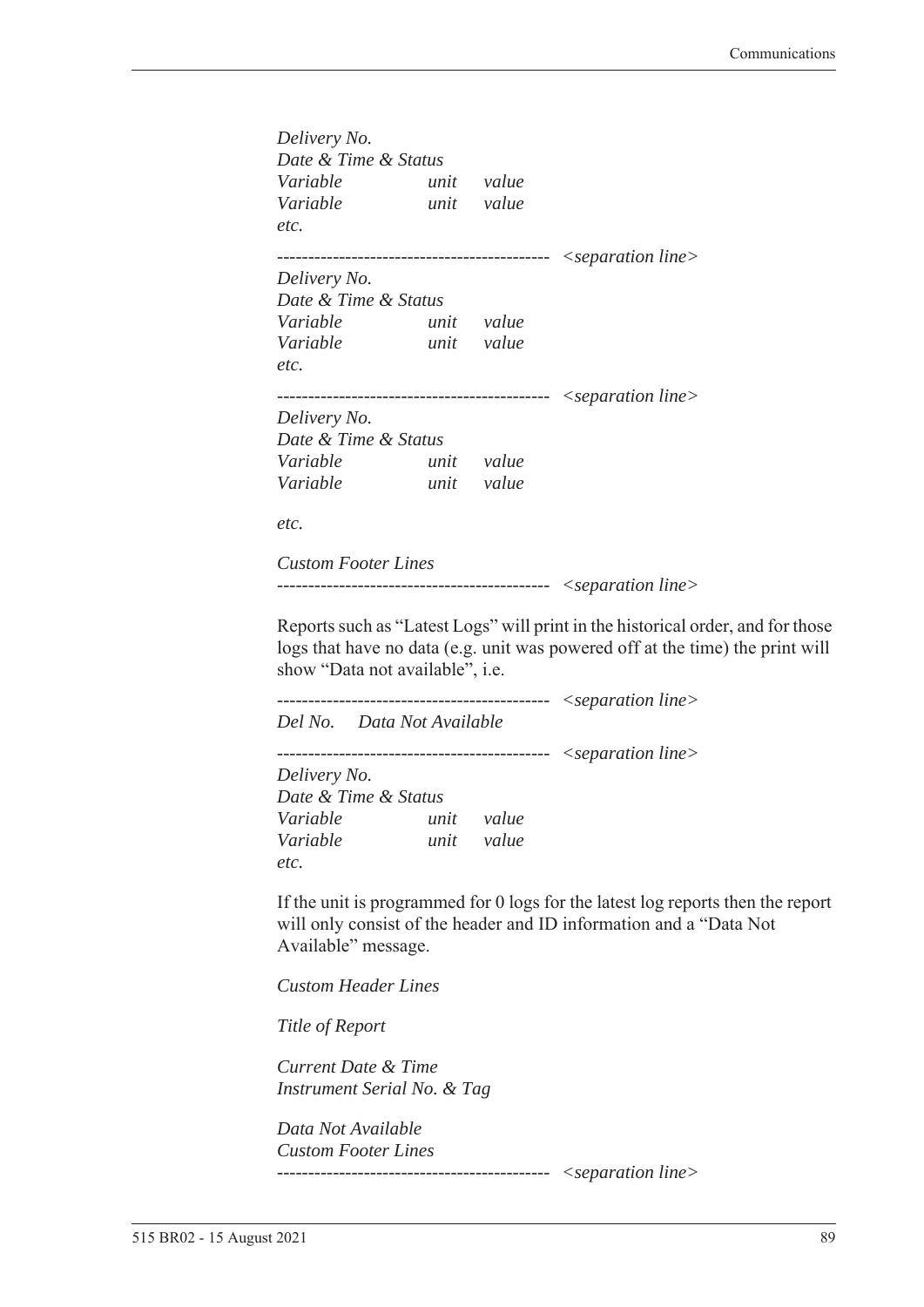#### **Printer Data Control**

Some printers have limited data buffers and are therefore unable to collect all the print data being transmitted. The 500 Series has the capability of software handshaking. The Xon/Xoff characters can be used by any of the printer types to control the flow of data to ensure that data is not lost.

Some printers will also transmit an Xoff character in response to other events such as printer being off-line, print head not engaged or power being removed. The specific behaviour of the printer being used should be noted.

#### **Error Messages**

There are two printer error messages that can be displayed.

#### **PAPER OUT**

This message is related to the Printer Type PRN-03 TM295 Slip printer. It is standard procedure with this printer to check for paper status before printing. If a print is attempted but there is no paper the PAPER OUT message will be scrolled. The instrument will continue to poll the printer for paper and if paper is detected before a communications timeout expires the print will commence.

#### **COMMS TIMEOUT**

This message is relevant for all printer types and will be activated for the following conditions.

1. If the flow of data is stopped due to software or hardware handshaking and is not allowed to resume before the communications timeout.

2. If Printer Type is PRN-03 Slip printer and a paper status is requested but no response is received within the timeout period.

3. Paper Out has been detected for Printer Type PRN-03 but no paper is inserted within the timeout period.

When a communications timeout error has been activated the message COMMS TIMEOUT will be scrolled once, the request to print will be cleared and the instrument will return to its normal mode.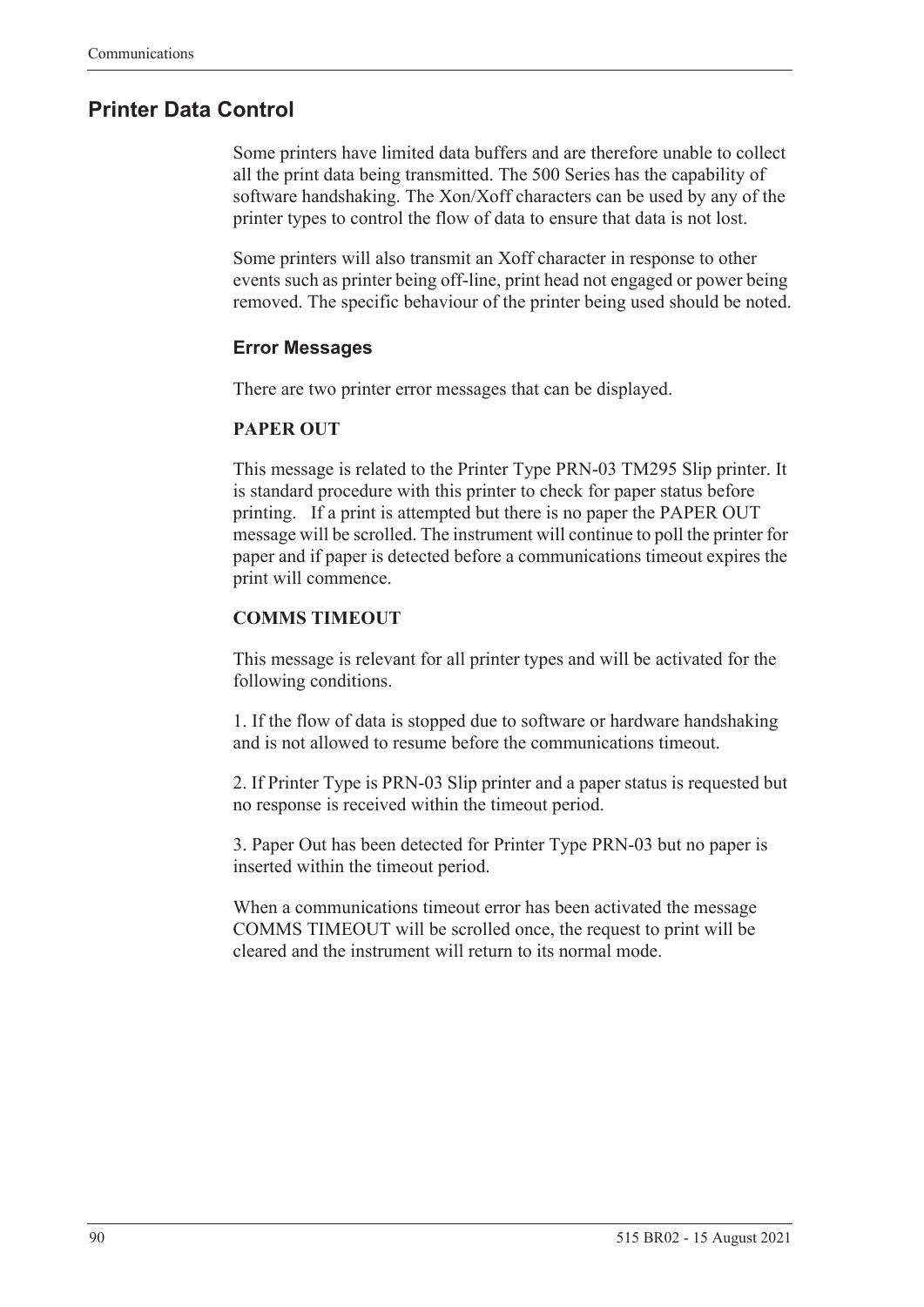# **Appendix A Glossary**

| 500-PM<br><b>Software</b>              | The 500 Series Program Manager (500-PM software) is a Windows based<br>program that is freely available from the download section of the Contrec<br>website. The program is a comprehensive configuration tool and resource<br>centre that can be used to tailor an instrument to suit specific application<br>needs including program settings, units of measurement, custom tags/text,<br>access levels and more. Custom versions can be saved and configuration<br>reports generated as a PDF. |
|----------------------------------------|---------------------------------------------------------------------------------------------------------------------------------------------------------------------------------------------------------------------------------------------------------------------------------------------------------------------------------------------------------------------------------------------------------------------------------------------------------------------------------------------------|
| <b>ASCII</b>                           | American Standard Code for Information Interchange. For the ASCII<br>protocol, the instrument receives and transmits messages in ASCII, with all<br>command strings to the instrument terminated by a carriage return. Replies<br>from the instrument are terminated with a line-feed and a carriage-return.                                                                                                                                                                                      |
| <b>Filtering</b>                       | The process of suppressing oscillations or random signals in the input<br>signal.                                                                                                                                                                                                                                                                                                                                                                                                                 |
| Linear<br>Correction                   | A scaling of the input signal to represent the actual flow parameter.                                                                                                                                                                                                                                                                                                                                                                                                                             |
| <b>Modbus RTU</b>                      | The Modbus protocol is a message structure for communications between<br>controllers and devices regardless of the type of network. In RTU (remote<br>terminal unit) mode, each 8-bit byte in a message contains two 4-bit<br>hexadecimal characters. This mode has greater character density than<br>ASCII and allows better data throughput than ASCII for the same baud rate.                                                                                                                  |
| <b>Normalised</b><br>Input             | A normalised input ranges from 0 to 1.000. For 4-20 mA input, the signal is<br>set to 0 at 4mA and the signal is set to 1.000 at 20mA.                                                                                                                                                                                                                                                                                                                                                            |
| <b>Passive Output</b><br><b>Signal</b> | Requires an external power supply.                                                                                                                                                                                                                                                                                                                                                                                                                                                                |
| Watchdog<br>Timer (WTD)                | The WDT is used to monitor the activity of the micro processor and will<br>force a reboot if the micro processor stops, while power is applied, due to<br>any internal or external influences.                                                                                                                                                                                                                                                                                                    |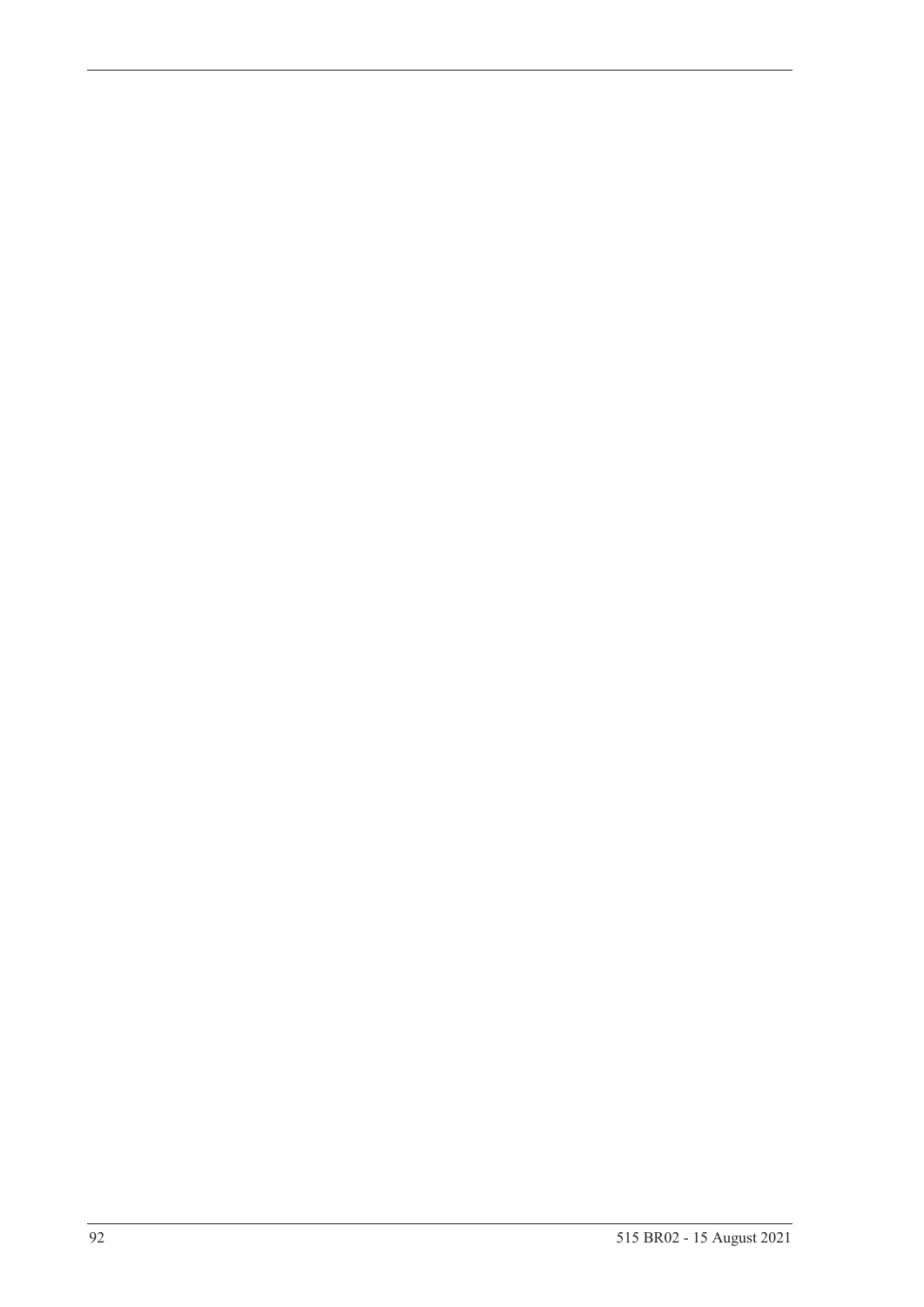# **Appendix B Model Numbers**

## **Product Codes**

| <b>Model</b>                                                                                                                                                                                                                            | <b>Supplementary Code</b> |                |                |   |                                                                      | <b>Description</b>                           |                                                                                                                                        |                                                                                                                              |
|-----------------------------------------------------------------------------------------------------------------------------------------------------------------------------------------------------------------------------------------|---------------------------|----------------|----------------|---|----------------------------------------------------------------------|----------------------------------------------|----------------------------------------------------------------------------------------------------------------------------------------|------------------------------------------------------------------------------------------------------------------------------|
| 515                                                                                                                                                                                                                                     |                           |                |                |   |                                                                      |                                              | - BR02                                                                                                                                 |                                                                                                                              |
|                                                                                                                                                                                                                                         | $\mathbf{1}$              |                |                |   |                                                                      |                                              |                                                                                                                                        | Panel mount enclosure                                                                                                        |
|                                                                                                                                                                                                                                         | $\overline{2}$            |                |                |   |                                                                      |                                              |                                                                                                                                        | Field mount enclosure (NEMA 4X / IP66)                                                                                       |
| <b>Enclosure</b>                                                                                                                                                                                                                        | 3/5                       |                |                |   |                                                                      |                                              |                                                                                                                                        | Explosion proof Ex d (IECEx/ATEX), metric glands<br>(5 specifies heater)                                                     |
|                                                                                                                                                                                                                                         | 4/6                       |                |                |   |                                                                      |                                              |                                                                                                                                        | Explosion proof Ex d (CSA), NPT glands<br>(6 specifies heater)                                                               |
|                                                                                                                                                                                                                                         |                           | 0              |                |   |                                                                      |                                              |                                                                                                                                        | 4 logic inputs, 1 isolated output, 2 relays (only relay type 1 is<br>available), RS-232 (DB9) communication port             |
| <b>Output Options</b>                                                                                                                                                                                                                   |                           | $\mathbf{1}$   |                |   |                                                                      |                                              |                                                                                                                                        | 4 logic inputs, 2 isolated outputs, 4 relays, real-time clock data<br>logging, RS-232 (DB9) and RS-485 communication ports   |
|                                                                                                                                                                                                                                         |                           | $\overline{2}$ |                |   |                                                                      |                                              |                                                                                                                                        | 4 logic inputs, 2 isolated outputs, 4 relays, real-time clock data<br>logging, RS-232 (DB9) and Ethernet communication ports |
|                                                                                                                                                                                                                                         |                           |                | $\mathbf{1}$   |   |                                                                      |                                              |                                                                                                                                        | Electromechanical relays only                                                                                                |
| <b>Relay Type</b>                                                                                                                                                                                                                       | $\overline{2}$            |                |                |   |                                                                      | 2 electromechanical and 2 solid state relays |                                                                                                                                        |                                                                                                                              |
|                                                                                                                                                                                                                                         |                           |                | $\overline{3}$ |   |                                                                      |                                              |                                                                                                                                        | Solid state relays only                                                                                                      |
| <b>Power Supply</b>                                                                                                                                                                                                                     |                           |                |                | U |                                                                      |                                              |                                                                                                                                        | Inputs for 12-28VDC and 100-240 VAC, 50-60Hz<br>(Previous Models: $A = 110/120$ VAC, $E = 220/240$ VAC)                      |
|                                                                                                                                                                                                                                         |                           |                |                | D |                                                                      |                                              |                                                                                                                                        | Input for 12-28VDC power only                                                                                                |
| <b>Display Panel Options</b>                                                                                                                                                                                                            |                           |                |                |   | S                                                                    |                                              |                                                                                                                                        | Standard option (now with backlight & LCD backup)<br>(original Full option: F, with Infra-Red comms, no longer available)    |
| C<br><b>PCB Protection</b>                                                                                                                                                                                                              |                           |                |                |   |                                                                      |                                              | Conformal coating - required for maximum environmental<br>operating range. Recommended to avoid damage from<br>moisture and corrosion. |                                                                                                                              |
| N                                                                                                                                                                                                                                       |                           |                |                |   |                                                                      |                                              |                                                                                                                                        | None - suitable for IEC standard 654-1 Climatic Conditions up<br>to Class B2 (Heated and/or cooled enclosed locations)       |
| <b>BR02</b><br><b>Application Pack Number</b>                                                                                                                                                                                           |                           |                |                |   | Defines the application software to be loaded into the<br>instrument |                                              |                                                                                                                                        |                                                                                                                              |
| For example: Model No. 515.111USC<br>Displayed on the 500 Series as:<br>Note: The first character represents the CPU installed<br>(factory use only). The remaining 6 characters only<br>represent hardware that affects the operation. |                           |                |                |   |                                                                      |                                              | $2 - 1 - - 5 -$<br>515<br>MODEL                                                                                                        |                                                                                                                              |

**Note:** Example full product part number is 515.111USC-BR02 (this is the number used for placing orders).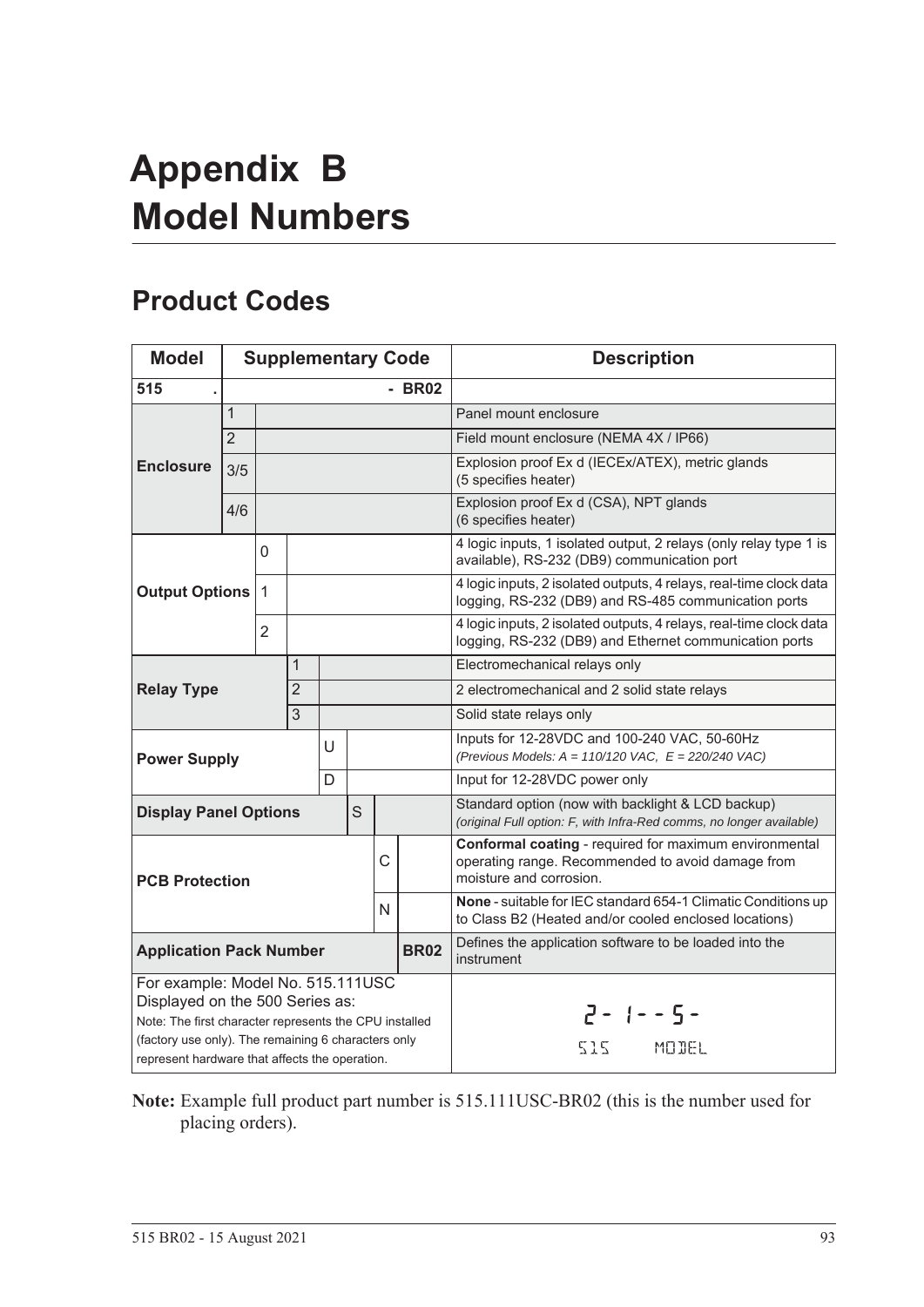# **Custom Version Codes**

|                                              | Code |                                                                                                | <b>Description</b>                            |  |  |
|----------------------------------------------|------|------------------------------------------------------------------------------------------------|-----------------------------------------------|--|--|
|                                              | 00   |                                                                                                | <b>Factory Default Application</b>            |  |  |
|                                              | 01   |                                                                                                | Contrec Systems Pty. Ltd. Melbourne Australia |  |  |
|                                              | 02   |                                                                                                | Contrec Limited, West Yorkshire UK            |  |  |
| <b>Origin Code</b>                           | 03   |                                                                                                |                                               |  |  |
| <b>Identifies</b><br><b>Distributor</b>      | 04   |                                                                                                | Contrec-USA, LLC. Pelham AL 35124 USA         |  |  |
|                                              | 05   |                                                                                                | Flowquip Ltd. Halifax UK                      |  |  |
|                                              | 06   |                                                                                                |                                               |  |  |
|                                              | etc. |                                                                                                |                                               |  |  |
|                                              |      | $\overline{0}$                                                                                 | English (Default)                             |  |  |
|                                              |      | $\mathbf{1}$                                                                                   | German                                        |  |  |
|                                              |      | $\overline{2}$                                                                                 | Dutch                                         |  |  |
| <b>User Language</b>                         |      | 3                                                                                              | French                                        |  |  |
|                                              |      | $\overline{4}$                                                                                 | Spanish                                       |  |  |
|                                              |      | $\overline{5}$                                                                                 |                                               |  |  |
|                                              |      | etc.                                                                                           |                                               |  |  |
| 000<br><b>Distributor's Code</b><br>$\cdots$ |      |                                                                                                |                                               |  |  |
|                                              |      | Distributor's own choice. Possibly a code that identifies the<br>customer and the application. |                                               |  |  |
| 999                                          |      |                                                                                                |                                               |  |  |
| For example: 02 3 157                        |      |                                                                                                | 023157                                        |  |  |
| Displayed on the 500 Series as:              |      | <b>CUSTOM VERS</b>                                                                             |                                               |  |  |

# **Application Information Code**

The Application Information code is an aid for users and service personnel to determine the type of inputs that are used in a particular application. The Application Information code is displayed on the instrument as shown below.



The Application Information code is returned as part of a General Instrument request (as described in **[Instrument Information Request](#page-86-0)** on page 77).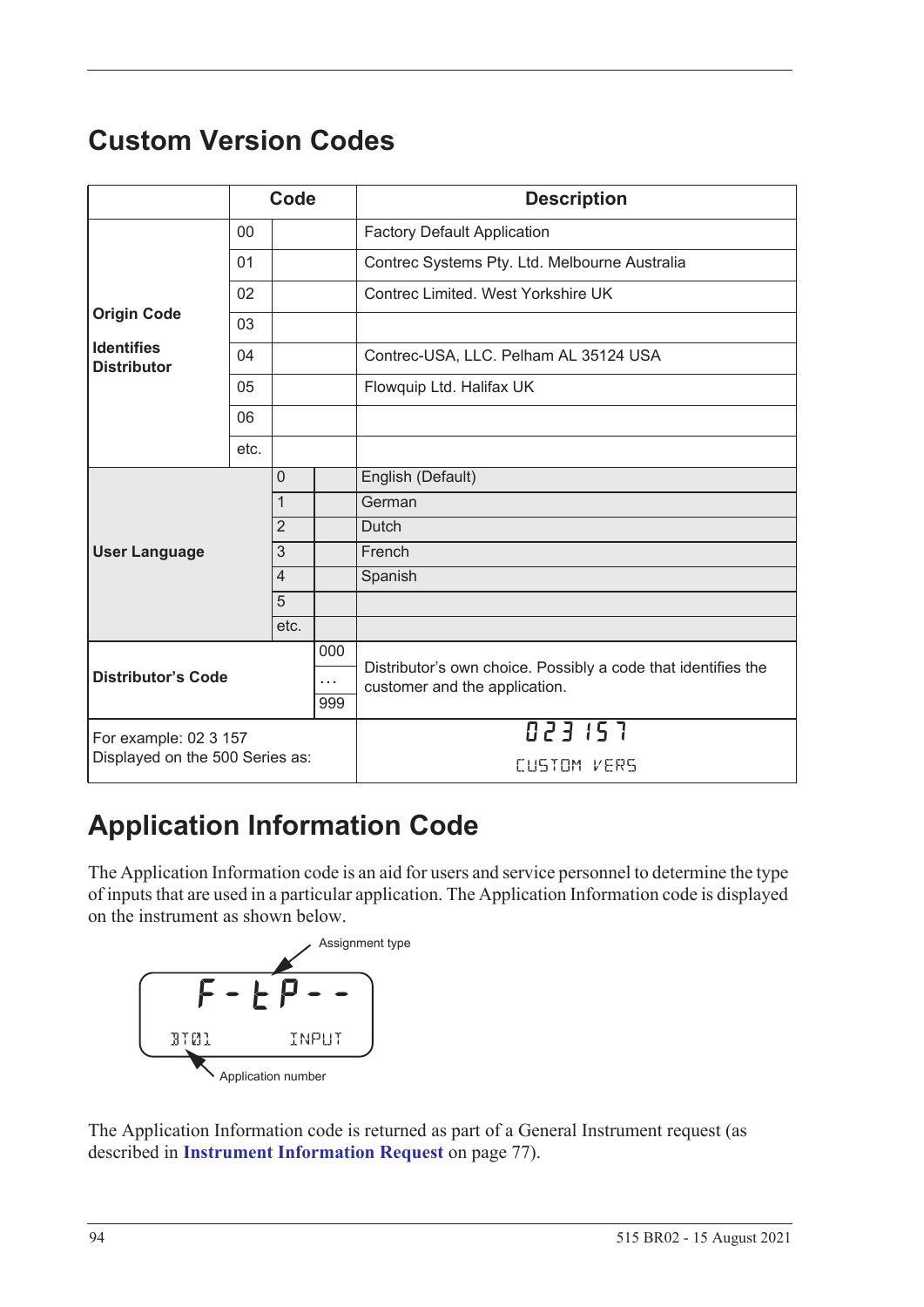The Application number identifies the application as in the following examples:

- **•** BC01 Batch Controller for frequency flow meter
- **•** BF02 Batch/Flow Controller for analog flow meter

The Input Assignment type indicates the physical input that is assigned to each input on the instrument. The code is made up from six characters as follows:

| FINP1   FINP2   AINP1   AINP2   AINP3   AINP4 |  |  |  |
|-----------------------------------------------|--|--|--|
|                                               |  |  |  |

The codes are as follows:

- - not used in this application
- **A** indicates a generic analog input such as for density or level
- **•** C indicates a user code input
- d indicates a density input
- **•** F indicates a generic flow input such as for volume or mass
- H indicates a high flow input for stacked inputs
- **•** L indicates a low flow input for stacked inputs
- **•** P indicates a pressure input
- **q** indicates a quadrature input
- *k* indicates a temperature input.

For example,  $F - tP - -$  is an instrument with FINP1 (frequency input 1) assigned to a flow input, AINP1 assigned to a temperature input and AINP2 assigned as a pressure input. The other inputs are not used.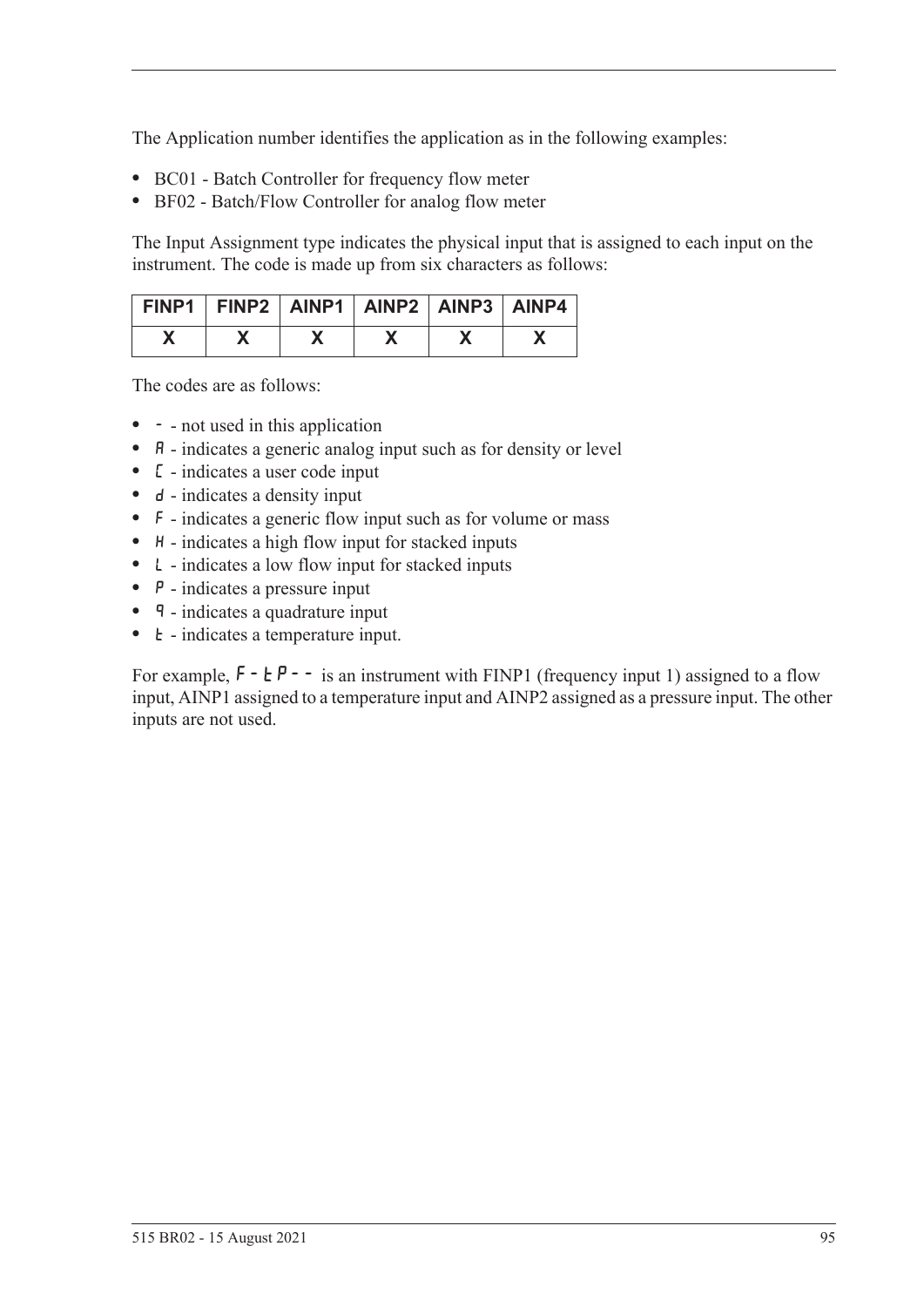# <span id="page-105-0"></span>**Appendix C Ethernet Port & Setup**

# **Ethernet Port**

The optional Ethernet port simplifies the communication network and avoids the need for an external 3rd party Serial to Ethernet converter. It allows communications via an existing Ethernet network. In some installations you will need to speak with your network (IT) administrator in order to correctly set up your network. Applications, such as DataMod (available via Contrec), can communicate over the Ethernet network to perform remote monitoring and Data Logging operations.

Within the instrument's calibration menus the Ethernet port uses the settings for the RS-485 port that need to match a supplied Ethernet unit as follows:

- **•** Protocol: RTU
- **•** Baud Rate: 19200
- **•** Data Bits: 8
- **•** Parity: Even
- **•** Stop Bits: 1

Data mapping follows the same convention applied to Modbus registers.

# **Connecting 515 Ethernet to Networks/Routers**

Ethernet 515s are set as default to DHCP (Dynamic Host Configuration Protocol), which should allow your network/router to automatically find and assign an IP address to the instrument (providing there are addresses available). If your network cannot locate the instrument you may need to run the 'Digi Discovery' tool (Contrec guide available on request) or enter the Ethernet module's MAC address within your router settings. If required, the instrument can also be set to a static IP address, however it is strongly advised that only IT competent persons access and edit site network and 515 Ethernet settings. All Ethernet instruments are supplied with the Ethernet module MAC address printed on the outside of the enclosure and also printed directly onto the Ethernet Module itself (the Option card would need to be removed to view the physical Digi Ethernet module).

Contrec Limited will not be held responsible for any changes made to customer router and network settings. Further guides on how to access the module settings and discovering IP address' can be supplied upon request.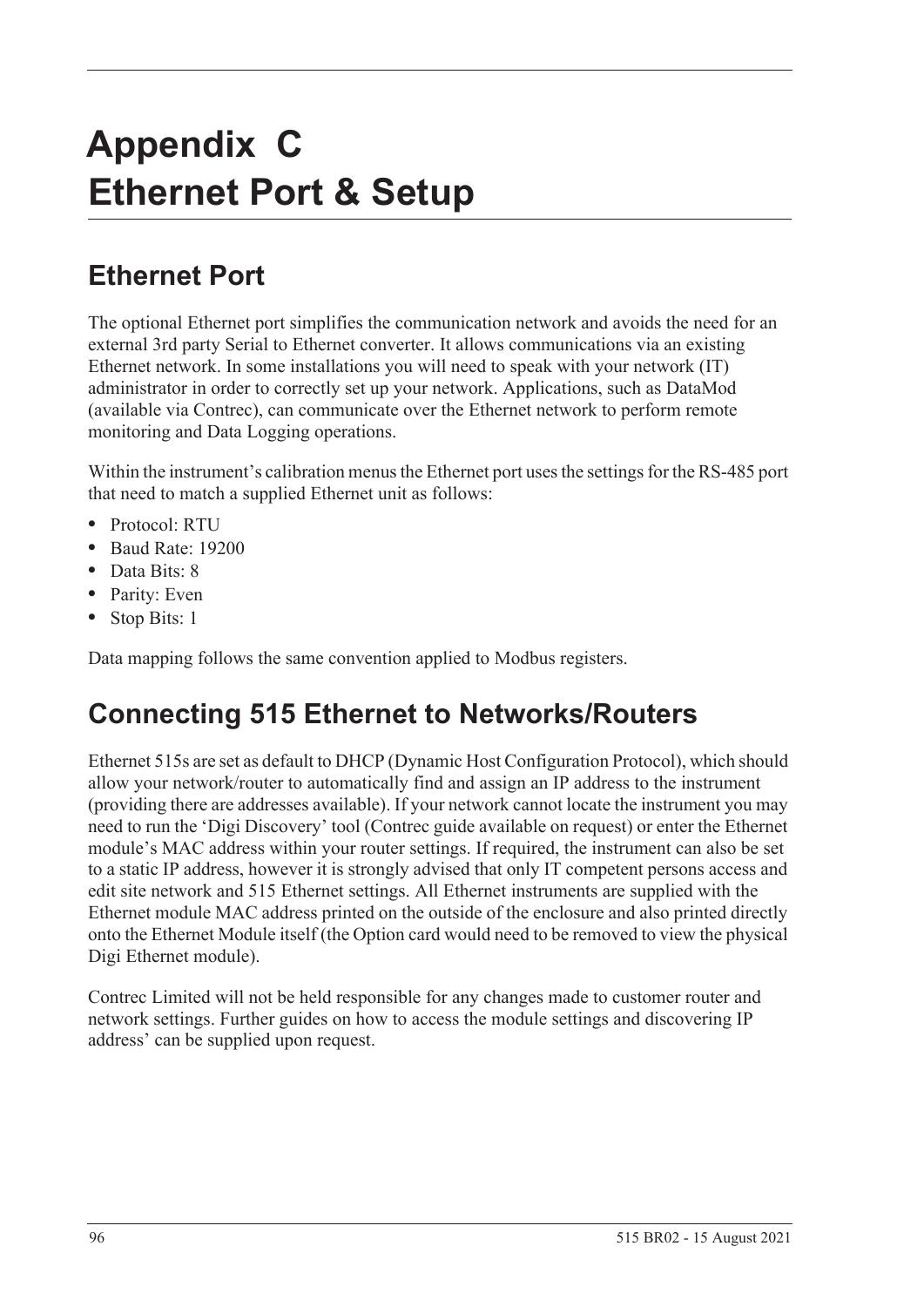# **Connecting DataMod via Ethernet**

Using the IP address that you or the network/router has assigned to the 515 instrument, enter this into the **Host Name / IPv4 Address** tab within DataMod's Modbus Connection Settings as per [Figure 21.](#page-106-0)

Ensure all other settings are correct as per the **Datamod User Guide** and the **515 Ethernet Guide - Establishing a Connection to Datamod**. Both of these documents are available from Contrec on request.

| Transmission Mode-        |                  |                     |                   |
|---------------------------|------------------|---------------------|-------------------|
| C RTU Serial              | <b>CONTINUES</b> |                     | C RTU over TCP/IP |
| -RTU Serial Settings-     |                  |                     |                   |
| Serial Port:              |                  | Baud Rate (bps):    |                   |
| COM1                      |                  | 19200               |                   |
| -Data Bits-               |                  | -Parity-            |                   |
| C 7 bits C 8 bits         |                  | C None              |                   |
|                           |                  | $C$ Odd             |                   |
| -Stop Bits-               |                  |                     |                   |
| $C$ 1 bit $C$ 2 bits      |                  | $G$ Even            |                   |
| <b>TCP/IP Settings</b>    |                  |                     |                   |
| Host Name / IPv4 Address: |                  |                     | Port:             |
| 192.168.0.7               |                  |                     | 502               |
|                           |                  |                     |                   |
|                           |                  |                     |                   |
| Receive Timeout (sec): 2  |                  | Slave Unit Address: | 1                 |
| <b>Maximum Retries:</b>   | 2                |                     |                   |
|                           |                  | ,                   |                   |
|                           |                  | ок                  | Cancel            |

<span id="page-106-0"></span>*Figure 21 DataMod - Modbus Connection Settings*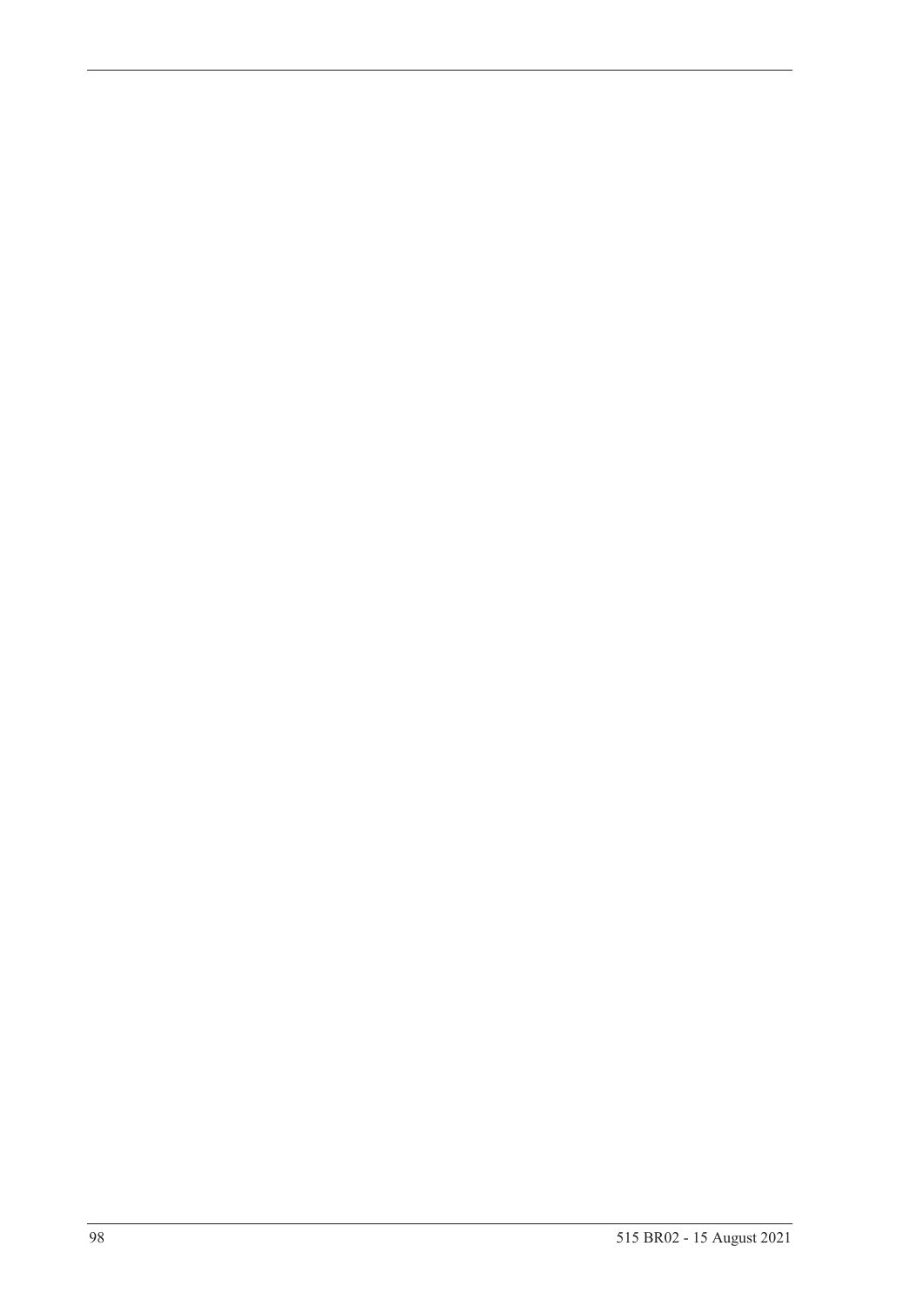# **Index**

#### **Numerics**

0-5V inpu[t 13](#page-22-0) 4-20mA input [13](#page-22-1) output [15](#page-24-0) 500 Series Program Manage[r 4](#page-13-0) 500-PM software [4,](#page-13-0) [91](#page-100-0)

# **A**

address, instrumen[t 73](#page-82-0) alarm dela[y 61](#page-70-0) equipment failur[e 60](#page-69-0) hysteresi[s 61](#page-70-1) relays [60](#page-69-1) setpoin[t 60](#page-69-2) alarms menu [60](#page-69-3) analog input connection[s 13](#page-22-2) application cod[e 94](#page-103-0) approvals [5](#page-14-0) FCC Declaration [5](#page-14-1) ASCII protoco[l 73](#page-82-1)

# **B**

back panel [10](#page-19-0) backup program [45](#page-54-0) Program Manage[r 45](#page-54-1) basic men[u 26](#page-35-0) batch configuration[s 35](#page-44-0) error[s 38](#page-47-0) operation[s 38](#page-47-1) print [37](#page-46-0) reset [37](#page-46-1) start [36](#page-45-0) sto[p 36](#page-45-1) batch contro[l 35](#page-44-1) BATCH ke[y 24](#page-33-0) batch limit [26](#page-35-1) batch mode[s 33](#page-42-0)

batch preset common values [26](#page-35-2) batch processes [38](#page-47-1) battery faile[d 68](#page-77-0) life [63](#page-72-0) new [68](#page-77-0) battery replacement [21](#page-30-0) battery type [21](#page-30-1) baud rat[e 62](#page-71-0)

# **C**

CAL switch-protected parameter [41](#page-50-0) calibration backup, reports [45](#page-54-0) menu [46](#page-55-0) set mode [42](#page-51-0) view mode [42](#page-51-1) cleaning [9](#page-18-0) clock batter[y 63](#page-72-0) date format [64](#page-73-0) real-tim[e 63](#page-72-1) codes application information [94](#page-103-0) customer versio[n 94](#page-103-1) exception [83](#page-92-0) product numbe[r 93](#page-102-0) comm port COM-1 RS-232 [71](#page-80-0) COM-2 RS-485 [72](#page-81-0) common preset value[s 26](#page-35-2) communication connection[s 19](#page-28-0) protocols [72](#page-81-1) communication[s 3,](#page-12-0) [71](#page-80-1) menu [61](#page-70-2) connecting permissive [36](#page-45-2)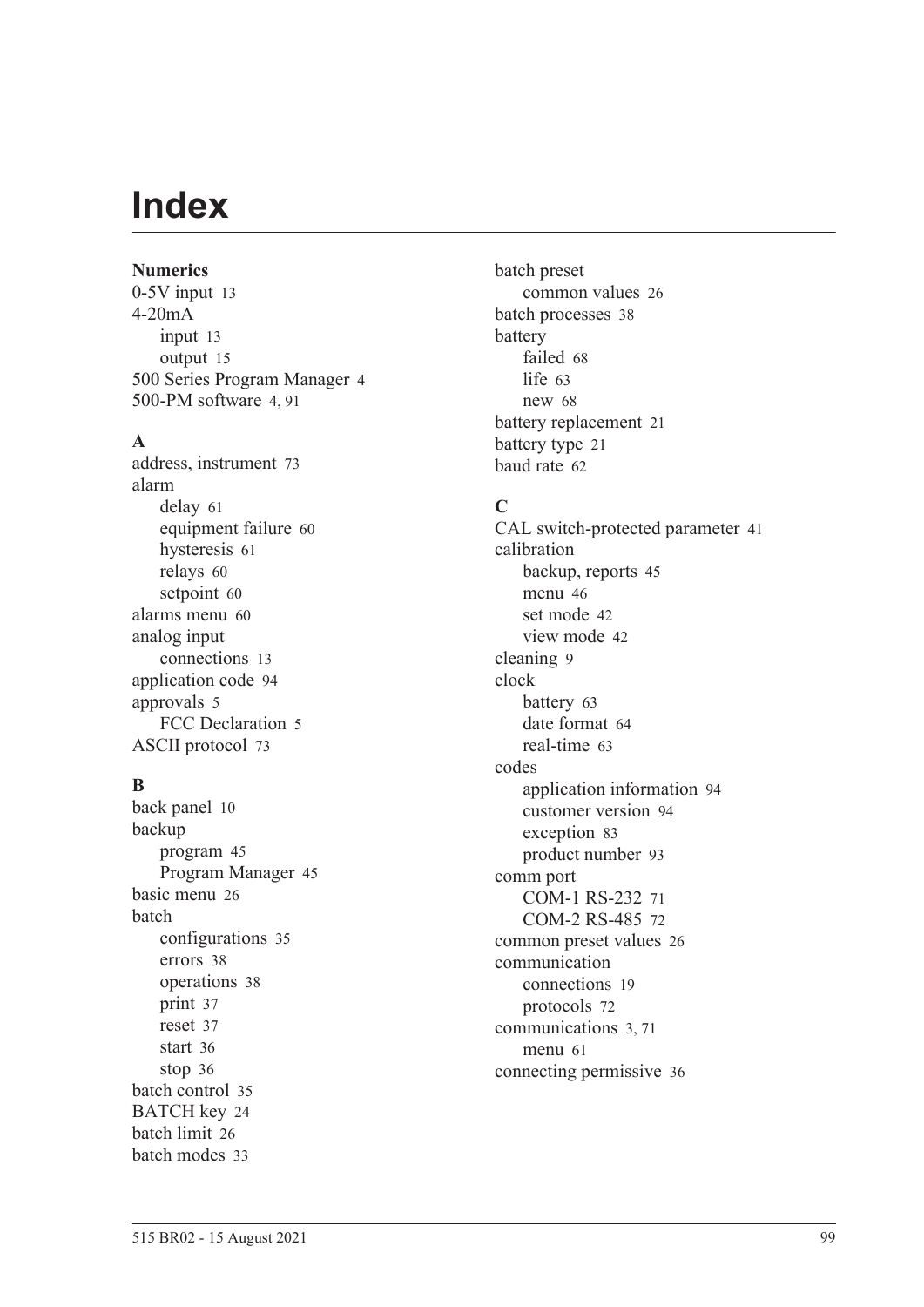connections communicatio[n 71](#page-80-2) communication[s 19](#page-28-0) control relay[s 17](#page-26-0) electrical [10](#page-19-1) inpu[t 13](#page-22-3) main[s 20](#page-29-0) outpu[t 15](#page-24-1) control loop tunin[g 32](#page-41-0) control mode[s 29](#page-38-0) customer version code[s 94](#page-103-1) customizing a printout [86](#page-95-0)

## **D**

data log viewin[g 27](#page-36-0) date format [64](#page-73-0) declaration FCC [5](#page-14-1) decontamination [9](#page-18-0) default variable [24](#page-33-1) delay, alar[m 61](#page-70-0) detail men[u 26](#page-35-0) digital outpu[t 16](#page-25-0) disconnection device [20](#page-29-1) display specifications [7](#page-16-0) timeout mod[e 65](#page-74-0) timeout time [66](#page-75-0) DISPLAY key [24](#page-33-2) display-only parameter [41](#page-50-1)

## **E**

earthin[g 20](#page-29-2) edit batch prese[t 26](#page-35-3) electrical connections [10](#page-19-1) equipment failure alarm [60](#page-69-0) error message[s 68](#page-77-1) Ethernet COM-2 por[t 20,](#page-29-3) [72](#page-81-2) exception codes [83](#page-92-0) Exception Status [75](#page-84-0)

## **F**

features [1](#page-10-0) flash driver port assignmen[t 63](#page-72-2) format, date [64](#page-73-0) front pane[l 23](#page-32-0) keys [24](#page-33-3) LEDs [24](#page-33-4)

#### **G**

glossary [91](#page-100-1)

#### **H**

hardware connections [71](#page-80-2) hysteresis, alar[m 61](#page-70-1)

# **I**

input 0-5[V 13](#page-22-0) 4-20mA [13](#page-22-1) connections [13](#page-22-3) analog [13](#page-22-2) inputs menu [53](#page-62-0) installation [9](#page-18-1) instrument address [73](#page-82-0) request forma[t 73](#page-82-2) response[s 74](#page-83-0) setting[s 48](#page-57-0) interconnections, communication [71](#page-80-2) interference suppression [18](#page-27-0) isolated output[s 3](#page-12-1)

## **K**

key BATC[H 24](#page-33-0) DISPLA[Y 24](#page-33-2) RESE[T 24](#page-33-5) RUN [24](#page-33-6) SET [26](#page-35-4) STOP [24](#page-33-7) TOTAL [24](#page-33-8) keys, front panel [24](#page-33-3)

## **L**

LEDs, status [24](#page-33-4) logged dat[a 27](#page-36-0) viewin[g 27](#page-36-1) logic input connection [14](#page-23-0) logic input contro[l 37](#page-46-2)

## **M**

main menu basic and detailed [26](#page-35-0) main menu item[s 25](#page-34-0) mains connections [20](#page-29-0) maintenanc[e 20](#page-29-4)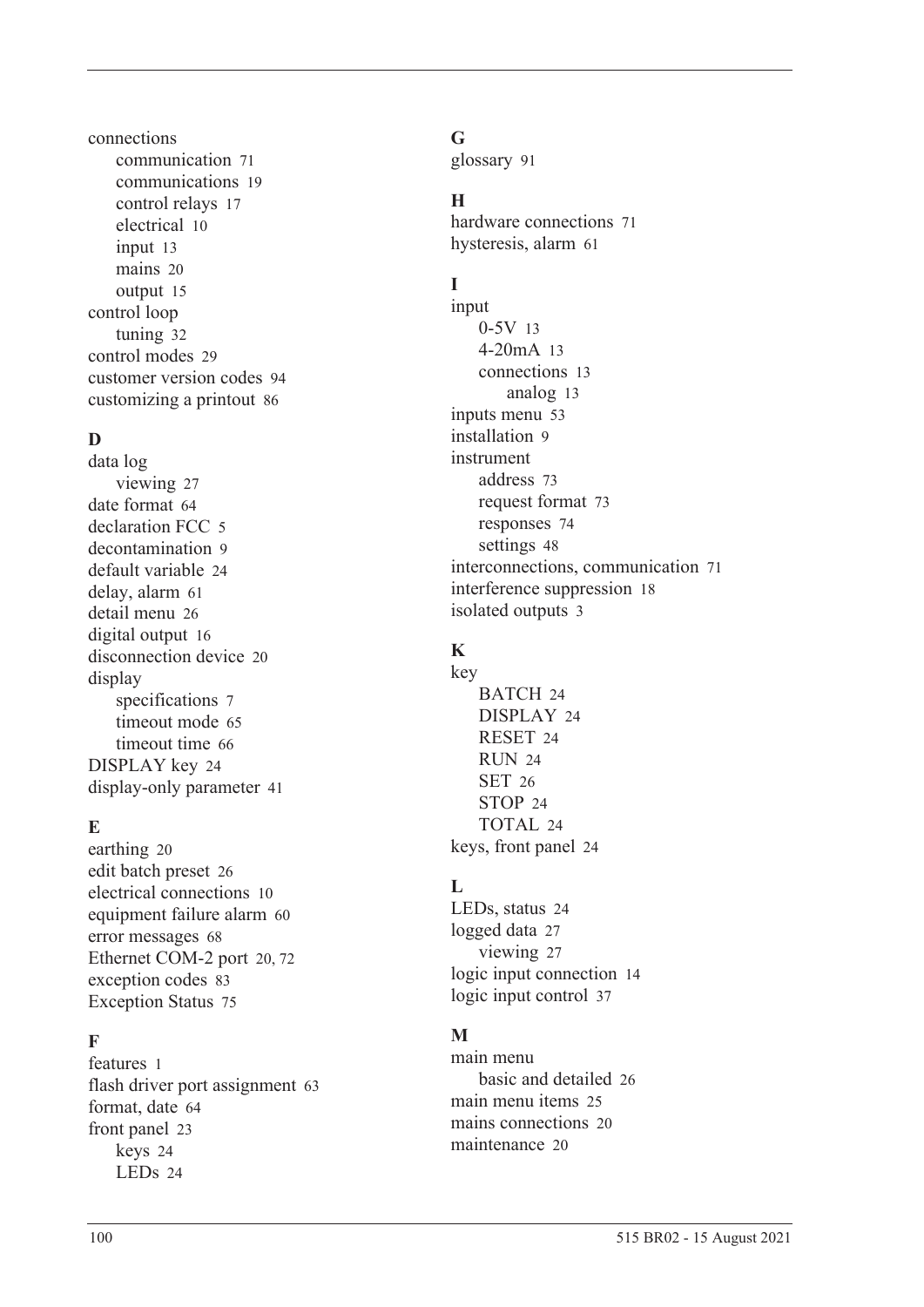menu alarm[s 60](#page-69-3) calibratio[n 46](#page-55-0) comms [61](#page-70-2) input[s 53](#page-62-0) output[s 57](#page-66-0) params [49](#page-58-0) setu[p 65](#page-74-1) test [66](#page-75-1) tm/lo[g 63](#page-72-3) unit[s 48](#page-57-1) messages erro[r 68](#page-77-1) prompt[s 69](#page-78-0) syste[m 67](#page-76-0) warnin[g 69](#page-78-1) Modbus accessible parameters [52](#page-61-0) Modbus data forma[t 62](#page-71-1) Modbus RTU protoco[l 79](#page-88-0) mode display timeou[t 65](#page-74-0) process contro[l 29](#page-38-0) set calibration [42](#page-51-0) view calibration [42](#page-51-1) model number[s 93](#page-102-1) modes, batch contro[l 33](#page-42-0) mountin[g 9](#page-18-2)

## **N**

number mode[l 93](#page-102-1) seria[l 28](#page-37-0)

## **O**

on-off mode [34](#page-43-0) operation configurations [35](#page-44-0) operation, batch contro[l 35](#page-44-1) operation, control modes [29](#page-38-0) operation, front panel [23](#page-32-0) output connection[s 15](#page-24-1) 4-20m[A 15](#page-24-0) digital [16](#page-25-0) pulse facto[r 59](#page-68-0) outputs men[u 57](#page-66-0)

# **P**

panel LEDs [24](#page-33-4) mounting [9](#page-18-2) rear [10](#page-19-0) parameter CAL switch-protected [41](#page-50-0) display-only [41](#page-50-1) not visibl[e 41](#page-50-2) password-protected [41](#page-50-3) programmable [41](#page-50-4) parameters men[u 49](#page-58-0) parity bit[s 62](#page-71-2) password-protected parameter [41](#page-50-3) permissive connec[t 36](#page-45-2) permissive input [36](#page-45-3) port assignment, flash driver [63](#page-72-2) COM-1 RS-232 [19,](#page-28-1) [61](#page-70-3) COM-2 Ethernet [20,](#page-29-3) [72](#page-81-2) COM-2 RS-485 [19,](#page-28-2) [61](#page-70-4) COM-[3 61](#page-70-5) flash driver assignment [63](#page-72-2) RS-485 [62](#page-71-3) power supply interruption [63](#page-72-0) preset batch value [26](#page-35-3) preset mod[e 33](#page-42-1) printer data control [90](#page-99-0) error messages [90](#page-99-1) protocol [86](#page-95-1) report types [86](#page-95-2) printer type[s 86](#page-95-3) printing a docke[t 37](#page-46-0) printout configuration repor[t 45](#page-54-2) printouts individual logs [88](#page-97-0) live data [87](#page-96-0) log report [88](#page-97-1) type[s 87](#page-96-1) product number codes [93](#page-102-0) Program Manager [45](#page-54-1) programmable parameter [41](#page-50-4) prompt[s 69](#page-78-0)